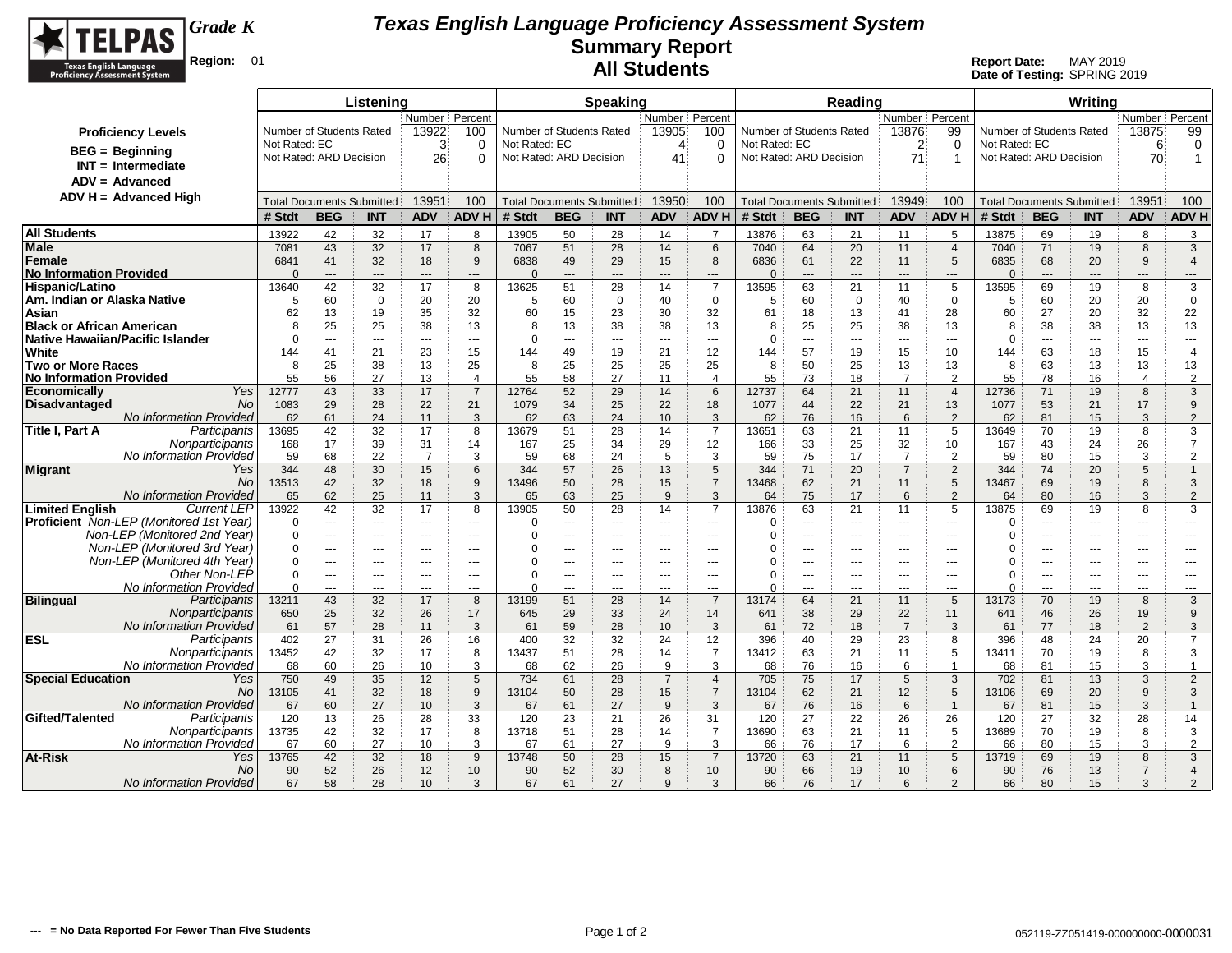

|                                                |                                            | <b>TELPAS Composite Rating</b> |                        |                     |                     |                | <b>Yearly Progress in TELPAS Composite Rating</b> |
|------------------------------------------------|--------------------------------------------|--------------------------------|------------------------|---------------------|---------------------|----------------|---------------------------------------------------|
|                                                |                                            |                                |                        | Number              | Percent             |                |                                                   |
| <b>Proficiency Levels</b>                      | Number of Students Receiving a             |                                |                        |                     |                     |                |                                                   |
| <b>BEG</b> = Beginning                         | <b>Composite Rating</b>                    |                                |                        | 13904               | 100                 | Score          |                                                   |
| $INT = Intermediate$                           | Number of Students Not Receiving           |                                |                        |                     |                     |                |                                                   |
| $ADV = Advanced$                               | a Composite Rating                         |                                |                        | 47                  | 0                   |                |                                                   |
| $ADV H = Advanced High$                        |                                            |                                |                        |                     |                     |                |                                                   |
|                                                | <b>Total Documents Submitted</b><br># Stdt | <b>BEG</b>                     | <b>INT</b>             | 13951<br><b>ADV</b> | 100<br><b>ADV H</b> | Average        |                                                   |
| All Students                                   |                                            |                                |                        |                     |                     | 1.7            |                                                   |
| Male                                           | 13904<br>7065                              | 49<br>50                       | 33<br>33               | 13<br>13            | 5<br>$\overline{4}$ | 1.7            |                                                   |
| Female                                         | 6839                                       | 47                             | 33                     | 14                  | 6                   | 1.7            |                                                   |
| <b>No Information Provided</b>                 | $\mathbf 0$                                | $---$                          | ---                    | $---$               | ---                 | ---            |                                                   |
| Hispanic/Latino                                | 13624                                      | 49                             | $\overline{33}$        | 13                  | 5                   | 1.7            |                                                   |
| Am. Indian or Alaska Native                    | 5                                          | 60                             | $\mathbf 0$            | 40                  | $\mathbf 0$         | 1.8            |                                                   |
| Asian                                          | 60                                         | 13                             | 23                     | 32                  | 32                  | 2.8            |                                                   |
| <b>Black or African American</b>               | 8                                          | 25                             | 25                     | 38                  | 13                  | 2.3            |                                                   |
| Native Hawaiian/Pacific Islander               | $\Omega$                                   | $\overline{a}$                 | ---                    | $\overline{a}$      | ---                 | ---            |                                                   |
| White                                          | 144                                        | 48                             | 23                     | 22                  | 8                   | 1.9            |                                                   |
| <b>Two or More Races</b>                       | 8                                          | 25                             | 50                     | 13                  | 13                  | 2.1            | Progress Not Applicable                           |
| <b>No Information Provided</b>                 | 55                                         | 58                             | 35                     | 4                   | 4                   | 1.5            |                                                   |
| Economically<br>Yes                            | 12764                                      | 50                             | $\overline{33}$        | 13                  | $\overline{4}$      | 1.7            |                                                   |
| Disadvantaged<br>No                            | 1078                                       | 34                             | 30                     | 22                  | 14                  | 2.1            |                                                   |
| No Information Provided                        | 62                                         | 63                             | 31                     | 3                   | 3                   | 1.4            |                                                   |
| Title I, Part A<br>Participants                | 13679<br>166                               | 49<br>22                       | 33<br>36               | 13<br>31            | 5<br>11             | 1.7<br>2.2     |                                                   |
| Nonparticipants<br>No Information Provided     | 59                                         | 68                             | 25                     | 3                   | 3                   | 1.4            |                                                   |
| <b>Migrant</b><br>Yes                          | 344                                        | 56                             | 29                     | 12                  | $\overline{2}$      | 1.6            |                                                   |
| <b>No</b>                                      | 13495                                      | 48                             | 33                     | 13                  | 5                   | 1.7            |                                                   |
| <b>No Information Provided</b>                 | 65                                         | 63                             | 31                     | 3                   | 3                   | 1.4            |                                                   |
| <b>Limited English</b><br><b>Current LEP</b>   | 13904                                      | 49                             | 33                     | 13                  | $\overline{5}$      | 1.7            |                                                   |
| <b>Proficient</b> Non-LEP (Monitored 1st Year) | 0                                          | $\cdots$                       | $---$                  | ---                 | ---                 | $\sim$         |                                                   |
| Non-LEP (Monitored 2nd Year)                   | 0                                          | $\hspace{0.05cm} \ldots$       | $\qquad \qquad \cdots$ | ---                 | ---                 | ---            |                                                   |
| Non-LEP (Monitored 3rd Year)                   | 0                                          | $---$                          | ---                    | $---$               | ---                 | ---            |                                                   |
| Non-LEP (Monitored 4th Year)                   | 0                                          | ---                            | ---                    | ---                 | ---                 | ---            |                                                   |
| Other Non-LEP                                  | 0                                          | $---$                          | $---$                  | $---$               | ---                 | $\overline{a}$ |                                                   |
| No Information Provided                        | 0                                          | $\overline{a}$                 | $---$                  | ---                 | ---                 | $\overline{a}$ |                                                   |
| <b>Bilingual</b><br>Participants               | 13197                                      | 50                             | 33                     | 13                  | 5                   | 1.7            |                                                   |
| Nonparticipants                                | 646<br>61                                  | 27<br>59                       | 36                     | 25<br>3             | 12<br>3             | 2.2<br>1.5     |                                                   |
| No Information Provided<br><b>ESL</b>          | 400                                        | 30                             | 34<br>$\overline{33}$  | $\overline{27}$     | $\overline{9}$      | 2.1            |                                                   |
| Participants<br>Nonparticipants                | 13436                                      | 49                             | 33                     | 13                  | 5                   | 1.7            |                                                   |
| No Information Provided                        | 68                                         | 62                             | 32                     | 3                   | 3                   | 1.4            |                                                   |
| <b>Special Education</b><br>Yes                | 735                                        | 59                             | 32                     | $\overline{7}$      | $\overline{3}$      | 1.5            |                                                   |
| No                                             | 13102                                      | 48                             | 33                     | 14                  | 5                   | 1.7            |                                                   |
| <b>No Information Provided</b>                 | 67                                         | 61                             | 33                     | $\mathbf{3}$        | 3                   | 1.4            |                                                   |
| Gifted/Talented<br>Participants                | 120                                        | 18                             | 26                     | 29                  | $\overline{28}$     | 2.6            |                                                   |
| Nonparticipants                                | 13717                                      | 49                             | 33                     | 13                  | 5                   | 1.7            |                                                   |
| No Information Provided                        | 67                                         | 61                             | 33                     | 3                   | 3                   | 1.4            |                                                   |
| At-Risk<br>Yes                                 | 13747                                      | 49                             | 33                     | 13                  | $\overline{5}$      | 1.7            |                                                   |
| No                                             | 90                                         | 53                             | 30                     | 11                  | 6                   | 1.6            |                                                   |
| No Information Provided                        | 67                                         | 61                             | 33                     | 3                   | 3                   | 1.4            |                                                   |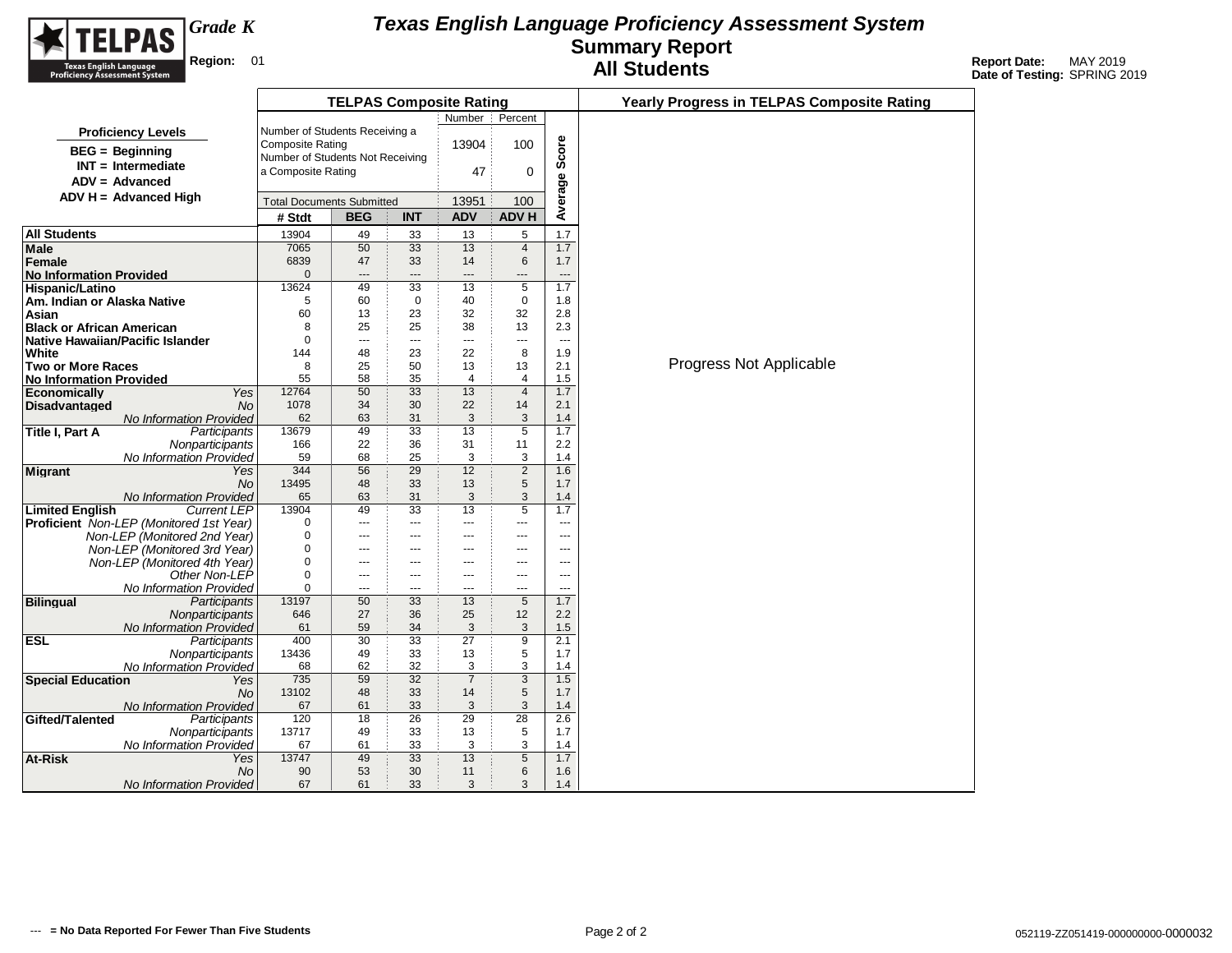

|                                                              |                      |                                                   | Listening             |                          |                                    |                       |                                  | <b>Speaking</b>  |                  |                                  |                                          |                           | Reading                          |                                |                                    |                       |                                 | Writing                          |                             |                       |
|--------------------------------------------------------------|----------------------|---------------------------------------------------|-----------------------|--------------------------|------------------------------------|-----------------------|----------------------------------|------------------|------------------|----------------------------------|------------------------------------------|---------------------------|----------------------------------|--------------------------------|------------------------------------|-----------------------|---------------------------------|----------------------------------|-----------------------------|-----------------------|
|                                                              |                      | Number Percent<br>Number of Students Rated<br>100 |                       |                          |                                    |                       |                                  | Number   Percent |                  |                                  |                                          |                           | Number Percent                   |                                |                                    |                       |                                 | Number   Percent                 |                             |                       |
| <b>Proficiency Levels</b>                                    |                      |                                                   |                       | 15397                    |                                    |                       | Number of Students Rated         |                  | 15384            | 100                              | Number of Students Rated                 |                           |                                  | 15337                          | 100                                |                       | Number of Students Rated        |                                  | 15339                       | 100                   |
| $BEG = Beginning$                                            | Not Rated: EC        | Not Rated: ARD Decision                           |                       | $\overline{2}$<br>16     | 0<br>$\Omega$                      | Not Rated: EC         | Not Rated: ARD Decision          |                  | 3<br>28          | 0<br>$\Omega$                    | Not Rated: EC<br>Not Rated: ARD Decision |                           |                                  | 3<br>71                        | 0<br>$\Omega$                      | Not Rated: EC         | Not Rated: ARD Decision         |                                  | $\boldsymbol{\Delta}$<br>72 | 0<br>0                |
| $INT = Intermediate$                                         |                      |                                                   |                       |                          |                                    |                       |                                  |                  |                  |                                  |                                          |                           |                                  |                                |                                    |                       |                                 |                                  |                             |                       |
| $ADV = Advanced$                                             |                      |                                                   |                       |                          |                                    |                       |                                  |                  |                  |                                  |                                          |                           |                                  |                                |                                    |                       |                                 |                                  |                             |                       |
| $ADV H = Advanced High$                                      |                      | <b>Total Documents Submitted</b>                  |                       | 15415                    | 100                                |                       | <b>Total Documents Submitted</b> |                  | 15415            | 100                              |                                          |                           | <b>Total Documents Submitted</b> | 15411                          | 100                                |                       |                                 | <b>Total Documents Submitted</b> | 15415                       | 100                   |
|                                                              | # Stdt               | <b>BEG</b>                                        | <b>INT</b>            | <b>ADV</b>               | <b>ADVH</b>                        | # Stdt                | <b>BEG</b>                       | <b>INT</b>       | <b>ADV</b>       | <b>ADVH</b>                      | # Stdt                                   | <b>BEG</b>                | <b>INT</b>                       | <b>ADV</b>                     | <b>ADV H</b>                       | # Stdt                | <b>BEG</b>                      | <b>INT</b>                       | <b>ADV</b>                  | <b>ADV H</b>          |
| <b>All Students</b>                                          | 15397                | 12                                                | 37                    | 30                       | 21                                 | 15384                 | 19                               | 39               | 25               | 17                               | 15337                                    | 28                        | 37                               | 21                             | 14                                 | 15339                 | 34                              | 38                               | 17                          | 10                    |
| Male                                                         | 7910                 | 13                                                | 38                    | 29                       | 20                                 | 7901                  | 21                               | 38               | 24               | 17                               | 7869                                     | 31                        | 36                               | 20                             | 13                                 | 7868                  | 38                              | 37                               | 16                          | 9                     |
| Female                                                       | 7487                 | 10                                                | 36                    | 31                       | 22                                 | 7483                  | 17                               | 39               | 26               | 17                               | 7468                                     | 25                        | 38                               | 23                             | 15                                 | 7471                  | 30                              | 40                               | 19                          | 12                    |
| <b>No Information Provided</b><br>Hispanic/Latino            | $\Omega$<br>15138    | $\overline{\phantom{a}}$<br>12                    | ---<br>37             | $\overline{a}$<br>30     | $\overline{a}$<br>21               | $\Omega$<br>15125     | $\overline{a}$<br>19             | ---<br>39        | ---<br>25        | $\overline{a}$<br>17             | $\Omega$<br>15079                        | $---$<br>28               | ---<br>37                        | $\overline{\phantom{a}}$<br>21 | $\overline{a}$<br>14               | $\Omega$<br>15080     | $---$<br>34                     | ---<br>39                        | $\overline{a}$<br>17        | ---<br>10             |
| Am. Indian or Alaska Native                                  | 8                    | 25                                                | $\mathbf 0$           | 25                       | 50                                 | 8                     | 25                               | $\overline{0}$   | 25               | 50                               | 8                                        | 13                        | 13                               | 13                             | 63                                 | 8                     | 13                              | 13                               | 38                          | 38                    |
| Asian                                                        | 63                   | 8                                                 | 19                    | 29                       | 44                                 | 63                    | 10                               | 29               | 29               | 33                               | 63                                       | 8                         | 24                               | 27                             | 41                                 | 63                    | 11                              | 32                               | 25                          | 32                    |
| <b>Black or African American</b>                             | 6                    | $\Omega$                                          | 17                    | 50                       | 33                                 | 6                     | $\mathbf 0$                      | 33               | 33               | 33                               | 6                                        | $\mathsf 0$               | 33                               | 50                             | 17                                 | 6                     | 17                              | 50                               | 33                          | $\mathbf 0$           |
| <b>Native Hawaiian/Pacific Islander</b><br>White             | 1<br>146             | $\overline{a}$<br>15                              | $\overline{a}$<br>25  | $\sim$<br>32             | $\sim$<br>29                       | $\overline{1}$<br>146 | $\overline{a}$                   | $\sim$<br>31     | $-$<br>28        | $\overline{a}$<br>25             | 1<br>146                                 | $\overline{a}$<br>19      | $\sim$<br>30                     | $\sim$<br>30                   | $\sim$<br>21                       | $\overline{1}$<br>146 | $\overline{a}$<br>27            | $-$<br>34                        | $\overline{a}$<br>23        | $\overline{a}$<br>16  |
| <b>Two or More Races</b>                                     | 9                    | $\mathbf 0$                                       | 33                    | 11                       | 56                                 | 9                     | 16<br>11                         | 22               | 11               | 56                               | 9                                        | 22                        | 11                               | 11                             | 56                                 | 9                     | 22                              | 11                               | 22                          | 44                    |
| <b>No Information Provided</b>                               | 26                   | 35                                                | 23                    | 27                       | 15                                 | 26                    | 42                               | 19               | 23               | 15                               | 25                                       | 44                        | 20                               | 16                             | 20                                 | 26                    | 46                              | 27                               | 19                          | 8                     |
| Yes<br><b>Economically</b>                                   | 14162                | 12                                                | 38                    | 30                       | 19                                 | 14149                 | 20                               | 40               | 25               | 15                               | 14106                                    | 29                        | 37                               | 21                             | 13                                 | 14107                 | 35                              | 39                               | 17                          | 9                     |
| <b>No</b><br>Disadvantaged<br><b>No Information Provided</b> | 1207                 | 6<br>39                                           | 25                    | 30                       | 40                                 | 1207                  | 8                                | 27               | 28               | 36                               | 1204                                     | 12<br>52                  | 30                               | 28                             | 30                                 | 1204                  | 17<br>54                        | 34                               | 25<br>14                    | 24                    |
| Participants<br>Title I, Part A                              | 28<br>15186          | 12                                                | 21<br>37              | 25<br>30                 | 14<br>21                           | 28<br>15173           | 46<br>19                         | 18<br>39         | 21<br>25         | 14<br>17                         | 27<br>15127                              | 28                        | 19<br>37                         | 15<br>21                       | 15<br>14                           | 28<br>15128           | 34                              | 25<br>39                         | 17                          | $\overline{7}$<br>10  |
| Nonparticipants                                              | 179                  | 6                                                 | 18                    | 23                       | 53                                 | 179                   | $\overline{7}$                   | 25               | 27               | 40                               | 179                                      | $\overline{7}$            | 28                               | 27                             | 37                                 | 179                   | 15                              | 33                               | 23                          | 29                    |
| No Information Provided                                      | 32                   | 34                                                | 19                    | 28                       | 19                                 | 32                    | 38                               | 22               | 22               | 19                               | 31                                       | 42                        | 26                               | 16                             | 16                                 | 32                    | 47                              | 22                               | 22                          | 9                     |
| <b>Migrant</b><br>Yes                                        | 364                  | 19                                                | 41                    | 29                       | 12                                 | 363                   | 29                               | 41               | 20               | 10                               | 362                                      | 42                        | 35                               | 17                             | $\overline{7}$                     | 362                   | 51                              | 35                               | 10                          | $\overline{4}$        |
| <b>No</b><br>No Information Provided                         | 14995<br>38          | 11<br>34                                          | 37<br>24              | 30<br>26                 | 21<br>16                           | 14983<br>38           | 19<br>39                         | 38<br>24         | 25<br>21         | 17<br>16                         | 14938<br>37                              | 28<br>43                  | 37<br>27                         | 21<br>14                       | 14<br>16                           | 14939<br>38           | 33<br>50                        | 39<br>24                         | 18<br>18                    | 11<br>8               |
| <b>Limited English</b><br><b>Current LEP</b>                 | 15397                | 12                                                | 37                    | 30                       | 21                                 | 15384                 | 19                               | 39               | 25               | 17                               | 15337                                    | 28                        | 37                               | 21                             | 14                                 | 15339                 | 34                              | 38                               | 17                          | 10                    |
| <b>Proficient</b> Non-LEP (Monitored 1st Year)               | $\Omega$             | $\overline{a}$                                    | $- - -$               | $\sim$ $\sim$ $\sim$     | $\sim$                             | $\Omega$              | $\overline{a}$                   | $---$            | $\sim$           | $\overline{a}$                   | $\Omega$                                 | $\overline{a}$            | $- - -$                          | $-$                            | $\sim$                             | $\mathbf 0$           | $\sim$                          | $\overline{a}$                   | $\overline{a}$              | $---$                 |
| Non-LEP (Monitored 2nd Year)                                 | $\Omega$             | ---                                               | $\cdots$              | $\sim$ $\sim$            | $\overline{\phantom{a}}$           | $\Omega$              | $\overline{a}$                   | ---              | ---              | $--$                             | $\Omega$                                 | ---                       | $\cdots$                         | $\hspace{0.05cm} \ldots$       | $\overline{\phantom{a}}$           | $\Omega$              | ---                             | $\cdots$                         | $\overline{\phantom{a}}$    | $---$                 |
| Non-LEP (Monitored 3rd Year)<br>Non-LEP (Monitored 4th Year) | $\Omega$<br>$\Omega$ | ---                                               | $---$<br>$---$        | $---$                    | $--$<br>$\sim$                     | $\Omega$<br>0         | ---                              | ---              | $---$<br>$\sim$  | $---$                            | $\Omega$<br>$\Omega$                     | ---                       | ---<br>$---$                     | $---$<br>$\overline{a}$        | $\overline{\phantom{a}}$<br>$\sim$ | 0<br>$\Omega$         | ---                             | ---                              | ---                         | $---$                 |
| Other Non-LEP                                                | 0                    | $\sim$<br>---                                     |                       | $-$                      | $\sim$                             | 0                     | ---<br>÷÷.                       | ---<br>---       | ---              | $\overline{a}$<br>$\overline{a}$ | $\Omega$                                 | $\overline{a}$<br>---     | ---                              | $\overline{a}$                 | $\overline{a}$                     | 0                     | $\overline{\phantom{a}}$<br>÷÷. | ---<br>---                       | $\overline{a}$<br>---       | $\overline{a}$<br>--- |
| No Information Provided                                      | $\Omega$             | ---                                               | ---                   | $\overline{a}$           | $\overline{a}$                     | $\Omega$              | ÷÷.                              | ---              | ---              | ---                              | $\Omega$                                 | ---                       | ---                              | $\overline{a}$                 |                                    | 0                     | $\overline{a}$                  | ---                              | ---                         | ---                   |
| Participants<br><b>Bilingual</b>                             | 14594                | 12                                                | 38                    | 30                       | 20                                 | 14582                 | 20                               | 39               | 25               | 17                               | 14544                                    | 28                        | 37                               | 21                             | 14                                 | 14543                 | 34                              | 39                               | 17                          | 10                    |
| Nonparticipants                                              | 777                  | 8                                                 | 26                    | 32                       | 33                                 | 776                   | 11                               | 31               | 30               | 28                               | 768                                      | 18                        | 35                               | 25                             | 22                                 | 770                   | 24                              | 37                               | 22                          | 18                    |
| <b>No Information Provided</b><br><b>ESL</b><br>Participants | 26<br>431            | 35<br>11                                          | 23<br>25              | 31<br>34                 | 12<br>31                           | 26<br>431             | 42<br>13                         | 19<br>30         | 27<br>32         | 12<br>25                         | 25<br>426                                | 48<br>21                  | 24<br>38                         | 12<br>22                       | 16<br>19                           | 26<br>428             | 50<br>25                        | 27<br>40                         | 19<br>20                    | $\overline{4}$<br>14  |
| Nonparticipants                                              | 14926                | 12                                                | 37                    | 30                       | 21                                 | 14913                 | 19                               | 39               | 25               | 17                               | 14872                                    | 28                        | 37                               | 21                             | 14                                 | 14871                 | 34                              | 38                               | 17                          | 10                    |
| No Information Provideo                                      | 40                   | 35                                                | 25                    | 30                       | 10                                 | 40                    | 40                               | 30               | 20               | 10                               | 39                                       | 49                        | 28                               | 13                             | 10                                 | 40                    | 53                              | 28                               | 15                          | 5                     |
| <b>Special Education</b><br>Yes                              | 1093                 | 20                                                | 42                    | 25                       | 12                                 | 1080                  | 32                               | 40               | 19               | 9                                | 1038                                     | 51                        | 31                               | 12                             | 6                                  | 1037                  | 60                              | 27                               | 9                           | 3                     |
| No<br>No Information Provided                                | 14266<br>38          | 11<br>34                                          | 37<br>24              | 31<br>26                 | 22<br>16                           | 14266<br>38           | 18<br>39                         | 38<br>24         | 26<br>21         | 18<br>16                         | 14262<br>37                              | 26<br>43                  | 37<br>27                         | 22<br>14                       | 15<br>16                           | 14264<br>38           | 32<br>50                        | 39<br>24                         | 18<br>18                    | 11<br>8               |
| Gifted/Talented<br>Participants                              | 431                  | $\mathbf{1}$                                      | 14                    | 34                       | 51                                 | 431                   | 3                                | 20               | 31               | 47                               | 431                                      | 3                         | 20                               | 32                             | 45                                 | 431                   | 5                               | 29                               | 32                          | 34                    |
| Nonparticipants                                              | 14926                | 12                                                | 38                    | 30                       | 20                                 | 14913                 | 20                               | 39               | 25               | 16                               | 14867                                    | 29                        | 37                               | 21                             | 13                                 | 14868                 | 35                              | 39                               | 17                          | 10                    |
| No Information Provideo                                      | 40                   | 35                                                | 25                    | 25                       | 15                                 | 40                    | 40                               | 25               | 20               | 15                               | 39                                       | 44                        | 26                               | 15                             | 15                                 | 40                    | 50                              | 25                               | 18                          | 8                     |
| At-Risk<br>Yes<br>No                                         | 15296<br>70          | 12<br>31                                          | 37<br>27              | 30<br>23                 | 21<br>19                           | 15283<br>70           | 19<br>36                         | 39<br>30         | 25<br>17         | 17<br>17                         | 15238<br>69                              | 28<br>38                  | 37<br>35                         | 21<br>10                       | 14<br>17                           | 15239<br>69           | 34<br>43                        | 38<br>33                         | 18<br>9                     | 10<br>14              |
| No Information Provideo                                      | 31                   | 32                                                | 26                    | 29                       | 13                                 | 31                    | 39                               | 23               | 23               | 16                               | 30                                       | 47                        | 27                               | 13                             | 13                                 | 31                    | 52                              | 23                               | 16                          | 10                    |
| Years in<br>One                                              | 14314                | 12                                                | 37                    | 30                       | 21                                 | 14301                 | 19                               | 39               | 25               | 17                               | 14260                                    | 28                        | 37                               | 22                             | 14                                 | 14258                 | 33                              | 38                               | 18                          | 11                    |
| U.S.<br>Two                                                  | 1001                 | 10                                                | 38                    | 33                       | 19                                 | 1001                  | 18                               | 39               | 28               | 15                               | 999                                      | 34                        | 40                               | 17                             | 10                                 | 999                   | 39                              | 41                               | 14                          | 6                     |
| <b>Schools</b><br><b>Three</b>                               | 12                   | 8                                                 | 33                    | 42                       | 17                                 | 12                    | 17                               | 25               | 42               | 17                               | 12<br>Δ                                  | 17                        | 50                               | 17                             | 17                                 | 12                    | 25                              | 58                               | 17                          | $\mathbf 0$           |
| Four<br>Five                                                 | $\overline{4}$<br>2  | ---<br>$\overline{a}$                             | ---<br>$\overline{a}$ | $\sim$<br>$\overline{a}$ | $\overline{\phantom{a}}$<br>$\sim$ | 4<br>$\overline{2}$   | $-$<br>$\overline{a}$            | ---<br>          | $\sim$<br>$\sim$ | ---<br>$\overline{a}$            | $\overline{2}$                           | $\overline{a}$<br><u></u> | ---<br>---                       | $- - -$<br>$\overline{a}$      | $\overline{a}$<br>$\sim$           | 4<br>$\overline{2}$   | ---<br>---                      | ---<br>---                       | ---<br>$\sim$               | ---<br>$---$          |
| Six or More                                                  | $\mathbf 0$          | ---                                               | ---                   | $\overline{a}$           | $\sim$                             | $\mathbf 0$           | ---                              | ---              | ---              | $\overline{a}$                   | $\Omega$                                 | ---                       | ---                              | $\overline{\phantom{a}}$       | $\overline{a}$                     | $\mathbf 0$           | ---                             | ---                              | ---                         | $\overline{a}$        |
| No Information Provideo                                      | 64                   | 11                                                | 25                    | 30                       | 34                                 | 64                    | 20                               | 30               | 22               | 28                               | 60                                       | 33                        | 23                               | 20                             | 23                                 | 64                    | 38                              | 25                               | 19                          | 19                    |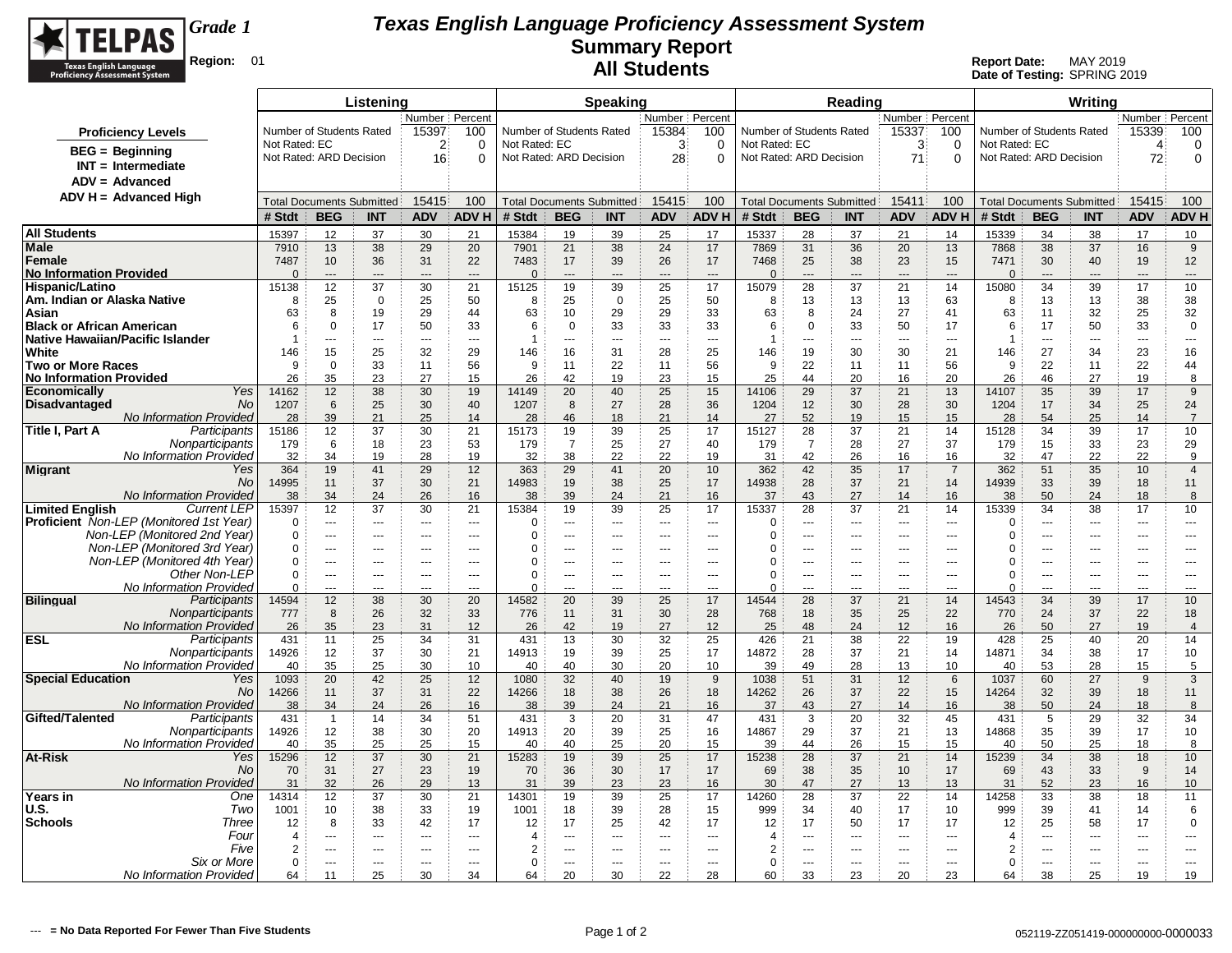

| Number<br>Percent<br>Number of Students Receiving a<br><b>Proficiency Levels</b><br>Students Who<br>Students Who<br>Students Who<br>Students Who<br>Average Score<br>15383<br><b>Composite Rating</b><br>100<br>Progressed<br>Progressed<br>Progressed<br>Progressed<br># of Matched<br>Students<br>$BEG = Beginning$<br>Number of Students Not Receiving<br>One<br>Two<br><b>Three</b><br>At Least One<br>$INT = Intermediate$<br>a Composite Rating<br>0<br>32<br>Proficiency<br>Proficiency<br>Proficiency<br>Proficiency<br>$ADV = Advanced$<br>Level<br>Level<br>Levels<br>Levels<br>$ADV H = Advanced High$<br>100<br>15415<br><b>Total Documents Submitted</b><br>%<br># Stdt<br><b>BEG</b><br><b>INT</b><br><b>ADV</b><br><b>ADV H</b><br>#<br>#<br>%<br>#<br>%<br>#<br>%<br><b>All Students</b><br>2.3<br>54<br>9<br>$\mathbf{1}$<br>15383<br>27<br>14599<br>7838<br>1316<br>147<br>9301<br>64<br>17<br>41<br>15<br>42<br>19<br>25<br>15<br>2.3<br>52<br>9<br>61<br>7901<br>7509<br>3876<br>653<br>77<br>$\mathbf{1}$<br>4606<br>7482<br>28<br>7090<br>3962<br>56<br>9<br>4695<br>66<br>15<br>41<br>16<br>2.4<br>663<br>70<br>$\mathbf{1}$<br><b>No Information Provided</b><br>$\mathbf{0}$<br>$\mathbf 0$<br>$\overline{a}$<br>---<br>$---$<br>$\overline{a}$<br>$\overline{a}$<br>$\overline{a}$<br><br><br>---<br><b>Hispanic/Latino</b><br>15125<br>17<br>42<br>27<br>15<br>2.3<br>14376<br>7713<br>54<br>1288<br>9<br>143<br>$\mathbf{1}$<br>9144<br>64<br>Am. Indian or Alaska Native<br>86<br>8<br>13<br>25<br>50<br>5<br>71<br>$\mathbf 0$<br>$\mathbf 0$<br>6<br>13<br>3.1<br>$\overline{7}$<br>14<br>1<br>8<br>27<br>79<br>Asian<br>63<br>24<br>41<br>3.0<br>52<br>36<br>69<br>5<br>10<br>$\mathbf 0$<br>$\mathbf 0$<br>41<br><b>Black or African American</b><br>6<br>0<br>33<br>50<br>17<br>2.8<br>6<br>$\overline{4}$<br>67<br>0<br>$\Omega$<br>0<br>0<br>$\overline{4}$<br>67<br>1<br>$\mathbf{1}$<br>---<br>$\overline{\phantom{a}}$<br>---<br>---<br>$\cdots$<br>---<br>---<br>---<br>$\overline{a}$<br>$\sim$<br>$\overline{a}$<br>$\overline{a}$<br>$\overline{a}$<br>25<br>130<br>69<br>3<br>2<br>89<br>146<br>15<br>30<br>30<br>2.6<br>53<br>17<br>13<br>68<br>9<br>11<br>22<br>11<br>56<br>3.1<br>9<br>6<br>67<br>11<br>$\mathbf 0$<br>$\mathbf 0$<br>$\overline{7}$<br>78<br>1<br>25<br>20<br>16<br>2.1<br>18<br>5<br>22<br>10<br>40<br>24<br>28<br>$\overline{4}$<br>1<br>6<br>56<br>Yes<br>14149<br>17<br>42<br>26<br>14<br>2.3<br>13433<br>7114<br>53<br>1174<br>9<br>125<br>$\mathbf{1}$<br>8413<br>63<br><b>Disadvantaged</b><br>No<br>1207<br>28<br>31<br>34<br>2.8<br>1148<br>63<br>139<br>12<br>21<br>$\overline{2}$<br>879<br>77<br>$\overline{7}$<br>719<br>No Information Provided<br>22<br>22<br>2.0<br>50<br>27<br>44<br>11<br>18<br>5<br>28<br>3<br>17<br>$\overline{1}$<br>6<br>9<br><b>Title I, Part A</b><br>Participants<br>17<br>42<br>27<br>15<br>2.3<br>14408<br>54<br>9<br>9154<br>64<br>15173<br>7725<br>1293<br>136<br>$\mathbf{1}$<br>25<br>31<br>78<br>Nonparticipants<br>179<br>39<br>3.0<br>172<br>61<br>11<br>6<br>134<br>6<br>105<br>19<br>10<br>No Information Provided<br>23<br>2.2<br>31<br>35<br>26<br>16<br>8<br>42<br>21<br>5<br>68<br>19<br>$\overline{4}$<br>$\overline{1}$<br>13<br>Yes<br>363<br>27<br>44<br>22<br>$\overline{7}$<br>2.0<br>342<br>46<br>18<br>5<br>$\mathbf{1}$<br>175<br>51<br>156<br>$\mathbf{0}$<br>14983<br>27<br>No<br>16<br>41<br>16<br>2.3<br>14234<br>7673<br>54<br>1294<br>9<br>9112<br>64<br>145<br>$\mathbf{1}$<br><b>No Information Provided</b><br>22<br>39<br>17<br>37<br>38<br>27<br>14<br>2.1<br>23<br>9<br>61<br>$\overline{1}$<br>$\overline{4}$<br>14<br>$\overline{4}$<br><b>Limited English</b><br><b>Current LEP</b><br>15383<br>17<br>41<br>27<br>15<br>2.3<br>14599<br>7838<br>9<br>147<br>$\mathbf{1}$<br>9301<br>64<br>54<br>1316<br><b>Proficient</b> Non-LEP (Monitored 1st Year)<br>$\mathbf 0$<br>0<br>$\sim$<br>$\sim$<br>$---$<br>$\overline{a}$<br>$-$<br>$\overline{a}$<br>---<br>$-$<br>$---$<br>$-$<br>$\overline{a}$<br>---<br>$\overline{a}$<br>Non-LEP (Monitored 2nd Year)<br>$\mathbf 0$<br>0<br>$---$<br>---<br>$---$<br>$\overline{a}$<br>$\overline{a}$<br>---<br>$\sim$<br>$\overline{a}$<br>$---$<br>$\overline{a}$<br>---<br>---<br>$---$<br>Non-LEP (Monitored 3rd Year)<br>$\mathbf 0$<br>0<br>$- - -$<br>---<br>$- - -$<br>$---$<br>$\overline{a}$<br>$---$<br>$- - -$<br>$- - -$<br>$- - -$<br>$- - -$<br>$\overline{a}$<br>---<br>$- - -$<br>Non-LEP (Monitored 4th Year)<br>$\mathbf 0$<br>0<br>$---$<br>---<br>$-$<br>$\overline{a}$<br>$-$<br>$\overline{a}$<br>$-$<br>$---$<br>$-$<br>$-$<br>$\overline{a}$<br>---<br>$-$<br>Other Non-LEP<br>$\Omega$<br>$\Omega$<br>$\overline{a}$<br>$\sim$<br>$\overline{a}$<br>$\sim$<br>$\overline{a}$<br>$---$<br>$\overline{a}$<br>$\overline{a}$<br>$---$<br>$---$<br>$\overline{a}$<br>$\overline{a}$<br>$\overline{a}$<br>No Information Provided<br>$\Omega$<br>0<br>---<br>---<br>$\sim$<br>$\overline{a}$<br>---<br>---<br>$\overline{a}$<br>---<br>---<br>---<br>---<br>---<br>$\overline{a}$<br>Participants<br>15<br>2.3<br>9<br>14584<br>17<br>42<br>26<br>13871<br>7452<br>54<br>1234<br>139<br>$\mathbf{1}$<br>8825<br>64<br>Nonparticipants<br>33<br>32<br>25<br>380<br>774<br>10<br>2.6<br>709<br>54<br>79<br>11<br>$\overline{7}$<br>$\mathbf{1}$<br>466<br>66<br><b>No Information Provided</b><br>8<br>40<br>24<br>28<br>2.0<br>32<br>53<br>25<br>19<br>6<br>3<br>16<br>$\overline{1}$<br>5<br>10<br><b>ESL</b><br>Participants<br>13<br>33<br>33<br>2.6<br>5<br>429<br>21<br>382<br>198<br>52<br>49<br>13<br>252<br>66<br>$\mathbf{1}$<br>Nonparticipants<br>14915<br>17<br>42<br>26<br>15<br>2.3<br>14194<br>7632<br>54<br>9<br>9037<br>64<br>1264<br>141<br>$\mathbf{1}$<br>No Information Provided<br>35<br>13<br>52<br>39<br>38<br>33<br>21<br>8<br>2.0<br>23<br>8<br>3<br>$\overline{4}$<br>12<br>-1<br><b>Special Education</b><br>1082<br>30<br>48<br>16<br>$6\phantom{1}6$<br>1.9<br>1022<br>436<br>43<br>$\overline{4}$<br>$\overline{2}$<br>$\mathbf 0$<br>483<br>47<br>Yes<br>45<br>No<br>41<br>27<br>2.4<br>55<br>9<br>8804<br>14264<br>16<br>16<br>13554<br>7393<br>1267<br>144<br>$\mathbf{1}$<br>65<br><b>No Information Provided</b><br>37<br>38<br>27<br>22<br>14<br>2.1<br>23<br>9<br>39<br>17<br>$\overline{1}$<br>$\overline{4}$<br>14<br>61<br>$\overline{4}$<br>Participants<br>35<br>47<br>429<br>283<br>52<br>12<br>9<br>$\overline{2}$<br>344<br>431<br>$\overline{1}$<br>16<br>3.2<br>66<br>80<br>Nonparticipants<br>14913<br>17<br>42<br>26<br>15<br>2.3<br>14146<br>7546<br>53<br>1260<br>9<br>137<br>$\mathbf{1}$<br>8943<br>63<br>No Information Provided<br>39<br>38<br>28<br>21<br>13<br>2.1<br>38<br>17<br>58<br>24<br>9<br>$\overline{4}$<br>$\overline{1}$<br>4<br>14<br>15283<br>17<br>41<br>27<br>14535<br>9<br>146<br>$\mathbf{1}$<br>9263<br>64<br>Yes<br>15<br>2.3<br>7811<br>54<br>1306<br>No<br>70<br>34<br>33<br>16<br>17<br>2.1<br>43<br>19<br>44<br>19<br>$\mathbf{0}$<br>$\mathbf{0}$<br>27<br>63<br>8<br><b>No Information Provided</b><br>30<br>37<br>30<br>20<br>13<br>38<br>$\overline{2}$<br>52<br>2.1<br>21<br>8<br>10<br>$\overline{1}$<br>5<br>11<br>Years in<br>26<br>8704<br>14304<br>17<br>41<br>16<br>2.3<br>13563<br>7348<br>54<br>9<br>139<br>64<br>One<br>1217<br>$\mathbf{1}$<br>57<br>U.S.<br>Two<br>1001<br>45<br>28<br>2.2<br>47<br>9<br>16<br>11<br>966<br>457<br>88<br>8<br>$\mathbf{1}$<br>553<br><b>Schools</b><br>Three<br>12<br>33<br>33<br>17<br>55<br>9<br>$\Omega$<br>$\overline{7}$<br>17<br>2.4<br>11<br>6<br>0<br>64<br>$\mathbf 1$<br>Four<br>3<br>$\overline{4}$<br>$\overline{a}$<br>---<br>$\overline{a}$<br>---<br>---<br>---<br>$\overline{a}$<br>---<br>---<br>---<br>---<br>---<br>$\overline{a}$<br>Five<br>$\overline{2}$<br>2<br>$\sim$ $\sim$<br>---<br>$\overline{\phantom{a}}$<br>---<br>---<br>---<br>$\overline{\phantom{a}}$<br>---<br>---<br>---<br>---<br>$\sim$<br>---<br>Six or More<br>$\Omega$<br>0<br>$\cdots$<br>---<br>$---$<br>$\sim$<br>$\sim$<br><br>$\sim$<br>$\overline{a}$<br>$\sim$<br>---<br><br>$\sim$<br>$-$<br>37<br>No Information Provided<br>30<br>27<br>25<br>2.6<br>27<br>50<br>10<br>0<br>$\mathbf 0$<br>69<br>60<br>18<br>54<br>19 |                                  | <b>TELPAS Composite Rating</b> |  |  | <b>Yearly Progress in TELPAS Composite Rating</b> |  |  |  |  |
|------------------------------------------------------------------------------------------------------------------------------------------------------------------------------------------------------------------------------------------------------------------------------------------------------------------------------------------------------------------------------------------------------------------------------------------------------------------------------------------------------------------------------------------------------------------------------------------------------------------------------------------------------------------------------------------------------------------------------------------------------------------------------------------------------------------------------------------------------------------------------------------------------------------------------------------------------------------------------------------------------------------------------------------------------------------------------------------------------------------------------------------------------------------------------------------------------------------------------------------------------------------------------------------------------------------------------------------------------------------------------------------------------------------------------------------------------------------------------------------------------------------------------------------------------------------------------------------------------------------------------------------------------------------------------------------------------------------------------------------------------------------------------------------------------------------------------------------------------------------------------------------------------------------------------------------------------------------------------------------------------------------------------------------------------------------------------------------------------------------------------------------------------------------------------------------------------------------------------------------------------------------------------------------------------------------------------------------------------------------------------------------------------------------------------------------------------------------------------------------------------------------------------------------------------------------------------------------------------------------------------------------------------------------------------------------------------------------------------------------------------------------------------------------------------------------------------------------------------------------------------------------------------------------------------------------------------------------------------------------------------------------------------------------------------------------------------------------------------------------------------------------------------------------------------------------------------------------------------------------------------------------------------------------------------------------------------------------------------------------------------------------------------------------------------------------------------------------------------------------------------------------------------------------------------------------------------------------------------------------------------------------------------------------------------------------------------------------------------------------------------------------------------------------------------------------------------------------------------------------------------------------------------------------------------------------------------------------------------------------------------------------------------------------------------------------------------------------------------------------------------------------------------------------------------------------------------------------------------------------------------------------------------------------------------------------------------------------------------------------------------------------------------------------------------------------------------------------------------------------------------------------------------------------------------------------------------------------------------------------------------------------------------------------------------------------------------------------------------------------------------------------------------------------------------------------------------------------------------------------------------------------------------------------------------------------------------------------------------------------------------------------------------------------------------------------------------------------------------------------------------------------------------------------------------------------------------------------------------------------------------------------------------------------------------------------------------------------------------------------------------------------------------------------------------------------------------------------------------------------------------------------------------------------------------------------------------------------------------------------------------------------------------------------------------------------------------------------------------------------------------------------------------------------------------------------------------------------------------------------------------------------------------------------------------------------------------------------------------------------------------------------------------------------------------------------------------------------------------------------------------------------------------------------------------------------------------------------------------------------------------------------------------------------------------------------------------------------------------------------------------------------------------------------------------------------------------------------------------------------------------------------------------------------------------------------------------------------------------------------------------------------------------------------------------------------------------------------------------------------------------------------------------------------------------------------------------------------------------------------------------------------------------------------------------------------------------------------------------------------------------------------------------------------------------------------------------------------------------------------------------------------------------------------------------------------------------------------------------------------------------------------------------------------------------------------------------------------------------------------------------------------------------------------------------------------------------------------------------------------------------------------------------------------------------------------------------------------------------------------------------------------------------------------------------------------------------------------------------------------------------------------------------------------------------------------------------------------------------------------------------------------------------------------------------------------------------------------------------------------------------------------------------------------------------------------------------------------------------------------------------------------------------------------------------------------------------------------------------------------------------------------------|----------------------------------|--------------------------------|--|--|---------------------------------------------------|--|--|--|--|
|                                                                                                                                                                                                                                                                                                                                                                                                                                                                                                                                                                                                                                                                                                                                                                                                                                                                                                                                                                                                                                                                                                                                                                                                                                                                                                                                                                                                                                                                                                                                                                                                                                                                                                                                                                                                                                                                                                                                                                                                                                                                                                                                                                                                                                                                                                                                                                                                                                                                                                                                                                                                                                                                                                                                                                                                                                                                                                                                                                                                                                                                                                                                                                                                                                                                                                                                                                                                                                                                                                                                                                                                                                                                                                                                                                                                                                                                                                                                                                                                                                                                                                                                                                                                                                                                                                                                                                                                                                                                                                                                                                                                                                                                                                                                                                                                                                                                                                                                                                                                                                                                                                                                                                                                                                                                                                                                                                                                                                                                                                                                                                                                                                                                                                                                                                                                                                                                                                                                                                                                                                                                                                                                                                                                                                                                                                                                                                                                                                                                                                                                                                                                                                                                                                                                                                                                                                                                                                                                                                                                                                                                                                                                                                                                                                                                                                                                                                                                                                                                                                                                                                                                                                                                                                                                                                                                                                                                                                                                                                                                                                                                                                                                                                                                                                                                        |                                  |                                |  |  |                                                   |  |  |  |  |
|                                                                                                                                                                                                                                                                                                                                                                                                                                                                                                                                                                                                                                                                                                                                                                                                                                                                                                                                                                                                                                                                                                                                                                                                                                                                                                                                                                                                                                                                                                                                                                                                                                                                                                                                                                                                                                                                                                                                                                                                                                                                                                                                                                                                                                                                                                                                                                                                                                                                                                                                                                                                                                                                                                                                                                                                                                                                                                                                                                                                                                                                                                                                                                                                                                                                                                                                                                                                                                                                                                                                                                                                                                                                                                                                                                                                                                                                                                                                                                                                                                                                                                                                                                                                                                                                                                                                                                                                                                                                                                                                                                                                                                                                                                                                                                                                                                                                                                                                                                                                                                                                                                                                                                                                                                                                                                                                                                                                                                                                                                                                                                                                                                                                                                                                                                                                                                                                                                                                                                                                                                                                                                                                                                                                                                                                                                                                                                                                                                                                                                                                                                                                                                                                                                                                                                                                                                                                                                                                                                                                                                                                                                                                                                                                                                                                                                                                                                                                                                                                                                                                                                                                                                                                                                                                                                                                                                                                                                                                                                                                                                                                                                                                                                                                                                                                        |                                  |                                |  |  |                                                   |  |  |  |  |
|                                                                                                                                                                                                                                                                                                                                                                                                                                                                                                                                                                                                                                                                                                                                                                                                                                                                                                                                                                                                                                                                                                                                                                                                                                                                                                                                                                                                                                                                                                                                                                                                                                                                                                                                                                                                                                                                                                                                                                                                                                                                                                                                                                                                                                                                                                                                                                                                                                                                                                                                                                                                                                                                                                                                                                                                                                                                                                                                                                                                                                                                                                                                                                                                                                                                                                                                                                                                                                                                                                                                                                                                                                                                                                                                                                                                                                                                                                                                                                                                                                                                                                                                                                                                                                                                                                                                                                                                                                                                                                                                                                                                                                                                                                                                                                                                                                                                                                                                                                                                                                                                                                                                                                                                                                                                                                                                                                                                                                                                                                                                                                                                                                                                                                                                                                                                                                                                                                                                                                                                                                                                                                                                                                                                                                                                                                                                                                                                                                                                                                                                                                                                                                                                                                                                                                                                                                                                                                                                                                                                                                                                                                                                                                                                                                                                                                                                                                                                                                                                                                                                                                                                                                                                                                                                                                                                                                                                                                                                                                                                                                                                                                                                                                                                                                                                        |                                  |                                |  |  |                                                   |  |  |  |  |
|                                                                                                                                                                                                                                                                                                                                                                                                                                                                                                                                                                                                                                                                                                                                                                                                                                                                                                                                                                                                                                                                                                                                                                                                                                                                                                                                                                                                                                                                                                                                                                                                                                                                                                                                                                                                                                                                                                                                                                                                                                                                                                                                                                                                                                                                                                                                                                                                                                                                                                                                                                                                                                                                                                                                                                                                                                                                                                                                                                                                                                                                                                                                                                                                                                                                                                                                                                                                                                                                                                                                                                                                                                                                                                                                                                                                                                                                                                                                                                                                                                                                                                                                                                                                                                                                                                                                                                                                                                                                                                                                                                                                                                                                                                                                                                                                                                                                                                                                                                                                                                                                                                                                                                                                                                                                                                                                                                                                                                                                                                                                                                                                                                                                                                                                                                                                                                                                                                                                                                                                                                                                                                                                                                                                                                                                                                                                                                                                                                                                                                                                                                                                                                                                                                                                                                                                                                                                                                                                                                                                                                                                                                                                                                                                                                                                                                                                                                                                                                                                                                                                                                                                                                                                                                                                                                                                                                                                                                                                                                                                                                                                                                                                                                                                                                                                        |                                  |                                |  |  |                                                   |  |  |  |  |
|                                                                                                                                                                                                                                                                                                                                                                                                                                                                                                                                                                                                                                                                                                                                                                                                                                                                                                                                                                                                                                                                                                                                                                                                                                                                                                                                                                                                                                                                                                                                                                                                                                                                                                                                                                                                                                                                                                                                                                                                                                                                                                                                                                                                                                                                                                                                                                                                                                                                                                                                                                                                                                                                                                                                                                                                                                                                                                                                                                                                                                                                                                                                                                                                                                                                                                                                                                                                                                                                                                                                                                                                                                                                                                                                                                                                                                                                                                                                                                                                                                                                                                                                                                                                                                                                                                                                                                                                                                                                                                                                                                                                                                                                                                                                                                                                                                                                                                                                                                                                                                                                                                                                                                                                                                                                                                                                                                                                                                                                                                                                                                                                                                                                                                                                                                                                                                                                                                                                                                                                                                                                                                                                                                                                                                                                                                                                                                                                                                                                                                                                                                                                                                                                                                                                                                                                                                                                                                                                                                                                                                                                                                                                                                                                                                                                                                                                                                                                                                                                                                                                                                                                                                                                                                                                                                                                                                                                                                                                                                                                                                                                                                                                                                                                                                                                        |                                  |                                |  |  |                                                   |  |  |  |  |
|                                                                                                                                                                                                                                                                                                                                                                                                                                                                                                                                                                                                                                                                                                                                                                                                                                                                                                                                                                                                                                                                                                                                                                                                                                                                                                                                                                                                                                                                                                                                                                                                                                                                                                                                                                                                                                                                                                                                                                                                                                                                                                                                                                                                                                                                                                                                                                                                                                                                                                                                                                                                                                                                                                                                                                                                                                                                                                                                                                                                                                                                                                                                                                                                                                                                                                                                                                                                                                                                                                                                                                                                                                                                                                                                                                                                                                                                                                                                                                                                                                                                                                                                                                                                                                                                                                                                                                                                                                                                                                                                                                                                                                                                                                                                                                                                                                                                                                                                                                                                                                                                                                                                                                                                                                                                                                                                                                                                                                                                                                                                                                                                                                                                                                                                                                                                                                                                                                                                                                                                                                                                                                                                                                                                                                                                                                                                                                                                                                                                                                                                                                                                                                                                                                                                                                                                                                                                                                                                                                                                                                                                                                                                                                                                                                                                                                                                                                                                                                                                                                                                                                                                                                                                                                                                                                                                                                                                                                                                                                                                                                                                                                                                                                                                                                                                        |                                  |                                |  |  |                                                   |  |  |  |  |
|                                                                                                                                                                                                                                                                                                                                                                                                                                                                                                                                                                                                                                                                                                                                                                                                                                                                                                                                                                                                                                                                                                                                                                                                                                                                                                                                                                                                                                                                                                                                                                                                                                                                                                                                                                                                                                                                                                                                                                                                                                                                                                                                                                                                                                                                                                                                                                                                                                                                                                                                                                                                                                                                                                                                                                                                                                                                                                                                                                                                                                                                                                                                                                                                                                                                                                                                                                                                                                                                                                                                                                                                                                                                                                                                                                                                                                                                                                                                                                                                                                                                                                                                                                                                                                                                                                                                                                                                                                                                                                                                                                                                                                                                                                                                                                                                                                                                                                                                                                                                                                                                                                                                                                                                                                                                                                                                                                                                                                                                                                                                                                                                                                                                                                                                                                                                                                                                                                                                                                                                                                                                                                                                                                                                                                                                                                                                                                                                                                                                                                                                                                                                                                                                                                                                                                                                                                                                                                                                                                                                                                                                                                                                                                                                                                                                                                                                                                                                                                                                                                                                                                                                                                                                                                                                                                                                                                                                                                                                                                                                                                                                                                                                                                                                                                                                        |                                  |                                |  |  |                                                   |  |  |  |  |
|                                                                                                                                                                                                                                                                                                                                                                                                                                                                                                                                                                                                                                                                                                                                                                                                                                                                                                                                                                                                                                                                                                                                                                                                                                                                                                                                                                                                                                                                                                                                                                                                                                                                                                                                                                                                                                                                                                                                                                                                                                                                                                                                                                                                                                                                                                                                                                                                                                                                                                                                                                                                                                                                                                                                                                                                                                                                                                                                                                                                                                                                                                                                                                                                                                                                                                                                                                                                                                                                                                                                                                                                                                                                                                                                                                                                                                                                                                                                                                                                                                                                                                                                                                                                                                                                                                                                                                                                                                                                                                                                                                                                                                                                                                                                                                                                                                                                                                                                                                                                                                                                                                                                                                                                                                                                                                                                                                                                                                                                                                                                                                                                                                                                                                                                                                                                                                                                                                                                                                                                                                                                                                                                                                                                                                                                                                                                                                                                                                                                                                                                                                                                                                                                                                                                                                                                                                                                                                                                                                                                                                                                                                                                                                                                                                                                                                                                                                                                                                                                                                                                                                                                                                                                                                                                                                                                                                                                                                                                                                                                                                                                                                                                                                                                                                                                        |                                  |                                |  |  |                                                   |  |  |  |  |
|                                                                                                                                                                                                                                                                                                                                                                                                                                                                                                                                                                                                                                                                                                                                                                                                                                                                                                                                                                                                                                                                                                                                                                                                                                                                                                                                                                                                                                                                                                                                                                                                                                                                                                                                                                                                                                                                                                                                                                                                                                                                                                                                                                                                                                                                                                                                                                                                                                                                                                                                                                                                                                                                                                                                                                                                                                                                                                                                                                                                                                                                                                                                                                                                                                                                                                                                                                                                                                                                                                                                                                                                                                                                                                                                                                                                                                                                                                                                                                                                                                                                                                                                                                                                                                                                                                                                                                                                                                                                                                                                                                                                                                                                                                                                                                                                                                                                                                                                                                                                                                                                                                                                                                                                                                                                                                                                                                                                                                                                                                                                                                                                                                                                                                                                                                                                                                                                                                                                                                                                                                                                                                                                                                                                                                                                                                                                                                                                                                                                                                                                                                                                                                                                                                                                                                                                                                                                                                                                                                                                                                                                                                                                                                                                                                                                                                                                                                                                                                                                                                                                                                                                                                                                                                                                                                                                                                                                                                                                                                                                                                                                                                                                                                                                                                                                        |                                  |                                |  |  |                                                   |  |  |  |  |
|                                                                                                                                                                                                                                                                                                                                                                                                                                                                                                                                                                                                                                                                                                                                                                                                                                                                                                                                                                                                                                                                                                                                                                                                                                                                                                                                                                                                                                                                                                                                                                                                                                                                                                                                                                                                                                                                                                                                                                                                                                                                                                                                                                                                                                                                                                                                                                                                                                                                                                                                                                                                                                                                                                                                                                                                                                                                                                                                                                                                                                                                                                                                                                                                                                                                                                                                                                                                                                                                                                                                                                                                                                                                                                                                                                                                                                                                                                                                                                                                                                                                                                                                                                                                                                                                                                                                                                                                                                                                                                                                                                                                                                                                                                                                                                                                                                                                                                                                                                                                                                                                                                                                                                                                                                                                                                                                                                                                                                                                                                                                                                                                                                                                                                                                                                                                                                                                                                                                                                                                                                                                                                                                                                                                                                                                                                                                                                                                                                                                                                                                                                                                                                                                                                                                                                                                                                                                                                                                                                                                                                                                                                                                                                                                                                                                                                                                                                                                                                                                                                                                                                                                                                                                                                                                                                                                                                                                                                                                                                                                                                                                                                                                                                                                                                                                        | Male                             |                                |  |  |                                                   |  |  |  |  |
|                                                                                                                                                                                                                                                                                                                                                                                                                                                                                                                                                                                                                                                                                                                                                                                                                                                                                                                                                                                                                                                                                                                                                                                                                                                                                                                                                                                                                                                                                                                                                                                                                                                                                                                                                                                                                                                                                                                                                                                                                                                                                                                                                                                                                                                                                                                                                                                                                                                                                                                                                                                                                                                                                                                                                                                                                                                                                                                                                                                                                                                                                                                                                                                                                                                                                                                                                                                                                                                                                                                                                                                                                                                                                                                                                                                                                                                                                                                                                                                                                                                                                                                                                                                                                                                                                                                                                                                                                                                                                                                                                                                                                                                                                                                                                                                                                                                                                                                                                                                                                                                                                                                                                                                                                                                                                                                                                                                                                                                                                                                                                                                                                                                                                                                                                                                                                                                                                                                                                                                                                                                                                                                                                                                                                                                                                                                                                                                                                                                                                                                                                                                                                                                                                                                                                                                                                                                                                                                                                                                                                                                                                                                                                                                                                                                                                                                                                                                                                                                                                                                                                                                                                                                                                                                                                                                                                                                                                                                                                                                                                                                                                                                                                                                                                                                                        | Female                           |                                |  |  |                                                   |  |  |  |  |
|                                                                                                                                                                                                                                                                                                                                                                                                                                                                                                                                                                                                                                                                                                                                                                                                                                                                                                                                                                                                                                                                                                                                                                                                                                                                                                                                                                                                                                                                                                                                                                                                                                                                                                                                                                                                                                                                                                                                                                                                                                                                                                                                                                                                                                                                                                                                                                                                                                                                                                                                                                                                                                                                                                                                                                                                                                                                                                                                                                                                                                                                                                                                                                                                                                                                                                                                                                                                                                                                                                                                                                                                                                                                                                                                                                                                                                                                                                                                                                                                                                                                                                                                                                                                                                                                                                                                                                                                                                                                                                                                                                                                                                                                                                                                                                                                                                                                                                                                                                                                                                                                                                                                                                                                                                                                                                                                                                                                                                                                                                                                                                                                                                                                                                                                                                                                                                                                                                                                                                                                                                                                                                                                                                                                                                                                                                                                                                                                                                                                                                                                                                                                                                                                                                                                                                                                                                                                                                                                                                                                                                                                                                                                                                                                                                                                                                                                                                                                                                                                                                                                                                                                                                                                                                                                                                                                                                                                                                                                                                                                                                                                                                                                                                                                                                                                        |                                  |                                |  |  |                                                   |  |  |  |  |
|                                                                                                                                                                                                                                                                                                                                                                                                                                                                                                                                                                                                                                                                                                                                                                                                                                                                                                                                                                                                                                                                                                                                                                                                                                                                                                                                                                                                                                                                                                                                                                                                                                                                                                                                                                                                                                                                                                                                                                                                                                                                                                                                                                                                                                                                                                                                                                                                                                                                                                                                                                                                                                                                                                                                                                                                                                                                                                                                                                                                                                                                                                                                                                                                                                                                                                                                                                                                                                                                                                                                                                                                                                                                                                                                                                                                                                                                                                                                                                                                                                                                                                                                                                                                                                                                                                                                                                                                                                                                                                                                                                                                                                                                                                                                                                                                                                                                                                                                                                                                                                                                                                                                                                                                                                                                                                                                                                                                                                                                                                                                                                                                                                                                                                                                                                                                                                                                                                                                                                                                                                                                                                                                                                                                                                                                                                                                                                                                                                                                                                                                                                                                                                                                                                                                                                                                                                                                                                                                                                                                                                                                                                                                                                                                                                                                                                                                                                                                                                                                                                                                                                                                                                                                                                                                                                                                                                                                                                                                                                                                                                                                                                                                                                                                                                                                        |                                  |                                |  |  |                                                   |  |  |  |  |
|                                                                                                                                                                                                                                                                                                                                                                                                                                                                                                                                                                                                                                                                                                                                                                                                                                                                                                                                                                                                                                                                                                                                                                                                                                                                                                                                                                                                                                                                                                                                                                                                                                                                                                                                                                                                                                                                                                                                                                                                                                                                                                                                                                                                                                                                                                                                                                                                                                                                                                                                                                                                                                                                                                                                                                                                                                                                                                                                                                                                                                                                                                                                                                                                                                                                                                                                                                                                                                                                                                                                                                                                                                                                                                                                                                                                                                                                                                                                                                                                                                                                                                                                                                                                                                                                                                                                                                                                                                                                                                                                                                                                                                                                                                                                                                                                                                                                                                                                                                                                                                                                                                                                                                                                                                                                                                                                                                                                                                                                                                                                                                                                                                                                                                                                                                                                                                                                                                                                                                                                                                                                                                                                                                                                                                                                                                                                                                                                                                                                                                                                                                                                                                                                                                                                                                                                                                                                                                                                                                                                                                                                                                                                                                                                                                                                                                                                                                                                                                                                                                                                                                                                                                                                                                                                                                                                                                                                                                                                                                                                                                                                                                                                                                                                                                                                        |                                  |                                |  |  |                                                   |  |  |  |  |
|                                                                                                                                                                                                                                                                                                                                                                                                                                                                                                                                                                                                                                                                                                                                                                                                                                                                                                                                                                                                                                                                                                                                                                                                                                                                                                                                                                                                                                                                                                                                                                                                                                                                                                                                                                                                                                                                                                                                                                                                                                                                                                                                                                                                                                                                                                                                                                                                                                                                                                                                                                                                                                                                                                                                                                                                                                                                                                                                                                                                                                                                                                                                                                                                                                                                                                                                                                                                                                                                                                                                                                                                                                                                                                                                                                                                                                                                                                                                                                                                                                                                                                                                                                                                                                                                                                                                                                                                                                                                                                                                                                                                                                                                                                                                                                                                                                                                                                                                                                                                                                                                                                                                                                                                                                                                                                                                                                                                                                                                                                                                                                                                                                                                                                                                                                                                                                                                                                                                                                                                                                                                                                                                                                                                                                                                                                                                                                                                                                                                                                                                                                                                                                                                                                                                                                                                                                                                                                                                                                                                                                                                                                                                                                                                                                                                                                                                                                                                                                                                                                                                                                                                                                                                                                                                                                                                                                                                                                                                                                                                                                                                                                                                                                                                                                                                        |                                  |                                |  |  |                                                   |  |  |  |  |
|                                                                                                                                                                                                                                                                                                                                                                                                                                                                                                                                                                                                                                                                                                                                                                                                                                                                                                                                                                                                                                                                                                                                                                                                                                                                                                                                                                                                                                                                                                                                                                                                                                                                                                                                                                                                                                                                                                                                                                                                                                                                                                                                                                                                                                                                                                                                                                                                                                                                                                                                                                                                                                                                                                                                                                                                                                                                                                                                                                                                                                                                                                                                                                                                                                                                                                                                                                                                                                                                                                                                                                                                                                                                                                                                                                                                                                                                                                                                                                                                                                                                                                                                                                                                                                                                                                                                                                                                                                                                                                                                                                                                                                                                                                                                                                                                                                                                                                                                                                                                                                                                                                                                                                                                                                                                                                                                                                                                                                                                                                                                                                                                                                                                                                                                                                                                                                                                                                                                                                                                                                                                                                                                                                                                                                                                                                                                                                                                                                                                                                                                                                                                                                                                                                                                                                                                                                                                                                                                                                                                                                                                                                                                                                                                                                                                                                                                                                                                                                                                                                                                                                                                                                                                                                                                                                                                                                                                                                                                                                                                                                                                                                                                                                                                                                                                        | Native Hawaiian/Pacific Islander |                                |  |  |                                                   |  |  |  |  |
|                                                                                                                                                                                                                                                                                                                                                                                                                                                                                                                                                                                                                                                                                                                                                                                                                                                                                                                                                                                                                                                                                                                                                                                                                                                                                                                                                                                                                                                                                                                                                                                                                                                                                                                                                                                                                                                                                                                                                                                                                                                                                                                                                                                                                                                                                                                                                                                                                                                                                                                                                                                                                                                                                                                                                                                                                                                                                                                                                                                                                                                                                                                                                                                                                                                                                                                                                                                                                                                                                                                                                                                                                                                                                                                                                                                                                                                                                                                                                                                                                                                                                                                                                                                                                                                                                                                                                                                                                                                                                                                                                                                                                                                                                                                                                                                                                                                                                                                                                                                                                                                                                                                                                                                                                                                                                                                                                                                                                                                                                                                                                                                                                                                                                                                                                                                                                                                                                                                                                                                                                                                                                                                                                                                                                                                                                                                                                                                                                                                                                                                                                                                                                                                                                                                                                                                                                                                                                                                                                                                                                                                                                                                                                                                                                                                                                                                                                                                                                                                                                                                                                                                                                                                                                                                                                                                                                                                                                                                                                                                                                                                                                                                                                                                                                                                                        | White                            |                                |  |  |                                                   |  |  |  |  |
|                                                                                                                                                                                                                                                                                                                                                                                                                                                                                                                                                                                                                                                                                                                                                                                                                                                                                                                                                                                                                                                                                                                                                                                                                                                                                                                                                                                                                                                                                                                                                                                                                                                                                                                                                                                                                                                                                                                                                                                                                                                                                                                                                                                                                                                                                                                                                                                                                                                                                                                                                                                                                                                                                                                                                                                                                                                                                                                                                                                                                                                                                                                                                                                                                                                                                                                                                                                                                                                                                                                                                                                                                                                                                                                                                                                                                                                                                                                                                                                                                                                                                                                                                                                                                                                                                                                                                                                                                                                                                                                                                                                                                                                                                                                                                                                                                                                                                                                                                                                                                                                                                                                                                                                                                                                                                                                                                                                                                                                                                                                                                                                                                                                                                                                                                                                                                                                                                                                                                                                                                                                                                                                                                                                                                                                                                                                                                                                                                                                                                                                                                                                                                                                                                                                                                                                                                                                                                                                                                                                                                                                                                                                                                                                                                                                                                                                                                                                                                                                                                                                                                                                                                                                                                                                                                                                                                                                                                                                                                                                                                                                                                                                                                                                                                                                                        | Two or More Races                |                                |  |  |                                                   |  |  |  |  |
|                                                                                                                                                                                                                                                                                                                                                                                                                                                                                                                                                                                                                                                                                                                                                                                                                                                                                                                                                                                                                                                                                                                                                                                                                                                                                                                                                                                                                                                                                                                                                                                                                                                                                                                                                                                                                                                                                                                                                                                                                                                                                                                                                                                                                                                                                                                                                                                                                                                                                                                                                                                                                                                                                                                                                                                                                                                                                                                                                                                                                                                                                                                                                                                                                                                                                                                                                                                                                                                                                                                                                                                                                                                                                                                                                                                                                                                                                                                                                                                                                                                                                                                                                                                                                                                                                                                                                                                                                                                                                                                                                                                                                                                                                                                                                                                                                                                                                                                                                                                                                                                                                                                                                                                                                                                                                                                                                                                                                                                                                                                                                                                                                                                                                                                                                                                                                                                                                                                                                                                                                                                                                                                                                                                                                                                                                                                                                                                                                                                                                                                                                                                                                                                                                                                                                                                                                                                                                                                                                                                                                                                                                                                                                                                                                                                                                                                                                                                                                                                                                                                                                                                                                                                                                                                                                                                                                                                                                                                                                                                                                                                                                                                                                                                                                                                                        | <b>No Information Provided</b>   |                                |  |  |                                                   |  |  |  |  |
|                                                                                                                                                                                                                                                                                                                                                                                                                                                                                                                                                                                                                                                                                                                                                                                                                                                                                                                                                                                                                                                                                                                                                                                                                                                                                                                                                                                                                                                                                                                                                                                                                                                                                                                                                                                                                                                                                                                                                                                                                                                                                                                                                                                                                                                                                                                                                                                                                                                                                                                                                                                                                                                                                                                                                                                                                                                                                                                                                                                                                                                                                                                                                                                                                                                                                                                                                                                                                                                                                                                                                                                                                                                                                                                                                                                                                                                                                                                                                                                                                                                                                                                                                                                                                                                                                                                                                                                                                                                                                                                                                                                                                                                                                                                                                                                                                                                                                                                                                                                                                                                                                                                                                                                                                                                                                                                                                                                                                                                                                                                                                                                                                                                                                                                                                                                                                                                                                                                                                                                                                                                                                                                                                                                                                                                                                                                                                                                                                                                                                                                                                                                                                                                                                                                                                                                                                                                                                                                                                                                                                                                                                                                                                                                                                                                                                                                                                                                                                                                                                                                                                                                                                                                                                                                                                                                                                                                                                                                                                                                                                                                                                                                                                                                                                                                                        | <b>Economically</b>              |                                |  |  |                                                   |  |  |  |  |
|                                                                                                                                                                                                                                                                                                                                                                                                                                                                                                                                                                                                                                                                                                                                                                                                                                                                                                                                                                                                                                                                                                                                                                                                                                                                                                                                                                                                                                                                                                                                                                                                                                                                                                                                                                                                                                                                                                                                                                                                                                                                                                                                                                                                                                                                                                                                                                                                                                                                                                                                                                                                                                                                                                                                                                                                                                                                                                                                                                                                                                                                                                                                                                                                                                                                                                                                                                                                                                                                                                                                                                                                                                                                                                                                                                                                                                                                                                                                                                                                                                                                                                                                                                                                                                                                                                                                                                                                                                                                                                                                                                                                                                                                                                                                                                                                                                                                                                                                                                                                                                                                                                                                                                                                                                                                                                                                                                                                                                                                                                                                                                                                                                                                                                                                                                                                                                                                                                                                                                                                                                                                                                                                                                                                                                                                                                                                                                                                                                                                                                                                                                                                                                                                                                                                                                                                                                                                                                                                                                                                                                                                                                                                                                                                                                                                                                                                                                                                                                                                                                                                                                                                                                                                                                                                                                                                                                                                                                                                                                                                                                                                                                                                                                                                                                                                        |                                  |                                |  |  |                                                   |  |  |  |  |
|                                                                                                                                                                                                                                                                                                                                                                                                                                                                                                                                                                                                                                                                                                                                                                                                                                                                                                                                                                                                                                                                                                                                                                                                                                                                                                                                                                                                                                                                                                                                                                                                                                                                                                                                                                                                                                                                                                                                                                                                                                                                                                                                                                                                                                                                                                                                                                                                                                                                                                                                                                                                                                                                                                                                                                                                                                                                                                                                                                                                                                                                                                                                                                                                                                                                                                                                                                                                                                                                                                                                                                                                                                                                                                                                                                                                                                                                                                                                                                                                                                                                                                                                                                                                                                                                                                                                                                                                                                                                                                                                                                                                                                                                                                                                                                                                                                                                                                                                                                                                                                                                                                                                                                                                                                                                                                                                                                                                                                                                                                                                                                                                                                                                                                                                                                                                                                                                                                                                                                                                                                                                                                                                                                                                                                                                                                                                                                                                                                                                                                                                                                                                                                                                                                                                                                                                                                                                                                                                                                                                                                                                                                                                                                                                                                                                                                                                                                                                                                                                                                                                                                                                                                                                                                                                                                                                                                                                                                                                                                                                                                                                                                                                                                                                                                                                        |                                  |                                |  |  |                                                   |  |  |  |  |
|                                                                                                                                                                                                                                                                                                                                                                                                                                                                                                                                                                                                                                                                                                                                                                                                                                                                                                                                                                                                                                                                                                                                                                                                                                                                                                                                                                                                                                                                                                                                                                                                                                                                                                                                                                                                                                                                                                                                                                                                                                                                                                                                                                                                                                                                                                                                                                                                                                                                                                                                                                                                                                                                                                                                                                                                                                                                                                                                                                                                                                                                                                                                                                                                                                                                                                                                                                                                                                                                                                                                                                                                                                                                                                                                                                                                                                                                                                                                                                                                                                                                                                                                                                                                                                                                                                                                                                                                                                                                                                                                                                                                                                                                                                                                                                                                                                                                                                                                                                                                                                                                                                                                                                                                                                                                                                                                                                                                                                                                                                                                                                                                                                                                                                                                                                                                                                                                                                                                                                                                                                                                                                                                                                                                                                                                                                                                                                                                                                                                                                                                                                                                                                                                                                                                                                                                                                                                                                                                                                                                                                                                                                                                                                                                                                                                                                                                                                                                                                                                                                                                                                                                                                                                                                                                                                                                                                                                                                                                                                                                                                                                                                                                                                                                                                                                        |                                  |                                |  |  |                                                   |  |  |  |  |
|                                                                                                                                                                                                                                                                                                                                                                                                                                                                                                                                                                                                                                                                                                                                                                                                                                                                                                                                                                                                                                                                                                                                                                                                                                                                                                                                                                                                                                                                                                                                                                                                                                                                                                                                                                                                                                                                                                                                                                                                                                                                                                                                                                                                                                                                                                                                                                                                                                                                                                                                                                                                                                                                                                                                                                                                                                                                                                                                                                                                                                                                                                                                                                                                                                                                                                                                                                                                                                                                                                                                                                                                                                                                                                                                                                                                                                                                                                                                                                                                                                                                                                                                                                                                                                                                                                                                                                                                                                                                                                                                                                                                                                                                                                                                                                                                                                                                                                                                                                                                                                                                                                                                                                                                                                                                                                                                                                                                                                                                                                                                                                                                                                                                                                                                                                                                                                                                                                                                                                                                                                                                                                                                                                                                                                                                                                                                                                                                                                                                                                                                                                                                                                                                                                                                                                                                                                                                                                                                                                                                                                                                                                                                                                                                                                                                                                                                                                                                                                                                                                                                                                                                                                                                                                                                                                                                                                                                                                                                                                                                                                                                                                                                                                                                                                                                        |                                  |                                |  |  |                                                   |  |  |  |  |
|                                                                                                                                                                                                                                                                                                                                                                                                                                                                                                                                                                                                                                                                                                                                                                                                                                                                                                                                                                                                                                                                                                                                                                                                                                                                                                                                                                                                                                                                                                                                                                                                                                                                                                                                                                                                                                                                                                                                                                                                                                                                                                                                                                                                                                                                                                                                                                                                                                                                                                                                                                                                                                                                                                                                                                                                                                                                                                                                                                                                                                                                                                                                                                                                                                                                                                                                                                                                                                                                                                                                                                                                                                                                                                                                                                                                                                                                                                                                                                                                                                                                                                                                                                                                                                                                                                                                                                                                                                                                                                                                                                                                                                                                                                                                                                                                                                                                                                                                                                                                                                                                                                                                                                                                                                                                                                                                                                                                                                                                                                                                                                                                                                                                                                                                                                                                                                                                                                                                                                                                                                                                                                                                                                                                                                                                                                                                                                                                                                                                                                                                                                                                                                                                                                                                                                                                                                                                                                                                                                                                                                                                                                                                                                                                                                                                                                                                                                                                                                                                                                                                                                                                                                                                                                                                                                                                                                                                                                                                                                                                                                                                                                                                                                                                                                                                        | Migrant                          |                                |  |  |                                                   |  |  |  |  |
|                                                                                                                                                                                                                                                                                                                                                                                                                                                                                                                                                                                                                                                                                                                                                                                                                                                                                                                                                                                                                                                                                                                                                                                                                                                                                                                                                                                                                                                                                                                                                                                                                                                                                                                                                                                                                                                                                                                                                                                                                                                                                                                                                                                                                                                                                                                                                                                                                                                                                                                                                                                                                                                                                                                                                                                                                                                                                                                                                                                                                                                                                                                                                                                                                                                                                                                                                                                                                                                                                                                                                                                                                                                                                                                                                                                                                                                                                                                                                                                                                                                                                                                                                                                                                                                                                                                                                                                                                                                                                                                                                                                                                                                                                                                                                                                                                                                                                                                                                                                                                                                                                                                                                                                                                                                                                                                                                                                                                                                                                                                                                                                                                                                                                                                                                                                                                                                                                                                                                                                                                                                                                                                                                                                                                                                                                                                                                                                                                                                                                                                                                                                                                                                                                                                                                                                                                                                                                                                                                                                                                                                                                                                                                                                                                                                                                                                                                                                                                                                                                                                                                                                                                                                                                                                                                                                                                                                                                                                                                                                                                                                                                                                                                                                                                                                                        |                                  |                                |  |  |                                                   |  |  |  |  |
|                                                                                                                                                                                                                                                                                                                                                                                                                                                                                                                                                                                                                                                                                                                                                                                                                                                                                                                                                                                                                                                                                                                                                                                                                                                                                                                                                                                                                                                                                                                                                                                                                                                                                                                                                                                                                                                                                                                                                                                                                                                                                                                                                                                                                                                                                                                                                                                                                                                                                                                                                                                                                                                                                                                                                                                                                                                                                                                                                                                                                                                                                                                                                                                                                                                                                                                                                                                                                                                                                                                                                                                                                                                                                                                                                                                                                                                                                                                                                                                                                                                                                                                                                                                                                                                                                                                                                                                                                                                                                                                                                                                                                                                                                                                                                                                                                                                                                                                                                                                                                                                                                                                                                                                                                                                                                                                                                                                                                                                                                                                                                                                                                                                                                                                                                                                                                                                                                                                                                                                                                                                                                                                                                                                                                                                                                                                                                                                                                                                                                                                                                                                                                                                                                                                                                                                                                                                                                                                                                                                                                                                                                                                                                                                                                                                                                                                                                                                                                                                                                                                                                                                                                                                                                                                                                                                                                                                                                                                                                                                                                                                                                                                                                                                                                                                                        |                                  |                                |  |  |                                                   |  |  |  |  |
|                                                                                                                                                                                                                                                                                                                                                                                                                                                                                                                                                                                                                                                                                                                                                                                                                                                                                                                                                                                                                                                                                                                                                                                                                                                                                                                                                                                                                                                                                                                                                                                                                                                                                                                                                                                                                                                                                                                                                                                                                                                                                                                                                                                                                                                                                                                                                                                                                                                                                                                                                                                                                                                                                                                                                                                                                                                                                                                                                                                                                                                                                                                                                                                                                                                                                                                                                                                                                                                                                                                                                                                                                                                                                                                                                                                                                                                                                                                                                                                                                                                                                                                                                                                                                                                                                                                                                                                                                                                                                                                                                                                                                                                                                                                                                                                                                                                                                                                                                                                                                                                                                                                                                                                                                                                                                                                                                                                                                                                                                                                                                                                                                                                                                                                                                                                                                                                                                                                                                                                                                                                                                                                                                                                                                                                                                                                                                                                                                                                                                                                                                                                                                                                                                                                                                                                                                                                                                                                                                                                                                                                                                                                                                                                                                                                                                                                                                                                                                                                                                                                                                                                                                                                                                                                                                                                                                                                                                                                                                                                                                                                                                                                                                                                                                                                                        |                                  |                                |  |  |                                                   |  |  |  |  |
|                                                                                                                                                                                                                                                                                                                                                                                                                                                                                                                                                                                                                                                                                                                                                                                                                                                                                                                                                                                                                                                                                                                                                                                                                                                                                                                                                                                                                                                                                                                                                                                                                                                                                                                                                                                                                                                                                                                                                                                                                                                                                                                                                                                                                                                                                                                                                                                                                                                                                                                                                                                                                                                                                                                                                                                                                                                                                                                                                                                                                                                                                                                                                                                                                                                                                                                                                                                                                                                                                                                                                                                                                                                                                                                                                                                                                                                                                                                                                                                                                                                                                                                                                                                                                                                                                                                                                                                                                                                                                                                                                                                                                                                                                                                                                                                                                                                                                                                                                                                                                                                                                                                                                                                                                                                                                                                                                                                                                                                                                                                                                                                                                                                                                                                                                                                                                                                                                                                                                                                                                                                                                                                                                                                                                                                                                                                                                                                                                                                                                                                                                                                                                                                                                                                                                                                                                                                                                                                                                                                                                                                                                                                                                                                                                                                                                                                                                                                                                                                                                                                                                                                                                                                                                                                                                                                                                                                                                                                                                                                                                                                                                                                                                                                                                                                                        |                                  |                                |  |  |                                                   |  |  |  |  |
|                                                                                                                                                                                                                                                                                                                                                                                                                                                                                                                                                                                                                                                                                                                                                                                                                                                                                                                                                                                                                                                                                                                                                                                                                                                                                                                                                                                                                                                                                                                                                                                                                                                                                                                                                                                                                                                                                                                                                                                                                                                                                                                                                                                                                                                                                                                                                                                                                                                                                                                                                                                                                                                                                                                                                                                                                                                                                                                                                                                                                                                                                                                                                                                                                                                                                                                                                                                                                                                                                                                                                                                                                                                                                                                                                                                                                                                                                                                                                                                                                                                                                                                                                                                                                                                                                                                                                                                                                                                                                                                                                                                                                                                                                                                                                                                                                                                                                                                                                                                                                                                                                                                                                                                                                                                                                                                                                                                                                                                                                                                                                                                                                                                                                                                                                                                                                                                                                                                                                                                                                                                                                                                                                                                                                                                                                                                                                                                                                                                                                                                                                                                                                                                                                                                                                                                                                                                                                                                                                                                                                                                                                                                                                                                                                                                                                                                                                                                                                                                                                                                                                                                                                                                                                                                                                                                                                                                                                                                                                                                                                                                                                                                                                                                                                                                                        |                                  |                                |  |  |                                                   |  |  |  |  |
|                                                                                                                                                                                                                                                                                                                                                                                                                                                                                                                                                                                                                                                                                                                                                                                                                                                                                                                                                                                                                                                                                                                                                                                                                                                                                                                                                                                                                                                                                                                                                                                                                                                                                                                                                                                                                                                                                                                                                                                                                                                                                                                                                                                                                                                                                                                                                                                                                                                                                                                                                                                                                                                                                                                                                                                                                                                                                                                                                                                                                                                                                                                                                                                                                                                                                                                                                                                                                                                                                                                                                                                                                                                                                                                                                                                                                                                                                                                                                                                                                                                                                                                                                                                                                                                                                                                                                                                                                                                                                                                                                                                                                                                                                                                                                                                                                                                                                                                                                                                                                                                                                                                                                                                                                                                                                                                                                                                                                                                                                                                                                                                                                                                                                                                                                                                                                                                                                                                                                                                                                                                                                                                                                                                                                                                                                                                                                                                                                                                                                                                                                                                                                                                                                                                                                                                                                                                                                                                                                                                                                                                                                                                                                                                                                                                                                                                                                                                                                                                                                                                                                                                                                                                                                                                                                                                                                                                                                                                                                                                                                                                                                                                                                                                                                                                                        |                                  |                                |  |  |                                                   |  |  |  |  |
|                                                                                                                                                                                                                                                                                                                                                                                                                                                                                                                                                                                                                                                                                                                                                                                                                                                                                                                                                                                                                                                                                                                                                                                                                                                                                                                                                                                                                                                                                                                                                                                                                                                                                                                                                                                                                                                                                                                                                                                                                                                                                                                                                                                                                                                                                                                                                                                                                                                                                                                                                                                                                                                                                                                                                                                                                                                                                                                                                                                                                                                                                                                                                                                                                                                                                                                                                                                                                                                                                                                                                                                                                                                                                                                                                                                                                                                                                                                                                                                                                                                                                                                                                                                                                                                                                                                                                                                                                                                                                                                                                                                                                                                                                                                                                                                                                                                                                                                                                                                                                                                                                                                                                                                                                                                                                                                                                                                                                                                                                                                                                                                                                                                                                                                                                                                                                                                                                                                                                                                                                                                                                                                                                                                                                                                                                                                                                                                                                                                                                                                                                                                                                                                                                                                                                                                                                                                                                                                                                                                                                                                                                                                                                                                                                                                                                                                                                                                                                                                                                                                                                                                                                                                                                                                                                                                                                                                                                                                                                                                                                                                                                                                                                                                                                                                                        |                                  |                                |  |  |                                                   |  |  |  |  |
|                                                                                                                                                                                                                                                                                                                                                                                                                                                                                                                                                                                                                                                                                                                                                                                                                                                                                                                                                                                                                                                                                                                                                                                                                                                                                                                                                                                                                                                                                                                                                                                                                                                                                                                                                                                                                                                                                                                                                                                                                                                                                                                                                                                                                                                                                                                                                                                                                                                                                                                                                                                                                                                                                                                                                                                                                                                                                                                                                                                                                                                                                                                                                                                                                                                                                                                                                                                                                                                                                                                                                                                                                                                                                                                                                                                                                                                                                                                                                                                                                                                                                                                                                                                                                                                                                                                                                                                                                                                                                                                                                                                                                                                                                                                                                                                                                                                                                                                                                                                                                                                                                                                                                                                                                                                                                                                                                                                                                                                                                                                                                                                                                                                                                                                                                                                                                                                                                                                                                                                                                                                                                                                                                                                                                                                                                                                                                                                                                                                                                                                                                                                                                                                                                                                                                                                                                                                                                                                                                                                                                                                                                                                                                                                                                                                                                                                                                                                                                                                                                                                                                                                                                                                                                                                                                                                                                                                                                                                                                                                                                                                                                                                                                                                                                                                                        |                                  |                                |  |  |                                                   |  |  |  |  |
|                                                                                                                                                                                                                                                                                                                                                                                                                                                                                                                                                                                                                                                                                                                                                                                                                                                                                                                                                                                                                                                                                                                                                                                                                                                                                                                                                                                                                                                                                                                                                                                                                                                                                                                                                                                                                                                                                                                                                                                                                                                                                                                                                                                                                                                                                                                                                                                                                                                                                                                                                                                                                                                                                                                                                                                                                                                                                                                                                                                                                                                                                                                                                                                                                                                                                                                                                                                                                                                                                                                                                                                                                                                                                                                                                                                                                                                                                                                                                                                                                                                                                                                                                                                                                                                                                                                                                                                                                                                                                                                                                                                                                                                                                                                                                                                                                                                                                                                                                                                                                                                                                                                                                                                                                                                                                                                                                                                                                                                                                                                                                                                                                                                                                                                                                                                                                                                                                                                                                                                                                                                                                                                                                                                                                                                                                                                                                                                                                                                                                                                                                                                                                                                                                                                                                                                                                                                                                                                                                                                                                                                                                                                                                                                                                                                                                                                                                                                                                                                                                                                                                                                                                                                                                                                                                                                                                                                                                                                                                                                                                                                                                                                                                                                                                                                                        | <b>Bilingual</b>                 |                                |  |  |                                                   |  |  |  |  |
|                                                                                                                                                                                                                                                                                                                                                                                                                                                                                                                                                                                                                                                                                                                                                                                                                                                                                                                                                                                                                                                                                                                                                                                                                                                                                                                                                                                                                                                                                                                                                                                                                                                                                                                                                                                                                                                                                                                                                                                                                                                                                                                                                                                                                                                                                                                                                                                                                                                                                                                                                                                                                                                                                                                                                                                                                                                                                                                                                                                                                                                                                                                                                                                                                                                                                                                                                                                                                                                                                                                                                                                                                                                                                                                                                                                                                                                                                                                                                                                                                                                                                                                                                                                                                                                                                                                                                                                                                                                                                                                                                                                                                                                                                                                                                                                                                                                                                                                                                                                                                                                                                                                                                                                                                                                                                                                                                                                                                                                                                                                                                                                                                                                                                                                                                                                                                                                                                                                                                                                                                                                                                                                                                                                                                                                                                                                                                                                                                                                                                                                                                                                                                                                                                                                                                                                                                                                                                                                                                                                                                                                                                                                                                                                                                                                                                                                                                                                                                                                                                                                                                                                                                                                                                                                                                                                                                                                                                                                                                                                                                                                                                                                                                                                                                                                                        |                                  |                                |  |  |                                                   |  |  |  |  |
|                                                                                                                                                                                                                                                                                                                                                                                                                                                                                                                                                                                                                                                                                                                                                                                                                                                                                                                                                                                                                                                                                                                                                                                                                                                                                                                                                                                                                                                                                                                                                                                                                                                                                                                                                                                                                                                                                                                                                                                                                                                                                                                                                                                                                                                                                                                                                                                                                                                                                                                                                                                                                                                                                                                                                                                                                                                                                                                                                                                                                                                                                                                                                                                                                                                                                                                                                                                                                                                                                                                                                                                                                                                                                                                                                                                                                                                                                                                                                                                                                                                                                                                                                                                                                                                                                                                                                                                                                                                                                                                                                                                                                                                                                                                                                                                                                                                                                                                                                                                                                                                                                                                                                                                                                                                                                                                                                                                                                                                                                                                                                                                                                                                                                                                                                                                                                                                                                                                                                                                                                                                                                                                                                                                                                                                                                                                                                                                                                                                                                                                                                                                                                                                                                                                                                                                                                                                                                                                                                                                                                                                                                                                                                                                                                                                                                                                                                                                                                                                                                                                                                                                                                                                                                                                                                                                                                                                                                                                                                                                                                                                                                                                                                                                                                                                                        |                                  |                                |  |  |                                                   |  |  |  |  |
|                                                                                                                                                                                                                                                                                                                                                                                                                                                                                                                                                                                                                                                                                                                                                                                                                                                                                                                                                                                                                                                                                                                                                                                                                                                                                                                                                                                                                                                                                                                                                                                                                                                                                                                                                                                                                                                                                                                                                                                                                                                                                                                                                                                                                                                                                                                                                                                                                                                                                                                                                                                                                                                                                                                                                                                                                                                                                                                                                                                                                                                                                                                                                                                                                                                                                                                                                                                                                                                                                                                                                                                                                                                                                                                                                                                                                                                                                                                                                                                                                                                                                                                                                                                                                                                                                                                                                                                                                                                                                                                                                                                                                                                                                                                                                                                                                                                                                                                                                                                                                                                                                                                                                                                                                                                                                                                                                                                                                                                                                                                                                                                                                                                                                                                                                                                                                                                                                                                                                                                                                                                                                                                                                                                                                                                                                                                                                                                                                                                                                                                                                                                                                                                                                                                                                                                                                                                                                                                                                                                                                                                                                                                                                                                                                                                                                                                                                                                                                                                                                                                                                                                                                                                                                                                                                                                                                                                                                                                                                                                                                                                                                                                                                                                                                                                                        |                                  |                                |  |  |                                                   |  |  |  |  |
|                                                                                                                                                                                                                                                                                                                                                                                                                                                                                                                                                                                                                                                                                                                                                                                                                                                                                                                                                                                                                                                                                                                                                                                                                                                                                                                                                                                                                                                                                                                                                                                                                                                                                                                                                                                                                                                                                                                                                                                                                                                                                                                                                                                                                                                                                                                                                                                                                                                                                                                                                                                                                                                                                                                                                                                                                                                                                                                                                                                                                                                                                                                                                                                                                                                                                                                                                                                                                                                                                                                                                                                                                                                                                                                                                                                                                                                                                                                                                                                                                                                                                                                                                                                                                                                                                                                                                                                                                                                                                                                                                                                                                                                                                                                                                                                                                                                                                                                                                                                                                                                                                                                                                                                                                                                                                                                                                                                                                                                                                                                                                                                                                                                                                                                                                                                                                                                                                                                                                                                                                                                                                                                                                                                                                                                                                                                                                                                                                                                                                                                                                                                                                                                                                                                                                                                                                                                                                                                                                                                                                                                                                                                                                                                                                                                                                                                                                                                                                                                                                                                                                                                                                                                                                                                                                                                                                                                                                                                                                                                                                                                                                                                                                                                                                                                                        |                                  |                                |  |  |                                                   |  |  |  |  |
|                                                                                                                                                                                                                                                                                                                                                                                                                                                                                                                                                                                                                                                                                                                                                                                                                                                                                                                                                                                                                                                                                                                                                                                                                                                                                                                                                                                                                                                                                                                                                                                                                                                                                                                                                                                                                                                                                                                                                                                                                                                                                                                                                                                                                                                                                                                                                                                                                                                                                                                                                                                                                                                                                                                                                                                                                                                                                                                                                                                                                                                                                                                                                                                                                                                                                                                                                                                                                                                                                                                                                                                                                                                                                                                                                                                                                                                                                                                                                                                                                                                                                                                                                                                                                                                                                                                                                                                                                                                                                                                                                                                                                                                                                                                                                                                                                                                                                                                                                                                                                                                                                                                                                                                                                                                                                                                                                                                                                                                                                                                                                                                                                                                                                                                                                                                                                                                                                                                                                                                                                                                                                                                                                                                                                                                                                                                                                                                                                                                                                                                                                                                                                                                                                                                                                                                                                                                                                                                                                                                                                                                                                                                                                                                                                                                                                                                                                                                                                                                                                                                                                                                                                                                                                                                                                                                                                                                                                                                                                                                                                                                                                                                                                                                                                                                                        |                                  |                                |  |  |                                                   |  |  |  |  |
|                                                                                                                                                                                                                                                                                                                                                                                                                                                                                                                                                                                                                                                                                                                                                                                                                                                                                                                                                                                                                                                                                                                                                                                                                                                                                                                                                                                                                                                                                                                                                                                                                                                                                                                                                                                                                                                                                                                                                                                                                                                                                                                                                                                                                                                                                                                                                                                                                                                                                                                                                                                                                                                                                                                                                                                                                                                                                                                                                                                                                                                                                                                                                                                                                                                                                                                                                                                                                                                                                                                                                                                                                                                                                                                                                                                                                                                                                                                                                                                                                                                                                                                                                                                                                                                                                                                                                                                                                                                                                                                                                                                                                                                                                                                                                                                                                                                                                                                                                                                                                                                                                                                                                                                                                                                                                                                                                                                                                                                                                                                                                                                                                                                                                                                                                                                                                                                                                                                                                                                                                                                                                                                                                                                                                                                                                                                                                                                                                                                                                                                                                                                                                                                                                                                                                                                                                                                                                                                                                                                                                                                                                                                                                                                                                                                                                                                                                                                                                                                                                                                                                                                                                                                                                                                                                                                                                                                                                                                                                                                                                                                                                                                                                                                                                                                                        |                                  |                                |  |  |                                                   |  |  |  |  |
|                                                                                                                                                                                                                                                                                                                                                                                                                                                                                                                                                                                                                                                                                                                                                                                                                                                                                                                                                                                                                                                                                                                                                                                                                                                                                                                                                                                                                                                                                                                                                                                                                                                                                                                                                                                                                                                                                                                                                                                                                                                                                                                                                                                                                                                                                                                                                                                                                                                                                                                                                                                                                                                                                                                                                                                                                                                                                                                                                                                                                                                                                                                                                                                                                                                                                                                                                                                                                                                                                                                                                                                                                                                                                                                                                                                                                                                                                                                                                                                                                                                                                                                                                                                                                                                                                                                                                                                                                                                                                                                                                                                                                                                                                                                                                                                                                                                                                                                                                                                                                                                                                                                                                                                                                                                                                                                                                                                                                                                                                                                                                                                                                                                                                                                                                                                                                                                                                                                                                                                                                                                                                                                                                                                                                                                                                                                                                                                                                                                                                                                                                                                                                                                                                                                                                                                                                                                                                                                                                                                                                                                                                                                                                                                                                                                                                                                                                                                                                                                                                                                                                                                                                                                                                                                                                                                                                                                                                                                                                                                                                                                                                                                                                                                                                                                                        |                                  |                                |  |  |                                                   |  |  |  |  |
|                                                                                                                                                                                                                                                                                                                                                                                                                                                                                                                                                                                                                                                                                                                                                                                                                                                                                                                                                                                                                                                                                                                                                                                                                                                                                                                                                                                                                                                                                                                                                                                                                                                                                                                                                                                                                                                                                                                                                                                                                                                                                                                                                                                                                                                                                                                                                                                                                                                                                                                                                                                                                                                                                                                                                                                                                                                                                                                                                                                                                                                                                                                                                                                                                                                                                                                                                                                                                                                                                                                                                                                                                                                                                                                                                                                                                                                                                                                                                                                                                                                                                                                                                                                                                                                                                                                                                                                                                                                                                                                                                                                                                                                                                                                                                                                                                                                                                                                                                                                                                                                                                                                                                                                                                                                                                                                                                                                                                                                                                                                                                                                                                                                                                                                                                                                                                                                                                                                                                                                                                                                                                                                                                                                                                                                                                                                                                                                                                                                                                                                                                                                                                                                                                                                                                                                                                                                                                                                                                                                                                                                                                                                                                                                                                                                                                                                                                                                                                                                                                                                                                                                                                                                                                                                                                                                                                                                                                                                                                                                                                                                                                                                                                                                                                                                                        | Gifted/Talented                  |                                |  |  |                                                   |  |  |  |  |
|                                                                                                                                                                                                                                                                                                                                                                                                                                                                                                                                                                                                                                                                                                                                                                                                                                                                                                                                                                                                                                                                                                                                                                                                                                                                                                                                                                                                                                                                                                                                                                                                                                                                                                                                                                                                                                                                                                                                                                                                                                                                                                                                                                                                                                                                                                                                                                                                                                                                                                                                                                                                                                                                                                                                                                                                                                                                                                                                                                                                                                                                                                                                                                                                                                                                                                                                                                                                                                                                                                                                                                                                                                                                                                                                                                                                                                                                                                                                                                                                                                                                                                                                                                                                                                                                                                                                                                                                                                                                                                                                                                                                                                                                                                                                                                                                                                                                                                                                                                                                                                                                                                                                                                                                                                                                                                                                                                                                                                                                                                                                                                                                                                                                                                                                                                                                                                                                                                                                                                                                                                                                                                                                                                                                                                                                                                                                                                                                                                                                                                                                                                                                                                                                                                                                                                                                                                                                                                                                                                                                                                                                                                                                                                                                                                                                                                                                                                                                                                                                                                                                                                                                                                                                                                                                                                                                                                                                                                                                                                                                                                                                                                                                                                                                                                                                        |                                  |                                |  |  |                                                   |  |  |  |  |
|                                                                                                                                                                                                                                                                                                                                                                                                                                                                                                                                                                                                                                                                                                                                                                                                                                                                                                                                                                                                                                                                                                                                                                                                                                                                                                                                                                                                                                                                                                                                                                                                                                                                                                                                                                                                                                                                                                                                                                                                                                                                                                                                                                                                                                                                                                                                                                                                                                                                                                                                                                                                                                                                                                                                                                                                                                                                                                                                                                                                                                                                                                                                                                                                                                                                                                                                                                                                                                                                                                                                                                                                                                                                                                                                                                                                                                                                                                                                                                                                                                                                                                                                                                                                                                                                                                                                                                                                                                                                                                                                                                                                                                                                                                                                                                                                                                                                                                                                                                                                                                                                                                                                                                                                                                                                                                                                                                                                                                                                                                                                                                                                                                                                                                                                                                                                                                                                                                                                                                                                                                                                                                                                                                                                                                                                                                                                                                                                                                                                                                                                                                                                                                                                                                                                                                                                                                                                                                                                                                                                                                                                                                                                                                                                                                                                                                                                                                                                                                                                                                                                                                                                                                                                                                                                                                                                                                                                                                                                                                                                                                                                                                                                                                                                                                                                        |                                  |                                |  |  |                                                   |  |  |  |  |
|                                                                                                                                                                                                                                                                                                                                                                                                                                                                                                                                                                                                                                                                                                                                                                                                                                                                                                                                                                                                                                                                                                                                                                                                                                                                                                                                                                                                                                                                                                                                                                                                                                                                                                                                                                                                                                                                                                                                                                                                                                                                                                                                                                                                                                                                                                                                                                                                                                                                                                                                                                                                                                                                                                                                                                                                                                                                                                                                                                                                                                                                                                                                                                                                                                                                                                                                                                                                                                                                                                                                                                                                                                                                                                                                                                                                                                                                                                                                                                                                                                                                                                                                                                                                                                                                                                                                                                                                                                                                                                                                                                                                                                                                                                                                                                                                                                                                                                                                                                                                                                                                                                                                                                                                                                                                                                                                                                                                                                                                                                                                                                                                                                                                                                                                                                                                                                                                                                                                                                                                                                                                                                                                                                                                                                                                                                                                                                                                                                                                                                                                                                                                                                                                                                                                                                                                                                                                                                                                                                                                                                                                                                                                                                                                                                                                                                                                                                                                                                                                                                                                                                                                                                                                                                                                                                                                                                                                                                                                                                                                                                                                                                                                                                                                                                                                        | At-Risk                          |                                |  |  |                                                   |  |  |  |  |
|                                                                                                                                                                                                                                                                                                                                                                                                                                                                                                                                                                                                                                                                                                                                                                                                                                                                                                                                                                                                                                                                                                                                                                                                                                                                                                                                                                                                                                                                                                                                                                                                                                                                                                                                                                                                                                                                                                                                                                                                                                                                                                                                                                                                                                                                                                                                                                                                                                                                                                                                                                                                                                                                                                                                                                                                                                                                                                                                                                                                                                                                                                                                                                                                                                                                                                                                                                                                                                                                                                                                                                                                                                                                                                                                                                                                                                                                                                                                                                                                                                                                                                                                                                                                                                                                                                                                                                                                                                                                                                                                                                                                                                                                                                                                                                                                                                                                                                                                                                                                                                                                                                                                                                                                                                                                                                                                                                                                                                                                                                                                                                                                                                                                                                                                                                                                                                                                                                                                                                                                                                                                                                                                                                                                                                                                                                                                                                                                                                                                                                                                                                                                                                                                                                                                                                                                                                                                                                                                                                                                                                                                                                                                                                                                                                                                                                                                                                                                                                                                                                                                                                                                                                                                                                                                                                                                                                                                                                                                                                                                                                                                                                                                                                                                                                                                        |                                  |                                |  |  |                                                   |  |  |  |  |
|                                                                                                                                                                                                                                                                                                                                                                                                                                                                                                                                                                                                                                                                                                                                                                                                                                                                                                                                                                                                                                                                                                                                                                                                                                                                                                                                                                                                                                                                                                                                                                                                                                                                                                                                                                                                                                                                                                                                                                                                                                                                                                                                                                                                                                                                                                                                                                                                                                                                                                                                                                                                                                                                                                                                                                                                                                                                                                                                                                                                                                                                                                                                                                                                                                                                                                                                                                                                                                                                                                                                                                                                                                                                                                                                                                                                                                                                                                                                                                                                                                                                                                                                                                                                                                                                                                                                                                                                                                                                                                                                                                                                                                                                                                                                                                                                                                                                                                                                                                                                                                                                                                                                                                                                                                                                                                                                                                                                                                                                                                                                                                                                                                                                                                                                                                                                                                                                                                                                                                                                                                                                                                                                                                                                                                                                                                                                                                                                                                                                                                                                                                                                                                                                                                                                                                                                                                                                                                                                                                                                                                                                                                                                                                                                                                                                                                                                                                                                                                                                                                                                                                                                                                                                                                                                                                                                                                                                                                                                                                                                                                                                                                                                                                                                                                                                        |                                  |                                |  |  |                                                   |  |  |  |  |
|                                                                                                                                                                                                                                                                                                                                                                                                                                                                                                                                                                                                                                                                                                                                                                                                                                                                                                                                                                                                                                                                                                                                                                                                                                                                                                                                                                                                                                                                                                                                                                                                                                                                                                                                                                                                                                                                                                                                                                                                                                                                                                                                                                                                                                                                                                                                                                                                                                                                                                                                                                                                                                                                                                                                                                                                                                                                                                                                                                                                                                                                                                                                                                                                                                                                                                                                                                                                                                                                                                                                                                                                                                                                                                                                                                                                                                                                                                                                                                                                                                                                                                                                                                                                                                                                                                                                                                                                                                                                                                                                                                                                                                                                                                                                                                                                                                                                                                                                                                                                                                                                                                                                                                                                                                                                                                                                                                                                                                                                                                                                                                                                                                                                                                                                                                                                                                                                                                                                                                                                                                                                                                                                                                                                                                                                                                                                                                                                                                                                                                                                                                                                                                                                                                                                                                                                                                                                                                                                                                                                                                                                                                                                                                                                                                                                                                                                                                                                                                                                                                                                                                                                                                                                                                                                                                                                                                                                                                                                                                                                                                                                                                                                                                                                                                                                        |                                  |                                |  |  |                                                   |  |  |  |  |
|                                                                                                                                                                                                                                                                                                                                                                                                                                                                                                                                                                                                                                                                                                                                                                                                                                                                                                                                                                                                                                                                                                                                                                                                                                                                                                                                                                                                                                                                                                                                                                                                                                                                                                                                                                                                                                                                                                                                                                                                                                                                                                                                                                                                                                                                                                                                                                                                                                                                                                                                                                                                                                                                                                                                                                                                                                                                                                                                                                                                                                                                                                                                                                                                                                                                                                                                                                                                                                                                                                                                                                                                                                                                                                                                                                                                                                                                                                                                                                                                                                                                                                                                                                                                                                                                                                                                                                                                                                                                                                                                                                                                                                                                                                                                                                                                                                                                                                                                                                                                                                                                                                                                                                                                                                                                                                                                                                                                                                                                                                                                                                                                                                                                                                                                                                                                                                                                                                                                                                                                                                                                                                                                                                                                                                                                                                                                                                                                                                                                                                                                                                                                                                                                                                                                                                                                                                                                                                                                                                                                                                                                                                                                                                                                                                                                                                                                                                                                                                                                                                                                                                                                                                                                                                                                                                                                                                                                                                                                                                                                                                                                                                                                                                                                                                                                        |                                  |                                |  |  |                                                   |  |  |  |  |
|                                                                                                                                                                                                                                                                                                                                                                                                                                                                                                                                                                                                                                                                                                                                                                                                                                                                                                                                                                                                                                                                                                                                                                                                                                                                                                                                                                                                                                                                                                                                                                                                                                                                                                                                                                                                                                                                                                                                                                                                                                                                                                                                                                                                                                                                                                                                                                                                                                                                                                                                                                                                                                                                                                                                                                                                                                                                                                                                                                                                                                                                                                                                                                                                                                                                                                                                                                                                                                                                                                                                                                                                                                                                                                                                                                                                                                                                                                                                                                                                                                                                                                                                                                                                                                                                                                                                                                                                                                                                                                                                                                                                                                                                                                                                                                                                                                                                                                                                                                                                                                                                                                                                                                                                                                                                                                                                                                                                                                                                                                                                                                                                                                                                                                                                                                                                                                                                                                                                                                                                                                                                                                                                                                                                                                                                                                                                                                                                                                                                                                                                                                                                                                                                                                                                                                                                                                                                                                                                                                                                                                                                                                                                                                                                                                                                                                                                                                                                                                                                                                                                                                                                                                                                                                                                                                                                                                                                                                                                                                                                                                                                                                                                                                                                                                                                        |                                  |                                |  |  |                                                   |  |  |  |  |
|                                                                                                                                                                                                                                                                                                                                                                                                                                                                                                                                                                                                                                                                                                                                                                                                                                                                                                                                                                                                                                                                                                                                                                                                                                                                                                                                                                                                                                                                                                                                                                                                                                                                                                                                                                                                                                                                                                                                                                                                                                                                                                                                                                                                                                                                                                                                                                                                                                                                                                                                                                                                                                                                                                                                                                                                                                                                                                                                                                                                                                                                                                                                                                                                                                                                                                                                                                                                                                                                                                                                                                                                                                                                                                                                                                                                                                                                                                                                                                                                                                                                                                                                                                                                                                                                                                                                                                                                                                                                                                                                                                                                                                                                                                                                                                                                                                                                                                                                                                                                                                                                                                                                                                                                                                                                                                                                                                                                                                                                                                                                                                                                                                                                                                                                                                                                                                                                                                                                                                                                                                                                                                                                                                                                                                                                                                                                                                                                                                                                                                                                                                                                                                                                                                                                                                                                                                                                                                                                                                                                                                                                                                                                                                                                                                                                                                                                                                                                                                                                                                                                                                                                                                                                                                                                                                                                                                                                                                                                                                                                                                                                                                                                                                                                                                                                        |                                  |                                |  |  |                                                   |  |  |  |  |
|                                                                                                                                                                                                                                                                                                                                                                                                                                                                                                                                                                                                                                                                                                                                                                                                                                                                                                                                                                                                                                                                                                                                                                                                                                                                                                                                                                                                                                                                                                                                                                                                                                                                                                                                                                                                                                                                                                                                                                                                                                                                                                                                                                                                                                                                                                                                                                                                                                                                                                                                                                                                                                                                                                                                                                                                                                                                                                                                                                                                                                                                                                                                                                                                                                                                                                                                                                                                                                                                                                                                                                                                                                                                                                                                                                                                                                                                                                                                                                                                                                                                                                                                                                                                                                                                                                                                                                                                                                                                                                                                                                                                                                                                                                                                                                                                                                                                                                                                                                                                                                                                                                                                                                                                                                                                                                                                                                                                                                                                                                                                                                                                                                                                                                                                                                                                                                                                                                                                                                                                                                                                                                                                                                                                                                                                                                                                                                                                                                                                                                                                                                                                                                                                                                                                                                                                                                                                                                                                                                                                                                                                                                                                                                                                                                                                                                                                                                                                                                                                                                                                                                                                                                                                                                                                                                                                                                                                                                                                                                                                                                                                                                                                                                                                                                                                        |                                  |                                |  |  |                                                   |  |  |  |  |
|                                                                                                                                                                                                                                                                                                                                                                                                                                                                                                                                                                                                                                                                                                                                                                                                                                                                                                                                                                                                                                                                                                                                                                                                                                                                                                                                                                                                                                                                                                                                                                                                                                                                                                                                                                                                                                                                                                                                                                                                                                                                                                                                                                                                                                                                                                                                                                                                                                                                                                                                                                                                                                                                                                                                                                                                                                                                                                                                                                                                                                                                                                                                                                                                                                                                                                                                                                                                                                                                                                                                                                                                                                                                                                                                                                                                                                                                                                                                                                                                                                                                                                                                                                                                                                                                                                                                                                                                                                                                                                                                                                                                                                                                                                                                                                                                                                                                                                                                                                                                                                                                                                                                                                                                                                                                                                                                                                                                                                                                                                                                                                                                                                                                                                                                                                                                                                                                                                                                                                                                                                                                                                                                                                                                                                                                                                                                                                                                                                                                                                                                                                                                                                                                                                                                                                                                                                                                                                                                                                                                                                                                                                                                                                                                                                                                                                                                                                                                                                                                                                                                                                                                                                                                                                                                                                                                                                                                                                                                                                                                                                                                                                                                                                                                                                                                        |                                  |                                |  |  |                                                   |  |  |  |  |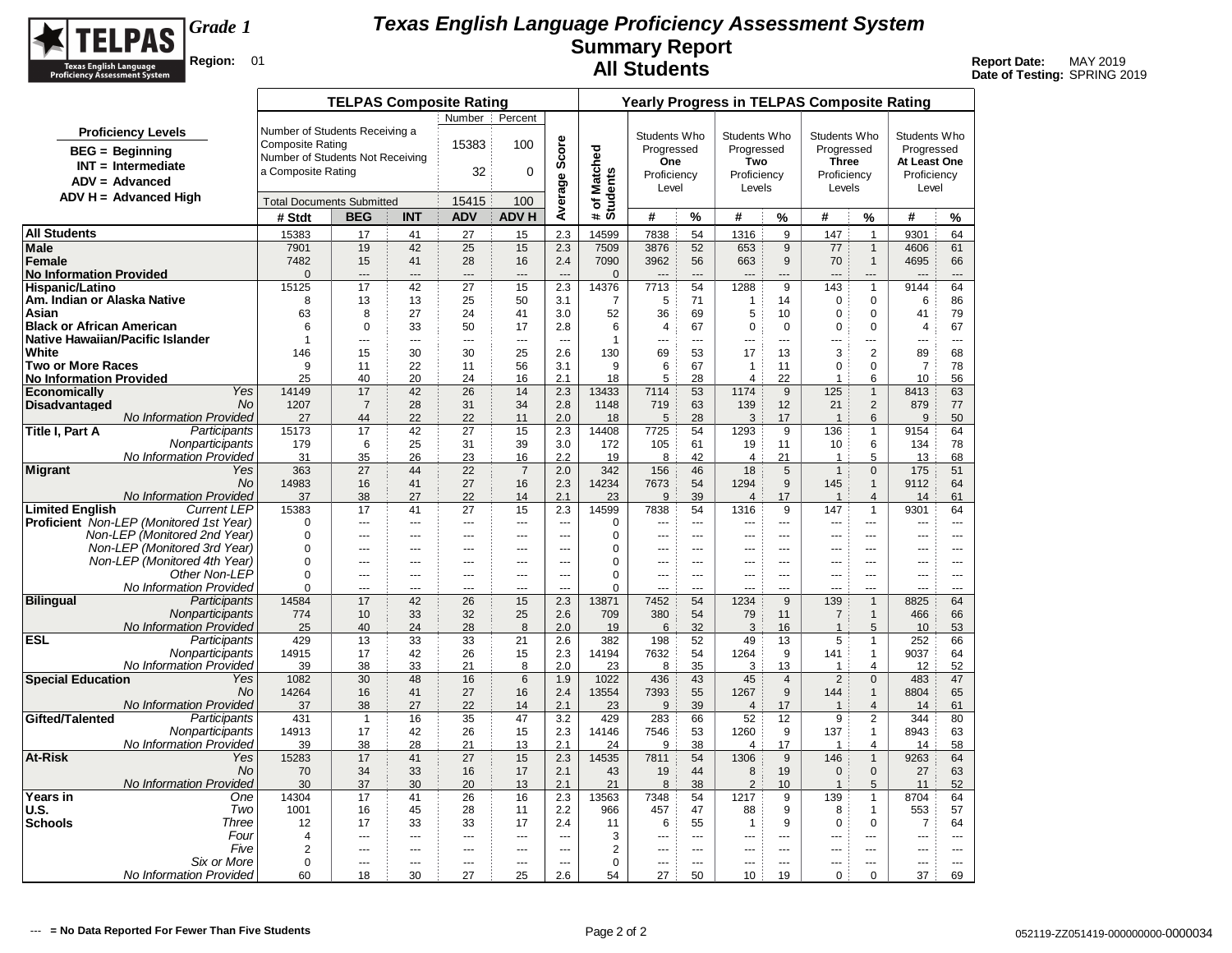

|                                                              |                            |                               | Listening                                                                                                        |                                            |                          |                               |                                  | <b>Speaking</b>       |                          |                               |                                                    |                      | Reading                                    |                                           |                     |                            |                                  | Writina                          |                          |                          |
|--------------------------------------------------------------|----------------------------|-------------------------------|------------------------------------------------------------------------------------------------------------------|--------------------------------------------|--------------------------|-------------------------------|----------------------------------|-----------------------|--------------------------|-------------------------------|----------------------------------------------------|----------------------|--------------------------------------------|-------------------------------------------|---------------------|----------------------------|----------------------------------|----------------------------------|--------------------------|--------------------------|
|                                                              |                            |                               | Number Percent<br>Number of Students Rated<br>14769<br>100<br>Number of Students Rated<br><b>Students Absent</b> |                                            |                          |                               |                                  |                       | Number   Percent         |                               |                                                    |                      |                                            | Number Percent                            |                     |                            |                                  |                                  | Number Percent           |                          |
| <b>Proficiency Levels</b>                                    | <b>Students Absent</b>     |                               |                                                                                                                  | ∩                                          | $\Omega$                 |                               |                                  |                       | 14769<br>$\Omega$        | 100<br>$\Omega$               | Number of Students Rated<br><b>Students Absent</b> |                      |                                            | 14770<br>∩                                | 100<br>$\Omega$     | Not Rated: EC              | Number of Students Rated         |                                  | 14719<br>3               | 100                      |
| $BEG = Beginning$                                            | Not Rated: EC              |                               |                                                                                                                  | $\Omega$                                   | 0                        | Not Rated: EC                 |                                  |                       | $\mathbf{0}$             | $\Omega$                      | Not Rated: ARD Decision                            |                      |                                            | 3                                         | $\mathbf 0$         |                            | Not Rated: ARD Decision          |                                  | 11                       | 0<br>$\mathbf 0$         |
| $INT = Intermediate$                                         |                            | Not Rated: ARD Decision       |                                                                                                                  | 1                                          | $\Omega$                 |                               | Not Rated: ARD Decision          |                       | $\mathbf{1}$             | $\Omega$                      | Other Students Not Rated                           |                      |                                            | $\Omega$                                  | $\Omega$            |                            |                                  |                                  |                          |                          |
| $ADV = Advanced$                                             |                            | Other Students Not Rated      |                                                                                                                  | $\Omega$                                   | 0                        |                               | Other Students Not Rated         |                       | $\mathbf{0}$             | $\Omega$                      |                                                    |                      |                                            |                                           |                     |                            |                                  |                                  |                          |                          |
| $ADV H = Advanced High$                                      |                            |                               | <b>Total Documents Submitted</b>                                                                                 | 14770                                      | 100                      |                               | <b>Total Documents Submitted</b> |                       | 14770                    | 100                           |                                                    |                      | <b>Total Documents Submitted</b>           | 14773                                     | 100                 |                            |                                  | <b>Total Documents Submitted</b> | 14733                    | 100                      |
|                                                              | # Stdt                     | <b>BEG</b>                    | <b>INT</b>                                                                                                       | <b>ADV</b>                                 | <b>ADVH</b>              | # Stdt                        | <b>BEG</b>                       | <b>INT</b>            | <b>ADV</b>               | <b>ADVH</b>                   | # Stdt                                             | <b>BEG</b>           | <b>INT</b>                                 | <b>ADV</b>                                | <b>ADV H</b>        | # Stdt                     | <b>BEG</b>                       | <b>INT</b>                       | <b>ADV</b>               | <b>ADVH</b>              |
| <b>All Students</b>                                          | 14769                      | 6                             | 25                                                                                                               | 33                                         | 36                       | 14769                         | 13                               | 55                    | 24                       | $\overline{7}$                | 14770                                              | 21                   | 39                                         | 28                                        | 12                  | 14719                      | 17                               | 38                               | 30                       | 15                       |
| Male                                                         | 7579                       | $\overline{7}$                | 26                                                                                                               | 33                                         | 35                       | 7579                          | 15                               | 57                    | 22                       | 6                             | 7579                                               | 24                   | 38                                         | 27                                        | 11                  | 7551                       | 21                               | 39                               | 28                       | 13                       |
| Female<br><b>No Information Provided</b>                     | 7190<br>$\cap$             | 5<br>$\overline{\phantom{a}}$ | 24<br>$-$ --                                                                                                     | 33<br>$---$                                | 38<br>$\overline{a}$     | 7190<br>$\Omega$              | 11<br>$\overline{a}$             | 53<br>$---$           | 26<br>$---$              | 9<br>$\overline{\phantom{a}}$ | 7191<br>$\Omega$                                   | 18<br>$\overline{a}$ | 39<br>$---$                                | 30<br>$---$                               | 13<br>$---$         | 7168<br>$\Omega$           | 14<br>$---$                      | 37<br>---                        | 32<br>$---$              | 17<br>---                |
| Hispanic/Latino                                              | 14613                      | 6                             | 25                                                                                                               | 33                                         | 36                       | 14613                         | 13                               | 55                    | 24                       | $\overline{7}$                | 14615                                              | 21                   | 39                                         | 28                                        | 12                  | 14567                      | 17                               | 38                               | 30                       | 14                       |
| Am. Indian or Alaska Native                                  | $\overline{2}$             | ---                           | $---$                                                                                                            | $---$                                      | $\sim$                   | 2                             | $\overline{a}$                   | ---                   | $- - -$                  | $\overline{a}$                | $\overline{2}$                                     | $\overline{a}$       | $---$                                      | $\overline{\phantom{a}}$                  | $\sim$              | $\overline{2}$             | ---                              | $\overline{a}$                   | $\overline{a}$           | $---$                    |
| Asian                                                        | 46                         | $\overline{2}$                | 9                                                                                                                | 15                                         | 74                       | 46                            | 15                               | 41                    | 33                       | 11                            | 46                                                 | $\overline{2}$       | 15                                         | 28                                        | 54                  | 45                         | $\overline{4}$                   | $\overline{4}$                   | 31                       | 60                       |
| <b>Black or African American</b>                             | $\overline{4}$<br>$\Omega$ | ---<br>$\overline{a}$         | ---<br>---                                                                                                       | $\overline{a}$<br>$\overline{a}$           | $\overline{a}$<br>$\sim$ | 4<br>$\mathbf 0$              | ---<br>$\overline{a}$            | ---<br>               | $\overline{a}$<br>       | $\overline{a}$<br>$\sim$      | 4<br>$\Omega$                                      | ---                  | ---<br>---                                 | $\overline{a}$<br>$\sim$                  | ---<br>$\sim$       | $\overline{4}$<br>$\Omega$ | $\overline{a}$<br>$\overline{a}$ | ---<br>---                       | ---<br>                  | $\overline{a}$<br>$\sim$ |
| <b>Native Hawaiian/Pacific Islander</b><br>White             | 72                         | $\overline{7}$                | 25                                                                                                               | 26                                         | 42                       | 72                            | 18                               | 51                    | 24                       | $\overline{7}$                | 72                                                 | ---<br>18            | 38                                         | 24                                        | 21                  | 72                         | 14                               | 43                               | 31                       | 13                       |
| <b>Two or More Races</b>                                     | 2                          | ---                           | ---                                                                                                              | $\overline{a}$                             | $\sim$                   | $\overline{2}$                | ---                              | ---                   | ---                      | $\overline{a}$                | $\overline{2}$                                     | ---                  | $\overline{a}$                             | $\overline{\phantom{a}}$                  | $\sim$              | 2                          | ---                              | ---                              | ---                      | ---                      |
| <b>No Information Provided</b>                               | 30                         | 17                            | 30                                                                                                               | 17                                         | 37                       | 30                            | 23                               | 53                    | 20                       | 3                             | 29                                                 | 24                   | 41                                         | 14                                        | 21                  | 27                         | 37                               | 41                               | $\overline{7}$           | 15                       |
| Yes<br><b>Economically</b>                                   | 13760                      | 6                             | 26                                                                                                               | 33                                         | 35                       | 13760                         | 13                               | 56                    | 23                       | $\overline{7}$                | 13764                                              | 22                   | 40                                         | 28                                        | 11                  | 13718                      | 18                               | 39                               | 30                       | 14                       |
| <b>Disadvantaged</b><br>No<br><b>No Information Provided</b> | 969<br>40                  | 3<br>18                       | 13<br>35                                                                                                         | 28<br>13                                   | 56<br>35                 | 969<br>40                     | 9<br>18                          | 46<br>55              | 32<br>20                 | 13<br>8                       | 967<br>39                                          | 12<br>28             | 26<br>38                                   | 37<br>15                                  | 25<br>18            | 966<br>35                  | 10<br>40                         | 26<br>37                         | 35<br>6                  | 30<br>17                 |
| Participants<br>Title I, Part A                              | 14571                      | 6                             | 25                                                                                                               | 33                                         | 36                       | 14571                         | 13                               | 55                    | 24                       | $\overline{7}$                | 14573                                              | 21                   | 39                                         | 28                                        | 12                  | 14529                      | 17                               | 38                               | 30                       | 14                       |
| Nonparticipants                                              | 154                        | 3                             | 18                                                                                                               | 33                                         | 47                       | 154                           | 8                                | 66                    | 21                       | 5                             | 154                                                | 13                   | 31                                         | 36                                        | 20                  | 153                        | 14                               | 29                               | 27                       | 31                       |
| No Information Provided                                      | 44                         | 18                            | 25                                                                                                               | 25                                         | 32                       | 44                            | 14                               | 59                    | 20                       | $\overline{7}$                | 43                                                 | 30                   | 37                                         | 19                                        | 14                  | 37                         | 41                               | 38                               | 5                        | 16                       |
| <b>Migrant</b><br>Yes                                        | 444                        | $\overline{7}$                | 29                                                                                                               | 33                                         | 32                       | 444                           | 15                               | 57                    | 22                       | 6                             | 446                                                | 33                   | 39                                         | 20                                        | 9                   | 443                        | 26                               | 44                               | 19                       | 11                       |
| <b>No</b><br><b>No Information Provided</b>                  | 14274<br>51                | 6<br>20                       | 25<br>27                                                                                                         | 33<br>20                                   | 37<br>33                 | 14274<br>51                   | 13<br>20                         | 55<br>55              | 24<br>20                 | $\overline{7}$<br>6           | 14274<br>50                                        | 21<br>28             | 39<br>38                                   | 29<br>18                                  | 12<br>16            | 14233<br>43                | 17<br>44                         | 38<br>35                         | 30<br>$\overline{7}$     | 15<br>14                 |
| <b>Limited English</b><br><b>Current LEP</b>                 | 14769                      | 6                             | 25                                                                                                               | 33                                         | 36                       | 14769                         | 13                               | 55                    | 24                       | $\overline{7}$                | 14770                                              | 21                   | 39                                         | 28                                        | 12                  | 14719                      | 17                               | 38                               | 30                       | 15                       |
| Proficient Non-LEP (Monitored 1st Year)                      | $\Omega$                   | $\overline{a}$                | $- - -$                                                                                                          | $\sim$ $\sim$ $\sim$                       | $---$                    | 0                             | $-$                              | $\overline{a}$        | $- - -$                  | $\sim$ $\sim$                 | $\Omega$                                           | $\overline{a}$       | $- - -$                                    | $-$                                       | $\sim$              | $\mathbf 0$                | $\overline{a}$                   | $\overline{a}$                   | $\overline{a}$           | $---$                    |
| Non-LEP (Monitored 2nd Year)                                 | $\Omega$                   | ---                           | ---                                                                                                              | $-$                                        | $\sim$ $\sim$            | $\Omega$                      | $-$                              | ---                   | $- - -$                  | ---                           | $\Omega$                                           | ---                  | ---                                        | $-$                                       | $\sim$              | $\Omega$                   | ---                              | $\overline{a}$                   | $\overline{a}$           | ---                      |
| Non-LEP (Monitored 3rd Year)<br>Non-LEP (Monitored 4th Year) | $\Omega$<br>$\Omega$       | ---<br>---                    | $\cdots$                                                                                                         | $---$                                      | $--$<br>$\sim$           | 0<br>0                        | ---<br>÷÷.                       | ---<br>---            | $---$<br>---             | $---$<br>$\overline{a}$       | 0<br>0                                             | ---<br>---           | ---<br>---                                 | $---$<br>$\overline{\phantom{a}}$         | ---                 | 0<br>0                     | ---<br>$\overline{a}$            | ---<br>---                       | ---<br>---               | $---$<br>$\overline{a}$  |
| Other Non-LEP                                                | $\mathbf 0$                | $\overline{a}$                | ---                                                                                                              | $---$<br>---                               | $\overline{a}$           | $\mathbf 0$                   | ---                              | ---                   | ---                      | ---                           | $\Omega$                                           | ---                  | ---                                        | ---                                       | $\sim$              | $\mathbf 0$                | $\overline{a}$                   |                                  | ---                      | ---                      |
| No Information Provided                                      | $\mathbf 0$                | ---                           |                                                                                                                  | $\overline{a}$                             |                          | $\Omega$                      |                                  | Ξ.                    |                          | ---                           | $\Omega$                                           | ---                  | $\overline{a}$                             | ---                                       |                     | $\Omega$                   | $\overline{a}$                   |                                  | ---                      | ---                      |
| <b>Bilingual</b><br>Participants                             | 13758                      | 6                             | 25                                                                                                               | 33                                         | 36                       | 13758                         | 13                               | 55                    | 24                       | $\overline{7}$                | 13760                                              | 21                   | 39                                         | 28                                        | 11                  | 13715                      | 18                               | 38                               | 30                       | 14                       |
| Nonparticipants                                              | 978                        | 3                             | 20                                                                                                               | 33                                         | 45                       | 978                           | 15                               | 56                    | 21                       | 8                             | 978                                                | 20                   | 34                                         | 31                                        | 16                  | 975                        | 14                               | 33                               | 31                       | 21                       |
| <b>No Information Provided</b><br><b>ESL</b><br>Participants | 33<br>586                  | 18<br>$\overline{4}$          | 27<br>22                                                                                                         | 15<br>30                                   | 39<br>43                 | 33<br>586                     | 18<br>19                         | 55<br>55              | 21<br>20                 | 6<br>6                        | 32<br>586                                          | 22<br>21             | 38<br>34                                   | 19<br>28                                  | 22<br>17            | 29<br>585                  | 34<br>15                         | 34<br>33                         | 10<br>31                 | 21<br>21                 |
| Nonparticipants                                              | 14135                      | 6                             | 25                                                                                                               | 33                                         | 36                       | 14135                         | 13                               | 55                    | 24                       | $\overline{7}$                | 14137                                              | 21                   | 39                                         | 28                                        | 12                  | 14094                      | 17                               | 38                               | 30                       | 14                       |
| No Information Provideo                                      | 48                         | 23                            | 27                                                                                                               | 17                                         | 33                       | 48                            | 17                               | 56                    | 21                       | 6                             | 47                                                 | 32                   | 32                                         | 21                                        | 15                  | 40                         | 48                               | 28                               | 8                        | 18                       |
| <b>Special Education</b><br>Yes                              | 1040                       | 13                            | 40                                                                                                               | 30                                         | 17                       | 1040                          | 22                               | 57                    | 17                       | 5                             | 1040                                               | 48                   | 39                                         | 10                                        | 3                   | 1032                       | 48                               | 36                               | 12                       | $\overline{4}$           |
| No<br>No Information Provided                                | 13677<br>52                | 5<br>23                       | 24<br>27                                                                                                         | 33<br>17                                   | 38<br>33                 | 13677<br>52                   | 12<br>21                         | 55<br>56              | 25<br>17                 | 8<br>6                        | 13679<br>51                                        | 19<br>29             | 39<br>37                                   | 30<br>18                                  | 12<br>16            | 13646<br>41                | 15<br>41                         | 38<br>37                         | 31<br>$\overline{7}$     | 15<br>15                 |
| Gifted/Talented<br>Participants                              | 704                        | $\mathbf 0$                   | $\overline{4}$                                                                                                   | 17                                         | 79                       | 704                           | $\overline{4}$                   | 46                    | 34                       | 15                            | 704                                                | $\overline{1}$       | 10                                         | 36                                        | 53                  | 704                        | $\overline{1}$                   | 12                               | 42                       | 46                       |
| Nonparticipants                                              | 14012                      | 6                             | 26                                                                                                               | 34                                         | 34                       | 14012                         | 14                               | 56                    | 24                       | $\overline{7}$                | 14014                                              | 22                   | 40                                         | 28                                        | 10                  | 13972                      | 18                               | 39                               | 29                       | 13                       |
| No Information Provided                                      | 53                         | 23                            | 26                                                                                                               | 19                                         | 32                       | 53                            | 19                               | 58                    | 17                       | 6                             | 52                                                 | 31                   | 37                                         | 17                                        | 15                  | 43                         | 42                               | 37                               | $\overline{7}$           | 14                       |
| At-Risk<br>Yes                                               | 14663                      | 6                             | 25                                                                                                               | 33                                         | 36                       | 14663                         | 13                               | 55                    | 24                       | $\overline{7}$                | 14666                                              | 21                   | 39                                         | 28                                        | 12                  | 14625                      | 17                               | 38                               | 30                       | 15                       |
| No<br>No Information Provideo                                | 66<br>40                   | 15<br>23                      | 27<br>30                                                                                                         | 27<br>15                                   | 30<br>33                 | 66<br>40                      | 30<br>20                         | 52<br>55              | 9<br>20                  | 9<br>5                        | 65<br>39                                           | 38<br>28             | 28<br>41                                   | 25<br>13                                  | 9<br>18             | 61<br>33                   | 38<br>36                         | 21<br>39                         | 26<br>6                  | 15<br>18                 |
| Years in<br>One                                              | 503                        | 34                            | 33                                                                                                               | 16                                         | 17                       | 503                           | 32                               | 54                    | 11                       | $\overline{4}$                | 504                                                | 48                   | 33                                         | 13                                        | $\overline{7}$      | 486                        | 56                               | 25                               | 13                       | 6                        |
| U.S.<br>Two                                                  | 12723                      | 5                             | 23                                                                                                               | 33                                         | 38                       | 12723                         | 12                               | 55                    | 25                       | 8                             | 12721                                              | 18                   | 38                                         | 31                                        | 13                  | 12690                      | 15                               | 38                               | 32                       | 16                       |
| <b>Schools</b><br>Three                                      | 1471                       | 5                             | 32                                                                                                               | 35                                         | 27                       | 1471                          | 13                               | 56                    | 24                       | $\overline{7}$                | 1473                                               | 35                   | 45                                         | 16                                        | $\overline{4}$      | 1470                       | 28                               | 43                               | 22                       | $\overline{7}$           |
| Four<br>Five                                                 | 30<br>$\overline{2}$       | 3                             | 43<br>$-$                                                                                                        | 33                                         | 20                       | 30                            | 20                               | 50                    | 30                       | $\mathbf 0$                   | 30<br>$\overline{2}$                               | 33                   | 37                                         | 27                                        | 3<br>$\overline{a}$ | 31<br>$\overline{2}$       | 29<br>---                        | 42                               | 19                       | 10                       |
| Six or More                                                  | $\Omega$                   | ---<br>---                    | $\overline{a}$                                                                                                   | $\overline{a}$<br>$\overline{\phantom{a}}$ | $\sim$<br>$\sim$         | $\overline{2}$<br>$\mathbf 0$ | ---<br>$\overline{a}$            | ---<br>$\overline{a}$ | $\overline{a}$<br>$\sim$ | $\overline{a}$<br>$\sim$      | $\Omega$                                           | ---<br>$\sim$        | $\overline{a}$<br>$\overline{\phantom{a}}$ | $\overline{\phantom{a}}$<br>$\sim$ $\sim$ | $\sim$              | $\Omega$                   | $\overline{\phantom{a}}$         | ---<br>---                       | $\overline{a}$<br>$\sim$ | $\overline{a}$<br>$\sim$ |
| No Information Provided                                      | 40                         | 5                             | 40                                                                                                               | 35                                         | 20                       | 40                            | 10                               | 55                    | 25                       | 10                            | 40                                                 | 30                   | 43                                         | 20                                        | 8                   | 40                         | 3                                | 50                               | 33                       | 15                       |
|                                                              |                            |                               |                                                                                                                  |                                            |                          |                               |                                  |                       |                          |                               |                                                    |                      |                                            |                                           |                     |                            |                                  |                                  |                          |                          |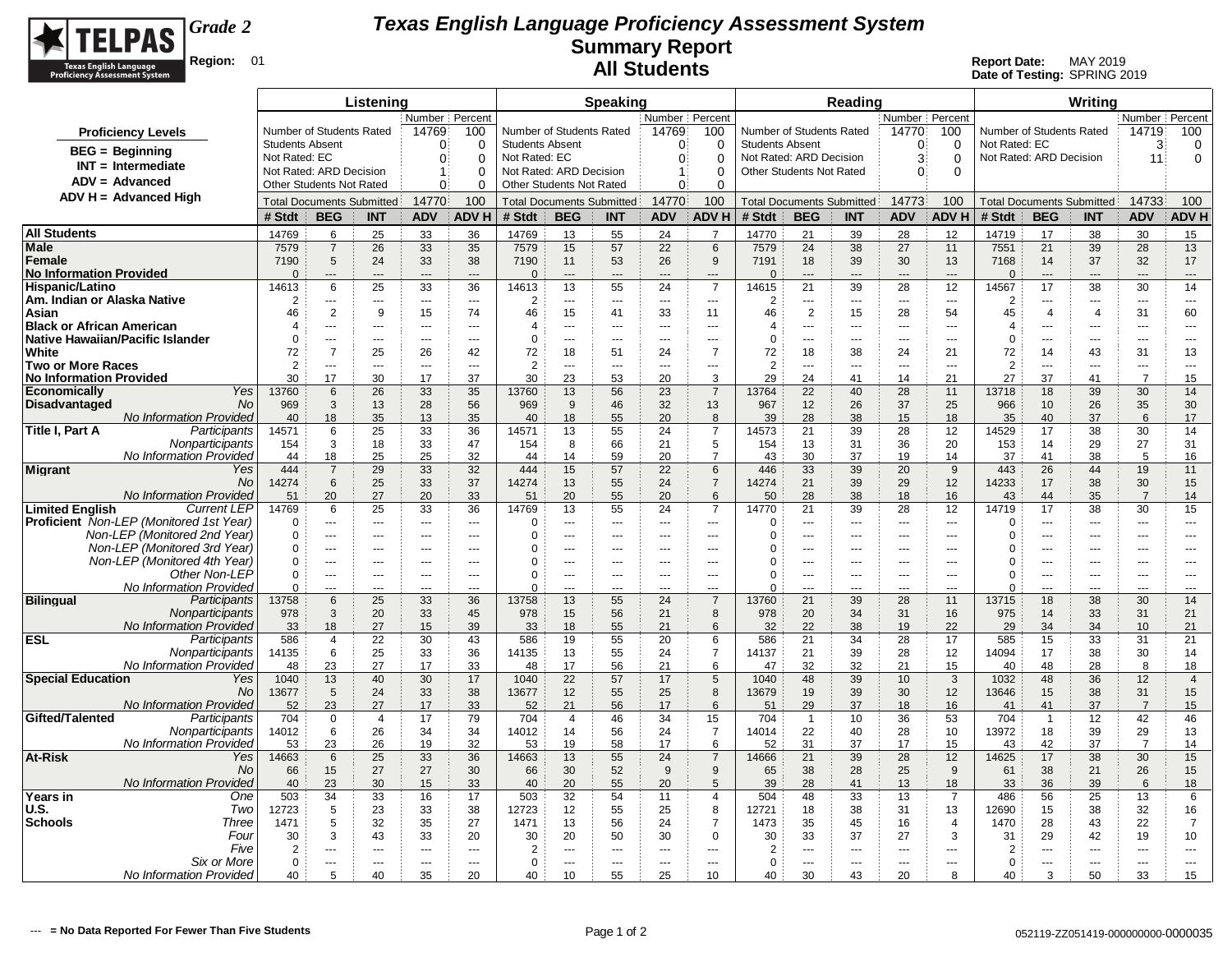

|                                                       |                                                      |                                  | <b>TELPAS Composite Rating</b> |                          |                          |                          |                          |                          |                       |                          |                      |                                  | <b>Yearly Progress in TELPAS Composite Rating</b> |                              |                        |                      |
|-------------------------------------------------------|------------------------------------------------------|----------------------------------|--------------------------------|--------------------------|--------------------------|--------------------------|--------------------------|--------------------------|-----------------------|--------------------------|----------------------|----------------------------------|---------------------------------------------------|------------------------------|------------------------|----------------------|
|                                                       |                                                      |                                  |                                |                          | Number:                  | Percent                  |                          |                          |                       |                          |                      |                                  |                                                   |                              |                        |                      |
|                                                       | <b>Proficiency Levels</b>                            | Number of Students Receiving a   |                                |                          |                          |                          |                          |                          | Students Who          |                          | Students Who         |                                  | Students Who                                      |                              | Students Who           |                      |
|                                                       | $BEG =$ Beginning                                    | <b>Composite Rating</b>          |                                |                          | 14707                    | 99                       |                          |                          | Progressed            |                          | Progressed           |                                  | Progressed                                        |                              | Progressed             |                      |
|                                                       | $INT = Intermediate$                                 | Number of Students Not Receiving |                                |                          |                          |                          |                          |                          | <b>One</b>            |                          | Two                  |                                  | <b>Three</b>                                      |                              | At Least One           |                      |
|                                                       | $ADV = Advanced$                                     | a Composite Rating               |                                |                          | 84                       | $\mathbf{1}$             |                          |                          | Proficiency           |                          | Proficiency          |                                  | Proficiency                                       |                              | Proficiency            |                      |
|                                                       | $ADV H = Advanced High$                              |                                  |                                |                          |                          |                          |                          |                          | Level                 |                          | Levels               |                                  | Levels                                            |                              | Level                  |                      |
|                                                       |                                                      | <b>Total Documents Submitted</b> |                                |                          | 14791                    | 100                      | Average Score            | # of Matched<br>Students |                       |                          |                      |                                  |                                                   |                              |                        |                      |
|                                                       |                                                      | # Stdt                           | <b>BEG</b>                     | <b>INT</b>               | <b>ADV</b>               | <b>ADVH</b>              |                          |                          | #                     | %                        | #                    | $\%$                             | #                                                 | %                            | #                      | %                    |
| <b>All Students</b>                                   |                                                      | 14707                            | 6                              | 45                       | 41                       | 8                        | 2.5                      | 14125                    | 4556                  | 32                       | 536                  | $\overline{4}$                   | 9                                                 | $\Omega$                     | 5101                   | 36                   |
| <b>Male</b>                                           |                                                      | 7547                             | $\overline{7}$                 | 48                       | 38                       | $\overline{7}$           | 2.5                      | 7269                     | 2232                  | 31                       | 240                  | 3                                | $\mathbf{1}$                                      | $\mathbf 0$                  | 2473                   | 34                   |
| Female                                                |                                                      | 7160                             | 4                              | 42                       | 44                       | 10                       | 2.6                      | 6856                     | 2324                  | 34                       | 296                  | $\overline{4}$                   | 8                                                 | $\mathbf{0}$                 | 2628                   | 38                   |
| <b>No Information Provided</b>                        |                                                      | $\mathbf{0}$<br>14556            | $---$<br>5                     | ---<br>45                | $---$<br>41              | ---<br>8                 | 2.5                      | $\mathbf 0$<br>14005     | 4514                  | 32                       | 530                  | ---<br>$\overline{4}$            | 9                                                 | $\mathbf 0$                  | ---<br>5053            | $\overline{a}$<br>36 |
| <b>Hispanic/Latino</b><br>Am. Indian or Alaska Native |                                                      | 2                                | $\sim$                         | ---                      | $\sim$                   | $\sim$                   | $\sim$                   | 2                        |                       | $\sim$                   | $\overline{a}$       |                                  | $\overline{a}$                                    |                              |                        | $\sim$               |
| Asian                                                 |                                                      | 45                               | $\overline{2}$                 | 20                       | 36                       | 42                       | 3.2                      | 39                       | 17                    | 44                       | $\mathbf{1}$         | 3                                | $\mathbf 0$                                       | $\mathbf 0$                  | 18                     | 46                   |
| <b>Black or African American</b>                      |                                                      | $\overline{4}$                   | $\overline{a}$                 | $\overline{a}$           | $\overline{a}$           | $\overline{a}$           | $\sim$                   | 3                        | ---                   | $\sim$                   | $\overline{a}$       | ---                              | $\overline{a}$                                    | ---                          | ---                    | $\sim$               |
| Native Hawaiian/Pacific Islander                      |                                                      | $\mathbf 0$                      | $\sim$                         | ---                      | $\overline{\phantom{a}}$ | $\overline{\phantom{a}}$ | $\overline{a}$           | 0                        | ---                   | $\sim$                   | ---                  | ---                              | $\overline{\phantom{a}}$                          | ---                          | ---                    | $\sim$               |
| White                                                 |                                                      | 72                               | $\overline{7}$                 | 43                       | 38                       | 13                       | 2.6                      | 61                       | 19                    | 31                       | $\overline{4}$       | $\overline{7}$                   | $\mathbf 0$                                       | $\mathbf 0$                  | 23                     | 38                   |
| <b>Two or More Races</b>                              |                                                      | 2                                | $\overline{a}$                 | $\overline{a}$           | $\overline{a}$           | $\overline{a}$           | $\sim$                   | $\overline{2}$           | ---                   | $\sim$                   | ---                  | ---                              | ---                                               | ---                          | ---                    | $\overline{a}$       |
| <b>No Information Provided</b>                        | Yes                                                  | 26                               | 12                             | 54                       | 23                       | 12<br>$\overline{7}$     | 2.3                      | 13                       | 3<br>4202             | 23                       | $\overline{1}$       | 8                                | $\mathbf 0$<br>9                                  | $\mathbf 0$                  | $\overline{4}$<br>4701 | 31                   |
| <b>Economically</b><br><b>Disadvantaged</b>           | <b>No</b>                                            | 13707<br>966                     | 6<br>3                         | 46<br>26                 | 41<br>48                 | 22                       | 2.5<br>2.9               | 13189<br>919             | 350                   | 32<br>38                 | 490<br>45            | $\overline{4}$<br>5              | $\mathbf{0}$                                      | $\mathbf{0}$<br>$\mathbf{0}$ | 395                    | 36<br>43             |
|                                                       | No Information Provided                              | 34                               | 15                             | 53                       | 18                       | 15                       | 2.3                      | 17                       | $\overline{4}$        | 24                       | $\mathbf{1}$         | 6                                | $\mathbf{0}$                                      | $\mathbf{0}$                 | 5                      | 29                   |
| Title I, Part A                                       | Participants                                         | 14518                            | 6                              | 45                       | 41                       | 8                        | 2.5                      | 13962                    | 4512                  | 32                       | 530                  | 4                                | 9                                                 | $\Omega$                     | 5051                   | 36                   |
|                                                       | Nonparticipants                                      | 153                              | 3                              | 35                       | 51                       | 10                       | 2.7                      | 144                      | 39                    | 27                       | 5                    | 3                                | $\mathbf 0$                                       | $\mathbf 0$                  | 44                     | 31                   |
|                                                       | No Information Provided                              | 36                               | 14                             | 56                       | 17                       | 14                       | 2.3                      | 19                       | 5                     | 26                       | 1                    | 5                                | 0                                                 | $\mathbf 0$                  | 6                      | 32                   |
| Migrant                                               | Yes                                                  | 439                              | 8                              | 55                       | 30                       | $6\phantom{1}6$          | 2.4                      | 416                      | 135                   | 32                       | 17                   | $\overline{4}$                   | $\Omega$                                          | $\Omega$                     | 152                    | 37                   |
|                                                       | <b>No</b>                                            | 14226                            | 5                              | 45                       | 42                       | 8                        | 2.5                      | 13687                    | 4415                  | 32                       | 518                  | $\overline{4}$                   | 9                                                 | $\mathbf{0}$                 | 4942                   | 36                   |
| <b>Limited English</b>                                | <b>No Information Provided</b><br><b>Current LEP</b> | 42<br>14707                      | 17<br>6                        | 52<br>45                 | 19<br>41                 | 12<br>8                  | 2.3<br>2.5               | 22<br>14125              | 6<br>4556             | 27<br>32                 | $\mathbf{1}$<br>536  | $\overline{5}$<br>$\overline{4}$ | $\Omega$<br>9                                     | $\mathbf{0}$<br>$\mathbf 0$  | $\overline{7}$<br>5101 | 32<br>36             |
|                                                       | <b>Proficient</b> Non-LEP (Monitored 1st Year)       | 0                                | $---$                          | $\overline{a}$           | $---$                    | $\overline{a}$           | $-$                      | 0                        | ---                   | $---$                    | $---$                | $\overline{a}$                   | $-$                                               | $\overline{a}$               | $\overline{a}$         | $-$                  |
|                                                       | Non-LEP (Monitored 2nd Year)                         | $\mathbf 0$                      | $\overline{a}$                 | ---                      | ---                      | ---                      | ---                      | $\mathbf 0$              | ---                   | $\overline{a}$           |                      | ---                              | ---                                               | ---                          | ---                    | $\overline{a}$       |
|                                                       | Non-LEP (Monitored 3rd Year)                         | $\mathbf 0$                      | $-$                            | $\overline{a}$           | $-$                      | $-$                      | $\overline{a}$           | 0                        | $-$                   | $-$                      | $\sim$               | $\overline{a}$                   | $\overline{a}$                                    | $\overline{a}$               | $\overline{a}$         | $-$                  |
|                                                       | Non-LEP (Monitored 4th Year)                         | $\mathbf 0$                      | $---$                          | ---                      | $-$                      | $\overline{a}$           | $\overline{a}$           | 0                        | ---                   | $\sim$                   | $---$                | $-$                              | $-$                                               | $\overline{a}$               | ---                    | $---$                |
|                                                       | Other Non-LEP                                        | $\Omega$                         | $- - -$                        | $---$                    | $- - -$                  | $\overline{a}$           |                          | $\Omega$                 | $\overline{a}$        | $\sim$                   | $- - -$              | $- - -$                          | $\overline{a}$                                    | $\overline{a}$               | $\overline{a}$         | $- - -$              |
|                                                       | No Information Provided                              | $\mathbf 0$                      | $-$                            | $\overline{a}$           | $\sim$                   | $\sim$                   | $\sim$                   | 0                        | $\sim$                | $\sim$                   | $\sim$               | $\overline{a}$                   | $\sim$                                            | ---                          | $\overline{a}$         | $\sim$               |
| <b>Bilingual</b>                                      | Participants<br>Nonparticipants                      | 13704                            | 6                              | 45                       | 41                       | 8                        | 2.5                      | 13173<br>938             | 4311<br>241           | 33                       | 519                  | $\overline{4}$                   | 8<br>$\mathbf{1}$                                 | $\Omega$<br>$\mathbf{0}$     | 4838                   | 37                   |
|                                                       | No Information Provided                              | 975<br>28                        | 5<br>18                        | 42<br>39                 | 43<br>25                 | 10<br>18                 | 2.6<br>2.4               | 14                       | $\overline{4}$        | 26<br>29                 | 16                   | $\overline{2}$<br>$\overline{7}$ | $\mathbf{0}$                                      | $\Omega$                     | 258<br>5               | 28<br>36             |
| <b>ESL</b>                                            | Participants                                         | 585                              | 6                              | 43                       | 40                       | 10                       | 2.6                      | 561                      | 155                   | 28                       | 10                   | $\overline{\mathbf{c}}$          | $\overline{1}$                                    | $\Omega$                     | 166                    | 30                   |
|                                                       | Nonparticipants                                      | 14083                            | 5                              | 45                       | 41                       | 8                        | 2.5                      | 13545                    | 4396                  | 32                       | 525                  | $\overline{4}$                   | 8                                                 | $\mathbf 0$                  | 4929                   | 36                   |
|                                                       | No Information Provided                              | 39                               | 18                             | 49                       | 18                       | 15                       | 2.3                      | 19                       | 5                     | 26                       | $\mathbf{1}$         | 5                                | $\mathbf 0$                                       | $\mathbf 0$                  | 6                      | 32                   |
| <b>Special Education</b>                              | Yes                                                  | 1036                             | 16                             | 65                       | 16                       | $\overline{2}$           | 2.0                      | 1022                     | 281                   | 27                       | 13                   | $\mathbf{1}$                     | $\mathbf 0$                                       | $\mathbf 0$                  | 294                    | 29                   |
|                                                       | No.                                                  | 13631                            | 5                              | 43                       | 43                       | 9                        | 2.6                      | 13082                    | 4268                  | 33                       | 522                  | $\overline{4}$                   | 9                                                 | $\mathbf{0}$                 | 4799                   | 37                   |
| Gifted/Talented                                       | <b>No Information Provided</b><br>Participants       | 40<br>704                        | 18<br>$\mathbf 0$              | 50<br>9                  | 20<br>57                 | 13<br>34                 | 2.3<br>3.3               | 21<br>701                | $\overline{7}$<br>290 | 33<br>41                 | $\overline{1}$<br>47 | 5<br>7                           | $\overline{0}$<br>0                               | $\mathbf{0}$<br>0            | 8<br>337               | 38<br>48             |
|                                                       | Nonparticipants                                      | 13961                            | 6                              | 47                       | 40                       | $\overline{7}$           | 2.5                      | 13402                    | 4259                  | 32                       | 488                  | 4                                | 9                                                 | $\mathbf 0$                  | 4756                   | 35                   |
|                                                       | No Information Provided                              | 42                               | 17                             | 52                       | 19                       | 12                       | 2.3                      | 22                       | $\overline{7}$        | 32                       | $\mathbf{1}$         | 5                                | $\Omega$                                          | $\Omega$                     | 8                      | 36                   |
| At-Risk                                               | Yes                                                  | 14615                            | 5                              | 45                       | 41                       | 8                        | 2.5                      | 14070                    | 4539                  | 32                       | 532                  | $\overline{4}$                   | 9                                                 | $\mathbf{0}$                 | 5080                   | 36                   |
|                                                       | No                                                   | 60                               | 22                             | 38                       | 32                       | 8                        | 2.3                      | 39                       | 13                    | 33                       | 3                    | 8                                | $\Omega$                                          | $\mathbf 0$                  | 16                     | 41                   |
|                                                       | <b>No Information Provided</b>                       | 32                               | 16                             | 50                       | 19                       | 16                       | 2.3                      | 16                       | $\overline{4}$        | 25                       | $\mathbf{1}$         | 6                                | $\mathbf{0}$                                      | $\Omega$                     | 5                      | 31                   |
| Years in                                              | One                                                  | 484                              | 35                             | 43                       | 19                       | $\sqrt{2}$               | 1.9                      | 184                      | 59                    | 32                       | $\overline{4}$       | $\overline{2}$                   | $\mathbf 0$                                       | $\mathbf 0$                  | 63                     | 34                   |
| U.S.<br><b>Schools</b>                                | Two                                                  | 12684                            | 4                              | 43                       | 43                       | 9<br>3                   | 2.6                      | 12433                    | 4068                  | 33                       | 500                  | 4                                | 9                                                 | $\Omega$                     | 4577                   | 37                   |
|                                                       | Three<br>Four                                        | 1467<br>30                       | 6<br>$\overline{7}$            | 61<br>57                 | 30<br>37                 | $\mathbf 0$              | 2.3<br>2.2               | 1441<br>28               | 410<br>8              | 28<br>29                 | 30<br>$\mathbf{1}$   | $\overline{2}$<br>4              | $\mathbf 0$<br>$\mathbf 0$                        | $\Omega$<br>$\mathbf 0$      | 440<br>9               | 31<br>32             |
|                                                       | Five                                                 | 2                                | $\sim$                         | $\overline{\phantom{a}}$ | $\overline{\phantom{a}}$ | ---                      | $\overline{\phantom{a}}$ | $\overline{2}$           | ---                   | $\overline{\phantom{a}}$ | ---                  | ---                              | ---                                               | ---                          | ---                    | $\sim$ $\sim$        |
|                                                       | Six or More                                          | $\Omega$                         | $\sim$                         | $\sim$                   | $\sim$                   | ---                      | $\sim$                   | $\mathbf 0$              |                       | $\sim$                   | <u></u>              | <u></u>                          |                                                   | ---                          |                        | $\sim$               |
|                                                       | No Information Provided                              | 40                               | 3                              | 58                       | 33                       | 8                        | 2.5                      | 37                       | 11                    | 30                       | $\mathbf{1}$         | 3                                | 0                                                 | $\mathbf 0$                  | 12                     | 32                   |
|                                                       |                                                      |                                  |                                |                          |                          |                          |                          |                          |                       |                          |                      |                                  |                                                   |                              |                        |                      |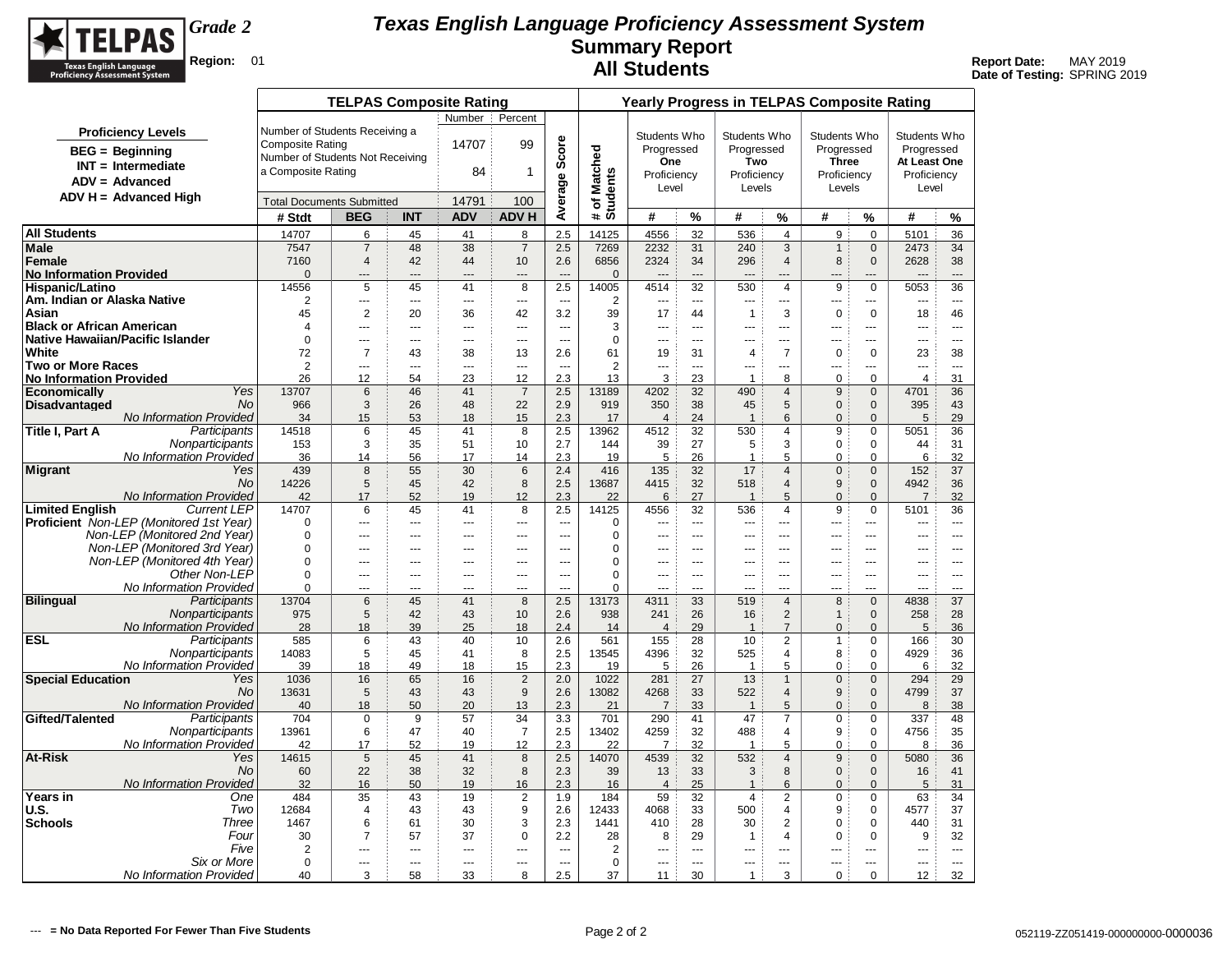

|                                                                                |                                         |                                            | Listening                         |                               |                          |                                         |                                  | <b>Speaking</b> |                          |                        |                                                   |                         | Reading              |                                |                          |                        |                          | Writing                          |                      |                      |
|--------------------------------------------------------------------------------|-----------------------------------------|--------------------------------------------|-----------------------------------|-------------------------------|--------------------------|-----------------------------------------|----------------------------------|-----------------|--------------------------|------------------------|---------------------------------------------------|-------------------------|----------------------|--------------------------------|--------------------------|------------------------|--------------------------|----------------------------------|----------------------|----------------------|
|                                                                                |                                         |                                            |                                   | Number Percent                |                          |                                         |                                  |                 | Number Percent           |                        |                                                   |                         |                      | Number Percent                 |                          |                        |                          |                                  | Number Percent       |                      |
| <b>Proficiency Levels</b>                                                      |                                         | Number of Students Rated                   |                                   | 14349                         | 100                      |                                         | Number of Students Rated         |                 | 14348                    | 100                    | Number of Students Rated                          |                         |                      | 14358                          | 100                      |                        | Number of Students Rated |                                  | 14303                | 100                  |
| <b>BEG</b> = Beginning                                                         | <b>Students Absent</b><br>Not Rated: EC |                                            |                                   | $\Omega$<br>$\Omega$          | $\Omega$<br>$\Omega$     | <b>Students Absent</b><br>Not Rated: EC |                                  |                 | $\Omega$<br>$\mathbf{1}$ | $\Omega$<br>$\Omega$   | <b>Students Absent</b><br>Not Rated: ARD Decision |                         |                      | $\Omega$<br>-1                 | $\Omega$<br>$\mathbf 0$  | Not Rated: EC          | Not Rated: ARD Decision  |                                  | $\overline{2}$<br>9  | 0<br>0               |
| $INT = Intermediate$                                                           |                                         | Not Rated: ARD Decision                    |                                   |                               | $\Omega$                 |                                         | Not Rated: ARD Decision          |                 | $\mathbf{1}$             | $\Omega$               | Other Students Not Rated                          |                         |                      | $\Omega$                       | $\Omega$                 |                        |                          |                                  |                      |                      |
| $ADV = Advanced$                                                               |                                         | <b>Other Students Not Rated</b>            |                                   |                               | 0                        |                                         | <b>Other Students Not Rated</b>  |                 | 1                        | $\Omega$               |                                                   |                         |                      |                                |                          |                        |                          |                                  |                      |                      |
| $ADV H = Advanced High$                                                        |                                         | <b>Total Documents Submitted</b>           |                                   | 14351                         | 100                      |                                         | <b>Total Documents Submitted</b> |                 | 14351                    | 100                    | <b>Total Documents Submitted</b>                  |                         |                      | 14359                          | 100                      |                        |                          | <b>Total Documents Submitted</b> | 14314                | 100                  |
|                                                                                | # Stdt                                  | <b>BEG</b>                                 | <b>INT</b>                        | <b>ADV</b>                    | <b>ADV H</b>             | # Stdt                                  | <b>BEG</b>                       | <b>INT</b>      | <b>ADV</b>               | <b>ADV H</b>           | # Stdt                                            | <b>BEG</b>              | <b>INT</b>           | <b>ADV</b>                     | <b>ADV H</b>             | # Stdt                 | <b>BEG</b>               | <b>INT</b>                       | <b>ADV</b>           | <b>ADV H</b>         |
| <b>All Students</b>                                                            | 14349                                   | 2                                          | 11                                | 25                            | 62                       | 14348                                   | 8                                | 49              | 32                       | 11                     | 14358                                             | 14                      | 30                   | 26                             | 30                       | 14303                  | 10                       | 31                               | 35                   | 24                   |
| Male                                                                           | 7254                                    | 3                                          | 12                                | 24                            | 61                       | 7253                                    | 10                               | 51              | 30                       | 9                      | 7257                                              | 15                      | 31                   | 26                             | 28                       | 7222                   | 13                       | 33                               | 33                   | 20                   |
| Female<br><b>No Information Provided</b>                                       | 7095<br>$\Omega$                        | $\overline{2}$<br>$\overline{\phantom{a}}$ | 11<br>---                         | 25<br>$---$                   | 62<br>$\sim$             | 7095<br>$\Omega$                        | $\overline{7}$<br>$---$          | 46<br>$---$     | 34<br>$\overline{a}$     | 13<br>$\overline{a}$   | 7101<br>$\Omega$                                  | 13<br>$---$             | 29<br>$---$          | 27<br>$---$                    | 31<br>$\overline{a}$     | 7081<br>$\overline{0}$ | 8<br>$---$               | 28<br>$---$                      | 37<br>$---$          | 28<br>$---$          |
| Hispanic/Latino                                                                | 14231                                   | $\overline{2}$                             | 11                                | 25                            | 62                       | 14230                                   | 8                                | 49              | 32                       | 11                     | 14240                                             | 14                      | 30                   | 26                             | 29                       | 14189                  | 10                       | 31                               | 35                   | 24                   |
| Am. Indian or Alaska Native                                                    | -1                                      | ---                                        | ---                               | $---$                         | $\cdots$                 | -1                                      | $\overline{a}$                   | ---             | $\overline{\phantom{a}}$ | $\overline{a}$         | 1                                                 | $\overline{a}$          | $\overline{a}$       | $\sim$ $\sim$                  | $\overline{\phantom{a}}$ |                        | ---                      | $\overline{a}$                   | $\overline{a}$       | ---                  |
| Asian                                                                          | 31                                      | 3                                          | 6                                 | 19                            | 71                       | 31                                      | 6                                | 61              | 26                       | 6                      | 31                                                | 3                       | 29                   | 13                             | 55                       | 31                     | 6                        | 19                               | 39                   | 35                   |
| <b>Black or African American</b><br><b>Native Hawaiian/Pacific Islander</b>    | 8<br>$\Omega$                           | $\Omega$<br>---                            | $\mathbf 0$<br>$\overline{a}$     | 13<br>$\sim$                  | 88<br>$\sim$             | 8<br>$\mathbf 0$                        | $\Omega$<br>$-$                  | 38<br>          | 63<br>$\sim$             | $\mathbf 0$<br>---     | 8<br>$\Omega$                                     | $\mathbf 0$<br>---      | 13<br>---            | 13<br>$\sim$                   | 75<br>$\overline{a}$     | 8<br>$\Omega$          | $\Omega$<br>$\sim$       | 13<br>---                        | 63<br>---            | 25<br>$\sim$         |
| White                                                                          | 66                                      | 5                                          | 14                                | 12                            | 70                       | 66                                      | 5                                | 56              | 29                       | 11                     | 66                                                | 15                      | 18                   | 39                             | 27                       | 66                     | 12                       | 33                               | 36                   | 18                   |
| <b>Two or More Races</b>                                                       | 2                                       | $\overline{a}$                             | ---                               | $\sim$                        | $\sim$                   | $\overline{2}$                          | $-$                              | $-$             | $\sim$                   | $\overline{a}$         | $\overline{2}$                                    | $\overline{a}$          | $-$                  | $\overline{a}$                 | $\sim$                   | $\overline{2}$         | $\overline{a}$           | $\overline{a}$                   | $\overline{a}$       | $---$                |
| <b>No Information Provided</b>                                                 | 10                                      | 30                                         | $\mathbf 0$                       | 20                            | 50                       | 10                                      | 20                               | 60              | 20                       | $\mathbf 0$            | 10                                                | 40                      | 30                   | $\mathbf 0$                    | 30                       | 6                      | 17                       | 33                               | 33                   | 17                   |
| Yes<br><b>Economically</b><br><b>No</b>                                        | 13456<br>876                            | $\overline{2}$<br>$\mathbf{1}$             | 12                                | 25<br>17                      | 61<br>75                 | 13455                                   | 8<br>$\overline{7}$              | 49<br>44        | 32<br>34                 | 11                     | 13466                                             | 14                      | 31<br>20             | 26                             | 28<br>46                 | 13416                  | 11<br>$\overline{7}$     | 31                               | 35                   | 23                   |
| <b>Disadvantaged</b><br><b>No Information Provided</b>                         | 17                                      | 24                                         | $\overline{7}$<br>12 <sup>2</sup> | 18                            | 47                       | 876<br>17                               | 24                               | 47              | 24                       | 15<br>6                | 875<br>17                                         | 8<br>41                 | 29                   | 26<br>$\mathbf 0$              | 29                       | 875<br>12              | 33                       | 21<br>33                         | 33<br>25             | 39<br>8              |
| Participants<br>Title I, Part A                                                | 14207                                   | $\overline{2}$                             | 11                                | 25                            | 62                       | 14206                                   | 8                                | 49              | 32                       | 11                     | 14216                                             | 14                      | 30                   | 26                             | 29                       | 14165                  | 11                       | 31                               | 35                   | 24                   |
| Nonparticipants                                                                | 130                                     | $\overline{2}$                             | 5                                 | 18                            | 75                       | 130                                     | $\overline{7}$                   | 54              | 28                       | 12                     | 130                                               | $\overline{7}$          | 23                   | 30                             | 40                       | 130                    | $\overline{4}$           | 24                               | 34                   | 38                   |
| No Information Provided                                                        | 12                                      | 25                                         | 8                                 | 25                            | 42                       | 12                                      | 25                               | 42              | 25                       | 8                      | 12                                                | 42                      | 42                   | $\overline{0}$                 | 17                       | 8                      | 25                       | 50                               | 13                   | 13                   |
| <b>Migrant</b><br>Yes<br><b>No</b>                                             | 428<br>13903                            | $\overline{2}$<br>2                        | 11<br>11                          | 30<br>25                      | 57<br>62                 | 428<br>13902                            | 10<br>8                          | 49<br>49        | 31<br>32                 | 11<br>11               | 428<br>13912                                      | 18<br>14                | 39<br>30             | 22<br>26                       | 21<br>30                 | 426<br>13864           | 15<br>10                 | 37<br>30                         | 33<br>35             | 15<br>24             |
| <b>No Information Provided</b>                                                 | 18                                      | 22                                         | 11                                | 22                            | 44                       | 18                                      | 22                               | 44              | 28                       | 6                      | 18                                                | 39                      | 33                   | 6                              | 22                       | 13                     | 31                       | 46                               | 15                   | 8                    |
| <b>Limited English</b><br><b>Current LEP</b>                                   | 14349                                   | 2                                          | 11                                | 25                            | 62                       | 14348                                   | 8                                | 49              | 32                       | 11                     | 14358                                             | 14                      | 30                   | 26                             | 30                       | 14303                  | 10                       | 31                               | 35                   | 24                   |
| <b>Proficient</b> Non-LEP (Monitored 1st Year)<br>Non-LEP (Monitored 2nd Year) | $\Omega$<br>$\Omega$                    | $\overline{a}$                             | $- - -$                           | $\sim$ $\sim$                 | $---$                    | $\mathbf 0$<br>$\Omega$                 | $---$                            | $---$           | ---                      | $\sim$ $\sim$          | $\Omega$<br>$\Omega$                              | $---$                   | $- - -$              | $\sim$ $\sim$                  | $\sim$ $\sim$            | 0<br>$\Omega$          | ---<br>---               | ---                              | ---                  | $---$                |
| Non-LEP (Monitored 3rd Year)                                                   | $\Omega$                                | ---<br>$\overline{a}$                      | $\cdots$<br>$---$                 | $---$<br>$\sim$ $\sim$ $\sim$ | $\sim$<br>$- - -$        | $\Omega$                                | ---<br>$\overline{a}$            | ---<br>$---$    | $---$<br>$- - -$         | $---$<br>$\sim$ $\sim$ | U                                                 | $\overline{a}$<br>$---$ | $\cdots$<br>$- - -$  | $--$<br>$\sim$ $\sim$          | $\sim$<br>$\overline{a}$ | 0                      | $\overline{a}$           | $\overline{a}$<br>$---$          | ---<br>$- - -$       | $---$<br>$---$       |
| Non-LEP (Monitored 4th Year)                                                   | $\Omega$                                | $\sim$ $\sim$                              | ---                               | $---$                         | $\overline{\phantom{a}}$ | 0                                       | ---                              | ---             | ---                      | ---                    | ∩                                                 | ---                     | $\cdots$             | $---$                          | $\overline{\phantom{a}}$ | 0                      | ---                      | $\overline{a}$                   | ---                  | ---                  |
| Other Non-LEP                                                                  | $\mathbf 0$                             | ---                                        | ---                               |                               | $\sim$                   | 0                                       |                                  | ÷÷.             |                          | $\overline{a}$         | $\Omega$                                          | ---                     | ---                  | $\overline{a}$                 | $\overline{a}$           | $\Omega$               | ÷÷.                      | ---                              | ---                  | ---                  |
| No Information Provided<br>Participants<br><b>Bilingual</b>                    | $\Omega$<br>13152                       | ---<br>$\overline{2}$                      | 11                                | ---<br>25                     | 61                       | $\Omega$<br>13151                       | ÷÷.<br>8                         | ÷÷.<br>49       | ---<br>32                | 11                     | $\Omega$                                          | ---<br>14               | 31                   | $\overline{\phantom{a}}$<br>26 | 29                       | $\Omega$               | $\overline{a}$<br>10     | ---<br>31                        | ---<br>35            | ---<br>24            |
| Nonparticipants                                                                | 1183                                    | $\overline{2}$                             | 9                                 | 23                            | 67                       | 1183                                    | 9                                | 48              | 31                       | 11                     | 13164<br>1180                                     | 11                      | 27                   | 27                             | 35                       | 13118<br>1176          | 10                       | 28                               | 35                   | 26                   |
| <b>No Information Provided</b>                                                 | 14                                      | 21                                         | $\overline{7}$                    | 21                            | 50                       | 14                                      | 21                               | 36              | 29                       | 14                     | 14                                                | 29                      | 36                   | $\overline{7}$                 | 29                       | 9                      | 22                       | 44                               | 22                   | 11                   |
| <b>ESL</b><br>Participants                                                     | 811                                     | $\overline{2}$                             | 9                                 | 23                            | 66                       | 811                                     | 9                                | 51              | 30                       | 9                      | 810                                               | 11                      | 29                   | 26                             | 34                       | 807                    | 11                       | 29                               | 35                   | 25                   |
| Nonparticipants<br>No Information Provideo                                     | 13520<br>18                             | 2<br>28                                    | 11<br>11                          | 25<br>17                      | 61<br>44                 | 13519<br>18                             | 8<br>28                          | 49<br>39        | 32<br>28                 | 11<br>6                | 13530<br>18                                       | 14<br>44                | 30<br>28             | 26<br>6                        | 29<br>22                 | 13483<br>13            | 10<br>38                 | 31<br>31                         | 35<br>23             | 24<br>8              |
| <b>Special Education</b><br>Yes                                                | 1210                                    | 5                                          | 27                                | 31                            | 37                       | 1210                                    | 16                               | 55              | 22                       | $\overline{7}$         | 1209                                              | 39                      | 42                   | 13                             | 6                        | 1196                   | 39                       | 38                               | 18                   | 5                    |
| <b>No</b>                                                                      | 13120                                   | 2                                          | 10 <sup>1</sup>                   | 24                            | 64                       | 13119                                   | $\overline{7}$                   | 48              | 33                       | 12                     | 13130                                             | 12                      | 29                   | 27                             | 32                       | 13093                  | 8                        | 30                               | 37                   | 26                   |
| <b>No Information Provided</b>                                                 | 19                                      | 26                                         | 11                                | 21                            | 42                       | 19                                      | 26                               | 37              | 32                       | 5                      | 19                                                | 42                      | 32                   | 5                              | 21                       | 14                     | 36                       | 36                               | 21                   | $\overline{7}$       |
| Gifted/Talented<br>Participants<br>Nonparticipants                             | 654<br>13677                            | $\Omega$<br>2                              | -1<br>12                          | 6<br>26                       | 93<br>60                 | 654<br>13676                            | $\overline{2}$<br>8              | 35<br>49        | 41<br>32                 | 22<br>11               | 654<br>13686                                      | $\mathbf 0$<br>15       | 4<br>32              | 16<br>27                       | 80<br>27                 | 652<br>13637           | $\mathbf 0$<br>11        | 5<br>32                          | 29<br>35             | 65<br>22             |
| No Information Provideo                                                        | 18                                      | 22                                         | 11                                | 22                            | 44                       | 18                                      | 22                               | 44              | 28                       | 6                      | 18                                                | 39                      | 33                   | 6                              | 22                       | 14                     | 29                       | 43                               | 14                   | 14                   |
| <b>At-Risk</b><br>Yes                                                          | 14272                                   | $\overline{2}$                             | 11                                | 25                            | 62                       | 14271                                   | 8                                | 49              | 32                       | 11                     | 14282                                             | 14                      | 30                   | 26                             | 30                       | 14236                  | 10                       | 31                               | 35                   | 24                   |
| <b>No</b>                                                                      | 60                                      | $\overline{7}$                             | 12                                | 23                            | 58                       | 60                                      | 20                               | 45              | 22                       | 13                     | 59                                                | 22                      | 34                   | 19                             | 25                       | 55                     | 20                       | 31                               | 25                   | 24                   |
| No Information Provideo<br>Years in<br>One                                     | 17<br>268                               | 24<br>45                                   | 12<br>29                          | 18<br>10                      | 47<br>16                 | 17<br>268                               | 24<br>37                         | 47<br>50        | 24<br>10                 | 6<br>$\overline{2}$    | 17<br>272                                         | 41<br>51                | 29<br>31             | $\mathbf{0}$<br>10             | 29<br>8                  | 12<br>266              | 33<br>66                 | 33<br>21                         | 25<br>8              | 8<br>5               |
| U.S.<br>Two                                                                    | 433                                     | 9                                          | 24                                | 23                            | 44                       | 433                                     | 13                               | 57              | 24                       | 6                      | 434                                               | 25                      | 35                   | 18                             | 21                       | 430                    | 28                       | 41                               | 21                   | 10                   |
| <b>Schools</b><br>Three                                                        | 11816                                   | $\mathbf{1}$                               | 10                                | 24                            | 65                       | 11815                                   | 7                                | 48              | 33                       | 12                     | 11819                                             | 11                      | 28                   | 27                             | 33                       | 11781                  | 8                        | 29                               | 37                   | 27                   |
| Four                                                                           | 1772                                    | $\overline{2}$                             | 16                                | 31                            | 52                       | 1772                                    | 10                               | 52              | 30                       | 9                      | 1774                                              | 22                      | 43                   | 22                             | 12                       | 1766                   | 17                       | 40                               | 32                   | 11                   |
| Five<br>Six or More                                                            | 36<br>$\overline{1}$                    | 3<br>---                                   | 22<br>---                         | 36<br>$\overline{a}$          | 39<br>$\overline{a}$     | 36<br>$\overline{1}$                    | 6<br>---                         | 67<br>---       | 25<br>$\overline{a}$     | 3<br>$\overline{a}$    | 35<br>$\overline{1}$                              | 17<br>---               | 37<br>$\overline{a}$ | 29<br>$\overline{a}$           | 17<br>$\overline{a}$     | 36<br>-1               | 19<br>$\overline{a}$     | 22<br>---                        | 36<br>$\overline{a}$ | 22<br>$\overline{a}$ |
| No Information Provided                                                        | 23                                      | $\mathbf 0$                                | 13                                | 35                            | 52                       | 23                                      | 9                                | 35              | 48                       | 9                      | 23                                                | 13                      | 39                   | 30                             | 17                       | 23                     | $\overline{4}$           | 13                               | 35                   | 48                   |
|                                                                                |                                         |                                            |                                   |                               |                          |                                         |                                  |                 |                          |                        |                                                   |                         |                      |                                |                          |                        |                          |                                  |                      |                      |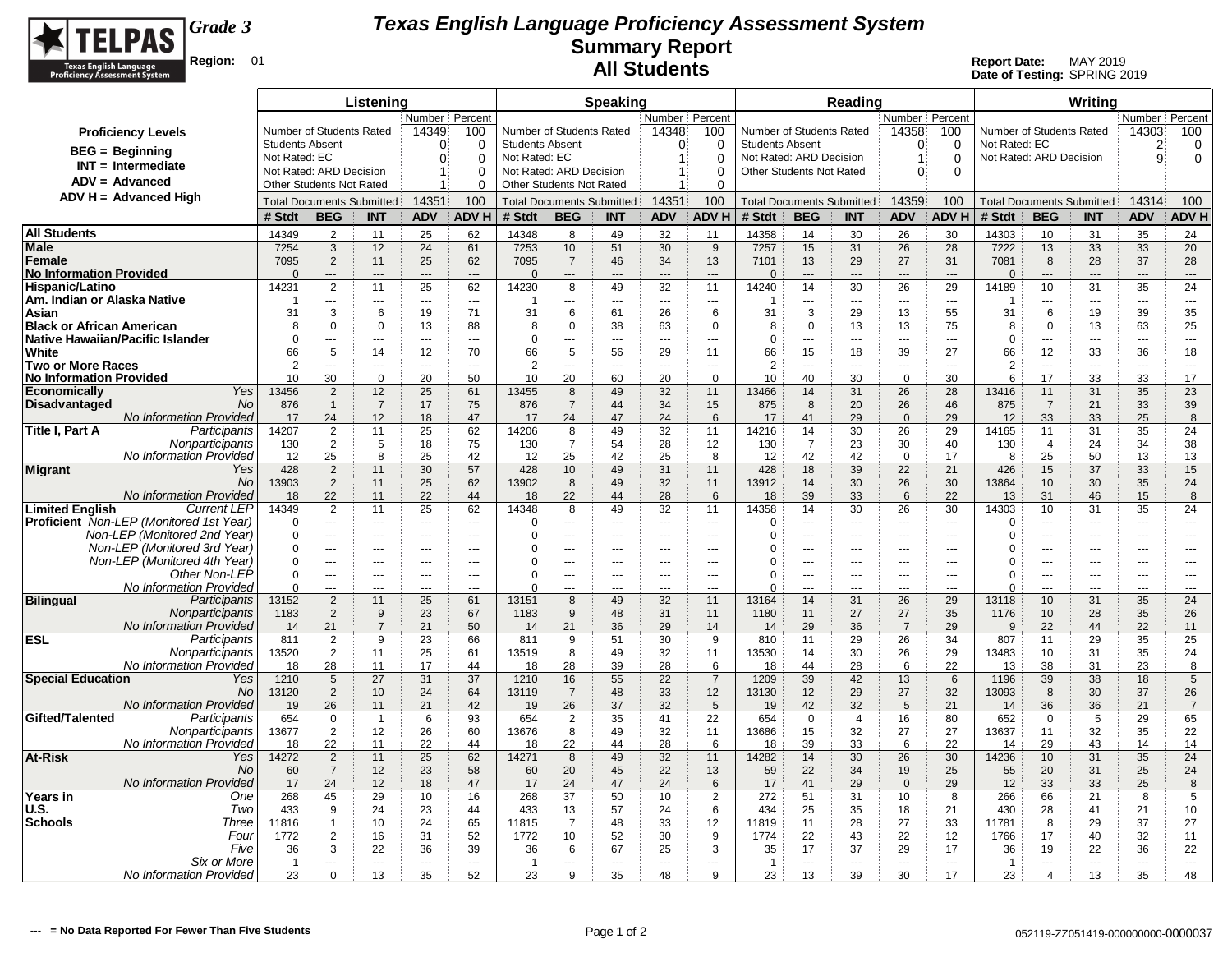

|                                                       |                                                                      |                                  | <b>TELPAS Composite Rating</b> |                      |                |                      |                          |                          |                        |                |                    |                               | <b>Yearly Progress in TELPAS Composite Rating</b> |                               |                        |                |
|-------------------------------------------------------|----------------------------------------------------------------------|----------------------------------|--------------------------------|----------------------|----------------|----------------------|--------------------------|--------------------------|------------------------|----------------|--------------------|-------------------------------|---------------------------------------------------|-------------------------------|------------------------|----------------|
|                                                       |                                                                      |                                  |                                |                      | Number         | Percent              |                          |                          |                        |                |                    |                               |                                                   |                               |                        |                |
|                                                       | <b>Proficiency Levels</b>                                            | Number of Students Receiving a   |                                |                      |                |                      |                          |                          | Students Who           |                | Students Who       |                               | Students Who                                      |                               | Students Who           |                |
|                                                       | $BEG = Beginning$                                                    | <b>Composite Rating</b>          |                                |                      | 14291          | 99                   |                          |                          | Progressed             |                | Progressed         |                               | Progressed                                        |                               | Progressed             |                |
|                                                       | $INT = Intermediate$                                                 | Number of Students Not Receiving |                                |                      |                |                      |                          |                          | One                    |                | Two                |                               | <b>Three</b>                                      |                               | At Least One           |                |
|                                                       | $ADV = Advanced$                                                     | a Composite Rating               |                                |                      | 76             | 1                    |                          |                          | Proficiency            |                | Proficiency        |                               | Proficiency                                       |                               | Proficiency            |                |
|                                                       |                                                                      |                                  |                                |                      |                |                      |                          |                          | Level                  |                | Levels             |                               | Levels                                            |                               | Level                  |                |
|                                                       | $ADV H = Advanced High$                                              | <b>Total Documents Submitted</b> |                                |                      | 14367          | 100                  | Average Score            | # of Matched<br>Students |                        |                |                    |                               |                                                   |                               |                        |                |
|                                                       |                                                                      | # Stdt                           | <b>BEG</b>                     | <b>INT</b>           | <b>ADV</b>     | <b>ADV H</b>         |                          |                          | #                      | %              | #                  | %                             | #                                                 | $\%$                          | #                      | %              |
| <b>All Students</b>                                   |                                                                      | 14291                            | 3                              | 30                   | 48             | 19                   | 2.9                      | 13809                    | 5440                   | 39             | 247                | $\overline{2}$                | 0                                                 | $\Omega$                      | 5687                   | 41             |
| Male                                                  |                                                                      | 7219                             | 3                              | 34                   | 46             | 17                   | 2.8                      | 6982                     | 2629                   | 38             | 126                | $\overline{2}$                | $\mathbf{0}$                                      | $\mathbf{0}$                  | 2755                   | 39             |
| Female                                                |                                                                      | 7072                             | $\overline{2}$                 | 27                   | 49             | 22                   | 2.9                      | 6827                     | 2811                   | 41             | 121                | 2                             | $\mathbf{0}$                                      | $\mathbf{0}$                  | 2932                   | 43             |
| <b>No Information Provided</b>                        |                                                                      | $\mathbf{0}$                     | ---                            | ---                  | $---$          | $---$                | $\overline{\phantom{a}}$ | $\mathbf 0$              | ---                    | $---$          |                    | ---                           |                                                   | ---                           | ---                    | $---$          |
| <b>Hispanic/Latino</b><br>Am. Indian or Alaska Native |                                                                      | 14177<br>-1                      | 3<br>$\sim$                    | 31<br>$\sim$         | 48<br>$\sim$   | 19                   | 2.9<br>$\sim$            | 13717                    | 5400<br>$\overline{a}$ | 39<br>$\sim$   | 246<br>$---$       | $\overline{2}$                | $\pmb{0}$<br>$-$                                  | $\mathbf 0$<br>---            | 5646<br>---            | 41<br>$\sim$   |
| Asian                                                 |                                                                      | 31                               | $\mathbf 0$                    | 16                   | 68             | ---<br>16            | 3.1                      | -1<br>23                 | 10                     | 43             | $\mathbf 0$        | $\cdots$<br>$\mathbf 0$       | $\mathbf 0$                                       | $\mathbf 0$                   | 10                     | 43             |
| <b>Black or African American</b>                      |                                                                      | 8                                | 0                              | $\mathbf 0$          | 50             | 50                   | 3.4                      | $\overline{7}$           | $\overline{4}$         | 57             | 0                  | $\mathbf 0$                   | 0                                                 | $\mathbf 0$                   | $\overline{4}$         | 57             |
| Native Hawaiian/Pacific Islander                      |                                                                      | $\mathbf 0$                      | $---$                          | ---                  | $\sim$         | $\sim$               | $-$                      | 0                        |                        | $\sim$         | $\overline{a}$     | $---$                         | $\overline{a}$                                    | ---                           | ---                    | $---$          |
| White                                                 |                                                                      | 66                               | 6                              | 23                   | 53             | 18                   | 2.9                      | 57                       | 24                     | 42             | $\mathbf 1$        | $\overline{2}$                | 0                                                 | $\Omega$                      | 25                     | 44             |
| Two or More Races                                     |                                                                      | 2                                | $\sim$                         | $\sim$               | $\sim$         | $\sim$               | $\sim$                   | $\overline{2}$           | $\sim$                 | $\sim$         | $\overline{a}$     | $---$                         | $-$                                               | $\overline{a}$                | $\sim$                 | $\sim$         |
| <b>No Information Provided</b>                        |                                                                      | 6                                | 17                             | 17                   | 67             | $\Omega$             | 2.6                      | $\overline{2}$           | $\sim$                 | $-$            | $\overline{a}$     | ---                           | $\overline{a}$                                    |                               |                        | $-$            |
| <b>Economically</b>                                   | Yes                                                                  | 13405                            | 3                              | 31                   | 48             | 19                   | 2.8                      | 12973                    | 5066                   | 39             | 222                | $\overline{2}$                | $\mathbf{0}$                                      | $\mathbf{0}$                  | 5288                   | 41             |
| <b>Disadvantaged</b>                                  | <b>No</b><br>No Information Provided                                 | 874<br>12                        | $\overline{1}$<br>25           | 22<br>17             | 47<br>58       | 30<br>$\mathbf 0$    | 3.1<br>2.4               | 830<br>6                 | 372<br>2               | 45<br>33       | 25<br>$\mathbf 0$  | 3<br>$\mathbf{0}$             | $\mathbf{0}$<br>$\mathbf{0}$                      | $\mathbf{0}$<br>$\mathbf{0}$  | 397<br>$\overline{2}$  | 48<br>33       |
| Title I, Part A                                       | Participants                                                         | 14153                            | 3                              | 31                   | 48             | 19                   | 2.9                      | 13683                    | 5390                   | 39             | 245                | $\overline{2}$                | $\Omega$                                          | $\Omega$                      | 5635                   | 41             |
|                                                       | Nonparticipants                                                      | 130                              | $\overline{2}$                 | 18                   | 60             | 20                   | 3.1                      | 122                      | 50                     | 41             | $\overline{2}$     | $\overline{2}$                | $\mathbf 0$                                       | $\mathbf 0$                   | 52                     | 43             |
|                                                       | No Information Provided                                              | 8                                | 25                             | 13                   | 63             | $\mathbf 0$          | 2.4                      | $\overline{4}$           |                        | $\sim$         | ---                | ---                           |                                                   | $\overline{a}$                | $\overline{a}$         | $\sim$         |
| Migrant                                               | Yes                                                                  | 423                              | $\overline{4}$                 | 38                   | 46             | 13                   | 2.7                      | 408                      | 141                    | 35             | 3                  | $\mathbf{1}$                  | $\mathbf{0}$                                      | $\mathbf{0}$                  | 144                    | 35             |
|                                                       | <b>No</b>                                                            | 13855                            | 3                              | 30                   | 48             | 19                   | 2.9                      | 13395                    | 5298                   | 40             | 244                | $\overline{2}$                | $\mathbf{0}$                                      | $\mathbf{0}$                  | 5542                   | 41             |
|                                                       | <b>No Information Provided</b>                                       | 13                               | 23                             | 15                   | 62             | $\mathbf{0}$         | 2.3                      | 6                        | $\overline{1}$         | 17             | $\mathbf 0$        | $\mathbf{0}$                  | $\mathbf{0}$                                      | $\mathbf{0}$                  | $\overline{1}$         | 17             |
| <b>Limited English</b>                                | <b>Current LEP</b><br><b>Proficient</b> Non-LEP (Monitored 1st Year) | 14291<br>$\mathbf 0$             | 3<br>$---$                     | 30<br>$\overline{a}$ | 48<br>$---$    | 19<br>$\overline{a}$ | 2.9<br>$\sim$            | 13809<br>0               | 5440<br>---            | 39<br>$\sim$   | 247<br>$- - -$     | $\overline{2}$<br>$---$       | 0<br>$\overline{a}$                               | $\mathbf 0$<br>$\overline{a}$ | 5687<br>$\overline{a}$ | 41<br>$---$    |
|                                                       | Non-LEP (Monitored 2nd Year)                                         | 0                                | $---$                          | ---                  | $\overline{a}$ | ---                  | $\sim$                   | 0                        | ---                    | $\sim$         | ---                | $---$                         | ---                                               | $-$                           | ---                    | $---$          |
|                                                       | Non-LEP (Monitored 3rd Year)                                         | $\Omega$                         | $- - -$                        | ---                  | $--$           | $\overline{a}$       | $\overline{a}$           | $\Omega$                 | $\overline{a}$         | $\sim$         | $---$              | $- - -$                       | $- - -$                                           | $\overline{a}$                | ---                    | $---$          |
|                                                       | Non-LEP (Monitored 4th Year)                                         | $\mathbf 0$                      | $- - -$                        | ---                  | $- - -$        | $\overline{a}$       | $\overline{a}$           | 0                        | ---                    | $- - -$        | $- - -$            | ---                           | $\overline{a}$                                    | $\overline{a}$                | ---                    | $- - -$        |
|                                                       | Other Non-LEP                                                        | $\Omega$                         | $\cdots$                       | ---                  | ---            | $\overline{a}$       | ---                      | $\Omega$                 | ---                    | $\overline{a}$ | $---$              | $\cdots$                      | ---                                               | ---                           | ---                    | $\overline{a}$ |
|                                                       | No Information Provided                                              | 0                                |                                |                      | $\sim$         | $\sim$               | $\overline{a}$           | 0                        |                        | ---            | ---                |                               | ---                                               | ---                           |                        | <u></u>        |
| <b>Bilingual</b>                                      | Participants                                                         | 13109                            | 3                              | 31                   | 47             | 19                   | 2.9                      | 12675                    | 5008                   | 40             | 222                | 2                             | $\mathbf{0}$                                      | $\Omega$                      | 5230                   | 41             |
|                                                       | Nonparticipants                                                      | 1173                             | 2                              | 27                   | 50             | 20                   | 2.9                      | 1131                     | 432                    | 38             | 25                 | 2                             | $\mathbf{0}$                                      | $\mathbf{0}$                  | 457                    | 40             |
|                                                       | No Information Provided                                              | 9                                | 22                             | 11                   | 67             | $\mathbf 0$          | 2.5                      | 3                        |                        | $\overline{a}$ |                    |                               |                                                   |                               |                        | ---            |
| <b>ESL</b>                                            | Participants<br>Nonparticipants                                      | 806<br>13472                     | 3<br>3                         | 28<br>31             | 51<br>47       | 19<br>19             | 2.9<br>2.9               | 772<br>13032             | 292<br>5147            | 38<br>39       | 21<br>226          | 3<br>$\overline{2}$           | 0<br>$\mathbf 0$                                  | $\mathbf 0$<br>$\mathbf 0$    | 313<br>5373            | 41<br>41       |
|                                                       | No Information Provided                                              | 13                               | 31                             | 15                   | 54             | $\mathbf 0$          | 2.3                      | 5                        | $\mathbf{1}$           | 20             | $\mathbf 0$        | $\mathbf 0$                   | 0                                                 | $\mathbf 0$                   | $\overline{1}$         | 20             |
| <b>Special Education</b>                              | Yes                                                                  | 1202                             | 8                              | 63                   | 26             | 3                    | 2.3                      | 1176                     | 304                    | 26             | 9                  | $\mathbf{1}$                  | $\mathbf 0$                                       | $\mathbf 0$                   | 313                    | 27             |
|                                                       | <b>No</b>                                                            | 13075                            | 2                              | 28                   | 50             | 21                   | 2.9                      | 12628                    | 5135                   | 41             | 238                | $\overline{2}$                | $\overline{0}$                                    | $\mathbf{0}$                  | 5373                   | 43             |
|                                                       | <b>No Information Provided</b>                                       | 14                               | 29                             | 14                   | 57             | $\mathbf 0$          | 2.3                      | 5                        | $\overline{1}$         | 20             | $\mathbf 0$        | $\mathbf{0}$                  | $\mathbf 0$                                       | $\mathbf{0}$                  | $\overline{1}$         | 20             |
| Gifted/Talented                                       | Participants                                                         | 652                              | $\mathbf 0$                    | 3                    | 41             | 56                   | 3.6                      | 649                      | 394                    | 61             | 8                  | $\mathbf{1}$                  | 0                                                 | $\Omega$                      | 402                    | 62             |
|                                                       | Nonparticipants                                                      | 13626                            | 3                              | 32                   | 48             | 18                   | 2.8                      | 13154                    | 5045                   | 38             | 239                | $\overline{2}$                | 0                                                 | 0                             | 5284                   | 40             |
| <b>At-Risk</b>                                        | No Information Provided<br>Yes                                       | 13<br>14225                      | 23<br>3                        | 15<br>30             | 62<br>48       | $\mathbf 0$<br>19    | 2.3<br>2.9               | 6<br>13765               | $\overline{1}$<br>5419 | 17<br>39       | $\mathbf 0$<br>247 | $\mathbf 0$<br>$\overline{2}$ | 0<br>0                                            | $\Omega$<br>$\mathbf{0}$      | $\mathbf{1}$<br>5666   | 17<br>41       |
|                                                       | <b>No</b>                                                            | 54                               | 9                              | 31                   | 43             | 17                   | 2.7                      | 38                       | 19                     | 50             | $\mathbf{0}$       | $\Omega$                      | $\mathbf{0}$                                      | $\mathbf{0}$                  | 19                     | 50             |
|                                                       | <b>No Information Provided</b>                                       | 12                               | 25                             | 17                   | 58             | $\mathbf 0$          | 2.4                      | 6                        | 2                      | 33             | $\overline{0}$     | $\mathbf 0$                   | $\mathbf{0}$                                      | $\mathbf{0}$                  | 2                      | 33             |
| Years in                                              | One                                                                  | 262                              | 42                             | 39                   | 16             | 3                    | 1.8                      | 35                       | 12                     | 34             | $\mathbf 0$        | $\mathbf 0$                   | $\mathbf 0$                                       | $\mathbf 0$                   | 12                     | 34             |
| <b>U.S.</b>                                           | Two                                                                  | 429                              | 10                             | 46                   | 34             | 10                   | 2.5                      | 375                      | 141                    | 38             | 17                 | 5                             | 0                                                 | $\mathbf 0$                   | 158                    | 42             |
| <b>Schools</b>                                        | Three                                                                | 11779                            | $\overline{1}$                 | 28                   | 49             | 22                   | 2.9                      | 11606                    | 4754                   | 41             | 201                | $\overline{2}$                | $\mathbf 0$                                       | $\mathbf 0$                   | 4955                   | 43             |
|                                                       | Four                                                                 | 1762                             | 3                              | 45                   | 46             | $\overline{7}$       | 2.6                      | 1734                     | 511                    | 29             | 26                 | $\mathbf{1}$                  | $\mathbf 0$                                       | $\mathbf 0$                   | 537                    | 31             |
|                                                       | Five                                                                 | 35                               | 3                              | 40                   | 51             | 6                    | 2.6                      | 35                       | 10                     | 29             | $\Omega$           | 0                             | 0                                                 | 0                             | 10                     | 29             |
|                                                       | Six or More                                                          | $\overline{1}$                   | $\overline{a}$                 | $\overline{a}$       | $\overline{a}$ | $\overline{a}$       | $\sim$                   | $\mathbf{1}$             | ---                    | $\sim$         | ---                | ---                           | ---                                               | $\overline{a}$                | $\overline{a}$         | $---$          |
|                                                       | No Information Provided                                              | 23                               | $\mathsf 0$                    | 26                   | 43             | 30                   | 3.0                      | 23                       | 12                     | 52             | 3                  | 13                            | 0                                                 | $\mathbf 0$                   | 15                     | 65             |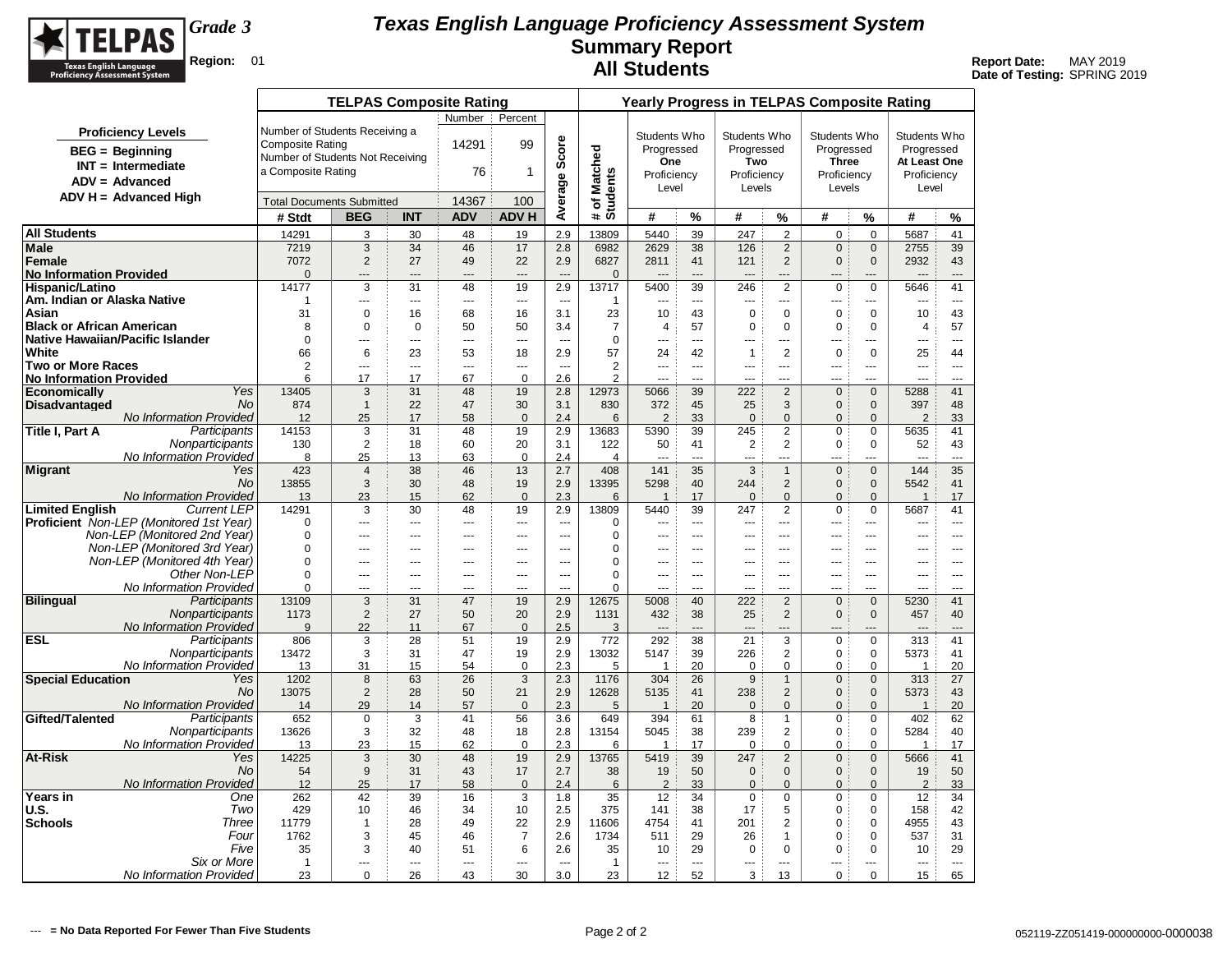

|                                                              |                        |                                            | Listening                        |                            |                          |                        |                                  | <b>Speaking</b> |                                   |                      |                                                     |                   | Reading                          |                                            |                          |               |                          | Writina                          |                |                   |
|--------------------------------------------------------------|------------------------|--------------------------------------------|----------------------------------|----------------------------|--------------------------|------------------------|----------------------------------|-----------------|-----------------------------------|----------------------|-----------------------------------------------------|-------------------|----------------------------------|--------------------------------------------|--------------------------|---------------|--------------------------|----------------------------------|----------------|-------------------|
|                                                              |                        | Number Percent<br>Number of Students Rated |                                  |                            |                          |                        |                                  |                 | Number Percent                    |                      |                                                     |                   |                                  | Number Percent                             |                          |               |                          |                                  | Number Percent |                   |
| <b>Proficiency Levels</b>                                    |                        |                                            |                                  | 13935                      | 100                      |                        | Number of Students Rated         |                 | 13935                             | 100                  | Number of Students Rated                            |                   |                                  | 13950                                      | 100                      |               | Number of Students Rated |                                  | 13897          | 100               |
| <b>BEG</b> = Beginning                                       | <b>Students Absent</b> |                                            |                                  | $\Omega$                   | $\Omega$                 | <b>Students Absent</b> |                                  |                 | $\Omega$                          | $\Omega$             | <b>Students Absent</b>                              |                   |                                  | $\Omega$                                   | $\Omega$                 | Not Rated: EC |                          |                                  | $\overline{2}$ | 0                 |
| $INT = Intermediate$                                         | Not Rated: EC          | Not Rated: ARD Decision                    |                                  | $\Omega$<br>2 <sup>3</sup> | $\Omega$<br>$\Omega$     | Not Rated: EC          | Not Rated: ARD Decision          |                 | $\mathbf{0}$<br>$2^{\frac{1}{2}}$ | $\Omega$<br>$\Omega$ | Not Rated: ARD Decision<br>Other Students Not Rated |                   |                                  | $\mathbf 1$<br>$\Omega$                    | $\mathbf 0$<br>$\Omega$  |               | Not Rated: ARD Decision  |                                  | $\mathbf{7}$   | 0                 |
| $ADV = Advanced$                                             |                        | <b>Other Students Not Rated</b>            |                                  | $\mathbf{0}$               | $\Omega$                 |                        | Other Students Not Rated         |                 | $\Omega$                          | $\Omega$             |                                                     |                   |                                  |                                            |                          |               |                          |                                  |                |                   |
| $ADV H = Advanced High$                                      |                        |                                            | <b>Total Documents Submitted</b> | 13937                      | 100                      |                        | <b>Total Documents Submitted</b> |                 | 13937                             | 100                  |                                                     |                   | <b>Total Documents Submitted</b> | 13951                                      | 100                      |               |                          | <b>Total Documents Submitted</b> | 13906          | 100               |
|                                                              | # Stdt                 | <b>BEG</b>                                 | <b>INT</b>                       | <b>ADV</b>                 | <b>ADVH</b>              | # Stdt                 | <b>BEG</b>                       | <b>INT</b>      | <b>ADV</b>                        | <b>ADV H</b>         | # Stdt                                              | <b>BEG</b>        | <b>INT</b>                       | <b>ADV</b>                                 | <b>ADV H</b>             | # Stdt        | <b>BEG</b>               | <b>INT</b>                       | <b>ADV</b>     | <b>ADV H</b>      |
| <b>All Students</b>                                          | 13935                  | 13                                         | 37                               | 37                         | 13                       | 13935                  | 12                               | 41              | 33                                | 14                   | 13950                                               | 11                | 35                               | 25                                         | 29                       | 13897         | $\overline{7}$           | 24                               | 35             | 34                |
| Male                                                         | 7140                   | 14                                         | 35                               | 38                         | 14                       | 7140                   | 13                               | 43              | 32                                | 11                   | 7147                                                | 12                | 35                               | 24                                         | 28                       | 7123          | $9\,$                    | 28                               | 34             | 29                |
| Female                                                       | 6795                   | 13                                         | 39                               | 35                         | 13                       | 6795                   | 11                               | 39              | 33                                | 16                   | 6803                                                | 10                | 34                               | 26                                         | 30                       | 6774          | $5\phantom{.0}$          | 20                               | 36             | 39                |
| <b>No Information Provided</b>                               | $\Omega$               | $\overline{a}$                             | $---$                            | $---$                      | $\overline{a}$           | $\Omega$               | $---$                            | ---             | $\overline{a}$                    | $---$                | $\Omega$                                            | $---$             | $\overline{a}$                   | $---$                                      | $\overline{a}$           | $\Omega$      | $---$<br>$\overline{7}$  | ---                              | $---$          | $---$             |
| Hispanic/Latino<br>Am. Indian or Alaska Native               | 13813<br>5             | 13<br>20                                   | 37<br>60                         | 37<br>$\mathbf 0$          | 13<br>20                 | 13813<br>5             | 12<br>20                         | 41<br>80        | 33<br>$\overline{0}$              | 14<br>$\mathbf 0$    | 13828<br>5                                          | 11<br>$\mathbf 0$ | 35<br>80                         | 25<br>$\overline{0}$                       | 29<br>20                 | 13782<br>5    | $\Omega$                 | 24<br>40                         | 35<br>60       | 34<br>$\mathbf 0$ |
| Asian                                                        | 48                     | 6                                          | 17                               | 42                         | 35                       | 48                     | 19                               | 19              | 40                                | 23                   | 48                                                  | 10                | 13                               | 21                                         | 56                       | 47            | 6                        | 9                                | 19             | 66                |
| <b>Black or African American</b>                             | 3                      | ---                                        | ---                              | $\overline{a}$             | $\sim$                   | 3                      | ÷÷.                              | ---             | ---                               | $\overline{a}$       | 3                                                   | ---               | $\overline{a}$                   | $\overline{\phantom{a}}$                   | $\sim$                   | 3             | $\overline{a}$           | ---                              | ---            | $\overline{a}$    |
| <b>Native Hawaiian/Pacific Islander</b>                      | $\Omega$               | ---                                        | ---                              | $\overline{a}$             | $\sim$                   | $\mathbf 0$            | ÷÷.                              | ---             | ---                               | $\overline{a}$       | $\Omega$                                            | ---               | $\overline{a}$                   | $\overline{a}$                             | $\overline{a}$           | $\Omega$      | ÷÷.                      | ---                              | ---            | ---               |
| White                                                        | 48                     | 15                                         | 23                               | 48                         | 15                       | 48                     | 19                               | 44              | 23                                | 15                   | 48                                                  | 13                | 25                               | 29                                         | 33                       | 48            | 10                       | 25                               | 33             | 31                |
| <b>Two or More Races</b>                                     | 3                      | $---$                                      | $- - -$                          | $\sim$ $\sim$ $\sim$       | $- - -$                  | 3                      | $---$                            | $\overline{a}$  | $- - -$                           | $---$                | 3                                                   | $---$             | $- - -$                          | $-$                                        | $\sim$ $\sim$            | 3             | $\sim$                   | $---$                            | $\overline{a}$ | $---$             |
| <b>No Information Provided</b><br>Yes<br><b>Economically</b> | 15<br>13159            | $\overline{7}$<br>14                       | 60<br>37                         | 27<br>36                   | $\overline{7}$<br>13     | 15<br>13159            | 13<br>12                         | 20<br>42        | 33<br>33                          | 33<br>14             | 15<br>13174                                         | 20<br>11          | 20<br>35                         | 40<br>25                                   | 20<br>28                 | 9<br>13134    | 11<br>$\overline{7}$     | 22<br>25                         | 22<br>35       | 44<br>33          |
| <b>No</b><br>Disadvantaged                                   | 745                    | $\overline{7}$                             | 27                               | 39                         | 27                       | 745                    | 10                               | 29              | 41                                | 20                   | 745                                                 | 6                 | 26                               | 22                                         | 45                       | 744           | 6                        | 14                               | 29             | 51                |
| <b>No Information Provided</b>                               | 31                     | 26                                         | 42                               | 26                         | 6                        | 31                     | 29                               | 19              | 23                                | 29                   | 31                                                  | 23                | 35                               | 26                                         | 16                       | 19            | 26                       | 26                               | 11             | 37                |
| Participants<br>Title I, Part A                              | 13789                  | 13                                         | 37                               | 37                         | 13                       | 13789                  | 12                               | 41              | 33                                | 14                   | 13804                                               | 11                | 35                               | 25                                         | 29                       | 13761         | 7                        | 24                               | 35             | 34                |
| Nonparticipants                                              | 115                    | $\overline{7}$                             | 30                               | 43                         | 20                       | 115                    | 14                               | 41              | 37                                | 9                    | 115                                                 | $\overline{7}$    | 26                               | 29                                         | 38                       | 114           | $\overline{4}$           | 15                               | 38             | 44                |
| No Information Provided                                      | 31                     | 23                                         | 45                               | 29                         | 3                        | 31                     | 26                               | 26              | 29                                | 19                   | 31                                                  | 16                | 35                               | 35                                         | 13                       | 22            | 27                       | 18                               | 14             | 41                |
| <b>Migrant</b><br>Yes                                        | 460                    | 15                                         | 38                               | 36                         | 11                       | 460                    | 13                               | 41              | 32                                | 14                   | 463                                                 | 13                | 39                               | 25                                         | 23                       | 462           | 10                       | 33                               | 31             | 26                |
| No<br>No Information Provideo                                | 13436<br>39            | 13<br>26                                   | 37<br>49                         | 37<br>23                   | 13<br>3                  | 13436<br>39            | 12<br>26                         | 41<br>31        | 33<br>26                          | 14<br>18             | 13448<br>39                                         | 11<br>23          | 35<br>33                         | 25<br>33                                   | 29<br>10                 | 13407<br>28   | $\overline{7}$<br>32     | 24<br>21                         | 35<br>14       | 34<br>32          |
| <b>Limited English</b><br><b>Current LEP</b>                 | 13935                  | 13                                         | 37                               | 37                         | 13                       | 13935                  | 12                               | 41              | 33                                | 14                   | 13950                                               | 11                | 35                               | 25                                         | 29                       | 13897         | $\overline{7}$           | 24                               | 35             | 34                |
| <b>Proficient</b> Non-LEP (Monitored 1st Year)               | $\mathbf 0$            | ---                                        | $---$                            | $---$                      | $\overline{\phantom{a}}$ | $\Omega$               | ---                              | ---             | ---                               | $---$                | $\Omega$                                            | ---               | ---                              | $--$                                       | $\overline{\phantom{a}}$ | $\mathbf 0$   | ---                      | ---                              | ---            | $---$             |
| Non-LEP (Monitored 2nd Year)                                 | $\Omega$               | ---                                        | ---                              | $\overline{a}$             | $\sim$                   | $\Omega$               | ---                              | ---             | $\overline{a}$                    | $\overline{a}$       | 0                                                   | ---               | ---                              | $\overline{\phantom{a}}$                   | ---                      | $\Omega$      | $\overline{\phantom{a}}$ | ---                              | $\overline{a}$ | $\overline{a}$    |
| Non-LEP (Monitored 3rd Year)                                 | $\Omega$               | $\overline{a}$                             | ---                              | $- - -$                    | $\sim$                   | 0                      | $-$                              | $-$             | $\sim$                            | $---$                | ſ                                                   | $\overline{a}$    | ---                              | $\overline{a}$                             | $\overline{a}$           | 0             | $\sim$                   | ---                              | ---            | $---$             |
| Non-LEP (Monitored 4th Year)<br>Other Non-LEP                | $\Omega$<br>$\Omega$   | ---<br>---                                 | $\overline{a}$<br>---            | $\overline{a}$             | $\sim$                   | 0<br>$\mathbf 0$       | ÷÷.                              | ---<br>---      | ---                               | $\overline{a}$       | 0<br>$\Omega$                                       | ---<br>---        | $\sim$<br>---                    | $\overline{\phantom{a}}$<br>$\overline{a}$ | $\sim$<br>$\overline{a}$ | 0<br>$\Omega$ | ---<br>$\overline{a}$    | ---<br>---                       | ---            | $\overline{a}$    |
| No Information Provided                                      | $\mathbf 0$            | ---                                        | ---                              | ---<br>$---$               | ---<br>$\sim$            | $\Omega$               | ---<br>$\overline{a}$            | ---             | ---<br>---                        | ---<br>---           | $\Omega$                                            | $\overline{a}$    | ---                              | $\overline{a}$                             | $\overline{a}$           | 0             | $\overline{a}$           | ---                              | ---<br>---     | ---<br>---        |
| <b>Bilingual</b><br>Participants                             | 12687                  | 14                                         | 37                               | 36                         | 13                       | 12687                  | 12                               | 41              | 33                                | 14                   | 12701                                               | 11                | 35                               | 25                                         | 29                       | 12657         | $\overline{7}$           | 24                               | 35             | 34                |
| Nonparticipants                                              | 1229                   | 8                                          | 34                               | 42                         | 16                       | 1229                   | 14                               | 38              | 32                                | 17                   | 1230                                                | 9                 | 33                               | 26                                         | 32                       | 1227          | $\overline{4}$           | 24                               | 37             | 35                |
| <b>No Information Provided</b>                               | 19                     | 16                                         | 37                               | 42                         | 5                        | 19                     | 21                               | 21              | 37                                | 21                   | 19                                                  | 21                | 26                               | 32                                         | 21                       | 13            | 15                       | 23                               | 8              | 54                |
| <b>ESL</b><br>Participants                                   | 886                    | 8                                          | 35                               | 42                         | 15                       | 886                    | 15                               | 37              | 32                                | 15                   | 887                                                 | 9                 | 33                               | 26                                         | 32                       | 883           | 4                        | 25                               | 37             | 33                |
| Nonparticipants<br>No Information Provideo                   | 13013                  | 14<br>33                                   | 37<br>42                         | 36                         | 13                       | 13013                  | 12                               | 41<br>19        | 33<br>25                          | 14<br>22             | 13027                                               | 11<br>28          | 35                               | 25<br>25                                   | 29                       | 12989         | $\overline{7}$<br>32     | 24<br>20                         | 35<br>16       | 34<br>32          |
| <b>Special Education</b><br>Yes                              | 36<br>1273             | 31                                         | 47                               | 19<br>19                   | 6<br>$\overline{4}$      | 36<br>1273             | 33<br>22                         | 51              | 23                                | 5                    | 36<br>1276                                          | 37                | 33<br>45                         | 12                                         | 14<br>6                  | 25<br>1269    | 27                       | 42                               | 24             | $\overline{7}$    |
| <b>No</b>                                                    | 12625                  | 12                                         | 36                               | 38                         | 14                       | 12625                  | 11                               | 40              | 34                                | 15                   | 12637                                               | 8                 | 34                               | 26                                         | 31                       | 12601         | 5                        | 22                               | 36             | 36                |
| <b>No Information Provided</b>                               | 37                     | 22                                         | 43                               | 27                         | 8                        | 37                     | 27                               | 22              | 30                                | 22                   | 37                                                  | 19                | 32                               | 32                                         | 16                       | 27            | 30                       | 15                               | 15             | 41                |
| Gifted/Talented<br>Participants                              | 678                    | $\mathbf 0$                                | 10                               | 43                         | 47                       | 678                    | $\overline{4}$                   | 25              | 36                                | 35                   | 678                                                 | $\mathbf 0$       | 6                                | 16                                         | 78                       | 678           | $\mathbf 0$              | 3                                | 18             | 79                |
| Nonparticipants                                              | 13217                  | 14                                         | 38                               | 36                         | 12                       | 13217                  | 13                               | 42              | 33                                | 13                   | 13231                                               | 12                | 36                               | 26                                         | 26                       | 13186         | $\overline{7}$           | 25                               | 36             | 31                |
| No Information Provided                                      | 40                     | 25                                         | 48                               | 25                         | 3                        | 40                     | 28                               | 30              | 23                                | 20                   | 41                                                  | 24                | 34                               | 29                                         | 12                       | 33            | 33                       | 21                               | 12             | 33                |
| At-Risk<br>Yes<br>No                                         | 13859<br>50            | 13<br>36                                   | 37<br>38                         | 37<br>14                   | 13<br>12                 | 13859<br>50            | 12<br>26                         | 41<br>42        | 33<br>20                          | 14<br>12             | 13874<br>50                                         | 11<br>28          | 35<br>48                         | 25<br>10                                   | 29<br>14                 | 13830<br>50   | $\overline{7}$<br>36     | 24<br>22                         | 35<br>22       | 34<br>20          |
| No Information Provideo                                      | 26                     | 12                                         | 58                               | 27                         | $\boldsymbol{\Delta}$    | 26                     | 23                               | 27              | 31                                | 19                   | 26                                                  | 15                | 38                               | 31                                         | 15                       | 17            | 24                       | 24                               | 12             | 41                |
| Years in<br>One                                              | 277                    | 72                                         | 19                               | 8                          | $\overline{2}$           | 277                    | 55                               | 32              | 9                                 | 3                    | 278                                                 | 54                | 31                               | 8                                          | $\overline{7}$           | 261           | 69                       | 20                               | 8              | 3                 |
| <b>U.S.</b><br>Two                                           | 298                    | 43                                         | 32                               | 20                         | 5                        | 298                    | 28                               | 47              | 21                                | $\overline{4}$       | 299                                                 | 34                | 35                               | 15                                         | 16                       | 296           | 33                       | 34                               | 21             | 11                |
| <b>Schools</b><br>Three                                      | 568                    | 18                                         | 39                               | 31                         | 12                       | 568                    | 16                               | 49              | 28                                | 8                    | 567                                                 | 13                | 37                               | 23                                         | 28                       | 562           | 11                       | 34                               | 31             | 24                |
| Four                                                         | 10929                  | 10                                         | 36                               | 39                         | 15                       | 10929                  | 10                               | 40              | 35                                | 16                   | 10940                                               | 8                 | 33                               | 26                                         | 33                       | 10917         | $\overline{4}$           | 22                               | 36             | 38                |
| Five                                                         | 1781                   | 17                                         | 47                               | 30                         | 6                        | 1781                   | 16                               | 46              | 29                                | 9                    | 1783                                                | 18                | 48                               | 21                                         | 13                       | 1778          | 9                        | 34                               | 38             | 18                |
| Six or More<br>No Information Provided                       | 50<br>32               | 16<br>19                                   | 46<br>44                         | 36<br>31                   | $\overline{2}$<br>6      | 50<br>32               | 8<br>13                          | 54<br>44        | 32<br>41                          | 6<br>3               | 51<br>32                                            | 12<br>16          | 45<br>47                         | 37<br>34                                   | 6<br>3                   | 51<br>32      | 6<br>13                  | 18<br>19                         | 55<br>44       | 22<br>25          |
|                                                              |                        |                                            |                                  |                            |                          |                        |                                  |                 |                                   |                      |                                                     |                   |                                  |                                            |                          |               |                          |                                  |                |                   |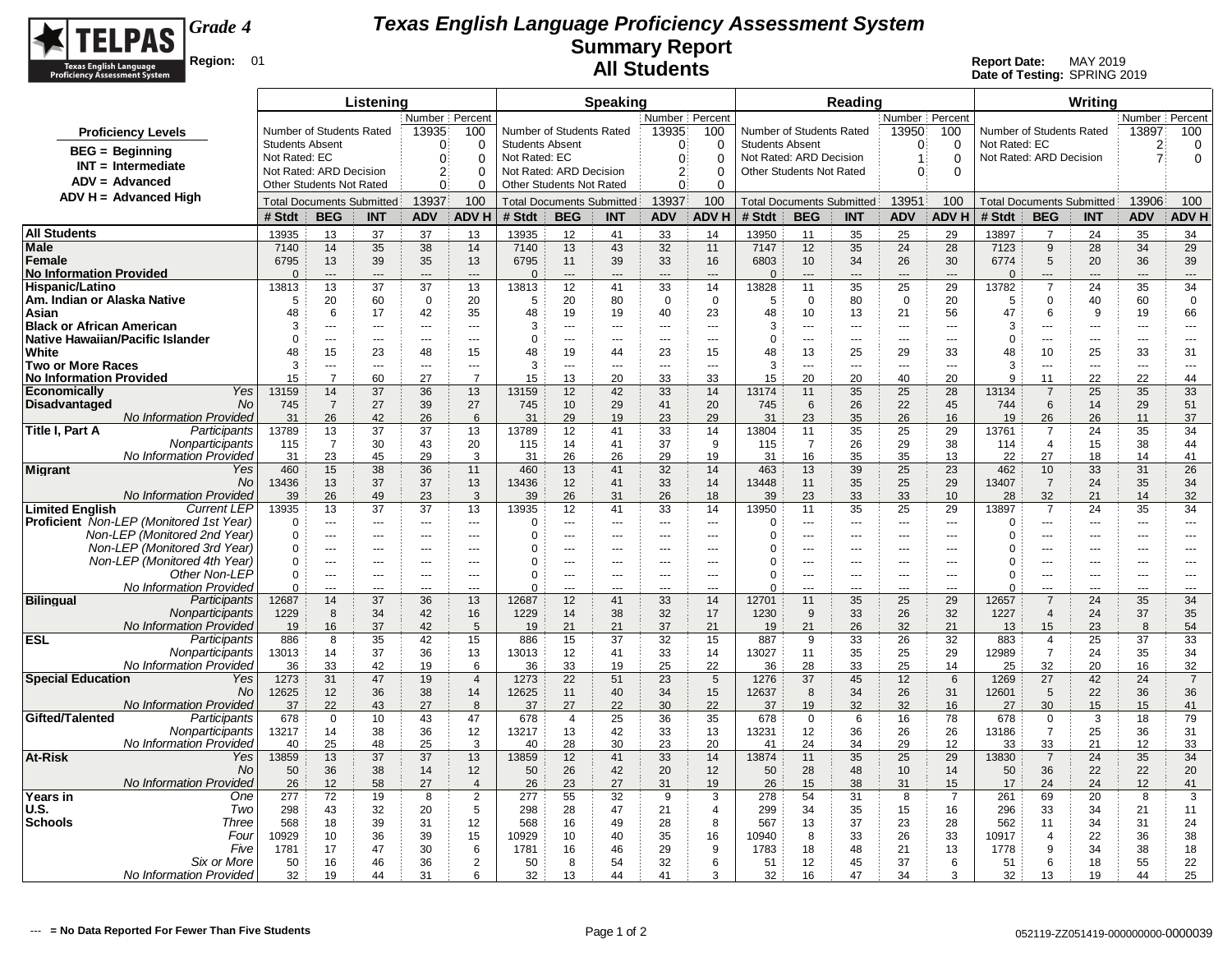

|                                                              |                                            |                                  | <b>TELPAS Composite Rating</b>   |                       |                         |                       |                                 |                            |                          |                      | <b>Yearly Progress in TELPAS Composite Rating</b> |                                  |                     |                          |                        |                          |
|--------------------------------------------------------------|--------------------------------------------|----------------------------------|----------------------------------|-----------------------|-------------------------|-----------------------|---------------------------------|----------------------------|--------------------------|----------------------|---------------------------------------------------|----------------------------------|---------------------|--------------------------|------------------------|--------------------------|
|                                                              |                                            |                                  |                                  |                       | Number Percent          |                       |                                 |                            |                          |                      |                                                   |                                  |                     |                          |                        |                          |
| <b>Proficiency Levels</b>                                    |                                            | Number of Students Receiving a   |                                  |                       |                         |                       |                                 |                            | Students Who             |                      | Students Who                                      |                                  | Students Who        |                          | Students Who           |                          |
| $BEG = Beginning$                                            |                                            | <b>Composite Rating</b>          |                                  |                       | 13884                   | 99                    |                                 |                            | Progressed               |                      | Progressed                                        |                                  | Progressed          |                          | Progressed             |                          |
| $INT = Intermediate$                                         |                                            | Number of Students Not Receiving |                                  |                       |                         |                       |                                 |                            | One                      |                      | Two                                               |                                  | <b>Three</b>        |                          | At Least One           |                          |
| $ADV = Advanced$                                             |                                            | a Composite Rating               |                                  |                       | 76                      | 1                     |                                 |                            | Proficiency              |                      | Proficiency                                       |                                  | Proficiency         |                          | Proficiency            |                          |
| $ADV H = Advanced High$                                      |                                            |                                  |                                  |                       |                         |                       |                                 |                            | Level                    |                      | Levels                                            |                                  | Levels              |                          | Level                  |                          |
|                                                              |                                            | <b>Total Documents Submitted</b> |                                  |                       | 13960                   | 100                   | Average Score                   | # of Matched<br>Students   |                          |                      |                                                   |                                  |                     |                          |                        |                          |
|                                                              |                                            | # Stdt                           | <b>BEG</b>                       | <b>INT</b>            | <b>ADV</b>              | <b>ADVH</b>           |                                 |                            | #                        | %                    | #                                                 | %                                | #                   | %                        | #                      | %                        |
| <b>All Students</b>                                          |                                            | 13884                            | 5                                | 36                    | 43                      | 16                    | 2.7                             | 13443                      | 3227                     | 24                   | 50                                                | $\Omega$                         | $\mathbf{1}$        | $\Omega$                 | 3278                   | 24                       |
| <b>Male</b>                                                  |                                            | 7115                             | 6                                | 37                    | 42                      | 15                    | 2.6                             | 6901                       | 1625                     | 24                   | 25                                                | $\mathbf{0}$                     | $\mathbf{0}$        | $\mathbf 0$              | 1650                   | 24                       |
| Female<br><b>No Information Provided</b>                     |                                            | 6769<br>$\mathbf{0}$             | $\overline{4}$<br>---            | 35<br>$\overline{a}$  | 44<br>$\overline{a}$    | 18<br>---             | 2.7<br>$\overline{a}$           | 6542<br>$\Omega$           | 1602                     | 24<br>$-$            | 25                                                | $\mathbf{0}$<br>---              | $\mathbf{1}$<br>--- | $\mathbf{0}$             | 1628<br>$\overline{a}$ | 25<br>$\overline{a}$     |
| Hispanic/Latino                                              |                                            | 13769                            | 5                                | 36                    | 43                      | 16                    | 2.7                             | 13340                      | 3193                     | 24                   | 49                                                | 0                                | $\overline{1}$      | $\mathbf 0$              | 3243                   | 24                       |
| Am. Indian or Alaska Native                                  |                                            | 5                                | 0                                | 100                   | $\mathbf 0$             | $\mathbf 0$           | 2.3                             | 5                          | 0                        | $\mathbf 0$          | 0                                                 | $\mathbf 0$                      | $\mathbf 0$         | $\mathbf 0$              | $\mathbf 0$            | 0                        |
| Asian                                                        |                                            | 47                               | 6                                | 19                    | 26                      | 49                    | 3.2                             | 42                         | 21                       | 50                   | $\mathbf{1}$                                      | $\overline{2}$                   | $\mathbf 0$         | $\mathbf 0$              | 22                     | 52                       |
| <b>Black or African American</b>                             |                                            | 3                                | $\overline{a}$                   | ---                   | $\overline{a}$          | ---                   | ---                             | 3                          | $\overline{\phantom{a}}$ | $\overline{a}$       | ---                                               | ---                              | ---                 | $\overline{\phantom{a}}$ | ---                    | $\overline{a}$           |
| Native Hawaiian/Pacific Islander                             |                                            | 0                                | $\overline{a}$                   | ---                   | $\sim$                  | ---                   | $\overline{a}$                  | $\mathbf 0$                | $\overline{a}$           | $\overline{a}$       | ---                                               | $\overline{a}$                   | ---                 | ---                      |                        | $---$                    |
| White<br><b>Two or More Races</b>                            |                                            | 48<br>3                          | 8                                | 33                    | 42                      | 17                    | 2.7                             | 43<br>3                    | 12                       | 28                   | $\mathbf 0$                                       | $\mathbf 0$                      | $\mathbf 0$         | $\mathbf 0$              | 12                     | 28                       |
| <b>No Information Provided</b>                               |                                            | 9                                | ---<br>0                         | ---<br>33             | $\overline{a}$<br>56    | ---<br>11             | $\overline{\phantom{a}}$<br>2.8 | $\overline{7}$             | ---<br>$\overline{1}$    | ---<br>14            | ---<br>0                                          | $\overline{a}$<br>0              | ---<br>0            | ---<br>$\mathbf 0$       | ---<br>$\mathbf{1}$    | $\overline{a}$<br>14     |
| <b>Economically</b>                                          | Yes                                        | 13121                            | 5                                | 37                    | 43                      | 16                    | 2.7                             | 12725                      | 2949                     | 23                   | 46                                                | $\mathbf{0}$                     | $\mathbf{1}$        | $\mathbf{0}$             | 2996                   | 24                       |
| Disadvantaged                                                | <b>No</b>                                  | 744                              | $\overline{4}$                   | 22                    | 43                      | 32                    | 3.0                             | 705                        | 276                      | 39                   | $\overline{4}$                                    | $\mathbf{1}$                     | $\mathbf{0}$        | $\mathbf{0}$             | 280                    | 40                       |
|                                                              | No Information Provided                    | 19                               | 5                                | 37                    | 42                      | 16                    | 2.6                             | 13                         | 2                        | 15                   | $\pmb{0}$                                         | $\mathbf{0}$                     | $\mathbf{0}$        | $\mathbf{0}$             | $\overline{2}$         | 15                       |
| Title I, Part A                                              | Participants                               | 13748                            | 5                                | 36                    | 43                      | 16                    | 2.7                             | 13316                      | 3199                     | 24                   | 49                                                | $\Omega$                         | $\mathbf{1}$        | 0                        | 3249                   | 24                       |
|                                                              | Nonparticipants<br>No Information Provided | 114<br>22                        | $\overline{4}$<br>9              | 24<br>36              | 56<br>45                | 17<br>9               | 2.9<br>2.5                      | 112<br>15                  | 27<br>$\overline{1}$     | 24<br>$\overline{7}$ | 1<br>$\mathbf 0$                                  | 1<br>$\mathbf 0$                 | $\mathbf 0$<br>0    | 0<br>$\mathbf 0$         | 28<br>$\overline{1}$   | 25<br>$\overline{7}$     |
| <b>Migrant</b>                                               | Yes                                        | 457                              | $6\phantom{1}6$                  | 40                    | 39                      | 15                    | 2.6                             | 439                        | 115                      | 26                   | $\overline{2}$                                    | $\Omega$                         | $\mathbf 0$         | $\Omega$                 | 117                    | 27                       |
|                                                              | <b>No</b>                                  | 13399                            | 5                                | 36                    | 43                      | 16                    | 2.7                             | 12985                      | 3110                     | 24                   | 48                                                | $\mathbf{0}$                     | $\mathbf{1}$        | $\mathbf{0}$             | 3159                   | 24                       |
|                                                              | <b>No Information Provided</b>             | 28                               | 18                               | 36                    | 39                      | $\overline{7}$        | 2.3                             | 19                         | $\overline{2}$           | 11                   | $\mathbf{0}$                                      | $\Omega$                         | $\Omega$            | $\mathbf{0}$             | $\overline{2}$         | 11                       |
| <b>Limited English</b>                                       | <b>Current LEP</b>                         | 13884                            | 5                                | 36                    | 43                      | 16                    | 2.7                             | 13443                      | 3227                     | 24                   | 50                                                | $\mathbf 0$                      | $\mathbf{1}$        | $\mathbf 0$              | 3278                   | 24                       |
| <b>Proficient</b> Non-LEP (Monitored 1st Year)               |                                            | 0                                | $\overline{a}$                   | ---                   | $\overline{a}$          | $\overline{a}$        | $\sim$                          | 0                          | $\overline{a}$           | $\sim$               | ---                                               | $\overline{a}$                   | ---                 | ---                      | ---                    | $---$                    |
| Non-LEP (Monitored 2nd Year)                                 |                                            | 0<br>$\mathbf 0$                 | $\overline{a}$<br>$\overline{a}$ | ---<br>$\overline{a}$ | $\overline{a}$<br>$---$ | ---<br>$\overline{a}$ | $\sim$<br>$\overline{a}$        | $\mathbf 0$<br>$\mathbf 0$ | ---<br>$\overline{a}$    | $\sim$<br>$-$        | ---<br>$\overline{a}$                             | $\overline{a}$<br>$\overline{a}$ | ---<br>$-$          | $\overline{a}$<br>$-$    | ---<br>$\overline{a}$  | $---$<br>$-$             |
| Non-LEP (Monitored 3rd Year)<br>Non-LEP (Monitored 4th Year) |                                            | $\mathbf 0$                      | $\overline{a}$                   | $\overline{a}$        | $---$                   | ---                   | $\overline{a}$                  | $\mathbf 0$                | $\overline{a}$           | $\overline{a}$       | $\overline{a}$                                    | $\overline{a}$                   | ---                 | ---                      | ---                    | $---$                    |
|                                                              | Other Non-LEP                              | 0                                | $\overline{a}$                   | $\overline{a}$        | $---$                   | $\overline{a}$        | $\overline{a}$                  | $\Omega$                   | $\overline{a}$           | $\sim$               | ---                                               | $---$                            | $- - -$             | ---                      | $\overline{a}$         | $\overline{a}$           |
|                                                              | No Information Provided                    | 0                                | $\overline{a}$                   | $\overline{a}$        | $-$                     | $\overline{a}$        | $\sim$                          | $\mathbf 0$                | $\sim$                   | $\sim$               | ---                                               | $\overline{a}$                   | $-$                 | $\overline{\phantom{a}}$ | $\overline{a}$         | $\overline{\phantom{a}}$ |
| <b>Bilingual</b>                                             | Participants                               | 12645                            | 5                                | 36                    | 43                      | 16                    | 2.7                             | 12235                      | 2903                     | 24                   | 44                                                | $\mathbf 0$                      | $\mathbf{1}$        | $\Omega$                 | 2948                   | 24                       |
|                                                              | Nonparticipants                            | 1226                             | $\overline{4}$                   | 33                    | 44                      | 19                    | 2.8                             | 1199                       | 323                      | 27                   | 6                                                 | $\mathbf{1}$                     | $\mathbf{0}$        | $\mathbf{0}$             | 329                    | 27                       |
|                                                              | No Information Provided                    | 13                               | 8                                | 23                    | 54                      | 15                    | 2.8                             | 9                          | $\overline{1}$           | 11                   | $\pmb{0}$                                         | $\Omega$                         | $\Omega$            | $\Omega$                 | $\overline{1}$<br>237  | 11                       |
| <b>ESL</b>                                                   | Participants<br>Nonparticipants            | 883<br>12976                     | 4<br>5                           | 34<br>36              | 45<br>43                | 18<br>16              | 2.8<br>2.7                      | 866<br>12560               | 232<br>2992              | 27<br>24             | 5<br>45                                           | $\mathbf{1}$<br>$\mathbf 0$      | 0<br>$\mathbf{1}$   | $\Omega$<br>$\mathbf 0$  | 3038                   | 27<br>24                 |
|                                                              | No Information Provided                    | 25                               | 20                               | 28                    | 44                      | 8                     | 2.4                             | 17                         | 3                        | 18                   | $\mathbf 0$                                       | 0                                | 0                   | $\mathbf 0$              | 3                      | 18                       |
| <b>Special Education</b>                                     | Yes                                        | 1273                             | 16                               | 62                    | 20                      | 2                     | 2.0                             | 1253                       | 136                      | 11                   | $\mathbf 0$                                       | 0                                | $\mathbf 0$         | $\mathbf 0$              | 136                    | 11                       |
|                                                              | No                                         | 12584                            | $\overline{4}$                   | 33                    | 45                      | 18                    | 2.8                             | 12172                      | 3087                     | 25                   | 50                                                | $\Omega$                         | $\mathbf{1}$        | $\mathbf{0}$             | 3138                   | 26                       |
|                                                              | <b>No Information Provided</b>             | 27                               | 15                               | 30                    | 41                      | 15                    | 2.5                             | 18                         | $\overline{4}$           | 22                   | $\mathbf 0$                                       | $\overline{0}$                   | $\overline{0}$      | $\mathbf{0}$             | $\overline{4}$         | 22                       |
| Gifted/Talented                                              | Participants<br>Nonparticipants            | 678<br>13175                     | $\mathbf 0$<br>5                 | $\overline{7}$<br>37  | 36<br>43                | 58<br>14              | 3.5<br>2.6                      | 675<br>12749               | 400<br>2824              | 59<br>22             | 3<br>47                                           | 0<br>0                           | 0<br>$\mathbf{1}$   | 0<br>$\mathbf 0$         | 403<br>2872            | 60<br>23                 |
|                                                              | No Information Provided                    | 31                               | 23                               | 32                    | 35                      | 10                    | 2.3                             | 19                         | 3                        | 16                   | $\mathbf 0$                                       | $\Omega$                         | 0                   | $\mathbf 0$              | 3                      | 16                       |
| <b>At-Risk</b>                                               | Yes                                        | 13817                            | 5                                | 36                    | 43                      | 16                    | 2.7                             | 13402                      | 3219                     | 24                   | 50                                                | $\overline{0}$                   | $\mathbf{1}$        | $\mathbf{0}$             | 3270                   | 24                       |
|                                                              | No                                         | 50                               | 30                               | 38                    | 20                      | 12                    | 2.2                             | 29                         | 7                        | 24                   | $\pmb{0}$                                         | $\Omega$                         | $\mathbf 0$         | $\mathbf 0$              | 7                      | 24                       |
|                                                              | No Information Provided                    | 17                               | 12                               | 29                    | 53                      | 6                     | 2.5                             | 12                         | $\mathbf{1}$             | 8                    | $\mathbf 0$                                       | $\Omega$                         | $\overline{0}$      | $\Omega$                 | $\mathbf{1}$           | 8                        |
| Years in                                                     | One                                        | 261                              | 63                               | 24                    | 11                      | 3                     | 1.6                             | 27                         | $\overline{7}$           | 26                   | $\mathbf 0$                                       | $\Omega$                         | 0                   | $\mathbf 0$              | $\overline{7}$         | 26                       |
| <b>U.S.</b><br><b>Schools</b>                                | Two                                        | 296                              | 26                               | 47                    | 22<br>38                | $6\phantom{1}6$       | 2.1                             | 267                        | 80                       | 30                   | 1                                                 | $\Omega$                         | $\Omega$            | $\Omega$<br>$\Omega$     | 81                     | 30                       |
|                                                              | Three<br>Four                              | 560<br>10907                     | 6<br>3                           | 44<br>33              | 46                      | 12<br>19              | 2.5<br>2.8                      | 526<br>10789               | 108<br>2792              | 21<br>26             | $\mathbf{1}$<br>44                                | $\Omega$<br>0                    | 0<br>$\overline{1}$ | $\mathbf 0$              | 109<br>2837            | 21<br>26                 |
|                                                              | Five                                       | 1778                             | 6                                | 53                    | 36                      | 5                     | 2.4                             | 1756                       | 230                      | 13                   | 4                                                 | 0                                | $\pmb{0}$           | 0                        | 234                    | 13                       |
|                                                              | Six or More                                | 50                               | $\overline{2}$                   | 48                    | 50                      | $\mathbf 0$           | 2.5                             | 48                         | 4                        | 8                    | $\mathbf 0$                                       | $\Omega$                         | 0                   | $\mathbf 0$              | $\overline{4}$         | 8                        |
|                                                              | No Information Provided                    | 32                               | 9                                | 34                    | 53                      | 3                     | 2.4                             | 30                         | 6                        | 20                   | $\mathbf 0$                                       | 0                                | 0                   | 0                        | 6                      | 20                       |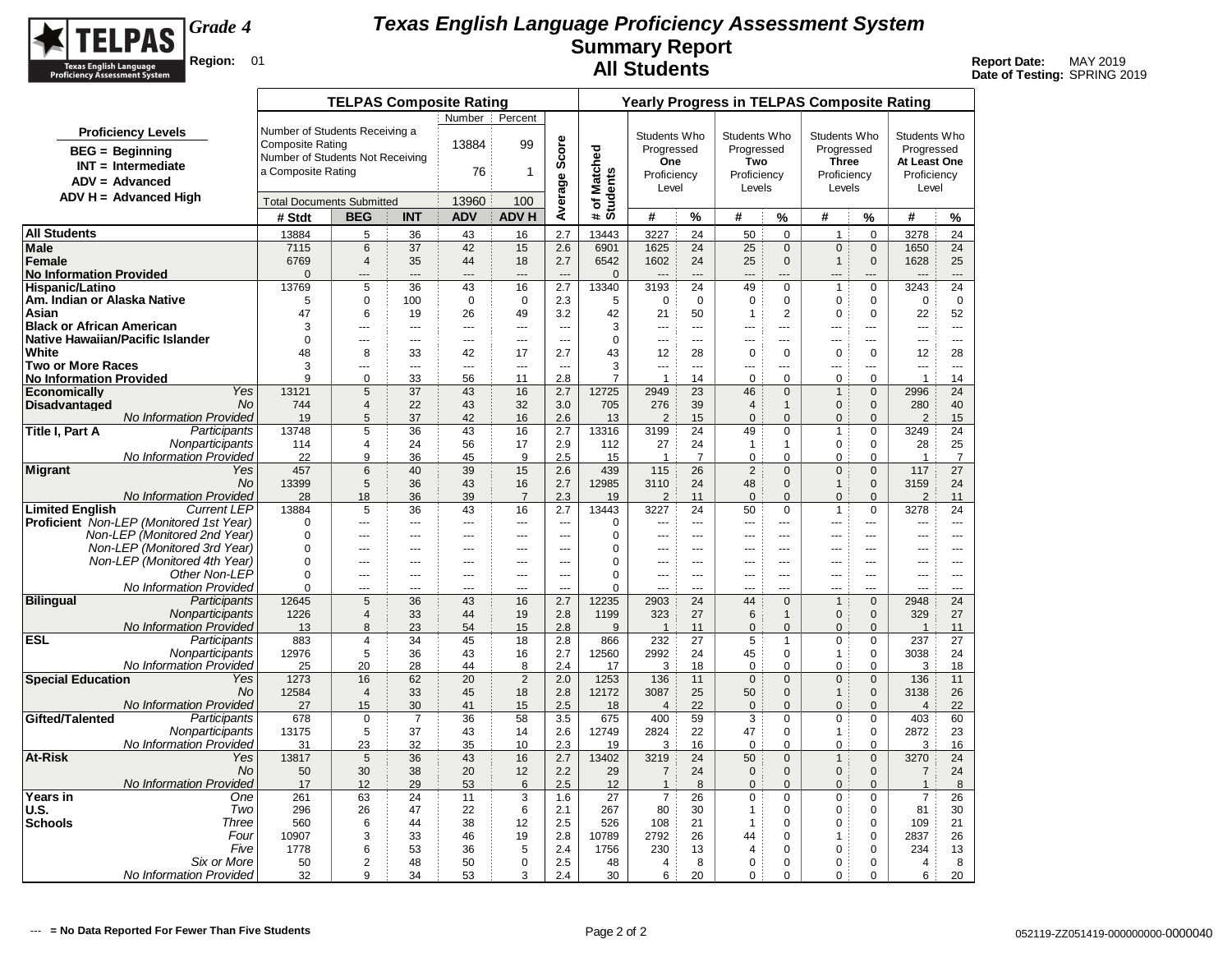

|                                                              |                        |                                                     | Listening                        |                          |                                 |                                                    |                                  | Speaking                        |                      |                      |                                                    |                      | <b>Reading</b>       |                          |                          |                                           |                       | Writina                          |                      |                          |
|--------------------------------------------------------------|------------------------|-----------------------------------------------------|----------------------------------|--------------------------|---------------------------------|----------------------------------------------------|----------------------------------|---------------------------------|----------------------|----------------------|----------------------------------------------------|----------------------|----------------------|--------------------------|--------------------------|-------------------------------------------|-----------------------|----------------------------------|----------------------|--------------------------|
|                                                              |                        | Number Percent<br>Number of Students Rated<br>13001 |                                  |                          |                                 |                                                    |                                  |                                 | Number Percent       |                      |                                                    |                      |                      | Number Percent           |                          |                                           |                       |                                  | Number Percent       |                          |
| <b>Proficiency Levels</b>                                    | <b>Students Absent</b> |                                                     |                                  |                          | 100<br>$\Omega$                 | Number of Students Rated<br><b>Students Absent</b> |                                  |                                 | 13001<br>2           | 100                  | Number of Students Rated<br><b>Students Absent</b> |                      |                      | 13005<br>$\overline{2}$  | 100<br>$\Omega$          | Number of Students Rated<br>Not Rated: EC |                       |                                  | 12962<br>6           | 100                      |
| <b>BEG</b> = Beginning                                       | Not Rated: EC          |                                                     |                                  | 2<br>0                   | $\Omega$                        | Not Rated: EC                                      |                                  |                                 | $\mathbf{0}$         | 0<br>$\Omega$        | Not Rated: ARD Decision                            |                      |                      | $\mathbf{0}$             | $\mathbf 0$              | Not Rated: ARD Decision                   |                       |                                  | $\mathbf{7}$         | 0<br>$\mathbf 0$         |
| $INT = Intermediate$                                         |                        | Not Rated: ARD Decision                             |                                  | $\mathbf{0}$             | $\Omega$                        | Not Rated: ARD Decision                            |                                  |                                 | $\mathbf{0}$         | 0                    | Other Students Not Rated                           |                      |                      | $\mathbf{0}$             | $\Omega$                 |                                           |                       |                                  |                      |                          |
| $ADV = Advanced$                                             |                        | <b>Other Students Not Rated</b>                     |                                  | 0                        | $\Omega$                        | Other Students Not Rated                           |                                  |                                 | $\overline{0}$       | 0                    |                                                    |                      |                      |                          |                          |                                           |                       |                                  |                      |                          |
| $ADV H = Advanced High$                                      |                        |                                                     | <b>Total Documents Submitted</b> | 13003                    | 100                             |                                                    | <b>Total Documents Submitted</b> |                                 | 13003                | 100                  | <b>Total Documents Submitted</b>                   |                      |                      | 13007                    | 100                      |                                           |                       | <b>Total Documents Submitted</b> | 12975                | 100                      |
|                                                              | # Stdt                 | <b>BEG</b>                                          | <b>INT</b>                       | <b>ADV</b>               | <b>ADVH</b>                     | # Stdt                                             | <b>BEG</b>                       | <b>INT</b>                      | <b>ADV</b>           | <b>ADV H</b>         | # Stdt                                             | <b>BEG</b>           | <b>INT</b>           | <b>ADV</b>               | <b>ADVH</b>              | # Stdt                                    | <b>BEG</b>            | <b>INT</b>                       | <b>ADV</b>           | <b>ADV H</b>             |
| <b>All Students</b>                                          | 13001                  | 8                                                   | 26                               | 40                       | 25                              | 13001                                              | 14                               | 36                              | 33                   | 17                   | 13005                                              | $\overline{7}$       | 24                   | 25                       | 44                       | 12962                                     | 5                     | 18                               | 33                   | 43                       |
| Male                                                         | 6826                   | 9                                                   | 27                               | 40                       | 25                              | 6826                                               | 14                               | 38                              | 33                   | 14                   | 6829                                               | 8                    | 26                   | 25                       | 41                       | 6803                                      | $\overline{7}$        | 23                               | 35                   | 36                       |
| Female<br><b>No Information Provided</b>                     | 6175<br>$\Omega$       | $\overline{7}$                                      | 26                               | 41                       | 26<br>$\overline{a}$            | 6175<br>$\Omega$                                   | 13<br>---                        | 34<br>---                       | 33<br>$\overline{a}$ | 19<br>$\overline{a}$ | 6176<br>$\Omega$                                   | 5<br>---             | 21<br>$\overline{a}$ | 25<br>$\overline{a}$     | 48                       | 6159<br>$\Omega$                          | 3<br>$\overline{a}$   | 14<br>---                        | 31<br>---            | 51<br>---                |
| Hispanic/Latino                                              | 12904                  | 8                                                   | 26                               | 40                       | 25                              | 12904                                              | 14                               | 36                              | 33                   | 17                   | 12908                                              | $\overline{7}$       | 24                   | 25                       | 44                       | 12869                                     | 5                     | 19                               | 33                   | 43                       |
| Am. Indian or Alaska Native                                  | -1                     | ---                                                 | $\overline{\phantom{a}}$         | $\sim$                   | $---$                           | -1                                                 | ---                              | $\overline{a}$                  | $\overline{a}$       | $\overline{a}$       | -1                                                 | ---                  | $\overline{a}$       | $\overline{\phantom{a}}$ | $\overline{\phantom{a}}$ | 1                                         | ---                   | $\overline{a}$                   | $\overline{a}$       | $\overline{a}$           |
| Asian                                                        | 29                     | 10                                                  | 21                               | 38                       | 31                              | 29                                                 | 24                               | 41                              | 21                   | 14                   | 29                                                 | $\overline{7}$       | 17                   | 14                       | 62                       | 29                                        | 17                    | 3                                | 17                   | 62                       |
| Black or African American                                    | $\overline{4}$         | $\overline{a}$                                      | ---                              | $\overline{\phantom{a}}$ | $\cdots$                        | $\overline{4}$                                     | ---                              | ---                             | ---                  | ---                  | 4                                                  | ---                  | ---                  | $\overline{\phantom{a}}$ | $---$                    | 4                                         | ---<br>$\overline{a}$ | ---                              | ---                  | $\overline{\phantom{a}}$ |
| Native Hawaiian/Pacific Islander<br>White                    | $\Omega$<br>50         | $-$<br>14                                           | $-$<br>26                        | $-$<br>36                | $-$<br>24                       | $\Omega$<br>50                                     | $\overline{a}$<br>20             | $\sim$<br>30                    | $\overline{a}$<br>36 | $-$<br>14            | $\Omega$<br>50                                     | ---<br>8             | $\overline{a}$<br>18 | $\sim$<br>26             | $\sim$<br>48             | $\Omega$<br>49                            | 8                     | $\overline{a}$<br>18             | $\overline{a}$<br>37 | $-$<br>37                |
| Two or More Races                                            | $\overline{1}$         | $-$                                                 | $\sim$                           | $\overline{a}$           | $\sim$                          | $\overline{1}$                                     | $\overline{a}$                   | $---$                           | $\overline{a}$       | $\overline{a}$       | -1                                                 | $\overline{a}$       | $---$                | $\overline{\phantom{a}}$ | $\sim$                   | 1                                         |                       | $\overline{a}$                   | $\sim$               | $\overline{a}$           |
| <b>No Information Provided</b>                               | 12                     | 17                                                  | 25                               | 25                       | 33                              | 12                                                 | 17                               | 50                              | 17                   | 17                   | 12                                                 | 17                   | 33                   | 17                       | 33                       | 9                                         | 11                    | 33                               | $\mathbf 0$          | 56                       |
| Yes<br><b>Economically</b>                                   | 12296                  | 8                                                   | 27                               | 41                       | 24                              | 12296                                              | 14                               | 37                              | 33                   | 16                   | 12300                                              | $\overline{7}$       | 24                   | 25                       | 44                       | 12266                                     | 5                     | 19                               | 33                   | 42                       |
| <b>No</b><br><b>Disadvantaged</b><br>No Information Provided | 681<br>24              | 5<br>17                                             | 15<br>21                         | 37<br>46                 | 42<br>17                        | 681<br>24                                          | 10 <sup>1</sup><br>21            | 27<br>46                        | 38<br>17             | 26<br>17             | 681<br>24                                          | 5<br>8               | 16<br>29             | 21<br>25                 | 58<br>38                 | 677<br>19                                 | $\overline{4}$<br>11  | 11<br>32                         | 28<br>21             | 57<br>37                 |
| Participants<br>Title I, Part A                              | 12895                  | 8                                                   | 26                               | 40                       | 25                              | 12895                                              | 14                               | 36                              | 33                   | 17                   | 12899                                              | $\overline{7}$       | 24                   | 25                       | 44                       | 12861                                     | 5                     | 18                               | 33                   | 43                       |
| Nonparticipants                                              | 83                     | 6                                                   | 24                               | 49                       | 20                              | 83                                                 | 13                               | 41                              | 27                   | 19                   | 83                                                 | 6                    | 20                   | 27                       | 47                       | 83                                        | 10                    | 12                               | 34                   | 45                       |
| No Information Provided                                      | 23                     | 13                                                  | 17                               | 48                       | 22                              | 23                                                 | 13                               | 48                              | 26                   | 13                   | 23                                                 | 4                    | 26                   | 26                       | 43                       | 18                                        | 6                     | 28                               | 17                   | 50                       |
| Migrant<br>Yes                                               | 468                    | 11                                                  | 28                               | 40                       | 21                              | 468                                                | 16                               | 40                              | 31                   | 13                   | 468                                                | 9                    | 30                   | 26                       | 35                       | 467                                       | 8                     | 21                               | 36                   | 35                       |
| N <sub>O</sub><br>No Information Provided                    | 12507<br>26            | 8<br>19                                             | 26<br>19                         | 40<br>46                 | 25<br>15                        | 12507<br>26                                        | 14<br>19                         | 36<br>42                        | 33<br>23             | 17<br>15             | 12511<br>26                                        | $\overline{7}$<br>12 | 23<br>31             | 25<br>19                 | 45<br>38                 | 12474<br>21                               | 5<br>14               | 18<br>29                         | 33<br>19             | 43<br>38                 |
| <b>Limited English</b><br><b>Current LEP</b>                 | 13001                  | 8                                                   | 26                               | 40                       | 25                              | 13001                                              | 14                               | 36                              | 33                   | 17                   | 13005                                              | $\overline{7}$       | 24                   | 25                       | 44                       | 12962                                     | 5                     | 18                               | 33                   | 43                       |
| <b>Proficient</b> Non-LEP (Monitored 1st Year)               | $\Omega$               | ---                                                 | $\overline{a}$                   | $- - -$                  | $\sim$                          | $\Omega$                                           | ---                              | $\overline{a}$                  | $\sim$               | $\overline{a}$       | $\Omega$                                           | ---                  | $\overline{a}$       | $\sim$                   | $\overline{a}$           | 0                                         | ---                   | ---                              | ---                  | $\overline{a}$           |
| Non-LEP (Monitored 2nd Year                                  | $\Omega$               | $\overline{a}$                                      | $\overline{a}$                   | $\overline{\phantom{a}}$ | $\overline{a}$                  | 0                                                  | ---                              | $\overline{a}$                  | ---                  | $---$                | $\Omega$                                           | ---                  | ---                  | ---                      | $\overline{\phantom{a}}$ | $\Omega$                                  | ---                   | ---                              | $\overline{a}$       | ---                      |
| Non-LEP (Monitored 3rd Year)<br>Non-LEP (Monitored 4th Year) | $\Omega$<br>$\Omega$   | ---<br>$\overline{a}$                               | $\overline{a}$                   | $\sim$                   | ---<br>$\overline{\phantom{a}}$ | $\Omega$<br>$\Omega$                               | ---                              | ---<br>$\overline{\phantom{a}}$ | ---<br>---           | ---<br>---           | $\Omega$<br>0                                      | ---<br>---           | ---                  | ---<br>---               | $\overline{a}$<br>---    | 0<br>0                                    | ÷÷.<br>---            | ---                              | ---                  | ---<br>---               |
| Other Non-LEP                                                | $\mathbf 0$            | $---$                                               | $\overline{a}$                   | $- - -$                  | $\sim$                          | 0                                                  | ÷÷                               | $\overline{a}$                  | $\overline{a}$       | $\overline{a}$       | $\Omega$                                           | ---                  | $\overline{a}$       | $\sim$                   | $\overline{a}$           | 0                                         | ---                   | $\overline{a}$                   | ---                  | $\overline{a}$           |
| No Information Provided                                      | $\Omega$               | $\overline{a}$                                      | ---                              | $\sim$                   | $-$ - $-$                       | $\Omega$                                           | ÷÷                               | ---                             |                      | $\overline{a}$       | $\Omega$                                           | ---                  | $\overline{a}$       | $\sim$                   | $\sim$                   | $\Omega$                                  | ---                   | ---                              | ---                  | ---                      |
| <b>Bilingual</b><br>Participants                             | 11244                  | 8                                                   | 26                               | 40                       | 25                              | 11244                                              | 14                               | 36                              | 33                   | 17                   | 11247                                              | $\overline{7}$       | 24                   | 25                       | 45                       | 11211                                     | $\sqrt{5}$            | 18                               | 33                   | 44                       |
| Nonparticipants<br>No Information Provided                   | 1740                   | $\overline{7}$                                      | 27<br>24                         | 41<br>47                 | 25                              | 1740                                               | 14                               | 36                              | 34                   | 16<br>24             | 1741                                               | $\overline{7}$       | 25                   | 24                       | 43<br>41                 | 1737                                      | $\overline{4}$<br>14  | 19                               | 36<br>14             | 41                       |
| ESL<br>Participants                                          | 17<br>1415             | 18<br>$\overline{7}$                                | 28                               | 40                       | 12<br>25                        | 17<br>1415                                         | 18<br>15                         | 47<br>35                        | 12<br>33             | 17                   | 17<br>1416                                         | 12<br>$\overline{7}$ | 29<br>25             | 18<br>24                 | 44                       | 14<br>1414                                | $\overline{4}$        | 36<br>19                         | 35                   | 36<br>41                 |
| Nonparticipants                                              | 11557                  | 8                                                   | 26                               | 41                       | 25                              | 11557                                              | 14                               | 36                              | 33                   | 17                   | 11560                                              | $\overline{7}$       | 24                   | 25                       | 45                       | 11525                                     | 5                     | 18                               | 33                   | 43                       |
| No Information Provided                                      | 29                     | 24                                                  | 21                               | 41                       | 14                              | 29                                                 | 28                               | 34                              | 24                   | 14                   | 29                                                 | 17                   | 21                   | 24                       | 38                       | 23                                        | 17                    | 22                               | 26                   | 35                       |
| <b>Special Education</b><br>Yes                              | 1346                   | 20                                                  | 46                               | 26                       | $\overline{7}$                  | 1346                                               | 24                               | 47                              | 23                   | 6                    | 1345                                               | 26                   | 47                   | 17                       | 11                       | 1337                                      | 18                    | 41                               | 29                   | 11                       |
| N <sub>O</sub><br>No Information Provided                    | 11627<br>28            | 6<br>21                                             | 24<br>21                         | 42<br>43                 | 27<br>14                        | 11627<br>28                                        | 13<br>21                         | 35<br>43                        | 35<br>21             | 18<br>14             | 11632<br>28                                        | 5<br>14              | 21<br>29             | 26<br>21                 | 48<br>36                 | 11602<br>23                               | $\overline{4}$<br>17  | 16<br>30                         | 34<br>17             | 47<br>35                 |
| Gifted/Talented<br>Participants                              | 617                    | 0                                                   | $\overline{4}$                   | 30                       | 66                              | 617                                                | 5                                | 19                              | 39                   | 38                   | 617                                                | 0                    | $\overline{1}$       | 6                        | 92                       | 617                                       | $\mathbf 0$           | 2                                | 12                   | 86                       |
| Nonparticipants                                              | 12356                  | 8                                                   | 28                               | 41                       | 23                              | 12356                                              | 14                               | 37                              | 33                   | 15                   | 12360                                              | $\overline{7}$       | 25                   | 26                       | 42                       | 12321                                     | 5                     | 19                               | 34                   | 41                       |
| No Information Provided                                      | 28                     | 18                                                  | 21                               | 43                       | 18                              | 28                                                 | 18                               | 43                              | 25                   | 14                   | 28                                                 | 11                   | 29                   | 21                       | 39                       | 24                                        | 13                    | 29                               | 17                   | 42                       |
| At-Risk<br>Yes<br>No                                         | 12878<br>98            | 8<br>18                                             | 27<br>18                         | 40<br>41                 | 25<br>22                        | 12878<br>98                                        | 14<br>22                         | 36<br>44                        | 33<br>26             | 17<br>8              | 12882<br>98                                        | $\overline{7}$<br>13 | 24<br>35             | 25<br>24                 | 45<br>28                 | 12846<br>96                               | 5<br>17               | 18<br>18                         | 33<br>42             | 43<br>24                 |
| No Information Provided                                      | 25                     | 16                                                  | 24                               | 48                       | 12                              | 25                                                 | 20                               | 36                              | 28                   | 16                   | 25                                                 | 8                    | 32                   | 24                       | 36                       | 20                                        | 10                    | 35                               | 20                   | 35                       |
| Years in<br>One                                              | 290                    | 69                                                  | 16                               | 10                       | 4                               | 290                                                | 53                               | 35                              | 9                    | 3                    | 290                                                | 52                   | 28                   | 10                       | 10                       | 282                                       | 63                    | 23                               | 9                    | 5                        |
| U.S.<br>Two                                                  | 213                    | 40                                                  | 32                               | 22                       | 6                               | 213                                                | 38                               | 40                              | 15                   | 6                    | 213                                                | 31                   | 36                   | 15                       | 18                       | 211                                       | 33                    | 39                               | 18                   | 9                        |
| <b>Schools</b><br>Three                                      | 273                    | 20                                                  | 36                               | 30                       | 14                              | 273                                                | 23                               | 44                              | 25                   | 8                    | 274                                                | 19                   | 30                   | 20                       | 31                       | 270                                       | 17                    | 37                               | 27                   | 19                       |
| Four<br>Five                                                 | 480<br>9836            | 8<br>5                                              | 29<br>24                         | 40<br>43                 | 24<br>28                        | 480<br>9836                                        | 14<br>11                         | 44<br>34                        | 30<br>36             | 12<br>19             | 481<br>9837                                        | 8<br>$\overline{4}$  | 25<br>21             | 23<br>25                 | 44<br>50                 | 479<br>9817                               | 5<br>$\overline{2}$   | 28<br>15                         | 33<br>33             | 34<br>49                 |
| Six or More                                                  | 1874                   | 9                                                   | 37                               | 37                       | 16                              | 1874                                               | 17                               | 43                              | 29                   | 10                   | 1875                                               | 9                    | 37                   | 27                       | 26                       | 1868                                      | 6                     | 27                               | 39                   | 27                       |
| No Information Provided                                      | 35                     | 11                                                  | 40                               | 34                       | 14                              | 35                                                 | 49                               | 23                              | 17                   | 11                   | 35                                                 | 11                   | 20                   | 29                       | 40                       | 35                                        | ĥ                     | 26                               | 29                   | 40                       |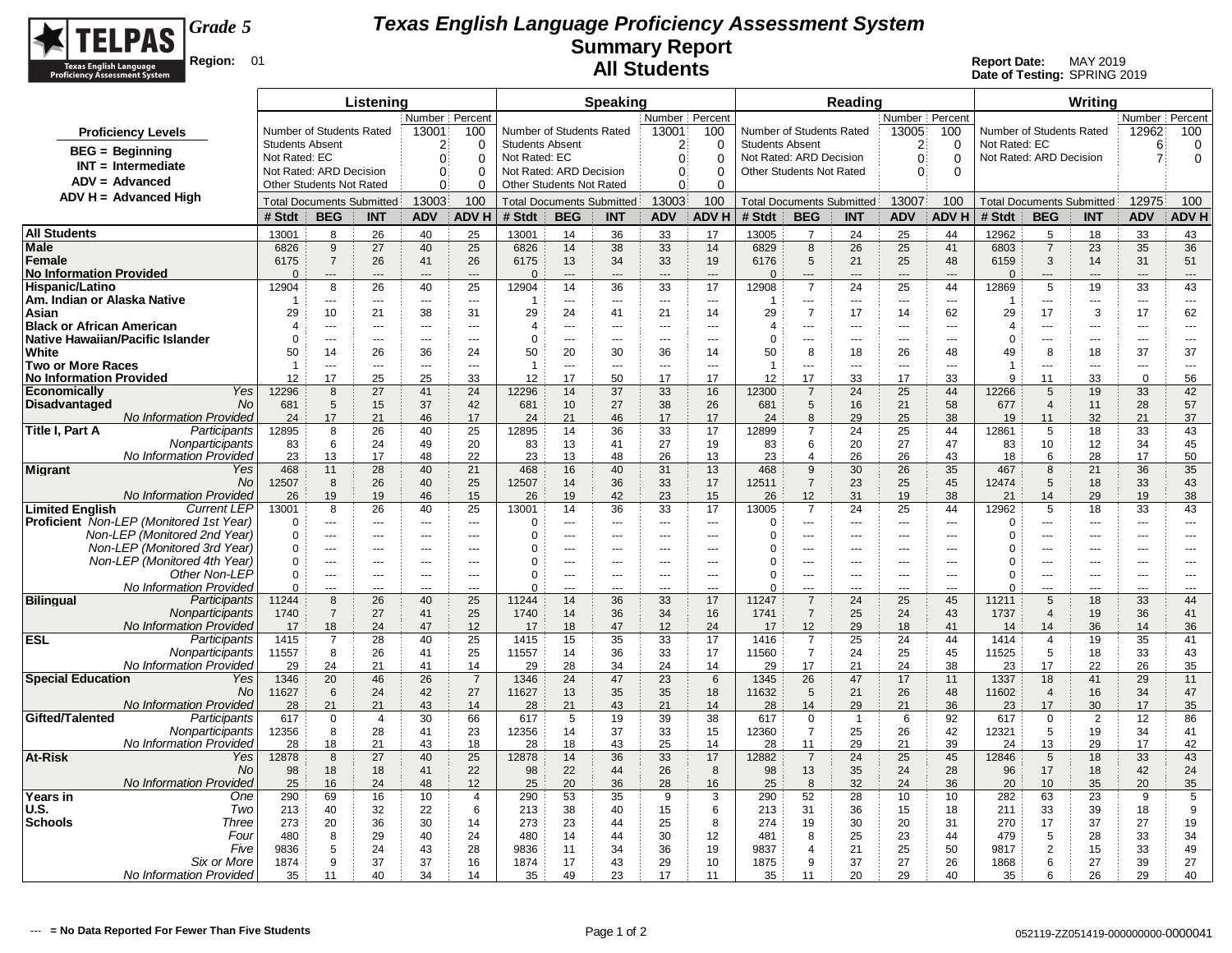

|                                          |                                                |                                  | <b>TELPAS Composite Rating</b> |                          |                          |                          |                  |                                |                          |                 |                       |                                | <b>Yearly Progress in TELPAS Composite Rating</b> |                                  |                                  |                      |
|------------------------------------------|------------------------------------------------|----------------------------------|--------------------------------|--------------------------|--------------------------|--------------------------|------------------|--------------------------------|--------------------------|-----------------|-----------------------|--------------------------------|---------------------------------------------------|----------------------------------|----------------------------------|----------------------|
|                                          |                                                |                                  |                                |                          | Number :                 | Percent                  |                  |                                |                          |                 |                       |                                |                                                   |                                  |                                  |                      |
|                                          | <b>Proficiency Levels</b>                      | Number of Students Receiving a   |                                |                          |                          |                          |                  |                                | Students Who             |                 | Students Who          |                                | Students Who                                      |                                  | Students Who                     |                      |
|                                          | $BEG = Beginning$                              | <b>Composite Rating</b>          |                                |                          | 12959                    | 100                      | Average Score    |                                | Progressed               |                 | Progressed            |                                | Progressed                                        |                                  | Progressed                       |                      |
|                                          | $INT = Intermediate$                           | Number of Students Not Receiving |                                |                          |                          |                          |                  |                                | <b>One</b>               |                 | Two                   |                                | <b>Three</b>                                      |                                  | At Least One                     |                      |
|                                          | $ADV = Advanced$                               | a Composite Rating               |                                |                          | 54                       | 0                        |                  |                                | Proficiency              |                 | Proficiency           |                                | Proficiency                                       |                                  | Proficiency                      |                      |
|                                          | $ADV H = Advanced High$                        |                                  |                                |                          |                          |                          |                  |                                | Level                    |                 | Levels                |                                | Levels                                            |                                  | Level                            |                      |
|                                          |                                                | <b>Total Documents Submitted</b> |                                |                          | 13013                    | 100                      |                  | # of Matched<br>Students       |                          |                 |                       |                                |                                                   |                                  |                                  |                      |
|                                          |                                                | # Stdt                           | <b>BEG</b>                     | <b>INT</b>               | <b>ADV</b>               | <b>ADVH</b>              |                  |                                | #                        | %               | #                     | %                              | #                                                 | %                                | #                                | %                    |
| <b>All Students</b>                      |                                                | 12959                            | 4                              | 27                       | 42                       | 27                       | 2.9              | 12434                          | 4789                     | 39              | 149                   | $\overline{1}$                 | 0                                                 | $\mathbf 0$                      | 4938                             | 40                   |
| Male                                     |                                                | 6802                             | $\overline{4}$                 | 29                       | 43                       | 24                       | 2.8              | 6530                           | 2396                     | 37              | 74                    | $\mathbf{1}$                   | $\mathbf 0$                                       | $\mathbf 0$                      | 2470                             | 38                   |
| Female<br><b>No Information Provided</b> |                                                | 6157<br>$\mathbf{0}$             | 3<br>---                       | 25<br>---                | 42<br>$\overline{a}$     | 30<br>$\overline{a}$     | 3.0              | 5904<br>$\mathbf 0$            | 2393                     | 41<br>$\sim$    | 75                    | $\mathbf{1}$<br>$\overline{a}$ | $\mathbf{0}$                                      | $\mathbf{0}$                     | 2468<br>---                      | 42<br>$\overline{a}$ |
| <b>Hispanic/Latino</b>                   |                                                | 12866                            | $\overline{3}$                 | $\overline{27}$          | $\overline{42}$          | $\overline{27}$          | 2.9              | 12359                          | 4760                     | $\overline{39}$ | 148                   | $\mathbf{1}$                   | $\pmb{0}$                                         | $\mathbf 0$                      | 4908                             | 40                   |
| Am. Indian or Alaska Native              |                                                | -1                               | $\overline{a}$                 | $\sim$                   | $\sim$                   | $\sim$                   | $\sim$           | 1                              | $\overline{a}$           | $\sim$          | $-$                   | $\sim$                         | ---                                               | ---                              | ---                              |                      |
| Asian                                    |                                                | 29                               | 10                             | 21                       | 48                       | 21                       | 2.9              | 19                             | $\overline{7}$           | 37              | $\mathbf 0$           | $\mathbf 0$                    | $\mathbf 0$                                       | $\mathbf 0$                      | $\overline{7}$                   | 37                   |
| <b>Black or African American</b>         |                                                | $\overline{4}$                   | $\sim$                         | ---                      | $\sim$                   | $\overline{a}$           | $\overline{a}$   | $\overline{4}$                 |                          | $\sim$          | ---                   |                                | $\sim$                                            | ---                              | ---                              | $---$                |
| Native Hawaiian/Pacific Islander         |                                                | $\Omega$                         | ---                            | ---                      | $---$                    | ---                      | $\overline{a}$   | $\Omega$                       | ---                      | $---$           | ---                   | ---                            | ---                                               | ---                              |                                  | $\cdots$             |
| White                                    |                                                | 49                               | 10                             | 14                       | 51                       | 24                       | 2.9              | 43                             | 20                       | 47              | $\mathbf{1}$          | $\overline{2}$                 | 0                                                 | $\mathbf 0$                      | 21                               | 49                   |
| <b>Two or More Races</b>                 |                                                | $\mathbf{1}$<br>9                | $\sim$                         | ---                      | $\overline{\phantom{a}}$ | $\overline{\phantom{a}}$ | $\overline{a}$   | $\mathbf{1}$<br>$\overline{7}$ | ---                      | $\sim$          | ---                   | ---                            | ---                                               | ---                              | ---<br>$\mathbf{1}$              | $\sim$               |
| No Information Provided<br>Economically  | Yes                                            | 12263                            | $\mathbf 0$<br>$\overline{4}$  | 56<br>28                 | 33<br>43                 | 11<br>26                 | 2.6<br>2.9       | 11787                          | $\overline{1}$<br>4432   | 14<br>38        | $\mathbf 0$<br>145    | $\mathbf 0$<br>$\mathbf{1}$    | 0<br>$\mathbf 0$                                  | $\mathbf 0$<br>$\mathbf 0$       | 4577                             | 14<br>39             |
| <b>Disadvantaged</b>                     | No                                             | 677                              | 3                              | 17                       | 36                       | 44                       | 3.2              | 630                            | 353                      | 56              | $\overline{4}$        | $\mathbf{1}$                   | $\mathbf{0}$                                      | $\mathbf 0$                      | 357                              | 57                   |
|                                          | <b>No Information Provided</b>                 | 19                               | 5                              | 47                       | 32                       | 16                       | 2.7              | 17                             | $\overline{4}$           | 24              | $\mathbf{0}$          | $\mathbf{0}$                   | $\mathbf{0}$                                      | $\Omega$                         | $\overline{4}$                   | 24                   |
| Title I, Part A                          | Participants                                   | 12858                            | $\overline{4}$                 | 27                       | 42                       | 27                       | 2.9              | 12348                          | 4754                     | 39              | 148                   | $\mathbf{1}$                   | $\mathbf 0$                                       | $\mathbf 0$                      | 4902                             | 40                   |
|                                          | Nonparticipants                                | 83                               | 5                              | 19                       | 48                       | 28                       | 2.9              | 71                             | 32                       | 45              | $\mathbf{1}$          | $\mathbf{1}$                   | $\mathbf 0$                                       | 0                                | 33                               | 46                   |
|                                          | No Information Provided                        | 18                               | $\Omega$                       | 44                       | 33                       | 22                       | 2.9              | 15                             | 3                        | 20              | $\mathbf 0$           | $\Omega$                       | $\Omega$                                          | $\Omega$                         | 3                                | 20                   |
| Migrant                                  | Yes<br>No.                                     | 466<br>12472                     | 6<br>3                         | 32<br>27                 | 41<br>42                 | 21<br>27                 | 2.8<br>2.9       | 448<br>11969                   | 145<br>4640              | 32<br>39        | 5<br>144              | $\mathbf{1}$<br>$\mathbf{1}$   | $\mathbf{0}$<br>$\mathbf{0}$                      | $\mathbf{0}$<br>$\mathbf{0}$     | 150<br>4784                      | 33<br>40             |
|                                          | <b>No Information Provided</b>                 | 21                               | 10                             | 43                       | 29                       | 19                       | 2.6              | 17                             | $\overline{4}$           | 24              | $\Omega$              | $\Omega$                       | $\Omega$                                          | $\Omega$                         | $\overline{4}$                   | 24                   |
| <b>Limited English</b>                   | <b>Current LEP</b>                             | 12959                            | 4                              | 27                       | 42                       | 27                       | 2.9              | 12434                          | 4789                     | 39              | 149                   | $\mathbf{1}$                   | $\mathbf 0$                                       | $\mathbf 0$                      | 4938                             | 40                   |
|                                          | <b>Proficient</b> Non-LEP (Monitored 1st Year) | $\mathbf 0$                      | $\sim$                         | $\overline{\phantom{a}}$ | $\sim$                   | $\overline{\phantom{a}}$ | $\sim$           | 0                              |                          | $\sim$          | $\overline{a}$        |                                |                                                   | ---                              | ---                              | $\sim$               |
|                                          | Non-LEP (Monitored 2nd Year)                   | $\Omega$                         | $\cdots$                       | ---                      | $\sim$                   | ---                      |                  | $\Omega$                       | ---                      | $\sim$          | ---                   | ---                            | ---                                               |                                  | ---                              | $\sim$               |
|                                          | Non-LEP (Monitored 3rd Year)                   | 0                                | $-$                            | $\overline{a}$           | $-$                      | $\overline{a}$           | $\overline{a}$   | $\mathbf 0$                    | ---                      | $-$             | $\overline{a}$        | $\overline{a}$                 | $\sim$                                            | $\overline{a}$                   | $\overline{a}$                   | $-$                  |
|                                          | Non-LEP (Monitored 4th Year)                   | $\mathbf 0$                      | ---                            | ---                      | ---                      | ---                      | ---              | 0                              | ---                      | ---             | ---                   | ---                            | ---                                               | ---                              | ---                              | ---                  |
|                                          | Other Non-LEP                                  | $\Omega$                         | $---$                          | $-$                      | $-$                      | $\overline{a}$           | $\sim$<br>$\sim$ | $\Omega$                       | $\overline{a}$<br>$\sim$ | $\sim$<br>$-$   | $\sim$                | $-$<br>$\overline{a}$          | $\overline{a}$                                    | $\overline{a}$<br>$\overline{a}$ | $\overline{a}$<br>$\overline{a}$ | $-$<br>$-$           |
| <b>Bilingual</b>                         | No Information Provided<br>Participants        | $\mathbf 0$<br>11208             | ---<br>$\overline{4}$          | ---<br>27                | $\overline{a}$<br>42     | $\overline{a}$<br>27     | 2.9              | 0<br>10754                     | 4181                     | 39              | ---<br>127            | $\mathbf{1}$                   | $- - -$<br>$\mathsf 0$                            | $\mathbf{0}$                     | 4308                             | 40                   |
|                                          | Nonparticipants                                | 1737                             | 3                              | 29                       | 42                       | 26                       | 2.9              | 1667                           | 605                      | 36              | 22                    | $\mathbf{1}$                   | $\mathbf 0$                                       | $\mathbf 0$                      | 627                              | 38                   |
|                                          | No Information Provided                        | 14                               | $\overline{7}$                 | 43                       | 29                       | 21                       | 2.7              | 13                             | 3                        | 23              | $\mathbf{0}$          | $\mathbf 0$                    | $\Omega$                                          | $\Omega$                         | 3                                | 23                   |
| <b>ESL</b>                               | Participants                                   | 1414                             | 3                              | 30                       | 41                       | 26                       | 2.9              | 1362                           | 484                      | 36              | 19                    | $\mathbf{1}$                   | $\mathbf 0$                                       | $\mathbf 0$                      | 503                              | 37                   |
|                                          | Nonparticipants                                | 11522                            | 4                              | 27                       | 42                       | 27                       | 2.9              | 11055                          | 4300                     | 39              | 130                   | $\mathbf{1}$                   | $\mathbf 0$                                       | 0                                | 4430                             | 40                   |
|                                          | No Information Provided                        | 23                               | 13                             | 39                       | 30                       | 17                       | 2.6              | 17                             | 5                        | 29              | 0                     | $\Omega$                       | $\Omega$                                          | $\Omega$                         | 5                                | 29                   |
| <b>Special Education</b>                 | Yes                                            | 1342                             | 10                             | 59                       | 27                       | $\overline{4}$           | 2.2              | 1319                           | 284                      | 22              | $\overline{4}$        | $\mathbf 0$                    | $\mathbf{0}$                                      | $\mathbf{0}$                     | 288                              | 22                   |
|                                          | No.<br><b>No Information Provided</b>          | 11594<br>23                      | 3<br>13                        | 24<br>39                 | 44<br>30                 | 29<br>17                 | 3.0<br>2.6       | 11097<br>18                    | 4500<br>5                | 41<br>28        | 145<br>$\overline{0}$ | $\mathbf{1}$<br>$\Omega$       | $\mathbf{0}$<br>$\overline{0}$                    | $\mathbf{0}$<br>$\Omega$         | 4645<br>5                        | 42<br>28             |
| Gifted/Talented                          | Participants                                   | 617                              | $\mathbf 0$                    | 6                        | 24                       | 71                       | 3.6              | 611                            | 432                      | 71              | 9                     | $\mathbf{1}$                   | 0                                                 | $\mathbf 0$                      | 441                              | 72                   |
|                                          | Nonparticipants                                | 12319                            | 4                              | 29                       | 43                       | 25                       | 2.9              | 11805                          | 4352                     | 37              | 140                   | $\mathbf{1}$                   | $\mathbf 0$                                       | 0                                | 4492                             | 38                   |
|                                          | No Information Provided                        | 23                               | 9                              | 39                       | 30                       | 22                       | 2.7              | 18                             | 5                        | 28              | $\mathbf 0$           | 0                              | 0                                                 | $\Omega$                         | 5                                | 28                   |
| At-Risk                                  | Yes                                            | 12843                            | 3                              | 27                       | 42                       | 27                       | 2.9              | 12342                          | 4762                     | 39              | 149                   | $\mathbf{1}$                   | $\mathbf{0}$                                      | $\mathbf{0}$                     | 4911                             | 40                   |
|                                          | No                                             | 96                               | 16                             | 25                       | 46                       | 14                       | 2.6              | 75                             | 22                       | 29              | $\mathbf 0$           | $\mathbf{0}$                   | $\mathbf 0$                                       | $\mathbf 0$                      | 22                               | 29                   |
|                                          | No Information Provided                        | 20                               | 5                              | 45                       | 30                       | 20                       | 2.7              | 17                             | $\,$ 5 $\,$              | 29              | $\pmb{0}$             | $\mathbf{0}$                   | $\overline{0}$                                    | $\Omega$                         | $\sqrt{5}$                       | 29                   |
| Years in<br>U.S.                         | One<br>Two                                     | 282<br>211                       | 56<br>28                       | 29<br>43                 | 12<br>21                 | 3<br>8                   | 1.6<br>2.0       | 19<br>176                      | 6<br>79                  | 32<br>45        | $\mathbf 0$<br>8      | $\mathbf 0$<br>5               | $\mathbf 0$<br>0                                  | $\mathbf 0$<br>0                 | 6<br>87                          | 32<br>49             |
| <b>Schools</b>                           | Three                                          | 269                              | 11                             | 43                       | 31                       | 15                       | 2.4              | 241                            | 102                      | 42              | $\overline{c}$        | $\overline{1}$                 | $\Omega$                                          | $\Omega$                         | 104                              | 43                   |
|                                          | Four                                           | 479                              | 3                              | 31                       | 45                       | 21                       | 2.8              | 443                            | 167                      | 38              | 6                     | $\mathbf{1}$                   | $\mathbf 0$                                       | $\mathbf 0$                      | 173                              | 39                   |
|                                          | Five                                           | 9817                             | $\mathbf{1}$                   | 24                       | 44                       | 31                       | 3.0              | 9679                           | 3951                     | 41              | 122                   | $\mathbf{1}$                   | 0                                                 | $\mathbf 0$                      | 4073                             | 42                   |
|                                          | Six or More                                    | 1866                             | 3                              | 41                       | 44                       | 12                       | 2.7              | 1843                           | 476                      | 26              | 11                    | $\mathbf{1}$                   | 0                                                 | $\Omega$                         | 487                              | 26                   |
|                                          | No Information Provided                        | 35                               | 6                              | 49                       | 29                       | 17                       | 2.6              | 33                             | 8                        | 24              | $\mathbf 0$           | $\mathbf 0$                    | 0                                                 | $\mathbf 0$                      | 8                                | 24                   |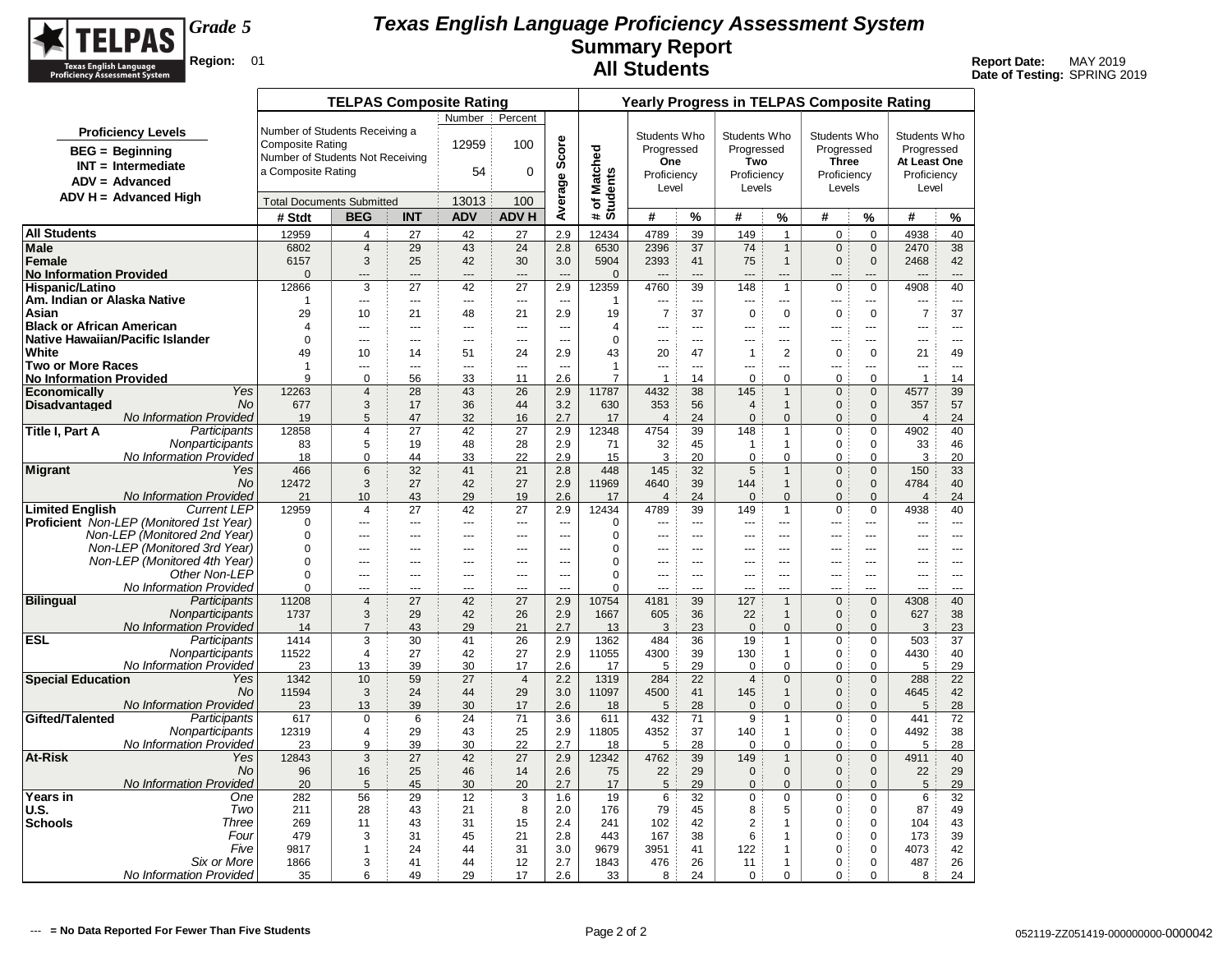

**Date of Testing:** SPRING 2019

|                                                     |                        |                                 | Listening                        |                      |                  |                        |                                  | <b>Speaking</b> |                         |                                  |                          |                                  | Reading        |                                          |                          |                          |                     | Writing                          |                               |                          |
|-----------------------------------------------------|------------------------|---------------------------------|----------------------------------|----------------------|------------------|------------------------|----------------------------------|-----------------|-------------------------|----------------------------------|--------------------------|----------------------------------|----------------|------------------------------------------|--------------------------|--------------------------|---------------------|----------------------------------|-------------------------------|--------------------------|
|                                                     |                        |                                 |                                  |                      | Number   Percent |                        |                                  |                 | Number   Percent        |                                  |                          |                                  |                | Number Percent                           |                          |                          |                     |                                  | Number   Percent              |                          |
| <b>Proficiency Levels</b>                           |                        | Number of Students Rated        |                                  | 12382                | 100              |                        | Number of Students Rated         |                 | 12381                   | 100                              | Number of Students Rated |                                  |                | 12390                                    | 100                      | Number of Students Rated |                     |                                  | 12344                         | 100                      |
| <b>BEG</b> = Beginning                              | <b>Students Absent</b> |                                 |                                  | $\Omega$             | 0                | <b>Students Absent</b> |                                  |                 | $\Omega$                | 0                                | <b>Students Absent</b>   |                                  |                | 0                                        | 0                        | Not Rated: EC            |                     |                                  | 15                            | 0                        |
| $INT = Intermediate$                                | Not Rated: EC          |                                 |                                  | $\Omega$             | $\Omega$         | Not Rated: EC          |                                  |                 | 0                       | 0                                | Not Rated: ARD Decision  |                                  |                | 0                                        | $\Omega$                 | Not Rated: ARD Decision  |                     |                                  | $\Omega$                      | 0                        |
|                                                     |                        | Not Rated: ARD Decision         |                                  | $\mathbf{0}$         | $\Omega$         |                        | Not Rated: ARD Decision          |                 | 1                       | 0                                | Other Students Not Rated |                                  |                |                                          | $\Omega$                 |                          |                     |                                  |                               |                          |
| $ADV = Advanced$                                    |                        | <b>Other Students Not Rated</b> |                                  |                      | $\Omega$         |                        | Other Students Not Rated         |                 |                         | 0                                |                          |                                  |                |                                          |                          |                          |                     |                                  |                               |                          |
| ADV H = Advanced High                               |                        |                                 | <b>Total Documents Submitted</b> | 12383                | 100              |                        | <b>Total Documents Submitted</b> |                 | 12383                   | 100                              |                          | <b>Total Documents Submitted</b> |                | 12391                                    | 100                      |                          |                     | <b>Total Documents Submitted</b> | 12359                         | 100                      |
|                                                     | # Stdt                 | <b>BEG</b>                      | <b>INT</b>                       | <b>ADV</b>           | <b>ADV H</b>     | # Stdt                 | <b>BEG</b>                       | <b>INT</b>      | <b>ADV</b>              | <b>ADV H</b>                     | # Stdt                   | <b>BEG</b>                       | <b>INT</b>     | <b>ADV</b>                               | <b>ADV H</b>             | # Stdt                   | <b>BEG</b>          | <b>INT</b>                       | <b>ADV</b>                    | ADV H                    |
| <b>All Students</b>                                 | 12382                  | 2                               | 20                               | 41                   | 37               | 12381                  | 15                               | 56              | 25                      | $\overline{4}$                   | 12390                    | 14                               | 31             | 29                                       | 26                       | 12344                    | 5                   | 18                               | 32                            | 45                       |
| <b>Male</b>                                         | 6423                   | 3                               | 23                               | 42                   | 33               | 6423                   | 15                               | 59              | 24                      | $\mathbf{3}$                     | 6429                     | 17                               | 32             | 26                                       | 25                       | 6407                     | 6                   | 22                               | 34                            | 38                       |
| Female                                              | 5959                   | 2                               | 17                               | 39                   | 42               | 5958                   | 16                               | 54              | 26                      | $\overline{4}$                   | 5961                     | 11                               | 29             | 32                                       | 28                       | 5937                     | 3                   | 14                               | 31                            | 52                       |
| No Information Provided                             | $\Omega$               | $\hspace{1.5cm} \textbf{---}$   | $---$                            | $---$                | $---$            | $\Omega$               | $\hspace{0.05cm} \ldots$         | $\overline{a}$  | $\hspace{1.5cm} \cdots$ | $\overline{\phantom{a}}$         | $\Omega$                 | $\qquad \qquad -\qquad$          | $\overline{a}$ | $\hspace{0.05cm} \ldots \hspace{0.05cm}$ | $---$                    | O                        | $---$               | ---                              | $\qquad \qquad \cdots$        | $\hspace{0.05cm} \ldots$ |
| Hispanic/Latino                                     | 12229                  | $\overline{2}$                  | 20                               | 41                   | 37               | 12228                  | 15                               | 56              | 25                      | $\overline{4}$                   | 12237                    | 14                               | 31             | 29                                       | 26                       | 12195                    | 5                   | 18                               | 32                            | 45                       |
| Am. Indian or Alaska Native                         | 4                      | $\overline{\phantom{a}}$        | $---$                            | $\sim$ $\sim$ $\sim$ | $- - -$          | 4                      | ---                              | ---             | $- - -$                 | $\cdots$                         | 4                        | $\cdots$                         | $--$           | $\hspace{0.05cm} \ldots$                 | $\overline{\phantom{a}}$ | 4                        | $\cdots$            | ---                              | $\scriptstyle\cdots$          | $- - -$                  |
| Asian                                               | 25                     | $\overline{4}$                  | 16                               | 12                   | 68               | 25                     | 8                                | 52              | 40                      | $\mathbf 0$                      | 24                       | $\overline{4}$                   | 13             | 17                                       | 67                       | 25                       | 12                  | 8                                | 20                            | 60                       |
| <b>Black or African American</b>                    | 4                      | ---                             | ---                              | ---                  | $---$            | $\overline{4}$         | ---                              | ---             | ---                     | ---                              | 4                        | $\cdots$                         | ---            | $---$                                    | $- - -$                  | 4                        | ---                 | ---                              | ---                           | ---                      |
| Native Hawaiian/Pacific Islander                    | $\overline{2}$         | $\cdots$                        | $--$                             | ---                  | $---$            | $\overline{2}$         | $---$                            | $---$           | ---                     | ---                              | $\overline{2}$           | $\cdots$                         | $\cdots$       | $\cdots$                                 | $\cdots$                 | $\overline{2}$           | ---                 | $---$                            | $---$                         | $---$                    |
| White                                               | 75                     | 3                               | 21                               | 48                   | 28               | 75                     | 11                               | 61              | 27                      | -1                               | 75                       | 13                               | 28             | 33                                       | 25                       | 75                       | 5                   | 23                               | 33                            | 39                       |
| <b>Two or More Races</b>                            | $\overline{2}$         | $---$                           | $\cdots$                         | $---$                | $---$            | 2                      | ---                              | ---             | ---                     | $\cdots$                         | $\overline{2}$           | $\cdots$                         | $- - -$        | $\overline{\phantom{a}}$                 | ---                      | 2                        | ---                 | ---                              | $\hspace{1.5cm} \textbf{---}$ | $---$                    |
| No Information Provided                             | 41                     | 12                              | $\overline{7}$                   | 32                   | 49               | 41                     | 10                               | 61              | 20                      | 10                               | 42                       | 17                               | 19             | 36                                       | 29                       | 37                       | 5                   | 27                               | 35                            | 32                       |
| Yes<br><b>Economically</b><br>No                    | 11679                  | $\overline{2}$                  | 21                               | 41                   | 36               | 11678                  | 15                               | 57              | 24                      | $\overline{4}$<br>$\overline{7}$ | 11688                    | 14                               | 31             | 29                                       | 26                       | 11649                    | 5<br>5              | 18                               | 32                            | 45                       |
| Disadvantaged<br><b>No Information Provided</b>     | 642                    | $\overline{2}$<br>10            | 12<br>11                         | 36<br>34             | 51<br>44         | 642<br>61              | 12<br>15                         | 49              | 32                      | $\overline{7}$                   | 640<br>62                | 9                                | 22<br>19       | 31                                       | 39<br>34                 | 639<br>56                | $\mathbf{q}$        | 12<br>27                         | 32<br>36                      | 51<br>29                 |
| Participants<br>Title I, Part A                     | 61<br>12178            | $\overline{2}$                  | 20                               | 41                   | 37               | 12177                  | 15                               | 56<br>56        | 23<br>25                | $\overline{4}$                   | 12185                    | 15<br>14                         | 31             | 32<br>29                                 | 26                       | 12144                    | 5                   | 18                               | 32                            | 45                       |
| Nonparticipants                                     | 145                    | $\mathbf{1}$                    | 28                               | 47                   | 25               | 145                    | 11                               | 56              | 32                      | $\overline{1}$                   | 145                      | 23                               | 43             | 21                                       | 12                       | 145                      | 6                   | 30                               | 37                            | 27                       |
| No Information Provided                             | 59                     | 8                               | 8                                | 34                   | 49               | 59                     | 10                               | 59              | 22                      | 8                                | 60                       | 10                               | 17             | 38                                       | 35                       | 55                       | $\overline{7}$      | 31                               | 35                            | 27                       |
| <b>Migrant</b><br>Yes                               | 474                    | 3                               | 25                               | 38                   | 34               | 474                    | 16                               | 60              | 20                      | 3                                | 476                      | 21                               | 34             | 25                                       | 20                       | 476                      | $\overline{7}$      | 26                               | 29                            | 38                       |
| No                                                  | 11840                  | $\overline{2}$                  | 20                               | 41                   | 37               | 11839                  | 15                               | 56              | 25                      | $\overline{4}$                   | 11845                    | 14                               | 31             | 29                                       | 27                       | 11806                    | 5                   | 18                               | 32                            | 45                       |
| <b>No Information Provided</b>                      | 68                     | 10                              | 15                               | 29                   | 46               | 68                     | 13                               | 56              | 22                      | 9                                | 69                       | 14                               | 17             | 36                                       | 32                       | 62                       | 11                  | 31                               | 32                            | 26                       |
| <b>Limited English</b><br><b>Current LEP</b>        | 12382                  | $\overline{2}$                  | 20                               | 41                   | 37               | 12381                  | 15                               | 56              | 25                      | $\overline{4}$                   | 12390                    | 14                               | 31             | 29                                       | 26                       | 12344                    | 5                   | 18                               | 32                            | 45                       |
| <b>Proficient</b> Non-LEP (Monitored 1st Year)      |                        | ---                             | $\cdots$                         | $\cdots$             | $---$            | 0                      | ---                              | ---             | ---                     | ---                              | $\Omega$                 | $\cdots$                         | ---            | $---$                                    | $---$                    | 0                        | ---                 | ---                              | ---                           | ---                      |
| Non-LEP (Monitored 2nd Year)                        |                        | $---$                           | $\cdots$                         | $\cdots$             | $---$            | $\Omega$               | $\cdots$                         | $---$           | $---$                   | $\cdots$                         | O                        | $\cdots$                         | ---            | $\cdots$                                 | $\cdots$                 | 0                        | ---                 | $---$                            | $---$                         | $---$                    |
| Non-LEP (Monitored 3rd Year)                        | $\Omega$               | $---$                           | $\cdots$                         | ---                  | $---$            | $\Omega$               | ---                              | ---             | ---                     | $\cdots$                         |                          | $\cdots$                         | ---            | $---$                                    | $---$                    | 0                        | ---                 | ---                              | ---                           | ---                      |
| Non-LEP (Monitored 4th Year)                        | $\Omega$               | $---$                           | $---$                            | $---$                | $---$            | 0                      | $---$                            | $---$           | $---$                   | $---$                            |                          | $\cdots$                         | ---            | $---$                                    | $---$                    | 0                        | $---$               | $---$                            | $---$                         | $---$                    |
| Other Non-LEP                                       | $\Omega$               | $---$                           | $\cdots$                         | $---$                | $---$            | 0                      | $---$                            | $---$           | ---                     | $--$                             | 0                        | $\cdots$                         | ---            | $--$                                     | $---$                    | 0                        | ---                 | ---                              | $---$                         | $---$                    |
| No Information Provided                             | $\Omega$               | ---                             | $---$                            | $---$                | $- - -$          | $\Omega$               | $---$                            | ---             | $\overline{a}$          | ---<br>3                         | $\Omega$                 | $\cdots$                         | ---<br>34      | $---$                                    | $- - -$                  | 0                        | ---                 | ---                              | ---                           | $\overline{a}$           |
| <b>Bilingual</b><br>Participants<br>Nonparticipants | 219<br>12099           | $\mathbf{1}$<br>$\overline{2}$  | 17<br>20                         | 50<br>41             | 32<br>37         | 219<br>12098           | 13<br>15                         | 62<br>56        | 22<br>25                | $\overline{4}$                   | 219<br>12106             | 9<br>14                          | 31             | 29<br>29                                 | 29<br>26                 | 217<br>12067             | $\overline{4}$<br>5 | 18                               | 31<br>32                      | 47<br>45                 |
| No Information Provided                             | 64                     | 13                              | 14                               | 31                   | 42               | 64                     | 16                               | 58              | 19                      | 8                                | 65                       | 18                               | 18             | 32                                       | 31                       | 60                       | 15                  | 18<br>27                         | 32                            | 27                       |
| <b>ESL</b><br>Participants                          | 11805                  | $\overline{2}$                  | 20                               | 40                   | 37               | 11804                  | 15                               | 56              | 25                      | $\overline{4}$                   | 11812                    | 14                               | 31             | 29                                       | 26                       | 11773                    | 5                   | 18                               | 32                            | 45                       |
| Nonparticipants                                     | 528                    | $\mathbf{1}$                    | 16                               | 45                   | 38               | 528                    | 13                               | 60              | 24                      | 3                                | 528                      | 12                               | 30             | 30                                       | 29                       | 527                      | 5                   | 19                               | 34                            | 42                       |
| No Information Provided                             | 49                     | 12                              | 12                               | 37                   | 39               | 49                     | 16                               | 59              | 14                      | 10                               | 50                       | 16                               | 20             | 36                                       | 28                       | 44                       | 9                   | 30                               | 34                            | 27                       |
| <b>Special Education</b><br>Yes                     | 1329                   | $\overline{4}$                  | 44                               | 38                   | 13               | 1328                   | 23                               | 61              | 14                      | $\overline{1}$                   | 1329                     | 43                               | 41             | 13                                       | $\overline{4}$           | 1321                     | 13                  | 41                               | 32                            | 13                       |
| No                                                  | 10981                  | $\overline{2}$                  | 17                               | 41                   | 40               | 10981                  | 14                               | 56              | 26                      | $\overline{4}$                   | 10988                    | 11                               | 30             | 31                                       | 29                       | 10957                    | $\overline{4}$      | 15                               | 32                            | 49                       |
| <b>No Information Provided</b>                      | 72                     | 10                              | 13                               | 33                   | 44               | 72                     | 17                               | 54              | 22                      | $\overline{7}$                   | 73                       | 16                               | 16             | 33                                       | 34                       | 66                       | 14                  | 26                               | 33                            | 27                       |
| Gifted/Talented<br>Participants                     | 487                    | $\mathbf 0$                     | $\overline{2}$                   | 17                   | 81               | 487                    | 7                                | 44              | 38                      | 10                               | 487                      | $\overline{1}$                   | 6              | 20                                       | 73                       | 487                      | $\Omega$            | $\overline{1}$                   | 13                            | 85                       |
| Nonparticipants                                     | 11820                  | $\overline{2}$                  | 21                               | 42                   | 35               | 11819                  | 16                               | 57              | 24                      | 3                                | 11827                    | 15                               | 32             | 29                                       | 24                       | 11788                    | 5                   | 19                               | 33                            | 43                       |
| No Information Provided                             | 75                     | 9                               | 15                               | 32                   | 44               | 75                     | 15                               | 55              | 23                      | 8                                | 76                       | 17                               | 16             | 34                                       | 33                       | 69                       | 14                  | 29                               | 32                            | 25                       |
| At-Risk<br>Yes                                      | 12283                  | $\overline{2}$                  | 20                               | 41                   | 37               | 12282                  | 15                               | 56              | 25                      | $\overline{4}$                   | 12290                    | 14                               | 31             | 29                                       | 26                       | 12249                    | 5                   | 18                               | 32                            | 45                       |
| No<br>No Information Provided                       | 39                     | 15                              | 28<br>12 <sup>2</sup>            | 41                   | 15<br>43         | 39                     | 36                               | 49              | 13<br>23                | 3<br>8                           | 39                       | 23                               | 36             | 28                                       | 13                       | 40                       | 28<br>a             | 33<br>29                         | 15<br>35                      | 25                       |
| Participants<br>Career/Technical                    | 60<br>739              | 10<br>$\overline{2}$            | 15                               | 35<br>41             | 42               | 60<br>739              | 13<br>16                         | 55<br>53        |                         | 5                                | 61<br>740                | 13<br>12                         | 20<br>26       | 36                                       | 31                       | 55<br>737                | 4                   |                                  | 34                            | 27<br>49                 |
| <b>Education</b><br>Nonparticipants                 | 11573                  | $\overline{2}$                  | 20                               | 41                   | 37               | 11572                  | 15                               | 56              | 26<br>25                | $\overline{4}$                   | 11579                    | 14                               | 31             | 29<br>29                                 | 33<br>26                 | 11543                    | 5                   | 13<br>18                         | 32                            | 45                       |
| No Information Provided                             | 70                     | 10                              | 16                               | 30                   | 44               | 70                     | 13                               | 56              | 23                      | 9                                | 71                       | 15                               | 18             | 35                                       | 31                       | 64                       | 13                  | 30                               | 33                            | 25                       |
| Years in<br>One                                     | 325                    | 30                              | 38                               | 20                   | 12               | 325                    | 34                               | 55              | 8                       | $\overline{2}$                   | 325                      | 46                               | 27             | 17                                       | 10                       | 312                      | 50                  | 29                               | 14                            | $\overline{7}$           |
| U.S.<br>Two                                         | 240                    | 15                              | 45                               | 23                   | 17               | 240                    | 30                               | 48              | 20                      | $\overline{c}$                   | 241                      | 34                               | 34             | 17                                       | 15                       | 237                      | 29                  | 40                               | 19                            | 12                       |
| <b>Schools</b><br><b>Three</b>                      | 275                    | 11                              | 35                               | 31                   | 22               | 275                    | 21                               | 55              | 20                      | $\overline{4}$                   | 275                      | 24                               | 35             | 20                                       | 21                       | 275                      | 17                  | 35                               | 32                            | 16                       |
| Four                                                | 293                    | 5                               | 30                               | 37                   | 29               | 293                    | 22                               | 54              | 20                      | $\overline{4}$                   | 294                      | 19                               | 32             | 23                                       | 25                       | 292                      | 8                   | 31                               | 30                            | 30                       |
| Five                                                | 856                    | $\overline{1}$                  | 15                               | 39                   | 46               | 856                    | 15                               | 56              | 25                      | $\overline{4}$                   | 858                      | 12                               | 26             | 32                                       | 30                       | 854                      | 3                   | 23                               | 35                            | 39                       |
| Six or More                                         | 10367                  | $\mathbf{1}$                    | 19                               | 42                   | 38               | 10366                  | 14                               | 57              | 26                      | $\overline{4}$                   | 10371                    | 12                               | 31             | 30                                       | 27                       | 10348                    | 3                   | 16                               | 33                            | 48                       |
| No Information Provided                             | 26                     | 8                               | 19                               | 35                   | 38               | 26                     | 15                               | 54              | 27                      |                                  | 26                       | 27                               | 38             | 27                                       | 8                        | 26                       | 8                   | 31                               | 31                            | 31                       |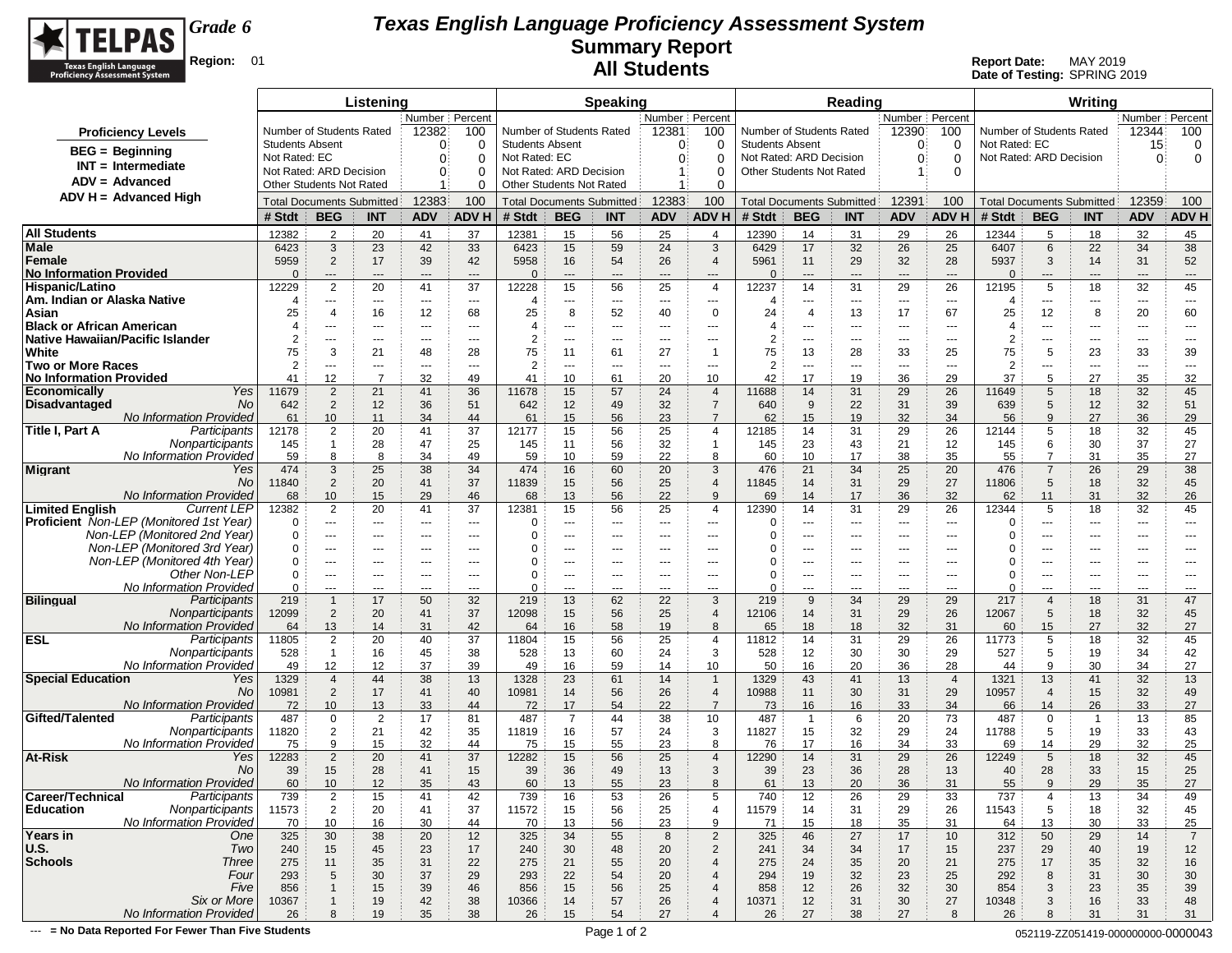

**Date of Testing:** SPRING 2019

|                                                            |                         | <b>TELPAS Composite Rating</b>           |                |                          |                |                                 |                            |                        |                      | <b>Yearly Progress in TELPAS Composite Rating</b> |                              |                                |                             |                |                                |
|------------------------------------------------------------|-------------------------|------------------------------------------|----------------|--------------------------|----------------|---------------------------------|----------------------------|------------------------|----------------------|---------------------------------------------------|------------------------------|--------------------------------|-----------------------------|----------------|--------------------------------|
|                                                            |                         |                                          |                | Number                   | Percent        |                                 |                            |                        |                      |                                                   |                              |                                |                             |                |                                |
| <b>Proficiency Levels</b>                                  |                         | Number of Students Receiving a           |                |                          |                |                                 |                            | Students Who           |                      | Students Who                                      |                              | Students Who                   |                             | Students Who   |                                |
| <b>BEG</b> = Beginning                                     | <b>Composite Rating</b> |                                          |                | 12324                    | 99             | Average Score                   |                            | Progressed             |                      | Progressed                                        |                              | Progressed                     |                             | Progressed     |                                |
| $INT = Intermediate$                                       |                         | Number of Students Not Receiving         |                |                          |                |                                 | # of Matched<br>Students   | One                    |                      | Two                                               |                              | <b>Three</b>                   |                             | At Least One   |                                |
| $ADV = Advanced$                                           | a Composite Rating      |                                          |                | 80                       | 1              |                                 |                            | Proficiency            |                      | Proficiency                                       |                              | Proficiency                    |                             | Proficiency    |                                |
| ADV H = Advanced High                                      |                         |                                          |                |                          |                |                                 |                            | Level                  |                      | Levels                                            |                              | Levels                         |                             | Level          |                                |
|                                                            |                         | <b>Total Documents Submitted</b>         |                | 12404                    | 100            |                                 |                            |                        |                      |                                                   |                              |                                |                             |                |                                |
|                                                            | # Stdt                  | <b>BEG</b>                               | <b>INT</b>     | <b>ADV</b>               | <b>ADV H</b>   |                                 |                            | #                      | %                    | #                                                 | %                            | #                              | %                           | #              | %                              |
| <b>All Students</b>                                        | 12324                   | $\overline{2}$                           | 33             | 50                       | 14             | 2.8                             | 11724                      | 2437                   | 21                   | 39                                                | $\mathbf 0$                  | 0                              | $\mathbf 0$                 | 2476           | 21                             |
| Male                                                       | 6394                    | $\sqrt{3}$                               | 36             | 49                       | 12             | 2.7                             | 6088                       | 1125                   | 18                   | 17                                                | $\mathbf{0}$                 | $\mathbf{0}$                   | $\mathbf 0$                 | 1142           | 19                             |
| Female                                                     | 5930                    | $\overline{2}$                           | 30             | 52                       | 17             | 2.9                             | 5636                       | 1312                   | 23                   | 22                                                | $\mathbf{0}$                 | $\mathbf{0}$                   | $\mathbf 0$                 | 1334           | 24                             |
| <b>No Information Provided</b><br>Hispanic/Latino          | $\Omega$<br>12177       | ---<br>$\overline{2}$                    | ---<br>33      | $\overline{a}$<br>50     | ---<br>14      | $-$<br>2.8                      | $\mathbf{0}$<br>11607      | $\overline{a}$<br>2405 | $\overline{a}$<br>21 | $---$<br>39                                       | $---$<br>$\mathbf 0$         | $---$<br>$\mathbf 0$           | ---<br>$\mathbf 0$          | $---$<br>2444  | $---$<br>21                    |
| Am. Indian or Alaska Native                                | 4                       | ---                                      | $\cdots$       | $\cdots$                 | ---            | $\overline{\phantom{a}}$        | $\overline{4}$             | ---                    | ---                  | ---                                               | ---                          | ---                            | ---                         | ---            | $\sim$ $\sim$ $\sim$           |
| Asian                                                      | 24                      | 4                                        | 13             | 50                       | 33             | 3.2                             | 19                         | $\overline{7}$         | 37                   | $\mathbf 0$                                       | 0                            | 0                              | $\mathbf 0$                 | $\overline{7}$ | 37                             |
| <b>Black or African American</b>                           | 4                       | ---                                      | ---            | $\overline{\phantom{a}}$ | ---            | $\overline{a}$                  | 3                          | ---                    | ---                  | ---                                               | ---                          | ---                            | ---                         | ---            | $- - -$                        |
| Native Hawaiian/Pacific Islander                           | $\overline{2}$          | $---$                                    | $---$          | $- - -$                  | $\overline{a}$ | $- - -$                         | $\mathbf{1}$               | $---$                  | $---$                | $---$                                             | $---$                        | $---$                          | ---                         | ---            | $---$                          |
| White                                                      | 75                      | $\overline{4}$                           | 27             | 55                       | 15             | 2.8                             | 65                         | 16                     | 25                   | $\mathbf 0$                                       | 0                            | 0                              | $\mathbf 0$                 | 16             | 25                             |
| <b>Two or More Races</b><br><b>No Information Provided</b> | 2<br>36                 | ---<br>6                                 | $\cdots$<br>11 | $\cdots$<br>67           | ---<br>17      | $\overline{\phantom{a}}$<br>3.0 | $\mathbf 0$<br>25          | ---<br>6               | ---<br>24            | ---<br>0                                          | ---<br>$\Omega$              | ---<br>0                       | ---<br>$\mathbf 0$          | ---<br>6       | $\hspace{0.05cm} \ldots$<br>24 |
| Yes<br><b>Economically</b>                                 | 11632                   | $\overline{2}$                           | 34             | 50                       | 14             | 2.8                             | 11106                      | 2258                   | 20                   | 34                                                | $\mathbf{0}$                 | $\mathbf 0$                    | $\mathbf 0$                 | 2292           | 21                             |
| <b>Disadvantaged</b><br>No                                 | 637                     | $\overline{2}$                           | 21             | 52                       | 25             | 3.0                             | 583                        | 172                    | 30                   | 5                                                 | $\mathbf{1}$                 | $\mathbf{0}$                   | $\mathbf 0$                 | 177            | 30                             |
| No Information Provided                                    | 55                      | $\overline{7}$                           | 13             | 65                       | 15             | 2.9                             | 35                         | $\overline{7}$         | 20                   | $\mathbf 0$                                       | $\mathbf{0}$                 | 0                              | $\mathbf{0}$                | $\overline{7}$ | 20                             |
| <b>Title I, Part A</b><br>Participants                     | 12125                   | $\overline{2}$                           | 33             | 50                       | 14             | 2.8                             | 11546                      | 2403                   | 21                   | 39                                                | 0                            | 0                              | 0                           | 2442           | 21                             |
| Nonparticipants                                            | 145                     | 1                                        | 46             | 48                       | 6              | 2.6                             | 141                        | 25                     | 18                   | $\mathbf 0$                                       | 0                            | 0                              | 0                           | 25             | 18                             |
| <b>No Information Provided</b>                             | 54                      | 4                                        | 15             | 65                       | 17             | 2.9                             | 37                         | 9                      | 24                   | 0                                                 | 0                            | 0                              | 0                           | 9              | 24                             |
| <b>Migrant</b><br>Yes<br>No                                | 470<br>11793            | 4<br>$\overline{2}$                      | 39<br>33       | 46<br>51                 | 11<br>14       | 2.7<br>2.8                      | 445<br>11238               | 67<br>2360             | 15<br>21             | $\overline{2}$<br>37                              | $\mathbf{0}$<br>$\mathbf{0}$ | $\overline{0}$<br>$\mathbf{0}$ | $\mathbf 0$<br>$\mathbf 0$  | 69<br>2397     | 16<br>21                       |
| No Information Provided                                    | 61                      | 8                                        | 15             | 61                       | 16             | 2.9                             | 41                         | 10                     | 24                   | $\mathbf 0$                                       | $\mathbf{0}$                 | $\mathbf{0}$                   | $\mathbf{0}$                | 10             | 24                             |
| <b>Limited English</b><br><b>Current LEP</b>               | 12324                   | 2                                        | 33             | 50                       | 14             | 2.8                             | 11724                      | 2437                   | 21                   | 39                                                | $\mathbf 0$                  | 0                              | $\mathbf 0$                 | 2476           | 21                             |
| <b>Proficient</b> Non-LEP (Monitored 1st Year)             | 0                       | ---                                      | ---            | $\overline{\phantom{a}}$ | ---            | $\overline{a}$                  | 0                          | ---                    | ---                  | ---                                               | $\overline{a}$               | ---                            | ---                         | ---            | $- - -$                        |
| Non-LEP (Monitored 2nd Year)                               | 0                       | $---$                                    | $---$          | $---$                    | $---$          | $- - -$                         | $\mathbf 0$                | $---$                  | $---$                | $---$                                             | $---$                        | $---$                          | $- - -$                     | ---            | $- - -$                        |
| Non-LEP (Monitored 3rd Year)                               | 0                       | ---                                      | ---            | ---                      | ---            | ---                             | $\mathbf 0$                | ---                    | ---                  | ---                                               | ---                          | $\overline{a}$                 | ---                         | ---            | ---                            |
| Non-LEP (Monitored 4th Year)                               | 0                       | ---                                      | $---$          | ---                      | $\overline{a}$ | $\overline{a}$                  | 0                          | ---                    | $---$                | ---                                               | $---$                        | $--$                           | ---                         | ---            | $- - -$                        |
| Other Non-LEP<br>No Information Provided                   | 0<br>0                  | $---$                                    | $---$<br>---   | $---$<br>---             | ---<br>---     | $\overline{a}$<br>---           | $\mathbf 0$<br>$\mathbf 0$ | ---<br>---             | ---<br>$---$         | $---$<br>---                                      | $---$<br>---                 | $--$<br>---                    | ---<br>---                  | ---<br>---     | $\cdots$<br>$\cdots$           |
| <b>Bilingual</b><br>Participants                           | 216                     | $\hspace{0.05cm} \ldots$<br>$\mathbf{1}$ | 27             | 59                       | 12             | 2.8                             | 207                        | 46                     | 22                   | $\mathbf{1}$                                      | $\mathbf{0}$                 | 0                              | $\mathbf{0}$                | 47             | 23                             |
| Nonparticipants                                            | 12049                   | $\overline{2}$                           | 33             | 50                       | 14             | 2.8                             | 11481                      | 2383                   | 21                   | 38                                                | $\mathbf{0}$                 | $\mathbf{0}$                   | $\mathbf 0$                 | 2421           | 21                             |
| No Information Provided                                    | 59                      | 10                                       | 19             | 56                       | 15             | 2.8                             | 36                         | 8                      | 22                   | $\mathbf{0}$                                      | $\Omega$                     | $\Omega$                       | $\mathbf{0}$                | 8              | 22                             |
| <b>ESL</b><br>Participants                                 | 11755                   | $\overline{2}$                           | 33             | 50                       | 14             | 2.8                             | 11207                      | 2335                   | 21                   | 37                                                | $\mathbf 0$                  | 0                              | $\mathbf 0$                 | 2372           | 21                             |
| Nonparticipants                                            | 526                     | 2                                        | 29             | 56                       | 13             | 2.8                             | 491                        | 96                     | 20                   | 2                                                 | 0                            | 0                              | 0                           | 98             | 20                             |
| No Information Provided<br><b>Special Education</b>        | 43                      | 7<br>5                                   | 16<br>67       | 60<br>26                 | 16<br>2        | 2.8<br>2.2                      | 26                         | 6<br>146               | 23<br>11             | $\mathbf 0$<br>$\overline{2}$                     | $\Omega$<br>$\mathbf{0}$     | 0<br>$\mathbf{0}$              | $\mathbf 0$<br>$\mathbf{0}$ | 6<br>148       | 23                             |
| Yes<br>No                                                  | 1318<br>10941           | $\overline{2}$                           | 29             | 53                       | 16             | 2.9                             | 1295<br>10387              | 2281                   | 22                   | 37                                                | $\mathbf{0}$                 | 0                              | $\mathbf 0$                 | 2318           | 11<br>22                       |
| No Information Provided                                    | 65                      | 11                                       | 14             | 58                       | 17             | 2.8                             | 42                         | 10                     | 24                   | $\mathbf 0$                                       | $\Omega$                     | $\mathbf{0}$                   | $\mathbf{0}$                | 10             | 24                             |
| Gifted/Talented<br>Participants                            | 486                     | $\mathbf 0$                              | 9              | 47                       | 43             | 3.5                             | 483                        | 216                    | 45                   | 2                                                 | 0                            | 0                              | 0                           | 218            | 45                             |
| Nonparticipants                                            | 11770                   | $\overline{2}$                           | 34             | 51                       | 13             | 2.8                             | 11198                      | 2210                   | 20                   | 37                                                | 0                            | 0                              | 0                           | 2247           | 20                             |
| No Information Provided                                    | 68                      | 10                                       | 15             | 59                       | 16             | 2.8                             | 43                         | 11                     | 26                   | $\mathbf 0$                                       | $\mathbf 0$                  | 0                              | $\mathbf 0$                 | 11             | 26                             |
| At-Risk<br>Yes                                             | 12232                   | $\overline{2}$                           | 33             | 50                       | 14             | 2.8                             | 11663                      | 2424                   | 21                   | 39                                                | $\mathbf{0}$                 | 0                              | $\mathbf 0$                 | 2463           | 21                             |
| No<br>No Information Provided                              | 38<br>54                | 16<br>6                                  | 39<br>15       | 39<br>63                 | 5<br>17        | 2.3<br>2.9                      | 24<br>37                   | 3<br>10                | 13<br>27             | $\mathbf 0$<br>$\mathbf{0}$                       | $\mathbf{0}$<br>$\mathbf{0}$ | $\mathbf{0}$<br>$\mathbf{0}$   | $\mathbf 0$<br>$\mathbf{0}$ | 3<br>10        | 13<br>27                       |
| Career/Technical<br>Participants                           | 736                     | 2                                        | 30             | 51                       | 18             | 2.9                             | 711                        | 156                    | 22                   | 3                                                 | 0                            | 0                              | 0                           | 159            | 22                             |
| Nonparticipants<br><b>Education</b>                        | 11525                   | $\sqrt{2}$                               | 33             | 50                       | 14             | 2.8                             | 10972                      | 2271                   | 21                   | 36                                                | 0                            | 0                              | 0                           | 2307           | 21                             |
| No Information Provided                                    | 63                      | 8                                        | 16             | 60                       | 16             | 2.8                             | 41                         | 10                     | 24                   | $\mathbf 0$                                       | 0                            | 0                              | 0                           | 10             | 24                             |
| Years in<br>One                                            | 310                     | 30                                       | 45             | 21                       | $\mathbf{3}$   | 2.0                             | 67                         | 9                      | 13                   | $\pmb{0}$                                         | $\mathbf 0$                  | $\mathbf 0$                    | $\mathbf 0$                 | 9              | 13                             |
| Two<br><b>U.S.</b>                                         | 236                     | 18                                       | 49             | 26                       | 8              | 2.2                             | 200                        | 80                     | 40                   | $\overline{4}$                                    | 2                            | $\mathbf 0$                    | $\mathbf 0$                 | 84             | 42                             |
| <b>Schools</b><br><b>Three</b>                             | 275                     | 12                                       | 45             | 33                       | 11             | 2.4                             | 251                        | 77                     | 31                   | $\overline{2}$                                    | $\mathbf{1}$                 | 0                              | $\mathbf 0$                 | 79             | 31                             |
| Four<br>Five                                               | 290<br>852              | $\overline{4}$<br>$\mathbf{1}$           | 44<br>32       | 40<br>52                 | 12<br>15       | 2.6                             | 267                        | 65                     | 24<br>19             | $\mathbf 0$<br>$\overline{4}$                     | $\mathbf 0$<br>$\mathbf{1}$  | 0<br>0                         | $\mathbf 0$                 | 65             | 24<br>19                       |
| Six or More                                                | 10335                   | $\mathbf{1}$                             | 32             | 53                       | 15             | 2.9<br>2.9                      | 777<br>10137               | 147<br>2059            | 20                   | 29                                                | $\mathbf 0$                  | 0                              | $\mathbf 0$<br>$\mathbf 0$  | 151<br>2088    | 21                             |
| No Information Provided                                    | 26                      | 12                                       | 42             | 46                       | $\mathbf 0$    | 2.6                             | 25                         | $\mathbf 0$            | $\mathbf 0$          | $\mathbf 0$                                       | $\mathbf{0}$                 | $\overline{0}$                 | $\mathbf{0}$                | $\mathbf{0}$   | $\mathbf 0$                    |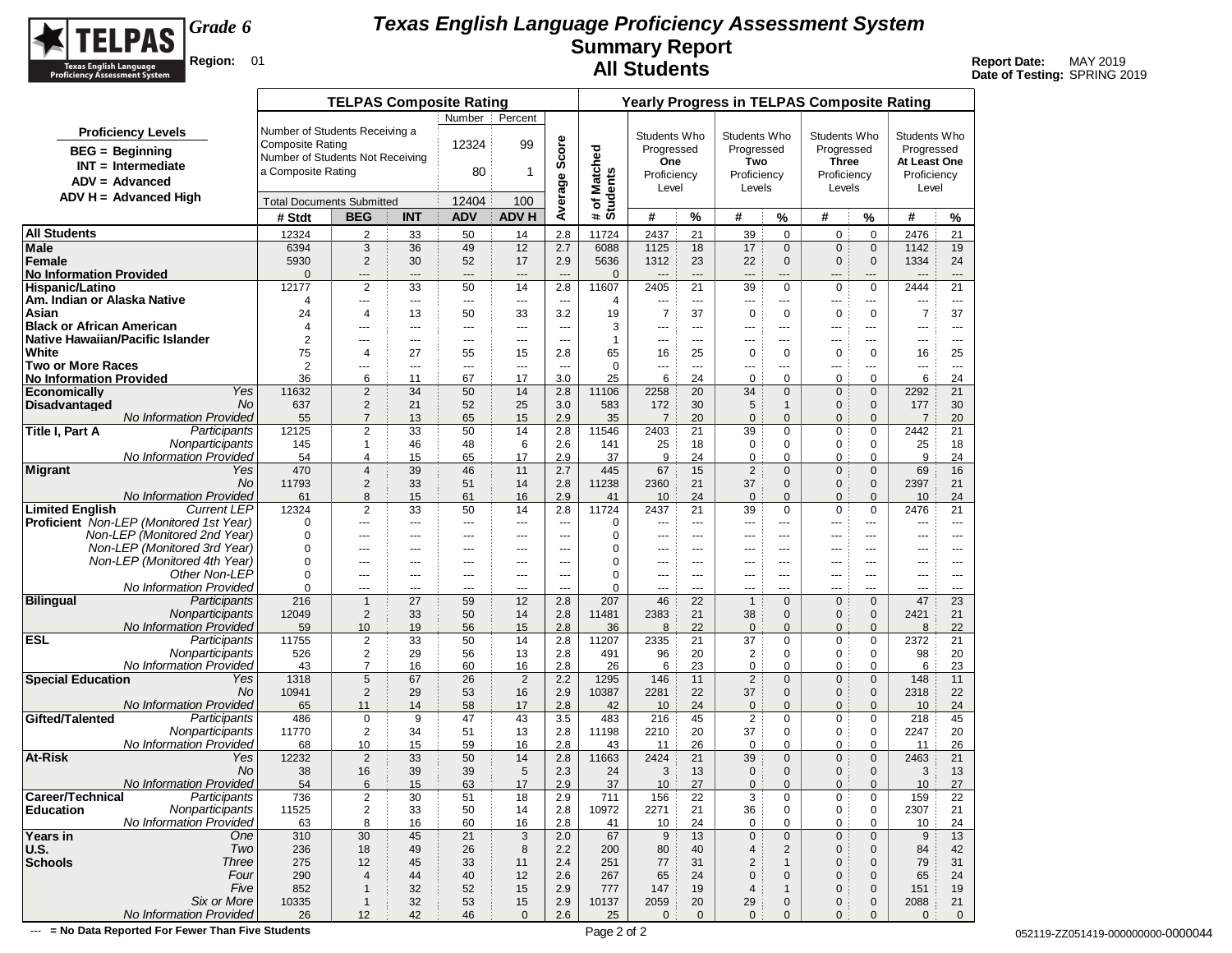

**Date of Testing:** SPRING 2019

| Number   Percent<br>Number   Percent<br>Number Percent<br>Number   Percent<br>Number of Students Rated<br>11101<br>Number of Students Rated<br>11101<br>100<br>Number of Students Rated<br>11107<br>100<br>Number of Students Rated<br>11060<br>100<br>100<br><b>Proficiency Levels</b><br>Not Rated: EC<br><b>Students Absent</b><br><b>Students Absent</b><br><b>Students Absent</b><br>13<br>0<br>0<br>$\Omega$<br>0<br><b>BEG</b> = Beginning<br>Not Rated: EC<br>$\Omega$<br>Not Rated: EC<br>$\Omega$<br>$\Omega$<br>Not Rated: ARD Decision<br>$\Omega$<br>$\Omega$<br>Not Rated: ARD Decision<br>3<br>0<br>$\Omega$<br>$INT = Intermediate$<br>Not Rated: ARD Decision<br>Not Rated: ARD Decision<br>Other Students Not Rated<br>$\Omega$<br>$\Omega$<br>$\mathbf{0}$<br>$\Omega$<br>$\Omega$<br>$ADV = Advanced$<br>Other Students Not Rated<br>Other Students Not Rated<br>$\Omega$<br>$\Omega$<br>ADV H = Advanced High<br>11103<br>100<br>11103<br>100<br>11076<br>100<br>11109<br>100<br><b>Total Documents Submitted</b><br><b>Total Documents Submitted</b><br><b>Total Documents Submitted</b><br><b>Total Documents Submitted</b><br>ADV H<br><b>BEG</b><br><b>ADVH</b><br><b>BEG</b><br><b>ADV H</b><br><b>BEG</b><br><b>ADV</b><br>ADV H<br># Stdt<br><b>BEG</b><br><b>ADV</b><br># Stdt<br><b>INT</b><br><b>ADV</b><br># Stdt<br><b>INT</b><br><b>ADV</b><br># Stdt<br><b>INT</b><br><b>INT</b><br><b>All Students</b><br>22<br>11101<br>3<br>20<br>38<br>40<br>11101<br>56<br>19<br>3<br>11107<br>15<br>29<br>27<br>29<br>11060<br>5<br>17<br>32<br>46<br>34<br>Male<br>3<br>23<br>22<br>58<br>$\overline{2}$<br>5954<br>18<br>5929<br>34<br>38<br>5954<br>40<br>5954<br>18<br>32<br>24<br>26<br>$\overline{7}$<br>21<br>Female<br>5147<br>$\overline{2}$<br>35<br>46<br>23<br>53<br>21<br>3<br>5153<br>10<br>25<br>31<br>33<br>5131<br>12<br>30<br>16<br>5147<br>$\overline{4}$<br>54<br><b>No Information Provided</b><br>$\Omega$<br>$\Omega$<br>$\Omega$<br>O<br>$\overline{a}$<br>---<br>$---$<br>$\overline{a}$<br>---<br>$---$<br>$---$<br>$---$<br>$---$<br>$---$<br>$\hspace{0.05cm} \ldots$<br>$---$<br>$---$<br>$---$<br>$---$<br>$---$<br>3<br>22<br>3<br>17<br>32<br>Hispanic/Latino<br>10974<br>20<br>38<br>40<br>10974<br>56<br>10979<br>14<br>27<br>29<br>5<br>46<br>19<br>29<br>10936<br>2<br>$\overline{2}$<br>2<br>2<br>$\scriptstyle\cdots$<br>---<br>---<br>$---$<br>$---$<br>---<br>---<br>---<br>---<br>---<br>$\cdots$<br>$---$<br>---<br>---<br>---<br>---<br>8<br>8<br>17<br>67<br>8<br>33<br>8<br>8<br>17<br>8<br>67<br>12<br>8<br>8<br>42<br>12<br>12<br>50<br>12<br>42<br><b>Black or African American</b><br>4<br>$\overline{4}$<br>4<br>---<br>4<br>---<br>---<br>---<br>$---$<br>$\overline{\phantom{a}}$<br>---<br>---<br>---<br>---<br>---<br>$---$<br>$\overline{\phantom{a}}$<br>---<br>---<br>---<br>Native Hawaiian/Pacific Islander<br>0<br>$\Omega$<br>0<br>0<br>---<br>$---$<br>$---$<br>$---$<br>$---$<br>$--$<br>$---$<br>$---$<br>---<br>$---$<br>$\hspace{0.05cm} \ldots$<br>$  -$<br>$---$<br>$---$<br>---<br>$---$<br>White<br>86<br>$\overline{7}$<br>87<br>87<br>16<br>26<br>28<br>40<br>86<br>19<br>62<br>20<br>24<br>36<br>19<br>$\overline{1}$<br>20<br>25<br>36<br>24<br>$\overline{2}$<br><b>Two or More Races</b><br>$\overline{2}$<br>$\overline{2}$<br>$\overline{2}$<br>---<br>---<br>---<br>---<br>---<br>$---$<br>$\overline{\phantom{a}}$<br>---<br>---<br>---<br>---<br>---<br>$---$<br>$\overline{\phantom{a}}$<br>---<br>---<br>21<br>24<br>29<br>33<br>38<br>43<br>5<br>33<br>29<br>17<br>29<br>24<br>18<br>29<br><b>No Information Provided</b><br>14<br>21<br>14<br>21<br>24<br>14<br>Yes<br>32<br>10588<br>3<br>20<br>38<br>40<br>10588<br>22<br>56<br>19<br>$\overline{2}$<br>10594<br>29<br>27<br>29<br>10555<br>5<br>17<br>45<br>15<br>No<br>3<br>32<br>16<br>50<br>5<br>24<br>466<br>14<br>51<br>466<br>29<br>465<br>10<br>22<br>25<br>43<br>463<br>6<br>13<br>57<br><b>No Information Provided</b><br>17<br>57<br>$\overline{2}$<br>26<br>47<br>21<br>23<br>38<br>47<br>28<br>13<br>48<br>27<br>19<br>35<br>42<br>26<br>19<br>29<br>19<br>Title I, Part A<br>Participants<br>3<br>20<br>22<br>3<br>29<br>17<br>32<br>46<br>11044<br>38<br>40<br>11044<br>56<br>19<br>11049<br>14<br>27<br>29<br>11008<br>5<br>Nonparticipants<br>$\mathbf 0$<br>27<br>36<br>36<br>36<br>45<br>$\mathbf 0$<br>$\mathbf 0$<br>27<br>55<br>18<br>11<br>18<br>9<br>0<br>22<br>44<br>33<br>11<br>11<br>No Information Provideo<br>22<br>$\overline{2}$<br>46<br>15<br>22<br>41<br>46<br>28<br>59<br>47<br>28<br>19<br>17<br>36<br>43<br>26<br>30<br>19<br>26<br>11<br>37<br>3<br>37<br>463<br>3<br>22<br>38<br>463<br>24<br>53<br>19<br>37<br>24<br>24<br>18<br><b>Migrant</b><br>Yes<br>463<br>15<br>454<br>5<br>41<br>3<br>22<br>$\overline{2}$<br>No<br>10584<br>20<br>38<br>40<br>10584<br>56<br>10589<br>27<br>30<br>10555<br>5<br>17<br>32<br>19<br>14<br>29<br>46<br>No Information Provided<br>17<br>22<br>37<br>33<br>54<br>$\overline{2}$<br>29<br>33<br>31<br>27<br>25<br>54<br>24<br>54<br>11<br>55<br>20<br>18<br>51<br>16<br><b>Limited English</b><br><b>Current LEP</b><br>3<br>20<br>38<br>22<br>56<br>32<br>11101<br>40<br>11101<br>3<br>11107<br>15<br>29<br>27<br>29<br>11060<br>5<br>17<br>46<br>19<br><b>Proficient</b> Non-LEP (Monitored 1st Year)<br>$\Omega$<br>0<br>0<br>0<br>---<br>---<br>---<br>$\cdots$<br>$---$<br>$---$<br>---<br>$\overline{\phantom{a}}$<br>$\overline{\phantom{a}}$<br>---<br>$\cdots$<br>$\hspace{0.05cm} \ldots$<br>$\overline{\phantom{a}}$<br>---<br>---<br>$\cdots$<br>Non-LEP (Monitored 2nd Year)<br>0<br>0<br>0<br>0<br>$---$<br>---<br>---<br>$---$<br>$---$<br>$---$<br>$---$<br>$---$<br>$---$<br>---<br>$---$<br>$- - -$<br>$--$<br>---<br>$---$<br>$---$<br>Non-LEP (Monitored 3rd Year)<br>0<br>0<br>0<br>O<br>$\cdots$<br>$---$<br>$--$<br>$--$<br>$--$<br>---<br>---<br>$---$<br>$---$<br>---<br>---<br>$---$<br>---<br>---<br>---<br>$---$<br>Non-LEP (Monitored 4th Year)<br>0<br>0<br>0<br>---<br>---<br>---<br>$---$<br>$---$<br>---<br>---<br>---<br>---<br>---<br>---<br>---<br>$--$<br>---<br>---<br>$---$<br>Other Non-LEP<br>$\Omega$<br>0<br>0<br>0<br>---<br>---<br>$\sim$ $\sim$<br>---<br>---<br>$---$<br>$---$<br>$---$<br>$---$<br>$--$<br>$\cdots$<br>$\hspace{0.05cm} \ldots$<br>$\cdots$<br>---<br>$---$<br>$\qquad \qquad \cdots$<br>No Information Provideo<br>$\Omega$<br>0<br>$\Omega$<br>0<br>---<br>---<br>---<br>---<br>---<br>---<br>---<br>---<br>---<br>---<br>Participants<br>56<br>56<br>5<br>55<br>55<br>$\overline{4}$<br>27<br>39<br>30<br>21<br>54<br>20<br>15<br>40<br>29<br>16<br>18<br>20<br>20<br>42<br>22<br>Nonparticipants<br>3<br>38<br>10998<br>56<br>3<br>27<br>29<br>$\sqrt{5}$<br>17<br>32<br>10998<br>20<br>40<br>19<br>14<br>29<br>10961<br>46<br>11004<br>No Information Provideo<br>26<br>57<br>$\overline{2}$<br>33<br>27<br>23<br>32<br>47<br>15<br>23<br>21<br>40<br>47<br>15<br>48<br>21<br>31<br>15<br>18<br>44<br><b>ESL</b><br>Participants<br>3<br>20<br>38<br>40<br>22<br>56<br>3<br>30<br>32<br>46<br>10820<br>10820<br>19<br>10826<br>15<br>29<br>27<br>10784<br>5<br>17<br>Nonparticipants<br>252<br>$\overline{2}$<br>18<br>38<br>42<br>252<br>17<br>62<br>18<br>3<br>13<br>37<br>27<br>23<br>248<br>6<br>22<br>29<br>43<br>251<br>No Information Provideo<br>52<br>28<br>3<br>14<br>17<br>52<br>43<br>25<br>21<br>32<br>29<br>17<br>29<br>17<br>30<br>17<br>23<br>17<br>28<br>21<br>37<br>42<br>14<br>3<br>18<br>31<br>54<br>14<br>39<br>41<br>15<br>5<br>39<br>31<br>17<br>Yes<br>1260<br>1260<br>$\overline{1}$<br>1261<br>1253<br>3<br>37<br>3<br>32<br>No<br>9787<br>17<br>43<br>9787<br>21<br>56<br>20<br>9791<br>11<br>28<br>29<br>33<br>9756<br>$\overline{4}$<br>14<br>49<br>No Information Provided<br>$\overline{2}$<br>33<br>17<br>28<br>22<br>33<br>31<br>56<br>55<br>31<br>22<br>29<br>25<br>14<br>27<br>54<br>54<br>11<br>18<br>51<br>Gifted/Talented<br>Participants<br>322<br>$\mathbf 0$<br>$\overline{2}$<br>18<br>81<br>322<br>10<br>43<br>37<br>11<br>322<br>5<br>17<br>77<br>322<br>$\overline{2}$<br>11<br>86<br>$\overline{1}$<br>$\mathbf 0$<br>Nonparticipants<br>3<br>38<br>39<br>22<br>56<br>$\overline{2}$<br>28<br>10724<br>20<br>10724<br>19<br>10729<br>15<br>30<br>27<br>10686<br>5<br>17<br>33<br>45<br>No Information Provideo<br>33<br>$\overline{2}$<br>33<br>55<br>16<br>25<br>24<br>35<br>55<br>55<br>56<br>30<br>20<br>20<br>30<br>52<br>27<br>15<br>25<br>11<br>14<br>29<br>5<br>40<br>3 |                             |       |   | Listening |    |       |    | <b>Speaking</b> |    |       | Reading |    |    |       | Writing |    |    |
|-----------------------------------------------------------------------------------------------------------------------------------------------------------------------------------------------------------------------------------------------------------------------------------------------------------------------------------------------------------------------------------------------------------------------------------------------------------------------------------------------------------------------------------------------------------------------------------------------------------------------------------------------------------------------------------------------------------------------------------------------------------------------------------------------------------------------------------------------------------------------------------------------------------------------------------------------------------------------------------------------------------------------------------------------------------------------------------------------------------------------------------------------------------------------------------------------------------------------------------------------------------------------------------------------------------------------------------------------------------------------------------------------------------------------------------------------------------------------------------------------------------------------------------------------------------------------------------------------------------------------------------------------------------------------------------------------------------------------------------------------------------------------------------------------------------------------------------------------------------------------------------------------------------------------------------------------------------------------------------------------------------------------------------------------------------------------------------------------------------------------------------------------------------------------------------------------------------------------------------------------------------------------------------------------------------------------------------------------------------------------------------------------------------------------------------------------------------------------------------------------------------------------------------------------------------------------------------------------------------------------------------------------------------------------------------------------------------------------------------------------------------------------------------------------------------------------------------------------------------------------------------------------------------------------------------------------------------------------------------------------------------------------------------------------------------------------------------------------------------------------------------------------------------------------------------------------------------------------------------------------------------------------------------------------------------------------------------------------------------------------------------------------------------------------------------------------------------------------------------------------------------------------------------------------------------------------------------------------------------------------------------------------------------------------------------------------------------------------------------------------------------------------------------------------------------------------------------------------------------------------------------------------------------------------------------------------------------------------------------------------------------------------------------------------------------------------------------------------------------------------------------------------------------------------------------------------------------------------------------------------------------------------------------------------------------------------------------------------------------------------------------------------------------------------------------------------------------------------------------------------------------------------------------------------------------------------------------------------------------------------------------------------------------------------------------------------------------------------------------------------------------------------------------------------------------------------------------------------------------------------------------------------------------------------------------------------------------------------------------------------------------------------------------------------------------------------------------------------------------------------------------------------------------------------------------------------------------------------------------------------------------------------------------------------------------------------------------------------------------------------------------------------------------------------------------------------------------------------------------------------------------------------------------------------------------------------------------------------------------------------------------------------------------------------------------------------------------------------------------------------------------------------------------------------------------------------------------------------------------------------------------------------------------------------------------------------------------------------------------------------------------------------------------------------------------------------------------------------------------------------------------------------------------------------------------------------------------------------------------------------------------------------------------------------------------------------------------------------------------------------------------------------------------------------------------------------------------------------------------------------------------------------------------------------------------------------------------------------------------------------------------------------------------------------------------------------------------------------------------------------------------------------------------------------------------------------------------------------------------------------------------------------------------------------------------------------------------------------------------------------------------------------------------------------------------------------------------------------------------------------------------------------------------------------------------------------------------------------------------------------------------------------------------------------------------------------------------------------------------------------------------------------------------------------------------------------------------------------------------------------------------------------------------------------------------------------------------------------------------------------------------------------------------------------------------------------------------------------------------------------------------------------------------------------------------------------------------------------------------------------------------------------------------------------------------------------------------------------------------------------------------------------------------------------------------------------------------------------------------------------------------------------------------------------------------------------------------------------------------------------------------------------------------------------------------------------------------------------------------------------------------------------------------------------------------------------------------------------------------------------------------------------------------------------|-----------------------------|-------|---|-----------|----|-------|----|-----------------|----|-------|---------|----|----|-------|---------|----|----|
|                                                                                                                                                                                                                                                                                                                                                                                                                                                                                                                                                                                                                                                                                                                                                                                                                                                                                                                                                                                                                                                                                                                                                                                                                                                                                                                                                                                                                                                                                                                                                                                                                                                                                                                                                                                                                                                                                                                                                                                                                                                                                                                                                                                                                                                                                                                                                                                                                                                                                                                                                                                                                                                                                                                                                                                                                                                                                                                                                                                                                                                                                                                                                                                                                                                                                                                                                                                                                                                                                                                                                                                                                                                                                                                                                                                                                                                                                                                                                                                                                                                                                                                                                                                                                                                                                                                                                                                                                                                                                                                                                                                                                                                                                                                                                                                                                                                                                                                                                                                                                                                                                                                                                                                                                                                                                                                                                                                                                                                                                                                                                                                                                                                                                                                                                                                                                                                                                                                                                                                                                                                                                                                                                                                                                                                                                                                                                                                                                                                                                                                                                                                                                                                                                                                                                                                                                                                                                                                                                                                                                                                                                                                                                                                                                                                                                                                                                                                                                                                                                                                                                                                                                                                                                                                                                                                                                                                                                                                                                                                                                                                                                                                                                                                                                                                                                                                                                                                                                                                                                                                                               |                             |       |   |           |    |       |    |                 |    |       |         |    |    |       |         |    |    |
|                                                                                                                                                                                                                                                                                                                                                                                                                                                                                                                                                                                                                                                                                                                                                                                                                                                                                                                                                                                                                                                                                                                                                                                                                                                                                                                                                                                                                                                                                                                                                                                                                                                                                                                                                                                                                                                                                                                                                                                                                                                                                                                                                                                                                                                                                                                                                                                                                                                                                                                                                                                                                                                                                                                                                                                                                                                                                                                                                                                                                                                                                                                                                                                                                                                                                                                                                                                                                                                                                                                                                                                                                                                                                                                                                                                                                                                                                                                                                                                                                                                                                                                                                                                                                                                                                                                                                                                                                                                                                                                                                                                                                                                                                                                                                                                                                                                                                                                                                                                                                                                                                                                                                                                                                                                                                                                                                                                                                                                                                                                                                                                                                                                                                                                                                                                                                                                                                                                                                                                                                                                                                                                                                                                                                                                                                                                                                                                                                                                                                                                                                                                                                                                                                                                                                                                                                                                                                                                                                                                                                                                                                                                                                                                                                                                                                                                                                                                                                                                                                                                                                                                                                                                                                                                                                                                                                                                                                                                                                                                                                                                                                                                                                                                                                                                                                                                                                                                                                                                                                                                                               |                             |       |   |           |    |       |    |                 |    |       |         |    |    |       |         |    |    |
|                                                                                                                                                                                                                                                                                                                                                                                                                                                                                                                                                                                                                                                                                                                                                                                                                                                                                                                                                                                                                                                                                                                                                                                                                                                                                                                                                                                                                                                                                                                                                                                                                                                                                                                                                                                                                                                                                                                                                                                                                                                                                                                                                                                                                                                                                                                                                                                                                                                                                                                                                                                                                                                                                                                                                                                                                                                                                                                                                                                                                                                                                                                                                                                                                                                                                                                                                                                                                                                                                                                                                                                                                                                                                                                                                                                                                                                                                                                                                                                                                                                                                                                                                                                                                                                                                                                                                                                                                                                                                                                                                                                                                                                                                                                                                                                                                                                                                                                                                                                                                                                                                                                                                                                                                                                                                                                                                                                                                                                                                                                                                                                                                                                                                                                                                                                                                                                                                                                                                                                                                                                                                                                                                                                                                                                                                                                                                                                                                                                                                                                                                                                                                                                                                                                                                                                                                                                                                                                                                                                                                                                                                                                                                                                                                                                                                                                                                                                                                                                                                                                                                                                                                                                                                                                                                                                                                                                                                                                                                                                                                                                                                                                                                                                                                                                                                                                                                                                                                                                                                                                                               |                             |       |   |           |    |       |    |                 |    |       |         |    |    |       |         |    |    |
|                                                                                                                                                                                                                                                                                                                                                                                                                                                                                                                                                                                                                                                                                                                                                                                                                                                                                                                                                                                                                                                                                                                                                                                                                                                                                                                                                                                                                                                                                                                                                                                                                                                                                                                                                                                                                                                                                                                                                                                                                                                                                                                                                                                                                                                                                                                                                                                                                                                                                                                                                                                                                                                                                                                                                                                                                                                                                                                                                                                                                                                                                                                                                                                                                                                                                                                                                                                                                                                                                                                                                                                                                                                                                                                                                                                                                                                                                                                                                                                                                                                                                                                                                                                                                                                                                                                                                                                                                                                                                                                                                                                                                                                                                                                                                                                                                                                                                                                                                                                                                                                                                                                                                                                                                                                                                                                                                                                                                                                                                                                                                                                                                                                                                                                                                                                                                                                                                                                                                                                                                                                                                                                                                                                                                                                                                                                                                                                                                                                                                                                                                                                                                                                                                                                                                                                                                                                                                                                                                                                                                                                                                                                                                                                                                                                                                                                                                                                                                                                                                                                                                                                                                                                                                                                                                                                                                                                                                                                                                                                                                                                                                                                                                                                                                                                                                                                                                                                                                                                                                                                                               |                             |       |   |           |    |       |    |                 |    |       |         |    |    |       |         |    |    |
|                                                                                                                                                                                                                                                                                                                                                                                                                                                                                                                                                                                                                                                                                                                                                                                                                                                                                                                                                                                                                                                                                                                                                                                                                                                                                                                                                                                                                                                                                                                                                                                                                                                                                                                                                                                                                                                                                                                                                                                                                                                                                                                                                                                                                                                                                                                                                                                                                                                                                                                                                                                                                                                                                                                                                                                                                                                                                                                                                                                                                                                                                                                                                                                                                                                                                                                                                                                                                                                                                                                                                                                                                                                                                                                                                                                                                                                                                                                                                                                                                                                                                                                                                                                                                                                                                                                                                                                                                                                                                                                                                                                                                                                                                                                                                                                                                                                                                                                                                                                                                                                                                                                                                                                                                                                                                                                                                                                                                                                                                                                                                                                                                                                                                                                                                                                                                                                                                                                                                                                                                                                                                                                                                                                                                                                                                                                                                                                                                                                                                                                                                                                                                                                                                                                                                                                                                                                                                                                                                                                                                                                                                                                                                                                                                                                                                                                                                                                                                                                                                                                                                                                                                                                                                                                                                                                                                                                                                                                                                                                                                                                                                                                                                                                                                                                                                                                                                                                                                                                                                                                                               |                             |       |   |           |    |       |    |                 |    |       |         |    |    |       |         |    |    |
|                                                                                                                                                                                                                                                                                                                                                                                                                                                                                                                                                                                                                                                                                                                                                                                                                                                                                                                                                                                                                                                                                                                                                                                                                                                                                                                                                                                                                                                                                                                                                                                                                                                                                                                                                                                                                                                                                                                                                                                                                                                                                                                                                                                                                                                                                                                                                                                                                                                                                                                                                                                                                                                                                                                                                                                                                                                                                                                                                                                                                                                                                                                                                                                                                                                                                                                                                                                                                                                                                                                                                                                                                                                                                                                                                                                                                                                                                                                                                                                                                                                                                                                                                                                                                                                                                                                                                                                                                                                                                                                                                                                                                                                                                                                                                                                                                                                                                                                                                                                                                                                                                                                                                                                                                                                                                                                                                                                                                                                                                                                                                                                                                                                                                                                                                                                                                                                                                                                                                                                                                                                                                                                                                                                                                                                                                                                                                                                                                                                                                                                                                                                                                                                                                                                                                                                                                                                                                                                                                                                                                                                                                                                                                                                                                                                                                                                                                                                                                                                                                                                                                                                                                                                                                                                                                                                                                                                                                                                                                                                                                                                                                                                                                                                                                                                                                                                                                                                                                                                                                                                                               |                             |       |   |           |    |       |    |                 |    |       |         |    |    |       |         |    |    |
|                                                                                                                                                                                                                                                                                                                                                                                                                                                                                                                                                                                                                                                                                                                                                                                                                                                                                                                                                                                                                                                                                                                                                                                                                                                                                                                                                                                                                                                                                                                                                                                                                                                                                                                                                                                                                                                                                                                                                                                                                                                                                                                                                                                                                                                                                                                                                                                                                                                                                                                                                                                                                                                                                                                                                                                                                                                                                                                                                                                                                                                                                                                                                                                                                                                                                                                                                                                                                                                                                                                                                                                                                                                                                                                                                                                                                                                                                                                                                                                                                                                                                                                                                                                                                                                                                                                                                                                                                                                                                                                                                                                                                                                                                                                                                                                                                                                                                                                                                                                                                                                                                                                                                                                                                                                                                                                                                                                                                                                                                                                                                                                                                                                                                                                                                                                                                                                                                                                                                                                                                                                                                                                                                                                                                                                                                                                                                                                                                                                                                                                                                                                                                                                                                                                                                                                                                                                                                                                                                                                                                                                                                                                                                                                                                                                                                                                                                                                                                                                                                                                                                                                                                                                                                                                                                                                                                                                                                                                                                                                                                                                                                                                                                                                                                                                                                                                                                                                                                                                                                                                                               |                             |       |   |           |    |       |    |                 |    |       |         |    |    |       |         |    |    |
|                                                                                                                                                                                                                                                                                                                                                                                                                                                                                                                                                                                                                                                                                                                                                                                                                                                                                                                                                                                                                                                                                                                                                                                                                                                                                                                                                                                                                                                                                                                                                                                                                                                                                                                                                                                                                                                                                                                                                                                                                                                                                                                                                                                                                                                                                                                                                                                                                                                                                                                                                                                                                                                                                                                                                                                                                                                                                                                                                                                                                                                                                                                                                                                                                                                                                                                                                                                                                                                                                                                                                                                                                                                                                                                                                                                                                                                                                                                                                                                                                                                                                                                                                                                                                                                                                                                                                                                                                                                                                                                                                                                                                                                                                                                                                                                                                                                                                                                                                                                                                                                                                                                                                                                                                                                                                                                                                                                                                                                                                                                                                                                                                                                                                                                                                                                                                                                                                                                                                                                                                                                                                                                                                                                                                                                                                                                                                                                                                                                                                                                                                                                                                                                                                                                                                                                                                                                                                                                                                                                                                                                                                                                                                                                                                                                                                                                                                                                                                                                                                                                                                                                                                                                                                                                                                                                                                                                                                                                                                                                                                                                                                                                                                                                                                                                                                                                                                                                                                                                                                                                                               |                             |       |   |           |    |       |    |                 |    |       |         |    |    |       |         |    |    |
|                                                                                                                                                                                                                                                                                                                                                                                                                                                                                                                                                                                                                                                                                                                                                                                                                                                                                                                                                                                                                                                                                                                                                                                                                                                                                                                                                                                                                                                                                                                                                                                                                                                                                                                                                                                                                                                                                                                                                                                                                                                                                                                                                                                                                                                                                                                                                                                                                                                                                                                                                                                                                                                                                                                                                                                                                                                                                                                                                                                                                                                                                                                                                                                                                                                                                                                                                                                                                                                                                                                                                                                                                                                                                                                                                                                                                                                                                                                                                                                                                                                                                                                                                                                                                                                                                                                                                                                                                                                                                                                                                                                                                                                                                                                                                                                                                                                                                                                                                                                                                                                                                                                                                                                                                                                                                                                                                                                                                                                                                                                                                                                                                                                                                                                                                                                                                                                                                                                                                                                                                                                                                                                                                                                                                                                                                                                                                                                                                                                                                                                                                                                                                                                                                                                                                                                                                                                                                                                                                                                                                                                                                                                                                                                                                                                                                                                                                                                                                                                                                                                                                                                                                                                                                                                                                                                                                                                                                                                                                                                                                                                                                                                                                                                                                                                                                                                                                                                                                                                                                                                                               |                             |       |   |           |    |       |    |                 |    |       |         |    |    |       |         |    |    |
|                                                                                                                                                                                                                                                                                                                                                                                                                                                                                                                                                                                                                                                                                                                                                                                                                                                                                                                                                                                                                                                                                                                                                                                                                                                                                                                                                                                                                                                                                                                                                                                                                                                                                                                                                                                                                                                                                                                                                                                                                                                                                                                                                                                                                                                                                                                                                                                                                                                                                                                                                                                                                                                                                                                                                                                                                                                                                                                                                                                                                                                                                                                                                                                                                                                                                                                                                                                                                                                                                                                                                                                                                                                                                                                                                                                                                                                                                                                                                                                                                                                                                                                                                                                                                                                                                                                                                                                                                                                                                                                                                                                                                                                                                                                                                                                                                                                                                                                                                                                                                                                                                                                                                                                                                                                                                                                                                                                                                                                                                                                                                                                                                                                                                                                                                                                                                                                                                                                                                                                                                                                                                                                                                                                                                                                                                                                                                                                                                                                                                                                                                                                                                                                                                                                                                                                                                                                                                                                                                                                                                                                                                                                                                                                                                                                                                                                                                                                                                                                                                                                                                                                                                                                                                                                                                                                                                                                                                                                                                                                                                                                                                                                                                                                                                                                                                                                                                                                                                                                                                                                                               |                             |       |   |           |    |       |    |                 |    |       |         |    |    |       |         |    |    |
|                                                                                                                                                                                                                                                                                                                                                                                                                                                                                                                                                                                                                                                                                                                                                                                                                                                                                                                                                                                                                                                                                                                                                                                                                                                                                                                                                                                                                                                                                                                                                                                                                                                                                                                                                                                                                                                                                                                                                                                                                                                                                                                                                                                                                                                                                                                                                                                                                                                                                                                                                                                                                                                                                                                                                                                                                                                                                                                                                                                                                                                                                                                                                                                                                                                                                                                                                                                                                                                                                                                                                                                                                                                                                                                                                                                                                                                                                                                                                                                                                                                                                                                                                                                                                                                                                                                                                                                                                                                                                                                                                                                                                                                                                                                                                                                                                                                                                                                                                                                                                                                                                                                                                                                                                                                                                                                                                                                                                                                                                                                                                                                                                                                                                                                                                                                                                                                                                                                                                                                                                                                                                                                                                                                                                                                                                                                                                                                                                                                                                                                                                                                                                                                                                                                                                                                                                                                                                                                                                                                                                                                                                                                                                                                                                                                                                                                                                                                                                                                                                                                                                                                                                                                                                                                                                                                                                                                                                                                                                                                                                                                                                                                                                                                                                                                                                                                                                                                                                                                                                                                                               |                             |       |   |           |    |       |    |                 |    |       |         |    |    |       |         |    |    |
|                                                                                                                                                                                                                                                                                                                                                                                                                                                                                                                                                                                                                                                                                                                                                                                                                                                                                                                                                                                                                                                                                                                                                                                                                                                                                                                                                                                                                                                                                                                                                                                                                                                                                                                                                                                                                                                                                                                                                                                                                                                                                                                                                                                                                                                                                                                                                                                                                                                                                                                                                                                                                                                                                                                                                                                                                                                                                                                                                                                                                                                                                                                                                                                                                                                                                                                                                                                                                                                                                                                                                                                                                                                                                                                                                                                                                                                                                                                                                                                                                                                                                                                                                                                                                                                                                                                                                                                                                                                                                                                                                                                                                                                                                                                                                                                                                                                                                                                                                                                                                                                                                                                                                                                                                                                                                                                                                                                                                                                                                                                                                                                                                                                                                                                                                                                                                                                                                                                                                                                                                                                                                                                                                                                                                                                                                                                                                                                                                                                                                                                                                                                                                                                                                                                                                                                                                                                                                                                                                                                                                                                                                                                                                                                                                                                                                                                                                                                                                                                                                                                                                                                                                                                                                                                                                                                                                                                                                                                                                                                                                                                                                                                                                                                                                                                                                                                                                                                                                                                                                                                                               |                             |       |   |           |    |       |    |                 |    |       |         |    |    |       |         |    |    |
|                                                                                                                                                                                                                                                                                                                                                                                                                                                                                                                                                                                                                                                                                                                                                                                                                                                                                                                                                                                                                                                                                                                                                                                                                                                                                                                                                                                                                                                                                                                                                                                                                                                                                                                                                                                                                                                                                                                                                                                                                                                                                                                                                                                                                                                                                                                                                                                                                                                                                                                                                                                                                                                                                                                                                                                                                                                                                                                                                                                                                                                                                                                                                                                                                                                                                                                                                                                                                                                                                                                                                                                                                                                                                                                                                                                                                                                                                                                                                                                                                                                                                                                                                                                                                                                                                                                                                                                                                                                                                                                                                                                                                                                                                                                                                                                                                                                                                                                                                                                                                                                                                                                                                                                                                                                                                                                                                                                                                                                                                                                                                                                                                                                                                                                                                                                                                                                                                                                                                                                                                                                                                                                                                                                                                                                                                                                                                                                                                                                                                                                                                                                                                                                                                                                                                                                                                                                                                                                                                                                                                                                                                                                                                                                                                                                                                                                                                                                                                                                                                                                                                                                                                                                                                                                                                                                                                                                                                                                                                                                                                                                                                                                                                                                                                                                                                                                                                                                                                                                                                                                                               | Am. Indian or Alaska Native |       |   |           |    |       |    |                 |    |       |         |    |    |       |         |    |    |
|                                                                                                                                                                                                                                                                                                                                                                                                                                                                                                                                                                                                                                                                                                                                                                                                                                                                                                                                                                                                                                                                                                                                                                                                                                                                                                                                                                                                                                                                                                                                                                                                                                                                                                                                                                                                                                                                                                                                                                                                                                                                                                                                                                                                                                                                                                                                                                                                                                                                                                                                                                                                                                                                                                                                                                                                                                                                                                                                                                                                                                                                                                                                                                                                                                                                                                                                                                                                                                                                                                                                                                                                                                                                                                                                                                                                                                                                                                                                                                                                                                                                                                                                                                                                                                                                                                                                                                                                                                                                                                                                                                                                                                                                                                                                                                                                                                                                                                                                                                                                                                                                                                                                                                                                                                                                                                                                                                                                                                                                                                                                                                                                                                                                                                                                                                                                                                                                                                                                                                                                                                                                                                                                                                                                                                                                                                                                                                                                                                                                                                                                                                                                                                                                                                                                                                                                                                                                                                                                                                                                                                                                                                                                                                                                                                                                                                                                                                                                                                                                                                                                                                                                                                                                                                                                                                                                                                                                                                                                                                                                                                                                                                                                                                                                                                                                                                                                                                                                                                                                                                                                               | Asian                       |       |   |           |    |       |    |                 |    |       |         |    |    |       |         |    |    |
|                                                                                                                                                                                                                                                                                                                                                                                                                                                                                                                                                                                                                                                                                                                                                                                                                                                                                                                                                                                                                                                                                                                                                                                                                                                                                                                                                                                                                                                                                                                                                                                                                                                                                                                                                                                                                                                                                                                                                                                                                                                                                                                                                                                                                                                                                                                                                                                                                                                                                                                                                                                                                                                                                                                                                                                                                                                                                                                                                                                                                                                                                                                                                                                                                                                                                                                                                                                                                                                                                                                                                                                                                                                                                                                                                                                                                                                                                                                                                                                                                                                                                                                                                                                                                                                                                                                                                                                                                                                                                                                                                                                                                                                                                                                                                                                                                                                                                                                                                                                                                                                                                                                                                                                                                                                                                                                                                                                                                                                                                                                                                                                                                                                                                                                                                                                                                                                                                                                                                                                                                                                                                                                                                                                                                                                                                                                                                                                                                                                                                                                                                                                                                                                                                                                                                                                                                                                                                                                                                                                                                                                                                                                                                                                                                                                                                                                                                                                                                                                                                                                                                                                                                                                                                                                                                                                                                                                                                                                                                                                                                                                                                                                                                                                                                                                                                                                                                                                                                                                                                                                                               |                             |       |   |           |    |       |    |                 |    |       |         |    |    |       |         |    |    |
|                                                                                                                                                                                                                                                                                                                                                                                                                                                                                                                                                                                                                                                                                                                                                                                                                                                                                                                                                                                                                                                                                                                                                                                                                                                                                                                                                                                                                                                                                                                                                                                                                                                                                                                                                                                                                                                                                                                                                                                                                                                                                                                                                                                                                                                                                                                                                                                                                                                                                                                                                                                                                                                                                                                                                                                                                                                                                                                                                                                                                                                                                                                                                                                                                                                                                                                                                                                                                                                                                                                                                                                                                                                                                                                                                                                                                                                                                                                                                                                                                                                                                                                                                                                                                                                                                                                                                                                                                                                                                                                                                                                                                                                                                                                                                                                                                                                                                                                                                                                                                                                                                                                                                                                                                                                                                                                                                                                                                                                                                                                                                                                                                                                                                                                                                                                                                                                                                                                                                                                                                                                                                                                                                                                                                                                                                                                                                                                                                                                                                                                                                                                                                                                                                                                                                                                                                                                                                                                                                                                                                                                                                                                                                                                                                                                                                                                                                                                                                                                                                                                                                                                                                                                                                                                                                                                                                                                                                                                                                                                                                                                                                                                                                                                                                                                                                                                                                                                                                                                                                                                                               |                             |       |   |           |    |       |    |                 |    |       |         |    |    |       |         |    |    |
|                                                                                                                                                                                                                                                                                                                                                                                                                                                                                                                                                                                                                                                                                                                                                                                                                                                                                                                                                                                                                                                                                                                                                                                                                                                                                                                                                                                                                                                                                                                                                                                                                                                                                                                                                                                                                                                                                                                                                                                                                                                                                                                                                                                                                                                                                                                                                                                                                                                                                                                                                                                                                                                                                                                                                                                                                                                                                                                                                                                                                                                                                                                                                                                                                                                                                                                                                                                                                                                                                                                                                                                                                                                                                                                                                                                                                                                                                                                                                                                                                                                                                                                                                                                                                                                                                                                                                                                                                                                                                                                                                                                                                                                                                                                                                                                                                                                                                                                                                                                                                                                                                                                                                                                                                                                                                                                                                                                                                                                                                                                                                                                                                                                                                                                                                                                                                                                                                                                                                                                                                                                                                                                                                                                                                                                                                                                                                                                                                                                                                                                                                                                                                                                                                                                                                                                                                                                                                                                                                                                                                                                                                                                                                                                                                                                                                                                                                                                                                                                                                                                                                                                                                                                                                                                                                                                                                                                                                                                                                                                                                                                                                                                                                                                                                                                                                                                                                                                                                                                                                                                                               |                             |       |   |           |    |       |    |                 |    |       |         |    |    |       |         |    |    |
|                                                                                                                                                                                                                                                                                                                                                                                                                                                                                                                                                                                                                                                                                                                                                                                                                                                                                                                                                                                                                                                                                                                                                                                                                                                                                                                                                                                                                                                                                                                                                                                                                                                                                                                                                                                                                                                                                                                                                                                                                                                                                                                                                                                                                                                                                                                                                                                                                                                                                                                                                                                                                                                                                                                                                                                                                                                                                                                                                                                                                                                                                                                                                                                                                                                                                                                                                                                                                                                                                                                                                                                                                                                                                                                                                                                                                                                                                                                                                                                                                                                                                                                                                                                                                                                                                                                                                                                                                                                                                                                                                                                                                                                                                                                                                                                                                                                                                                                                                                                                                                                                                                                                                                                                                                                                                                                                                                                                                                                                                                                                                                                                                                                                                                                                                                                                                                                                                                                                                                                                                                                                                                                                                                                                                                                                                                                                                                                                                                                                                                                                                                                                                                                                                                                                                                                                                                                                                                                                                                                                                                                                                                                                                                                                                                                                                                                                                                                                                                                                                                                                                                                                                                                                                                                                                                                                                                                                                                                                                                                                                                                                                                                                                                                                                                                                                                                                                                                                                                                                                                                                               |                             |       |   |           |    |       |    |                 |    |       |         |    |    |       |         |    |    |
|                                                                                                                                                                                                                                                                                                                                                                                                                                                                                                                                                                                                                                                                                                                                                                                                                                                                                                                                                                                                                                                                                                                                                                                                                                                                                                                                                                                                                                                                                                                                                                                                                                                                                                                                                                                                                                                                                                                                                                                                                                                                                                                                                                                                                                                                                                                                                                                                                                                                                                                                                                                                                                                                                                                                                                                                                                                                                                                                                                                                                                                                                                                                                                                                                                                                                                                                                                                                                                                                                                                                                                                                                                                                                                                                                                                                                                                                                                                                                                                                                                                                                                                                                                                                                                                                                                                                                                                                                                                                                                                                                                                                                                                                                                                                                                                                                                                                                                                                                                                                                                                                                                                                                                                                                                                                                                                                                                                                                                                                                                                                                                                                                                                                                                                                                                                                                                                                                                                                                                                                                                                                                                                                                                                                                                                                                                                                                                                                                                                                                                                                                                                                                                                                                                                                                                                                                                                                                                                                                                                                                                                                                                                                                                                                                                                                                                                                                                                                                                                                                                                                                                                                                                                                                                                                                                                                                                                                                                                                                                                                                                                                                                                                                                                                                                                                                                                                                                                                                                                                                                                                               | <b>Economically</b>         |       |   |           |    |       |    |                 |    |       |         |    |    |       |         |    |    |
|                                                                                                                                                                                                                                                                                                                                                                                                                                                                                                                                                                                                                                                                                                                                                                                                                                                                                                                                                                                                                                                                                                                                                                                                                                                                                                                                                                                                                                                                                                                                                                                                                                                                                                                                                                                                                                                                                                                                                                                                                                                                                                                                                                                                                                                                                                                                                                                                                                                                                                                                                                                                                                                                                                                                                                                                                                                                                                                                                                                                                                                                                                                                                                                                                                                                                                                                                                                                                                                                                                                                                                                                                                                                                                                                                                                                                                                                                                                                                                                                                                                                                                                                                                                                                                                                                                                                                                                                                                                                                                                                                                                                                                                                                                                                                                                                                                                                                                                                                                                                                                                                                                                                                                                                                                                                                                                                                                                                                                                                                                                                                                                                                                                                                                                                                                                                                                                                                                                                                                                                                                                                                                                                                                                                                                                                                                                                                                                                                                                                                                                                                                                                                                                                                                                                                                                                                                                                                                                                                                                                                                                                                                                                                                                                                                                                                                                                                                                                                                                                                                                                                                                                                                                                                                                                                                                                                                                                                                                                                                                                                                                                                                                                                                                                                                                                                                                                                                                                                                                                                                                                               | Disadvantaged               |       |   |           |    |       |    |                 |    |       |         |    |    |       |         |    |    |
|                                                                                                                                                                                                                                                                                                                                                                                                                                                                                                                                                                                                                                                                                                                                                                                                                                                                                                                                                                                                                                                                                                                                                                                                                                                                                                                                                                                                                                                                                                                                                                                                                                                                                                                                                                                                                                                                                                                                                                                                                                                                                                                                                                                                                                                                                                                                                                                                                                                                                                                                                                                                                                                                                                                                                                                                                                                                                                                                                                                                                                                                                                                                                                                                                                                                                                                                                                                                                                                                                                                                                                                                                                                                                                                                                                                                                                                                                                                                                                                                                                                                                                                                                                                                                                                                                                                                                                                                                                                                                                                                                                                                                                                                                                                                                                                                                                                                                                                                                                                                                                                                                                                                                                                                                                                                                                                                                                                                                                                                                                                                                                                                                                                                                                                                                                                                                                                                                                                                                                                                                                                                                                                                                                                                                                                                                                                                                                                                                                                                                                                                                                                                                                                                                                                                                                                                                                                                                                                                                                                                                                                                                                                                                                                                                                                                                                                                                                                                                                                                                                                                                                                                                                                                                                                                                                                                                                                                                                                                                                                                                                                                                                                                                                                                                                                                                                                                                                                                                                                                                                                                               |                             |       |   |           |    |       |    |                 |    |       |         |    |    |       |         |    |    |
|                                                                                                                                                                                                                                                                                                                                                                                                                                                                                                                                                                                                                                                                                                                                                                                                                                                                                                                                                                                                                                                                                                                                                                                                                                                                                                                                                                                                                                                                                                                                                                                                                                                                                                                                                                                                                                                                                                                                                                                                                                                                                                                                                                                                                                                                                                                                                                                                                                                                                                                                                                                                                                                                                                                                                                                                                                                                                                                                                                                                                                                                                                                                                                                                                                                                                                                                                                                                                                                                                                                                                                                                                                                                                                                                                                                                                                                                                                                                                                                                                                                                                                                                                                                                                                                                                                                                                                                                                                                                                                                                                                                                                                                                                                                                                                                                                                                                                                                                                                                                                                                                                                                                                                                                                                                                                                                                                                                                                                                                                                                                                                                                                                                                                                                                                                                                                                                                                                                                                                                                                                                                                                                                                                                                                                                                                                                                                                                                                                                                                                                                                                                                                                                                                                                                                                                                                                                                                                                                                                                                                                                                                                                                                                                                                                                                                                                                                                                                                                                                                                                                                                                                                                                                                                                                                                                                                                                                                                                                                                                                                                                                                                                                                                                                                                                                                                                                                                                                                                                                                                                                               |                             |       |   |           |    |       |    |                 |    |       |         |    |    |       |         |    |    |
|                                                                                                                                                                                                                                                                                                                                                                                                                                                                                                                                                                                                                                                                                                                                                                                                                                                                                                                                                                                                                                                                                                                                                                                                                                                                                                                                                                                                                                                                                                                                                                                                                                                                                                                                                                                                                                                                                                                                                                                                                                                                                                                                                                                                                                                                                                                                                                                                                                                                                                                                                                                                                                                                                                                                                                                                                                                                                                                                                                                                                                                                                                                                                                                                                                                                                                                                                                                                                                                                                                                                                                                                                                                                                                                                                                                                                                                                                                                                                                                                                                                                                                                                                                                                                                                                                                                                                                                                                                                                                                                                                                                                                                                                                                                                                                                                                                                                                                                                                                                                                                                                                                                                                                                                                                                                                                                                                                                                                                                                                                                                                                                                                                                                                                                                                                                                                                                                                                                                                                                                                                                                                                                                                                                                                                                                                                                                                                                                                                                                                                                                                                                                                                                                                                                                                                                                                                                                                                                                                                                                                                                                                                                                                                                                                                                                                                                                                                                                                                                                                                                                                                                                                                                                                                                                                                                                                                                                                                                                                                                                                                                                                                                                                                                                                                                                                                                                                                                                                                                                                                                                               |                             |       |   |           |    |       |    |                 |    |       |         |    |    |       |         |    |    |
|                                                                                                                                                                                                                                                                                                                                                                                                                                                                                                                                                                                                                                                                                                                                                                                                                                                                                                                                                                                                                                                                                                                                                                                                                                                                                                                                                                                                                                                                                                                                                                                                                                                                                                                                                                                                                                                                                                                                                                                                                                                                                                                                                                                                                                                                                                                                                                                                                                                                                                                                                                                                                                                                                                                                                                                                                                                                                                                                                                                                                                                                                                                                                                                                                                                                                                                                                                                                                                                                                                                                                                                                                                                                                                                                                                                                                                                                                                                                                                                                                                                                                                                                                                                                                                                                                                                                                                                                                                                                                                                                                                                                                                                                                                                                                                                                                                                                                                                                                                                                                                                                                                                                                                                                                                                                                                                                                                                                                                                                                                                                                                                                                                                                                                                                                                                                                                                                                                                                                                                                                                                                                                                                                                                                                                                                                                                                                                                                                                                                                                                                                                                                                                                                                                                                                                                                                                                                                                                                                                                                                                                                                                                                                                                                                                                                                                                                                                                                                                                                                                                                                                                                                                                                                                                                                                                                                                                                                                                                                                                                                                                                                                                                                                                                                                                                                                                                                                                                                                                                                                                                               |                             |       |   |           |    |       |    |                 |    |       |         |    |    |       |         |    |    |
|                                                                                                                                                                                                                                                                                                                                                                                                                                                                                                                                                                                                                                                                                                                                                                                                                                                                                                                                                                                                                                                                                                                                                                                                                                                                                                                                                                                                                                                                                                                                                                                                                                                                                                                                                                                                                                                                                                                                                                                                                                                                                                                                                                                                                                                                                                                                                                                                                                                                                                                                                                                                                                                                                                                                                                                                                                                                                                                                                                                                                                                                                                                                                                                                                                                                                                                                                                                                                                                                                                                                                                                                                                                                                                                                                                                                                                                                                                                                                                                                                                                                                                                                                                                                                                                                                                                                                                                                                                                                                                                                                                                                                                                                                                                                                                                                                                                                                                                                                                                                                                                                                                                                                                                                                                                                                                                                                                                                                                                                                                                                                                                                                                                                                                                                                                                                                                                                                                                                                                                                                                                                                                                                                                                                                                                                                                                                                                                                                                                                                                                                                                                                                                                                                                                                                                                                                                                                                                                                                                                                                                                                                                                                                                                                                                                                                                                                                                                                                                                                                                                                                                                                                                                                                                                                                                                                                                                                                                                                                                                                                                                                                                                                                                                                                                                                                                                                                                                                                                                                                                                                               |                             |       |   |           |    |       |    |                 |    |       |         |    |    |       |         |    |    |
|                                                                                                                                                                                                                                                                                                                                                                                                                                                                                                                                                                                                                                                                                                                                                                                                                                                                                                                                                                                                                                                                                                                                                                                                                                                                                                                                                                                                                                                                                                                                                                                                                                                                                                                                                                                                                                                                                                                                                                                                                                                                                                                                                                                                                                                                                                                                                                                                                                                                                                                                                                                                                                                                                                                                                                                                                                                                                                                                                                                                                                                                                                                                                                                                                                                                                                                                                                                                                                                                                                                                                                                                                                                                                                                                                                                                                                                                                                                                                                                                                                                                                                                                                                                                                                                                                                                                                                                                                                                                                                                                                                                                                                                                                                                                                                                                                                                                                                                                                                                                                                                                                                                                                                                                                                                                                                                                                                                                                                                                                                                                                                                                                                                                                                                                                                                                                                                                                                                                                                                                                                                                                                                                                                                                                                                                                                                                                                                                                                                                                                                                                                                                                                                                                                                                                                                                                                                                                                                                                                                                                                                                                                                                                                                                                                                                                                                                                                                                                                                                                                                                                                                                                                                                                                                                                                                                                                                                                                                                                                                                                                                                                                                                                                                                                                                                                                                                                                                                                                                                                                                                               |                             |       |   |           |    |       |    |                 |    |       |         |    |    |       |         |    |    |
|                                                                                                                                                                                                                                                                                                                                                                                                                                                                                                                                                                                                                                                                                                                                                                                                                                                                                                                                                                                                                                                                                                                                                                                                                                                                                                                                                                                                                                                                                                                                                                                                                                                                                                                                                                                                                                                                                                                                                                                                                                                                                                                                                                                                                                                                                                                                                                                                                                                                                                                                                                                                                                                                                                                                                                                                                                                                                                                                                                                                                                                                                                                                                                                                                                                                                                                                                                                                                                                                                                                                                                                                                                                                                                                                                                                                                                                                                                                                                                                                                                                                                                                                                                                                                                                                                                                                                                                                                                                                                                                                                                                                                                                                                                                                                                                                                                                                                                                                                                                                                                                                                                                                                                                                                                                                                                                                                                                                                                                                                                                                                                                                                                                                                                                                                                                                                                                                                                                                                                                                                                                                                                                                                                                                                                                                                                                                                                                                                                                                                                                                                                                                                                                                                                                                                                                                                                                                                                                                                                                                                                                                                                                                                                                                                                                                                                                                                                                                                                                                                                                                                                                                                                                                                                                                                                                                                                                                                                                                                                                                                                                                                                                                                                                                                                                                                                                                                                                                                                                                                                                                               |                             |       |   |           |    |       |    |                 |    |       |         |    |    |       |         |    |    |
|                                                                                                                                                                                                                                                                                                                                                                                                                                                                                                                                                                                                                                                                                                                                                                                                                                                                                                                                                                                                                                                                                                                                                                                                                                                                                                                                                                                                                                                                                                                                                                                                                                                                                                                                                                                                                                                                                                                                                                                                                                                                                                                                                                                                                                                                                                                                                                                                                                                                                                                                                                                                                                                                                                                                                                                                                                                                                                                                                                                                                                                                                                                                                                                                                                                                                                                                                                                                                                                                                                                                                                                                                                                                                                                                                                                                                                                                                                                                                                                                                                                                                                                                                                                                                                                                                                                                                                                                                                                                                                                                                                                                                                                                                                                                                                                                                                                                                                                                                                                                                                                                                                                                                                                                                                                                                                                                                                                                                                                                                                                                                                                                                                                                                                                                                                                                                                                                                                                                                                                                                                                                                                                                                                                                                                                                                                                                                                                                                                                                                                                                                                                                                                                                                                                                                                                                                                                                                                                                                                                                                                                                                                                                                                                                                                                                                                                                                                                                                                                                                                                                                                                                                                                                                                                                                                                                                                                                                                                                                                                                                                                                                                                                                                                                                                                                                                                                                                                                                                                                                                                                               |                             |       |   |           |    |       |    |                 |    |       |         |    |    |       |         |    |    |
|                                                                                                                                                                                                                                                                                                                                                                                                                                                                                                                                                                                                                                                                                                                                                                                                                                                                                                                                                                                                                                                                                                                                                                                                                                                                                                                                                                                                                                                                                                                                                                                                                                                                                                                                                                                                                                                                                                                                                                                                                                                                                                                                                                                                                                                                                                                                                                                                                                                                                                                                                                                                                                                                                                                                                                                                                                                                                                                                                                                                                                                                                                                                                                                                                                                                                                                                                                                                                                                                                                                                                                                                                                                                                                                                                                                                                                                                                                                                                                                                                                                                                                                                                                                                                                                                                                                                                                                                                                                                                                                                                                                                                                                                                                                                                                                                                                                                                                                                                                                                                                                                                                                                                                                                                                                                                                                                                                                                                                                                                                                                                                                                                                                                                                                                                                                                                                                                                                                                                                                                                                                                                                                                                                                                                                                                                                                                                                                                                                                                                                                                                                                                                                                                                                                                                                                                                                                                                                                                                                                                                                                                                                                                                                                                                                                                                                                                                                                                                                                                                                                                                                                                                                                                                                                                                                                                                                                                                                                                                                                                                                                                                                                                                                                                                                                                                                                                                                                                                                                                                                                                               |                             |       |   |           |    |       |    |                 |    |       |         |    |    |       |         |    |    |
|                                                                                                                                                                                                                                                                                                                                                                                                                                                                                                                                                                                                                                                                                                                                                                                                                                                                                                                                                                                                                                                                                                                                                                                                                                                                                                                                                                                                                                                                                                                                                                                                                                                                                                                                                                                                                                                                                                                                                                                                                                                                                                                                                                                                                                                                                                                                                                                                                                                                                                                                                                                                                                                                                                                                                                                                                                                                                                                                                                                                                                                                                                                                                                                                                                                                                                                                                                                                                                                                                                                                                                                                                                                                                                                                                                                                                                                                                                                                                                                                                                                                                                                                                                                                                                                                                                                                                                                                                                                                                                                                                                                                                                                                                                                                                                                                                                                                                                                                                                                                                                                                                                                                                                                                                                                                                                                                                                                                                                                                                                                                                                                                                                                                                                                                                                                                                                                                                                                                                                                                                                                                                                                                                                                                                                                                                                                                                                                                                                                                                                                                                                                                                                                                                                                                                                                                                                                                                                                                                                                                                                                                                                                                                                                                                                                                                                                                                                                                                                                                                                                                                                                                                                                                                                                                                                                                                                                                                                                                                                                                                                                                                                                                                                                                                                                                                                                                                                                                                                                                                                                                               |                             |       |   |           |    |       |    |                 |    |       |         |    |    |       |         |    |    |
|                                                                                                                                                                                                                                                                                                                                                                                                                                                                                                                                                                                                                                                                                                                                                                                                                                                                                                                                                                                                                                                                                                                                                                                                                                                                                                                                                                                                                                                                                                                                                                                                                                                                                                                                                                                                                                                                                                                                                                                                                                                                                                                                                                                                                                                                                                                                                                                                                                                                                                                                                                                                                                                                                                                                                                                                                                                                                                                                                                                                                                                                                                                                                                                                                                                                                                                                                                                                                                                                                                                                                                                                                                                                                                                                                                                                                                                                                                                                                                                                                                                                                                                                                                                                                                                                                                                                                                                                                                                                                                                                                                                                                                                                                                                                                                                                                                                                                                                                                                                                                                                                                                                                                                                                                                                                                                                                                                                                                                                                                                                                                                                                                                                                                                                                                                                                                                                                                                                                                                                                                                                                                                                                                                                                                                                                                                                                                                                                                                                                                                                                                                                                                                                                                                                                                                                                                                                                                                                                                                                                                                                                                                                                                                                                                                                                                                                                                                                                                                                                                                                                                                                                                                                                                                                                                                                                                                                                                                                                                                                                                                                                                                                                                                                                                                                                                                                                                                                                                                                                                                                                               |                             |       |   |           |    |       |    |                 |    |       |         |    |    |       |         |    |    |
|                                                                                                                                                                                                                                                                                                                                                                                                                                                                                                                                                                                                                                                                                                                                                                                                                                                                                                                                                                                                                                                                                                                                                                                                                                                                                                                                                                                                                                                                                                                                                                                                                                                                                                                                                                                                                                                                                                                                                                                                                                                                                                                                                                                                                                                                                                                                                                                                                                                                                                                                                                                                                                                                                                                                                                                                                                                                                                                                                                                                                                                                                                                                                                                                                                                                                                                                                                                                                                                                                                                                                                                                                                                                                                                                                                                                                                                                                                                                                                                                                                                                                                                                                                                                                                                                                                                                                                                                                                                                                                                                                                                                                                                                                                                                                                                                                                                                                                                                                                                                                                                                                                                                                                                                                                                                                                                                                                                                                                                                                                                                                                                                                                                                                                                                                                                                                                                                                                                                                                                                                                                                                                                                                                                                                                                                                                                                                                                                                                                                                                                                                                                                                                                                                                                                                                                                                                                                                                                                                                                                                                                                                                                                                                                                                                                                                                                                                                                                                                                                                                                                                                                                                                                                                                                                                                                                                                                                                                                                                                                                                                                                                                                                                                                                                                                                                                                                                                                                                                                                                                                                               |                             |       |   |           |    |       |    |                 |    |       |         |    |    |       |         |    |    |
|                                                                                                                                                                                                                                                                                                                                                                                                                                                                                                                                                                                                                                                                                                                                                                                                                                                                                                                                                                                                                                                                                                                                                                                                                                                                                                                                                                                                                                                                                                                                                                                                                                                                                                                                                                                                                                                                                                                                                                                                                                                                                                                                                                                                                                                                                                                                                                                                                                                                                                                                                                                                                                                                                                                                                                                                                                                                                                                                                                                                                                                                                                                                                                                                                                                                                                                                                                                                                                                                                                                                                                                                                                                                                                                                                                                                                                                                                                                                                                                                                                                                                                                                                                                                                                                                                                                                                                                                                                                                                                                                                                                                                                                                                                                                                                                                                                                                                                                                                                                                                                                                                                                                                                                                                                                                                                                                                                                                                                                                                                                                                                                                                                                                                                                                                                                                                                                                                                                                                                                                                                                                                                                                                                                                                                                                                                                                                                                                                                                                                                                                                                                                                                                                                                                                                                                                                                                                                                                                                                                                                                                                                                                                                                                                                                                                                                                                                                                                                                                                                                                                                                                                                                                                                                                                                                                                                                                                                                                                                                                                                                                                                                                                                                                                                                                                                                                                                                                                                                                                                                                                               | <b>Bilingual</b>            |       |   |           |    |       |    |                 |    |       |         |    |    |       |         |    |    |
|                                                                                                                                                                                                                                                                                                                                                                                                                                                                                                                                                                                                                                                                                                                                                                                                                                                                                                                                                                                                                                                                                                                                                                                                                                                                                                                                                                                                                                                                                                                                                                                                                                                                                                                                                                                                                                                                                                                                                                                                                                                                                                                                                                                                                                                                                                                                                                                                                                                                                                                                                                                                                                                                                                                                                                                                                                                                                                                                                                                                                                                                                                                                                                                                                                                                                                                                                                                                                                                                                                                                                                                                                                                                                                                                                                                                                                                                                                                                                                                                                                                                                                                                                                                                                                                                                                                                                                                                                                                                                                                                                                                                                                                                                                                                                                                                                                                                                                                                                                                                                                                                                                                                                                                                                                                                                                                                                                                                                                                                                                                                                                                                                                                                                                                                                                                                                                                                                                                                                                                                                                                                                                                                                                                                                                                                                                                                                                                                                                                                                                                                                                                                                                                                                                                                                                                                                                                                                                                                                                                                                                                                                                                                                                                                                                                                                                                                                                                                                                                                                                                                                                                                                                                                                                                                                                                                                                                                                                                                                                                                                                                                                                                                                                                                                                                                                                                                                                                                                                                                                                                                               |                             |       |   |           |    |       |    |                 |    |       |         |    |    |       |         |    |    |
|                                                                                                                                                                                                                                                                                                                                                                                                                                                                                                                                                                                                                                                                                                                                                                                                                                                                                                                                                                                                                                                                                                                                                                                                                                                                                                                                                                                                                                                                                                                                                                                                                                                                                                                                                                                                                                                                                                                                                                                                                                                                                                                                                                                                                                                                                                                                                                                                                                                                                                                                                                                                                                                                                                                                                                                                                                                                                                                                                                                                                                                                                                                                                                                                                                                                                                                                                                                                                                                                                                                                                                                                                                                                                                                                                                                                                                                                                                                                                                                                                                                                                                                                                                                                                                                                                                                                                                                                                                                                                                                                                                                                                                                                                                                                                                                                                                                                                                                                                                                                                                                                                                                                                                                                                                                                                                                                                                                                                                                                                                                                                                                                                                                                                                                                                                                                                                                                                                                                                                                                                                                                                                                                                                                                                                                                                                                                                                                                                                                                                                                                                                                                                                                                                                                                                                                                                                                                                                                                                                                                                                                                                                                                                                                                                                                                                                                                                                                                                                                                                                                                                                                                                                                                                                                                                                                                                                                                                                                                                                                                                                                                                                                                                                                                                                                                                                                                                                                                                                                                                                                                               |                             |       |   |           |    |       |    |                 |    |       |         |    |    |       |         |    |    |
|                                                                                                                                                                                                                                                                                                                                                                                                                                                                                                                                                                                                                                                                                                                                                                                                                                                                                                                                                                                                                                                                                                                                                                                                                                                                                                                                                                                                                                                                                                                                                                                                                                                                                                                                                                                                                                                                                                                                                                                                                                                                                                                                                                                                                                                                                                                                                                                                                                                                                                                                                                                                                                                                                                                                                                                                                                                                                                                                                                                                                                                                                                                                                                                                                                                                                                                                                                                                                                                                                                                                                                                                                                                                                                                                                                                                                                                                                                                                                                                                                                                                                                                                                                                                                                                                                                                                                                                                                                                                                                                                                                                                                                                                                                                                                                                                                                                                                                                                                                                                                                                                                                                                                                                                                                                                                                                                                                                                                                                                                                                                                                                                                                                                                                                                                                                                                                                                                                                                                                                                                                                                                                                                                                                                                                                                                                                                                                                                                                                                                                                                                                                                                                                                                                                                                                                                                                                                                                                                                                                                                                                                                                                                                                                                                                                                                                                                                                                                                                                                                                                                                                                                                                                                                                                                                                                                                                                                                                                                                                                                                                                                                                                                                                                                                                                                                                                                                                                                                                                                                                                                               |                             |       |   |           |    |       |    |                 |    |       |         |    |    |       |         |    |    |
|                                                                                                                                                                                                                                                                                                                                                                                                                                                                                                                                                                                                                                                                                                                                                                                                                                                                                                                                                                                                                                                                                                                                                                                                                                                                                                                                                                                                                                                                                                                                                                                                                                                                                                                                                                                                                                                                                                                                                                                                                                                                                                                                                                                                                                                                                                                                                                                                                                                                                                                                                                                                                                                                                                                                                                                                                                                                                                                                                                                                                                                                                                                                                                                                                                                                                                                                                                                                                                                                                                                                                                                                                                                                                                                                                                                                                                                                                                                                                                                                                                                                                                                                                                                                                                                                                                                                                                                                                                                                                                                                                                                                                                                                                                                                                                                                                                                                                                                                                                                                                                                                                                                                                                                                                                                                                                                                                                                                                                                                                                                                                                                                                                                                                                                                                                                                                                                                                                                                                                                                                                                                                                                                                                                                                                                                                                                                                                                                                                                                                                                                                                                                                                                                                                                                                                                                                                                                                                                                                                                                                                                                                                                                                                                                                                                                                                                                                                                                                                                                                                                                                                                                                                                                                                                                                                                                                                                                                                                                                                                                                                                                                                                                                                                                                                                                                                                                                                                                                                                                                                                                               |                             |       |   |           |    |       |    |                 |    |       |         |    |    |       |         |    |    |
|                                                                                                                                                                                                                                                                                                                                                                                                                                                                                                                                                                                                                                                                                                                                                                                                                                                                                                                                                                                                                                                                                                                                                                                                                                                                                                                                                                                                                                                                                                                                                                                                                                                                                                                                                                                                                                                                                                                                                                                                                                                                                                                                                                                                                                                                                                                                                                                                                                                                                                                                                                                                                                                                                                                                                                                                                                                                                                                                                                                                                                                                                                                                                                                                                                                                                                                                                                                                                                                                                                                                                                                                                                                                                                                                                                                                                                                                                                                                                                                                                                                                                                                                                                                                                                                                                                                                                                                                                                                                                                                                                                                                                                                                                                                                                                                                                                                                                                                                                                                                                                                                                                                                                                                                                                                                                                                                                                                                                                                                                                                                                                                                                                                                                                                                                                                                                                                                                                                                                                                                                                                                                                                                                                                                                                                                                                                                                                                                                                                                                                                                                                                                                                                                                                                                                                                                                                                                                                                                                                                                                                                                                                                                                                                                                                                                                                                                                                                                                                                                                                                                                                                                                                                                                                                                                                                                                                                                                                                                                                                                                                                                                                                                                                                                                                                                                                                                                                                                                                                                                                                                               | <b>Special Education</b>    |       |   |           |    |       |    |                 |    |       |         |    |    |       |         |    |    |
|                                                                                                                                                                                                                                                                                                                                                                                                                                                                                                                                                                                                                                                                                                                                                                                                                                                                                                                                                                                                                                                                                                                                                                                                                                                                                                                                                                                                                                                                                                                                                                                                                                                                                                                                                                                                                                                                                                                                                                                                                                                                                                                                                                                                                                                                                                                                                                                                                                                                                                                                                                                                                                                                                                                                                                                                                                                                                                                                                                                                                                                                                                                                                                                                                                                                                                                                                                                                                                                                                                                                                                                                                                                                                                                                                                                                                                                                                                                                                                                                                                                                                                                                                                                                                                                                                                                                                                                                                                                                                                                                                                                                                                                                                                                                                                                                                                                                                                                                                                                                                                                                                                                                                                                                                                                                                                                                                                                                                                                                                                                                                                                                                                                                                                                                                                                                                                                                                                                                                                                                                                                                                                                                                                                                                                                                                                                                                                                                                                                                                                                                                                                                                                                                                                                                                                                                                                                                                                                                                                                                                                                                                                                                                                                                                                                                                                                                                                                                                                                                                                                                                                                                                                                                                                                                                                                                                                                                                                                                                                                                                                                                                                                                                                                                                                                                                                                                                                                                                                                                                                                                               |                             |       |   |           |    |       |    |                 |    |       |         |    |    |       |         |    |    |
|                                                                                                                                                                                                                                                                                                                                                                                                                                                                                                                                                                                                                                                                                                                                                                                                                                                                                                                                                                                                                                                                                                                                                                                                                                                                                                                                                                                                                                                                                                                                                                                                                                                                                                                                                                                                                                                                                                                                                                                                                                                                                                                                                                                                                                                                                                                                                                                                                                                                                                                                                                                                                                                                                                                                                                                                                                                                                                                                                                                                                                                                                                                                                                                                                                                                                                                                                                                                                                                                                                                                                                                                                                                                                                                                                                                                                                                                                                                                                                                                                                                                                                                                                                                                                                                                                                                                                                                                                                                                                                                                                                                                                                                                                                                                                                                                                                                                                                                                                                                                                                                                                                                                                                                                                                                                                                                                                                                                                                                                                                                                                                                                                                                                                                                                                                                                                                                                                                                                                                                                                                                                                                                                                                                                                                                                                                                                                                                                                                                                                                                                                                                                                                                                                                                                                                                                                                                                                                                                                                                                                                                                                                                                                                                                                                                                                                                                                                                                                                                                                                                                                                                                                                                                                                                                                                                                                                                                                                                                                                                                                                                                                                                                                                                                                                                                                                                                                                                                                                                                                                                                               |                             |       |   |           |    |       |    |                 |    |       |         |    |    |       |         |    |    |
|                                                                                                                                                                                                                                                                                                                                                                                                                                                                                                                                                                                                                                                                                                                                                                                                                                                                                                                                                                                                                                                                                                                                                                                                                                                                                                                                                                                                                                                                                                                                                                                                                                                                                                                                                                                                                                                                                                                                                                                                                                                                                                                                                                                                                                                                                                                                                                                                                                                                                                                                                                                                                                                                                                                                                                                                                                                                                                                                                                                                                                                                                                                                                                                                                                                                                                                                                                                                                                                                                                                                                                                                                                                                                                                                                                                                                                                                                                                                                                                                                                                                                                                                                                                                                                                                                                                                                                                                                                                                                                                                                                                                                                                                                                                                                                                                                                                                                                                                                                                                                                                                                                                                                                                                                                                                                                                                                                                                                                                                                                                                                                                                                                                                                                                                                                                                                                                                                                                                                                                                                                                                                                                                                                                                                                                                                                                                                                                                                                                                                                                                                                                                                                                                                                                                                                                                                                                                                                                                                                                                                                                                                                                                                                                                                                                                                                                                                                                                                                                                                                                                                                                                                                                                                                                                                                                                                                                                                                                                                                                                                                                                                                                                                                                                                                                                                                                                                                                                                                                                                                                                               |                             |       |   |           |    |       |    |                 |    |       |         |    |    |       |         |    |    |
|                                                                                                                                                                                                                                                                                                                                                                                                                                                                                                                                                                                                                                                                                                                                                                                                                                                                                                                                                                                                                                                                                                                                                                                                                                                                                                                                                                                                                                                                                                                                                                                                                                                                                                                                                                                                                                                                                                                                                                                                                                                                                                                                                                                                                                                                                                                                                                                                                                                                                                                                                                                                                                                                                                                                                                                                                                                                                                                                                                                                                                                                                                                                                                                                                                                                                                                                                                                                                                                                                                                                                                                                                                                                                                                                                                                                                                                                                                                                                                                                                                                                                                                                                                                                                                                                                                                                                                                                                                                                                                                                                                                                                                                                                                                                                                                                                                                                                                                                                                                                                                                                                                                                                                                                                                                                                                                                                                                                                                                                                                                                                                                                                                                                                                                                                                                                                                                                                                                                                                                                                                                                                                                                                                                                                                                                                                                                                                                                                                                                                                                                                                                                                                                                                                                                                                                                                                                                                                                                                                                                                                                                                                                                                                                                                                                                                                                                                                                                                                                                                                                                                                                                                                                                                                                                                                                                                                                                                                                                                                                                                                                                                                                                                                                                                                                                                                                                                                                                                                                                                                                                               |                             |       |   |           |    |       |    |                 |    |       |         |    |    |       |         |    |    |
|                                                                                                                                                                                                                                                                                                                                                                                                                                                                                                                                                                                                                                                                                                                                                                                                                                                                                                                                                                                                                                                                                                                                                                                                                                                                                                                                                                                                                                                                                                                                                                                                                                                                                                                                                                                                                                                                                                                                                                                                                                                                                                                                                                                                                                                                                                                                                                                                                                                                                                                                                                                                                                                                                                                                                                                                                                                                                                                                                                                                                                                                                                                                                                                                                                                                                                                                                                                                                                                                                                                                                                                                                                                                                                                                                                                                                                                                                                                                                                                                                                                                                                                                                                                                                                                                                                                                                                                                                                                                                                                                                                                                                                                                                                                                                                                                                                                                                                                                                                                                                                                                                                                                                                                                                                                                                                                                                                                                                                                                                                                                                                                                                                                                                                                                                                                                                                                                                                                                                                                                                                                                                                                                                                                                                                                                                                                                                                                                                                                                                                                                                                                                                                                                                                                                                                                                                                                                                                                                                                                                                                                                                                                                                                                                                                                                                                                                                                                                                                                                                                                                                                                                                                                                                                                                                                                                                                                                                                                                                                                                                                                                                                                                                                                                                                                                                                                                                                                                                                                                                                                                               | At-Risk<br>Yes              | 11026 | 3 | 20        | 38 | 11026 | 22 | 56              | 19 | 11030 |         | 27 | 29 | 10985 | 17      | 32 | 46 |
| No<br>32<br>28<br>22<br>32<br>41<br>52<br>21<br>33<br>48<br>15<br>34<br>16<br>41<br>19<br>$\mathbf 0$<br>33<br>18<br>9<br>15<br>21                                                                                                                                                                                                                                                                                                                                                                                                                                                                                                                                                                                                                                                                                                                                                                                                                                                                                                                                                                                                                                                                                                                                                                                                                                                                                                                                                                                                                                                                                                                                                                                                                                                                                                                                                                                                                                                                                                                                                                                                                                                                                                                                                                                                                                                                                                                                                                                                                                                                                                                                                                                                                                                                                                                                                                                                                                                                                                                                                                                                                                                                                                                                                                                                                                                                                                                                                                                                                                                                                                                                                                                                                                                                                                                                                                                                                                                                                                                                                                                                                                                                                                                                                                                                                                                                                                                                                                                                                                                                                                                                                                                                                                                                                                                                                                                                                                                                                                                                                                                                                                                                                                                                                                                                                                                                                                                                                                                                                                                                                                                                                                                                                                                                                                                                                                                                                                                                                                                                                                                                                                                                                                                                                                                                                                                                                                                                                                                                                                                                                                                                                                                                                                                                                                                                                                                                                                                                                                                                                                                                                                                                                                                                                                                                                                                                                                                                                                                                                                                                                                                                                                                                                                                                                                                                                                                                                                                                                                                                                                                                                                                                                                                                                                                                                                                                                                                                                                                                            |                             |       |   |           |    |       |    |                 |    |       |         |    |    |       |         |    |    |
| No Information Provided<br>43<br>12<br>23<br>30<br>56<br>12<br>$\mathcal{P}$<br>23<br>20<br>39<br>42<br>29<br>26<br>17<br>29<br>21<br>44<br>43<br>44<br>18                                                                                                                                                                                                                                                                                                                                                                                                                                                                                                                                                                                                                                                                                                                                                                                                                                                                                                                                                                                                                                                                                                                                                                                                                                                                                                                                                                                                                                                                                                                                                                                                                                                                                                                                                                                                                                                                                                                                                                                                                                                                                                                                                                                                                                                                                                                                                                                                                                                                                                                                                                                                                                                                                                                                                                                                                                                                                                                                                                                                                                                                                                                                                                                                                                                                                                                                                                                                                                                                                                                                                                                                                                                                                                                                                                                                                                                                                                                                                                                                                                                                                                                                                                                                                                                                                                                                                                                                                                                                                                                                                                                                                                                                                                                                                                                                                                                                                                                                                                                                                                                                                                                                                                                                                                                                                                                                                                                                                                                                                                                                                                                                                                                                                                                                                                                                                                                                                                                                                                                                                                                                                                                                                                                                                                                                                                                                                                                                                                                                                                                                                                                                                                                                                                                                                                                                                                                                                                                                                                                                                                                                                                                                                                                                                                                                                                                                                                                                                                                                                                                                                                                                                                                                                                                                                                                                                                                                                                                                                                                                                                                                                                                                                                                                                                                                                                                                                                                    |                             |       |   |           |    |       |    |                 |    |       |         |    |    |       |         |    |    |
| Participants<br>$\overline{2}$<br>700<br>$\overline{2}$<br>19<br>34<br>44<br>700<br>19<br>56<br>23<br>701<br>13<br>30<br>24<br>34<br>700<br>5<br>16<br>34<br>45                                                                                                                                                                                                                                                                                                                                                                                                                                                                                                                                                                                                                                                                                                                                                                                                                                                                                                                                                                                                                                                                                                                                                                                                                                                                                                                                                                                                                                                                                                                                                                                                                                                                                                                                                                                                                                                                                                                                                                                                                                                                                                                                                                                                                                                                                                                                                                                                                                                                                                                                                                                                                                                                                                                                                                                                                                                                                                                                                                                                                                                                                                                                                                                                                                                                                                                                                                                                                                                                                                                                                                                                                                                                                                                                                                                                                                                                                                                                                                                                                                                                                                                                                                                                                                                                                                                                                                                                                                                                                                                                                                                                                                                                                                                                                                                                                                                                                                                                                                                                                                                                                                                                                                                                                                                                                                                                                                                                                                                                                                                                                                                                                                                                                                                                                                                                                                                                                                                                                                                                                                                                                                                                                                                                                                                                                                                                                                                                                                                                                                                                                                                                                                                                                                                                                                                                                                                                                                                                                                                                                                                                                                                                                                                                                                                                                                                                                                                                                                                                                                                                                                                                                                                                                                                                                                                                                                                                                                                                                                                                                                                                                                                                                                                                                                                                                                                                                                               | Career/Technical            |       |   |           |    |       |    |                 |    |       |         |    |    |       |         |    |    |
| Nonparticipants<br>56<br>3<br>10344<br>3<br>20<br>38<br>40<br>10344<br>22<br>19<br>10349<br>15<br>27<br>29<br>10307<br>5<br>17<br>32<br>46<br>29<br><b>No Information Provided</b><br>35<br>53<br>$\overline{2}$<br>33<br>25<br>57<br>19<br>26<br>19<br>35<br>57<br>11<br>57<br>19<br>16<br>32<br>53<br>36<br>25<br>15                                                                                                                                                                                                                                                                                                                                                                                                                                                                                                                                                                                                                                                                                                                                                                                                                                                                                                                                                                                                                                                                                                                                                                                                                                                                                                                                                                                                                                                                                                                                                                                                                                                                                                                                                                                                                                                                                                                                                                                                                                                                                                                                                                                                                                                                                                                                                                                                                                                                                                                                                                                                                                                                                                                                                                                                                                                                                                                                                                                                                                                                                                                                                                                                                                                                                                                                                                                                                                                                                                                                                                                                                                                                                                                                                                                                                                                                                                                                                                                                                                                                                                                                                                                                                                                                                                                                                                                                                                                                                                                                                                                                                                                                                                                                                                                                                                                                                                                                                                                                                                                                                                                                                                                                                                                                                                                                                                                                                                                                                                                                                                                                                                                                                                                                                                                                                                                                                                                                                                                                                                                                                                                                                                                                                                                                                                                                                                                                                                                                                                                                                                                                                                                                                                                                                                                                                                                                                                                                                                                                                                                                                                                                                                                                                                                                                                                                                                                                                                                                                                                                                                                                                                                                                                                                                                                                                                                                                                                                                                                                                                                                                                                                                                                                                        | <b>Education</b>            |       |   |           |    |       |    |                 |    |       |         |    |    |       |         |    |    |
| 29<br>46<br>15<br>10<br>43<br>49<br>$\mathbf 0$<br>45<br>35<br>51<br>32<br>6<br>One<br>423<br>423<br>8<br>426<br>10<br>10<br>418<br>11                                                                                                                                                                                                                                                                                                                                                                                                                                                                                                                                                                                                                                                                                                                                                                                                                                                                                                                                                                                                                                                                                                                                                                                                                                                                                                                                                                                                                                                                                                                                                                                                                                                                                                                                                                                                                                                                                                                                                                                                                                                                                                                                                                                                                                                                                                                                                                                                                                                                                                                                                                                                                                                                                                                                                                                                                                                                                                                                                                                                                                                                                                                                                                                                                                                                                                                                                                                                                                                                                                                                                                                                                                                                                                                                                                                                                                                                                                                                                                                                                                                                                                                                                                                                                                                                                                                                                                                                                                                                                                                                                                                                                                                                                                                                                                                                                                                                                                                                                                                                                                                                                                                                                                                                                                                                                                                                                                                                                                                                                                                                                                                                                                                                                                                                                                                                                                                                                                                                                                                                                                                                                                                                                                                                                                                                                                                                                                                                                                                                                                                                                                                                                                                                                                                                                                                                                                                                                                                                                                                                                                                                                                                                                                                                                                                                                                                                                                                                                                                                                                                                                                                                                                                                                                                                                                                                                                                                                                                                                                                                                                                                                                                                                                                                                                                                                                                                                                                                        | <b>Years in</b>             |       |   |           |    |       |    |                 |    |       |         |    |    |       |         |    |    |
| Two<br>25<br>308<br>12<br>44<br>20<br>308<br>26<br>61<br>12<br>$\overline{1}$<br>28<br>33<br>20<br>19<br>308<br>24<br>39<br>24<br>13<br>310                                                                                                                                                                                                                                                                                                                                                                                                                                                                                                                                                                                                                                                                                                                                                                                                                                                                                                                                                                                                                                                                                                                                                                                                                                                                                                                                                                                                                                                                                                                                                                                                                                                                                                                                                                                                                                                                                                                                                                                                                                                                                                                                                                                                                                                                                                                                                                                                                                                                                                                                                                                                                                                                                                                                                                                                                                                                                                                                                                                                                                                                                                                                                                                                                                                                                                                                                                                                                                                                                                                                                                                                                                                                                                                                                                                                                                                                                                                                                                                                                                                                                                                                                                                                                                                                                                                                                                                                                                                                                                                                                                                                                                                                                                                                                                                                                                                                                                                                                                                                                                                                                                                                                                                                                                                                                                                                                                                                                                                                                                                                                                                                                                                                                                                                                                                                                                                                                                                                                                                                                                                                                                                                                                                                                                                                                                                                                                                                                                                                                                                                                                                                                                                                                                                                                                                                                                                                                                                                                                                                                                                                                                                                                                                                                                                                                                                                                                                                                                                                                                                                                                                                                                                                                                                                                                                                                                                                                                                                                                                                                                                                                                                                                                                                                                                                                                                                                                                                   | <b>U.S.</b>                 |       |   |           |    |       |    |                 |    |       |         |    |    |       |         |    |    |
| 35<br>12<br><b>Three</b><br>26<br>22<br>59<br>23<br>277<br>9<br>30<br>277<br>17<br>$\overline{1}$<br>23<br>26<br>19<br>32<br>274<br>32<br>32<br>277                                                                                                                                                                                                                                                                                                                                                                                                                                                                                                                                                                                                                                                                                                                                                                                                                                                                                                                                                                                                                                                                                                                                                                                                                                                                                                                                                                                                                                                                                                                                                                                                                                                                                                                                                                                                                                                                                                                                                                                                                                                                                                                                                                                                                                                                                                                                                                                                                                                                                                                                                                                                                                                                                                                                                                                                                                                                                                                                                                                                                                                                                                                                                                                                                                                                                                                                                                                                                                                                                                                                                                                                                                                                                                                                                                                                                                                                                                                                                                                                                                                                                                                                                                                                                                                                                                                                                                                                                                                                                                                                                                                                                                                                                                                                                                                                                                                                                                                                                                                                                                                                                                                                                                                                                                                                                                                                                                                                                                                                                                                                                                                                                                                                                                                                                                                                                                                                                                                                                                                                                                                                                                                                                                                                                                                                                                                                                                                                                                                                                                                                                                                                                                                                                                                                                                                                                                                                                                                                                                                                                                                                                                                                                                                                                                                                                                                                                                                                                                                                                                                                                                                                                                                                                                                                                                                                                                                                                                                                                                                                                                                                                                                                                                                                                                                                                                                                                                                           | <b>Schools</b>              |       |   |           |    |       |    |                 |    |       |         |    |    |       |         |    |    |
| $\mathbf{3}$<br>Four<br>19<br>59<br>13<br>25<br>34<br>307<br>$\overline{4}$<br>25<br>36<br>35<br>307<br>19<br>307<br>32<br>30<br>303<br>6<br>29<br>32                                                                                                                                                                                                                                                                                                                                                                                                                                                                                                                                                                                                                                                                                                                                                                                                                                                                                                                                                                                                                                                                                                                                                                                                                                                                                                                                                                                                                                                                                                                                                                                                                                                                                                                                                                                                                                                                                                                                                                                                                                                                                                                                                                                                                                                                                                                                                                                                                                                                                                                                                                                                                                                                                                                                                                                                                                                                                                                                                                                                                                                                                                                                                                                                                                                                                                                                                                                                                                                                                                                                                                                                                                                                                                                                                                                                                                                                                                                                                                                                                                                                                                                                                                                                                                                                                                                                                                                                                                                                                                                                                                                                                                                                                                                                                                                                                                                                                                                                                                                                                                                                                                                                                                                                                                                                                                                                                                                                                                                                                                                                                                                                                                                                                                                                                                                                                                                                                                                                                                                                                                                                                                                                                                                                                                                                                                                                                                                                                                                                                                                                                                                                                                                                                                                                                                                                                                                                                                                                                                                                                                                                                                                                                                                                                                                                                                                                                                                                                                                                                                                                                                                                                                                                                                                                                                                                                                                                                                                                                                                                                                                                                                                                                                                                                                                                                                                                                                                         |                             |       |   |           |    |       |    |                 |    |       |         |    |    |       |         |    |    |
| Five<br>324<br>$\overline{2}$<br>34<br>44<br>22<br>56<br>$\overline{2}$<br>12<br>29<br>27<br>32<br>35<br>20<br>324<br>20<br>324<br>321<br>20<br>40<br>$\overline{4}$                                                                                                                                                                                                                                                                                                                                                                                                                                                                                                                                                                                                                                                                                                                                                                                                                                                                                                                                                                                                                                                                                                                                                                                                                                                                                                                                                                                                                                                                                                                                                                                                                                                                                                                                                                                                                                                                                                                                                                                                                                                                                                                                                                                                                                                                                                                                                                                                                                                                                                                                                                                                                                                                                                                                                                                                                                                                                                                                                                                                                                                                                                                                                                                                                                                                                                                                                                                                                                                                                                                                                                                                                                                                                                                                                                                                                                                                                                                                                                                                                                                                                                                                                                                                                                                                                                                                                                                                                                                                                                                                                                                                                                                                                                                                                                                                                                                                                                                                                                                                                                                                                                                                                                                                                                                                                                                                                                                                                                                                                                                                                                                                                                                                                                                                                                                                                                                                                                                                                                                                                                                                                                                                                                                                                                                                                                                                                                                                                                                                                                                                                                                                                                                                                                                                                                                                                                                                                                                                                                                                                                                                                                                                                                                                                                                                                                                                                                                                                                                                                                                                                                                                                                                                                                                                                                                                                                                                                                                                                                                                                                                                                                                                                                                                                                                                                                                                                                          |                             |       |   |           |    |       |    |                 |    |       |         |    |    |       |         |    |    |
| $\mathbf{3}$<br>Six or More<br>9437<br>56<br>13<br>28<br>$\overline{2}$<br>50<br>17<br>39<br>43<br>9437<br>21<br>20<br>9438<br>29<br>30<br>9411<br>15<br>33<br>$\mathbf{1}$<br>No Information Provided<br>25<br>52<br>25<br>12<br>20<br>52<br>16<br>24<br>16<br>8<br>25<br>32<br>36<br>16<br>16<br>25<br>20<br>20<br>44<br>16                                                                                                                                                                                                                                                                                                                                                                                                                                                                                                                                                                                                                                                                                                                                                                                                                                                                                                                                                                                                                                                                                                                                                                                                                                                                                                                                                                                                                                                                                                                                                                                                                                                                                                                                                                                                                                                                                                                                                                                                                                                                                                                                                                                                                                                                                                                                                                                                                                                                                                                                                                                                                                                                                                                                                                                                                                                                                                                                                                                                                                                                                                                                                                                                                                                                                                                                                                                                                                                                                                                                                                                                                                                                                                                                                                                                                                                                                                                                                                                                                                                                                                                                                                                                                                                                                                                                                                                                                                                                                                                                                                                                                                                                                                                                                                                                                                                                                                                                                                                                                                                                                                                                                                                                                                                                                                                                                                                                                                                                                                                                                                                                                                                                                                                                                                                                                                                                                                                                                                                                                                                                                                                                                                                                                                                                                                                                                                                                                                                                                                                                                                                                                                                                                                                                                                                                                                                                                                                                                                                                                                                                                                                                                                                                                                                                                                                                                                                                                                                                                                                                                                                                                                                                                                                                                                                                                                                                                                                                                                                                                                                                                                                                                                                                                 |                             |       |   |           |    |       |    |                 |    |       |         |    |    |       |         |    |    |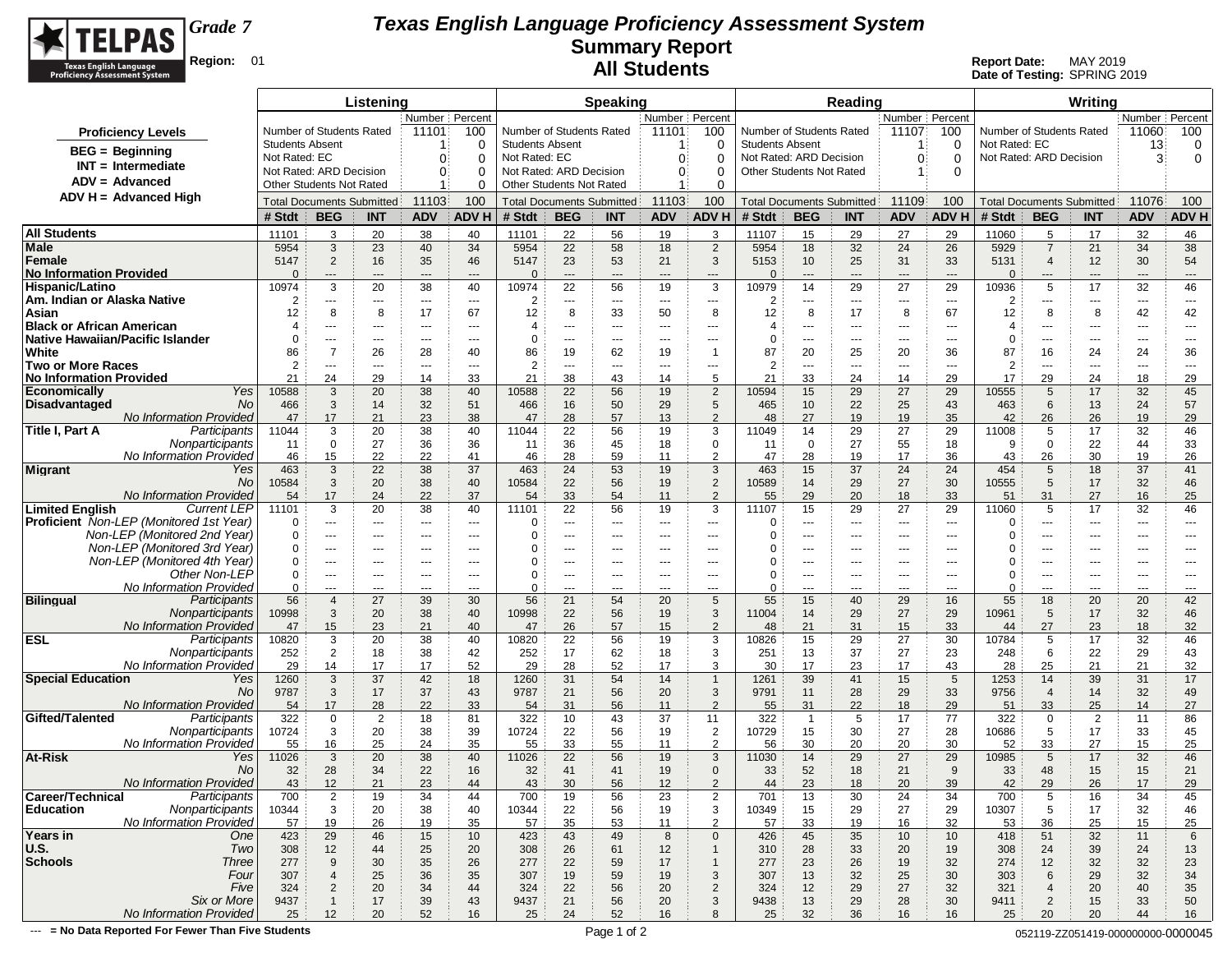

**Date of Testing:** SPRING 2019

|                                                                         |                         | <b>TELPAS Composite Rating</b>   |                                                  |                        |                             |                          |                                           |                       | <b>Yearly Progress in TELPAS Composite Rating</b> |                              |                                   |                             |                         |                     |
|-------------------------------------------------------------------------|-------------------------|----------------------------------|--------------------------------------------------|------------------------|-----------------------------|--------------------------|-------------------------------------------|-----------------------|---------------------------------------------------|------------------------------|-----------------------------------|-----------------------------|-------------------------|---------------------|
|                                                                         |                         |                                  | Number                                           | Percent                |                             |                          |                                           |                       |                                                   |                              |                                   |                             |                         |                     |
| <b>Proficiency Levels</b>                                               |                         | Number of Students Receiving a   |                                                  |                        |                             |                          | Students Who                              |                       | Students Who                                      |                              | Students Who                      |                             | Students Who            |                     |
| <b>BEG</b> = Beginning                                                  | <b>Composite Rating</b> |                                  | 11042                                            | 99                     | Average Score               |                          | Progressed                                |                       | Progressed                                        |                              | Progressed                        |                             | Progressed              |                     |
| $INT = Intermediate$                                                    |                         | Number of Students Not Receiving |                                                  |                        |                             |                          | One                                       |                       | Two                                               |                              | <b>Three</b>                      |                             | At Least One            |                     |
| $ADV = Advanced$                                                        | a Composite Rating      |                                  | 82                                               | 1                      |                             |                          | Proficiency                               |                       | Proficiency                                       |                              | Proficiency                       |                             | Proficiency             |                     |
| $ADV H = Advanced High$                                                 |                         |                                  |                                                  |                        |                             |                          | Level                                     |                       | Levels                                            |                              | Levels                            |                             | Level                   |                     |
|                                                                         |                         | <b>Total Documents Submitted</b> | 11124                                            | 100                    |                             | # of Matched<br>Students |                                           |                       |                                                   |                              |                                   |                             |                         |                     |
|                                                                         | # Stdt                  | <b>BEG</b><br><b>INT</b>         | <b>ADV</b>                                       | <b>ADV H</b>           |                             |                          | #                                         | $\%$                  | #                                                 | %                            | #                                 | %                           | #                       | %                   |
| <b>All Students</b>                                                     | 11042                   | 3                                | 37<br>48                                         | 13                     | 2.8                         | 10322                    | 2311                                      | 22                    | 58                                                | $\mathbf{1}$                 | 0                                 | $\mathbf 0$                 | 2369                    | 23                  |
| <b>Male</b>                                                             | 5923                    | 3                                | 47<br>40                                         | 10                     | 2.7                         | 5535                     | 1133                                      | 20                    | 27                                                | $\mathbf{0}$                 | $\mathbf{0}$                      | $\mathbf 0$                 | 1160                    | 21                  |
| Female<br><b>No Information Provided</b>                                | 5119<br>$\Omega$        | $\overline{2}$<br>---            | 33<br>49<br>$---$<br>$---$                       | 15<br>$\overline{a}$   | 2.9<br>$\overline{a}$       | 4787<br>$\mathbf{0}$     | 1178<br>$\overline{a}$                    | 25<br>$\overline{a}$  | 31<br>$---$                                       | $\mathbf{1}$<br>---          | $\mathbf{0}$<br>$\qquad \qquad -$ | $\mathbf 0$<br>---          | 1209<br>$---$           | 25<br>$---$         |
| Hispanic/Latino                                                         | 10919                   | 3                                | 37<br>48                                         | 13                     | 2.8                         | 10227                    | 2286                                      | 22                    | 57                                                | $\mathbf{1}$                 | 0                                 | $\mathbf 0$                 | 2343                    | 23                  |
| Am. Indian or Alaska Native                                             | 2                       | ---                              | $---$<br>$\cdots$                                | ---                    | $\scriptstyle\cdots$        | 2                        | $---$                                     | $\overline{a}$        | ---                                               | ---                          | $---$                             | ---                         | ---                     | $\cdots$            |
| Asian                                                                   | 12                      | 8                                | 8<br>42                                          | 42                     | 3.2                         | 9                        | 5                                         | 56                    | $\mathbf 0$                                       | 0                            | 0                                 | $\mathbf 0$                 | 5                       | 56                  |
| <b>Black or African American</b>                                        | $\overline{4}$          | ---                              | ---<br>---                                       | ---                    | $- - -$                     | $\overline{4}$           | ---                                       | ---                   | ---                                               | ---                          | ---                               | ---                         | ---                     | $\cdots$            |
| Native Hawaiian/Pacific Islander                                        | $\mathbf 0$<br>86       | $- - -$                          | $\sim$ $\sim$<br>$- - -$                         | $\overline{a}$         | $---$                       | $\mathbf 0$<br>69        | $\sim$ $\sim$                             | $\overline{a}$        | $---$                                             | $---$                        | $- - -$                           | $\overline{a}$              | ---                     | $- - -$             |
| White<br><b>Two or More Races</b>                                       | 2                       | 8<br>---                         | 52<br>31<br>$\cdots$<br>$\overline{\phantom{a}}$ | 8<br>---               | 2.7<br>$\scriptstyle\cdots$ | $\overline{2}$           | 13<br>$\overline{\phantom{a}}$            | 19<br>$\overline{a}$  | 1<br>---                                          | $\mathbf{1}$<br>---          | 0<br>---                          | $\mathbf 0$<br>---          | 14<br>---               | 20<br>$\cdots$      |
| <b>No Information Provided</b>                                          | 17                      | 12                               | 53<br>18                                         | 18                     | 2.4                         | 9                        | 4                                         | 44                    | 0                                                 | $\Omega$                     | 0                                 | $\mathbf 0$                 | $\overline{\mathbf{4}}$ | 44                  |
| Yes<br>Economically                                                     | 10538                   | 3                                | 37<br>48                                         | 12                     | 2.8                         | 9888                     | 2167                                      | 22                    | 56                                                | $\mathbf{1}$                 | $\mathbf 0$                       | $\mathbf 0$                 | 2223                    | 22                  |
| <b>Disadvantaged</b><br>No                                              | 463                     | 3                                | 26<br>47                                         | 24                     | 3.0                         | 408                      | 138                                       | 34                    | $\overline{2}$                                    | $\mathbf{0}$                 | $\mathbf{0}$                      | $\mathbf 0$                 | 140                     | 34                  |
| No Information Provided                                                 | 41                      | 12                               | 37<br>39                                         | 12                     | 2.6                         | 26                       | 6                                         | 23                    | $\mathbf{0}$                                      | $\mathbf{0}$                 | $\mathbf{0}$                      | $\mathbf{0}$                | 6                       | 23                  |
| <b>Title I, Part A</b><br>Participants<br>Nonparticipants               | 10991<br>9              | 3<br>$\mathbf 0$                 | 37<br>48<br>56<br>44                             | 13<br>$\mathbf 0$      | 2.8<br>2.8                  | 10287<br>8               | 2304<br>$\mathbf{1}$                      | 22<br>13              | 58<br>$\mathbf 0$                                 | $\mathbf{1}$<br>$\mathbf 0$  | 0<br>0                            | 0<br>0                      | 2362<br>$\mathbf{1}$    | 23<br>13            |
| No Information Provided                                                 | 42                      | 12                               | 40<br>38                                         | 10                     | 2.5                         | 27                       | 6                                         | 22                    | $\mathbf 0$                                       | 0                            | 0                                 | 0                           | 6                       | 22                  |
| <b>Migrant</b><br>Yes                                                   | 454                     | $\overline{4}$                   | 39<br>46                                         | 12                     | 2.7                         | 423                      | 99                                        | 23                    | $\mathbf 0$                                       | $\mathbf{0}$                 | $\mathbf{0}$                      | $\mathbf 0$                 | 99                      | 23                  |
| No.                                                                     | 10538                   | 3                                | 37<br>48                                         | 13                     | 2.8                         | 9870                     | 2205                                      | 22                    | 58                                                | $\mathbf{1}$                 | $\mathbf{0}$                      | $\mathbf 0$                 | 2263                    | 23                  |
| <b>No Information Provided</b>                                          | 50                      | 16                               | 40<br>34                                         | 10                     | 2.5                         | 29                       | $\overline{7}$                            | 24                    | $\mathbf 0$                                       | $\mathbf{0}$                 | $\mathbf{0}$                      | $\mathbf{0}$                | $\overline{7}$          | 24                  |
| <b>Limited English</b><br><b>Current LEP</b>                            | 11042                   | 3                                | 37<br>48                                         | 13                     | 2.8                         | 10322                    | 2311                                      | 22                    | 58                                                | $\mathbf{1}$                 | 0                                 | $\mathbf 0$                 | 2369                    | 23                  |
| Proficient Non-LEP (Monitored 1st Year)<br>Non-LEP (Monitored 2nd Year) | 0<br>$\mathbf 0$        | ---<br>$- - -$                   | $\cdots$<br>---<br>$\sim$ $\sim$<br>$- - -$      | ---<br>$---$           | ---<br>$---$                | $\mathbf 0$<br>0         | $\overline{\phantom{a}}$<br>$\sim$ $\sim$ | ---<br>$\overline{a}$ | ---<br>$---$                                      | ---<br>$---$                 | ---<br>$---$                      | ---<br>$\overline{a}$       | ---<br>$\overline{a}$   | $\cdots$<br>$- - -$ |
| Non-LEP (Monitored 3rd Year)                                            | $\mathbf 0$             | ---                              | ---<br>---                                       | ---                    | ---                         | $\mathbf 0$              | $\cdots$                                  | ---                   | ---                                               | ---                          | ---                               | ---                         | ---                     | ---                 |
| Non-LEP (Monitored 4th Year)                                            | $\mathbf 0$             | ---                              | ---<br>---                                       | ---                    | ---                         | 0                        | ---                                       | ---                   | ---                                               | ---                          | ---                               | ---                         | ---                     | ---                 |
| Other Non-LEP                                                           | 0                       | $---$                            | $\sim$ $\sim$<br>---                             | ---                    | $- - -$                     | $\mathbf 0$              | $\cdots$                                  | $\overline{a}$        | ---                                               | $---$                        | $--$                              | $\overline{a}$              | ---                     | ---                 |
| No Information Provided                                                 | $\mathbf 0$             | ---                              | $\cdots$<br>---                                  | ---                    | ---                         | $\mathbf 0$              | $\cdots$                                  | $\overline{a}$        | ---                                               | ---                          | ---                               | ---                         | ---                     | $- - -$             |
| <b>Bilingual</b><br>Participants<br>Nonparticipants                     | 55<br>10944             | 5<br>3                           | 35<br>55<br>37<br>48                             | 5<br>13                | 2.6<br>2.8                  | 45<br>10252              | 8<br>2296                                 | 18<br>22              | $\mathbf 0$<br>58                                 | $\mathbf{0}$<br>$\mathbf{1}$ | $\overline{0}$<br>$\mathbf{0}$    | $\mathbf{0}$<br>$\mathbf 0$ | 8<br>2354               | 18<br>23            |
| <b>No Information Provided</b>                                          | 43                      | 9                                | 47<br>30                                         | 14                     | 2.6                         | 25                       | $\overline{7}$                            | 28                    | $\mathbf{0}$                                      | $\mathbf{0}$                 | $\mathbf{0}$                      | $\mathbf{0}$                | $\overline{7}$          | 28                  |
| <b>ESL</b><br>Participants                                              | 10767                   | 3                                | 48<br>37                                         | 13                     | 2.8                         | 10073                    | 2264                                      | 22                    | 58                                                | $\mathbf{1}$                 | 0                                 | 0                           | 2322                    | 23                  |
| Nonparticipants                                                         | 248                     | 1                                | 35<br>54                                         | 9                      | 2.8                         | 231                      | 42                                        | 18                    | 0                                                 | 0                            | 0                                 | 0                           | 42                      | 18                  |
| No Information Provided                                                 | 27                      | $\overline{7}$                   | 41<br>37                                         | 15                     | 2.7                         | 18                       | 5                                         | 28                    | $\mathbf 0$                                       | 0                            | 0                                 | 0                           | 5                       | 28                  |
| <b>Special Education</b><br>Yes                                         | 1254                    | 5                                | 65<br>27                                         | 3                      | 2.3                         | 1229                     | 164                                       | 13                    | 6                                                 | $\mathbf{0}$                 | $\mathbf{0}$                      | $\mathbf{0}$                | 170                     | 14                  |
| No<br><b>No Information Provided</b>                                    | 9738<br>50              | $\overline{2}$<br>16             | 33<br>51<br>44<br>32                             | 14<br>8                | 2.9<br>2.4                  | 9064<br>29               | 2141<br>6                                 | 24<br>21              | 52<br>$\mathbf 0$                                 | $\mathbf{1}$<br>$\mathbf{0}$ | 0<br>$\mathbf{0}$                 | $\mathbf 0$<br>$\mathbf{0}$ | 2193<br>6               | 24<br>21            |
| Gifted/Talented<br>Participants                                         | 322                     | $\mathbf 0$                      | 11<br>46                                         | 43                     | 3.5                         | 318                      | 140                                       | 44                    | 3                                                 | $\mathbf{1}$                 | 0                                 | 0                           | 143                     | 45                  |
| Nonparticipants                                                         | 10669                   | 3                                | 37<br>48                                         | 12                     | 2.8                         | 9975                     | 2165                                      | 22                    | 55                                                | 1                            | 0                                 | 0                           | 2220                    | 22                  |
| No Information Provided                                                 | 51                      | 16                               | 35<br>41                                         | 8                      | 2.4                         | 29                       | 6                                         | 21                    | $\mathbf 0$                                       | $\mathbf 0$                  | 0                                 | $\mathbf 0$                 | 6                       | 21                  |
| At-Risk<br>Yes                                                          | 10970                   | 3                                | 37<br>48                                         | 13                     | 2.8                         | 10288                    | 2303                                      | 22                    | 58                                                | $\mathbf{1}$                 | 0                                 | $\mathbf 0$                 | 2361                    | 23                  |
| No<br>No Information Provided                                           | 31<br>41                | 35<br>12                         | 35<br>26<br>39<br>39                             | 3<br>10                | 2.0<br>2.6                  | 9<br>25                  | 3<br>5                                    | 33<br>20              | $\mathbf 0$<br>$\mathbf{0}$                       | $\mathbf{0}$<br>$\mathbf{0}$ | $\mathbf{0}$<br>$\mathbf{0}$      | $\mathbf 0$<br>$\mathbf{0}$ | 3<br>5                  | 33<br>20            |
| Career/Technical<br>Participants                                        | 699                     | 3                                | 34<br>47                                         | 17                     | 2.8                         | 658                      | 171                                       | 26                    | 1                                                 | 0                            | 0                                 | 0                           | 172                     | 26                  |
| Nonparticipants<br>Education                                            | 10291                   | 3                                | 37<br>48                                         | 12                     | 2.8                         | 9635                     | 2133                                      | 22                    | 57                                                | $\mathbf{1}$                 | 0                                 | 0                           | 2190                    | 23                  |
| No Information Provided                                                 | 52                      | 17                               | 31<br>42                                         | 10                     | 2.4                         | 29                       | $\overline{7}$                            | 24                    | $\mathbf 0$                                       | 0                            | 0                                 | 0                           | $\overline{7}$          | 24                  |
| Years in<br>One                                                         | 414                     | 30                               | 14<br>52                                         | 3                      | 1.8                         | 45                       | 14                                        | 31                    | $\pmb{0}$                                         | $\mathbf 0$                  | 0                                 | $\mathbf 0$                 | 14                      | 31                  |
| Two<br>U.S.<br><b>Schools</b>                                           | 306                     | 13                               | 51<br>29<br>42                                   | 6                      | 2.3<br>2.5                  | 254                      | 96                                        | 38<br>33              | $\overline{4}$<br>$\overline{1}$                  | 2                            | 0                                 | $\mathbf 0$                 | 100                     | 39                  |
| <b>Three</b><br>Four                                                    | 274<br>302              | 10<br>3                          | 38<br>39<br>46                                   | $\boldsymbol{9}$<br>12 | 2.7                         | 250<br>287               | 83<br>78                                  | 27                    | 5                                                 | $\mathbf 0$<br>$\mathbf 2$   | $\mathbf{0}$<br>0                 | $\mathbf 0$<br>$\mathbf 0$  | 84<br>83                | 34<br>29            |
| Five                                                                    | 321                     | $\overline{c}$                   | 34<br>50                                         | 13                     | 2.8                         | 298                      | 83                                        | 28                    | $\overline{4}$                                    | $\mathbf{1}$                 | 0                                 | $\mathbf 0$                 | 87                      | 29                  |
| Six or More                                                             | 9400                    | $\mathbf{1}$                     | 35<br>50                                         | 13                     | 2.9                         | 9168                     | 1954                                      | 21                    | 44                                                | $\mathbf 0$                  | 0                                 | $\mathbf 0$                 | 1998                    | 22                  |
| No Information Provided                                                 | 25                      | 16                               | 44<br>32                                         | 8                      | 2.4                         | 20                       | 3                                         | 15                    | $\mathbf 0$                                       | $\mathbf{0}$                 | $\mathbf{0}$                      | $\mathbf{0}$                | 3                       | 15                  |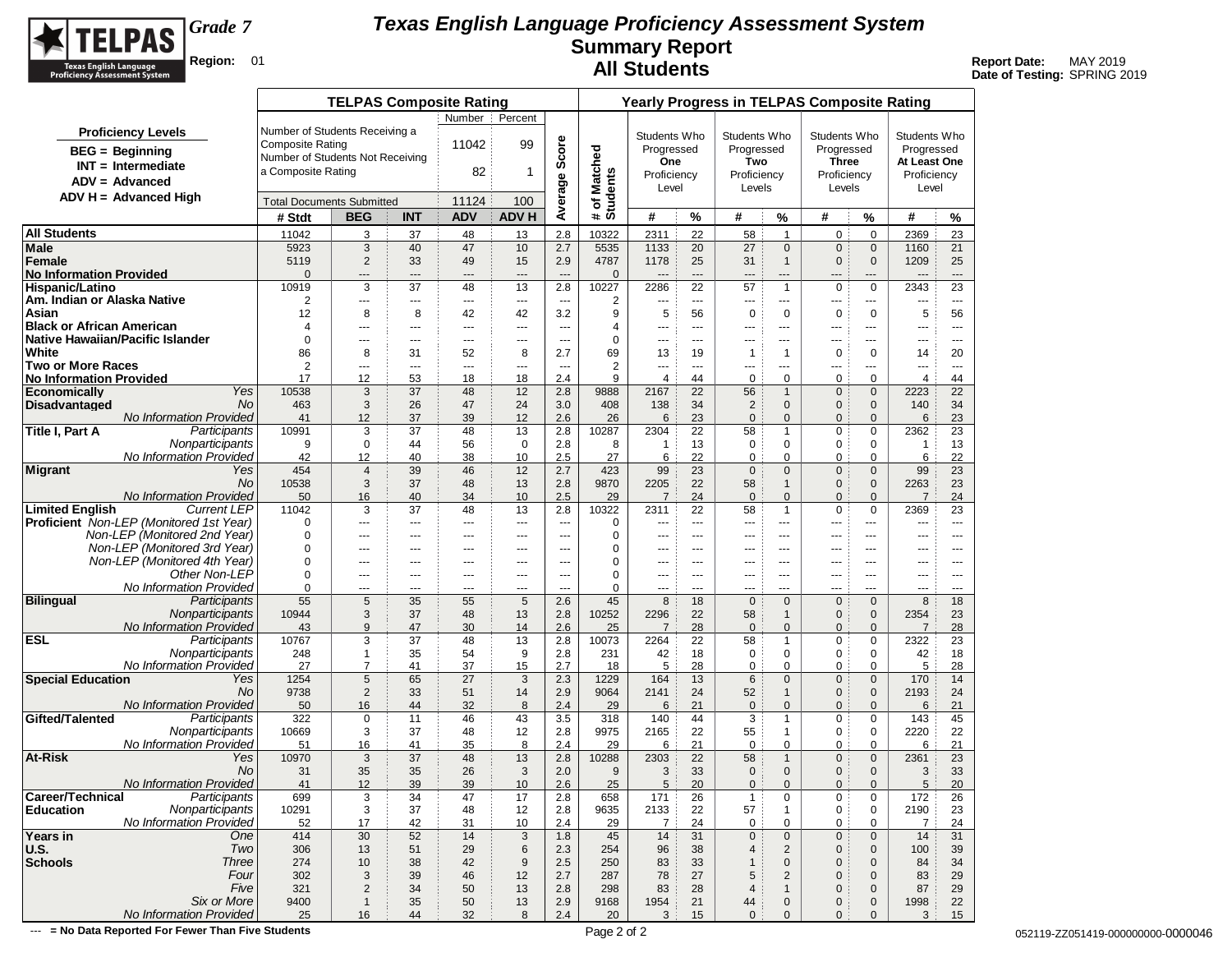

**Date of Testing:** SPRING 2019

|                                                                |                        |                                                            | Listening      |                  |                                |                        |                                                     | <b>Speaking</b>      |                                |                                  |                          |                  | Reading                          |                                |                                |                  |                                  | Writina              |                |                                     |
|----------------------------------------------------------------|------------------------|------------------------------------------------------------|----------------|------------------|--------------------------------|------------------------|-----------------------------------------------------|----------------------|--------------------------------|----------------------------------|--------------------------|------------------|----------------------------------|--------------------------------|--------------------------------|------------------|----------------------------------|----------------------|----------------|-------------------------------------|
|                                                                |                        |                                                            |                | Number   Percent |                                |                        |                                                     |                      | Number   Percent               |                                  |                          |                  |                                  | Number Percent                 |                                |                  |                                  |                      | Number Percent |                                     |
| <b>Proficiency Levels</b>                                      |                        | Number of Students Rated                                   |                | 10125            | 100                            |                        | Number of Students Rated                            |                      | 10125                          | 100                              | Number of Students Rated |                  |                                  | 10129                          | 100                            |                  | Number of Students Rated         |                      | 10081          | 100                                 |
| <b>BEG</b> = Beginning                                         | <b>Students Absent</b> |                                                            |                | $\Omega$         | 0                              | <b>Students Absent</b> |                                                     |                      | $\theta$                       | 0                                | <b>Students Absent</b>   |                  |                                  | $\Omega$                       | 0                              | Not Rated: EC    |                                  |                      | 14             | 0                                   |
| $INT = Intermediate$                                           | Not Rated: EC          |                                                            |                | $\Omega$         | $\Omega$                       | Not Rated: EC          |                                                     |                      | $\mathbf{0}$                   | 0                                | Not Rated: ARD Decision  |                  |                                  |                                | $\Omega$                       |                  | Not Rated: ARD Decision          |                      | 1              | 0                                   |
| $ADV = Advanced$                                               |                        | Not Rated: ARD Decision<br><b>Other Students Not Rated</b> |                | $\Omega$         | 0<br>$\Omega$                  |                        | Not Rated: ARD Decision<br>Other Students Not Rated |                      | $\mathbf{0}$                   | 0                                | Other Students Not Rated |                  |                                  | $\Omega$                       | $\Omega$                       |                  |                                  |                      |                |                                     |
| ADV H = Advanced High                                          |                        |                                                            |                | $\Omega$         |                                |                        |                                                     |                      | $\Omega$                       | 0                                |                          |                  |                                  |                                |                                |                  |                                  |                      |                |                                     |
|                                                                |                        | <b>Total Documents Submitted</b>                           |                | 10125            | 100                            |                        | <b>Total Documents Submitted</b>                    |                      | 10125                          | 100                              |                          |                  | <b>Total Documents Submitted</b> | 10130                          | 100                            |                  | <b>Total Documents Submitted</b> |                      | 10096          | 100                                 |
|                                                                | # Stdt                 | <b>BEG</b>                                                 | <b>INT</b>     | <b>ADV</b>       | <b>ADVH</b>                    | # Stdt                 | <b>BEG</b>                                          | <b>INT</b>           | <b>ADV</b>                     | <b>ADV H</b>                     | # Stdt                   | <b>BEG</b>       | <b>INT</b>                       | <b>ADV</b>                     | ADV H                          | # Stdt           | <b>BEG</b>                       | <b>INT</b>           | <b>ADV</b>     | ADV H                               |
| <b>All Students</b>                                            | 10125                  | $\overline{2}$                                             | 17             | 36               | 45                             | 10125                  | 23                                                  | 53                   | 21                             | 3                                | 10129                    | 9                | 36                               | 35                             | 20                             | 10081            | 4                                | 15                   | 31             | 50                                  |
| Male                                                           | 5526                   | 3                                                          | 20             | 37               | 40                             | 5526                   | 24                                                  | 56                   | 19                             | $\overline{2}$                   | 5527                     | 12               | 39                               | 32                             | 18                             | 5493             | 6                                | 18                   | 34             | 42                                  |
| Female<br><b>No Information Provided</b>                       | 4599<br>$\Omega$       | $\overline{2}$<br>---                                      | 14<br>---      | 34<br>$---$      | 51<br>$\overline{\phantom{a}}$ | 4599<br>$\Omega$       | 23<br>---                                           | 50<br>---            | 24<br>$\overline{\phantom{a}}$ | $\overline{4}$<br>---            | 4602<br>$\Omega$         | 6<br>---         | 32<br>$\qquad \qquad - -$        | 39<br>$\hspace{0.05cm} \ldots$ | 23<br>$---$                    | 4588<br>$\Omega$ | 3<br>---                         | 11<br>---            | 28<br>---      | 58<br>$\hspace{1.5cm} \textbf{---}$ |
| Hispanic/Latino                                                | 10033                  | $\overline{2}$                                             | 17             | 36               | 45                             | 10033                  | 23                                                  | 53                   | 21                             | 3                                | 10038                    | 9                | 36                               | 35                             | 20                             | 9992             | $\overline{4}$                   | 15                   | 31             | 50                                  |
| Am. Indian or Alaska Native                                    | $\Omega$               | ---                                                        | ---            | $---$            | $---$                          | 0                      | ---                                                 | ---                  | ---                            | $\sim$ $\sim$                    | 0                        | ---              | $\cdots$                         | $---$                          | $\scriptstyle\cdots$           | 0                | ---                              | ---                  | ---            | $---$                               |
| Asian                                                          | 13                     | $\mathbf 0$                                                | 15             | 15               | 69                             | 13                     | $\mathbf 0$                                         | 46                   | 46                             | 8                                | 13                       | 0                | 15                               | 38                             | 46                             | 13               | $\mathbf 0$                      | 8                    | 38             | 54                                  |
| <b>Black or African American</b>                               | 3                      | $---$                                                      | $---$          | $---$            | $- - -$                        | 3                      | $---$                                               | $\sim$ $\sim$ $\sim$ | $--$                           | $---$                            | 3                        | ---              | $- - -$                          | $\sim$ $\sim$                  | $\sim$ $\sim$                  | 3                | $\overline{a}$                   | $---$                | $\overline{a}$ | $- - -$                             |
| <b>Native Hawaiian/Pacific Islander</b>                        | -1                     | ---                                                        | ---            | $---$            | $\overline{\phantom{a}}$       | 1                      | ---                                                 | ---                  | ---                            | ---                              |                          | ---              | ---                              | $\hspace{0.05cm} \ldots$       | ---                            | -1               | ---                              | ---                  | ---            | ---                                 |
| White<br><b>Two or More Races</b>                              | 53<br>-1               | 11<br>---                                                  | 32<br>$\cdots$ | 30<br>$---$      | 26<br>$\overline{\phantom{a}}$ | 53<br>-1               | 40<br>---                                           | 43<br>---            | 17<br>---                      | 0<br>---                         | 53<br>-1                 | 17<br>---        | 49<br>$\cdots$                   | 17<br>$---$                    | 17<br>$\overline{\phantom{a}}$ | 53<br>-1         | 17<br>---                        | 32<br>---            | 36<br>---      | 15<br>---                           |
| <b>No Information Provided</b>                                 | 21                     | 24                                                         | 33             | 10               | 33                             | 21                     | 33                                                  | 52                   | 10                             | 5                                | 20                       | 35               | 20                               | 30                             | 15                             | 18               | 33                               | 11                   | 6              | 50                                  |
| Yes<br><b>Economically</b>                                     | 9623                   | $\overline{2}$                                             | 17             | 36               | 45                             | 9623                   | 23                                                  | 53                   | 21                             | 3                                | 9628                     | 9                | 36                               | 35                             | 20                             | 9586             | $\overline{4}$                   | 15                   | 32             | 49                                  |
| <b>Disadvantaged</b><br>No                                     | 463                    | $\overline{4}$                                             | 13             | 30               | 53                             | 463                    | 22                                                  | 48                   | 25                             | 5                                | 463                      | 9                | 27                               | 39                             | 26                             | 461              | 5                                | 12                   | 28             | 55                                  |
| <b>No Information Provided</b>                                 | 39                     | 23                                                         | 23             | 23               | 31                             | 39                     | 44                                                  | 44                   | 10                             | 3                                | 38                       | 29               | 29                               | 24                             | 18                             | 34               | 32                               | 18                   | 15             | 35                                  |
| Title I, Part A<br>Participants                                | 10055                  | $\overline{2}$                                             | 17             | 36               | 45                             | 10055                  | 23                                                  | 53                   | 21                             | 3                                | 10060                    | 9                | 36                               | 35                             | 20                             | 10020            | $\overline{4}$                   | 15                   | 31             | 50                                  |
| Nonparticipants<br>No Information Provideo                     | 28                     | $\overline{4}$<br>17                                       | 32             | 43               | 21                             | 28                     | 32                                                  | 54                   | 14                             | $\mathbf 0$                      | 28                       | 14               | 50                               | 29                             | 7                              | 23               | 9                                | 13                   | 57             | 22                                  |
| <b>Migrant</b><br>Yes                                          | 42<br>460              | $\overline{2}$                                             | 19<br>19       | 21<br>38         | 43<br>40                       | 42<br>460              | 33<br>27                                            | 52<br>52             | 12<br>19                       | $\overline{2}$<br>$\overline{2}$ | 41<br>461                | 24<br>11         | 22<br>42                         | 24<br>33                       | 29<br>14                       | 38<br>458        | 21<br>3                          | 16<br>16             | 16<br>40       | 47<br>41                            |
| No                                                             | 9616                   | $\overline{2}$                                             | 17             | 35               | 45                             | 9616                   | 23                                                  | 53                   | 21                             | 3                                | 9620                     | 9                | 35                               | 35                             | 20                             | 9579             | $\overline{4}$                   | 15                   | 31             | 50                                  |
| No Information Provideo                                        | 49                     | 16                                                         | 20             | 27               | 37                             | 49                     | 37                                                  | 49                   | 12                             | $\overline{2}$                   | 48                       | 25               | 25                               | 23                             | 27                             | 44               | 25                               | 18                   | 16             | 41                                  |
| <b>Limited English</b><br><b>Current LEP</b>                   | 10125                  | $\overline{2}$                                             | 17             | 36               | 45                             | 10125                  | 23                                                  | 53                   | 21                             | 3                                | 10129                    | 9                | 36                               | 35                             | 20                             | 10081            | $\overline{4}$                   | 15                   | 31             | 50                                  |
| <b>Proficient</b> Non-LEP (Monitored 1st Year)                 | 0                      | $---$                                                      | $---$          | $---$            | $- - -$                        | 0                      | $\overline{a}$                                      | $---$                | $- - -$                        | $\sim$ $\sim$                    | 0                        | ---              | $- - -$                          | $\sim$ $\sim$                  | $\overline{a}$                 | 0                | $---$                            | $---$                | $\overline{a}$ | $- - -$                             |
| Non-LEP (Monitored 2nd Year)<br>Non-LEP (Monitored 3rd Year)   | $\Omega$<br>0          | ---                                                        | ---            | $---$            | $--$                           | 0<br>0                 | ---                                                 | ---                  | ---                            | $---$                            | 0                        | ---              | ---                              | $--$                           | ---                            | 0<br>0           | ---                              | ---                  | ---            | $---$                               |
| Non-LEP (Monitored 4th Year)                                   | $\Omega$               | ---<br>---                                                 | ---<br>---     | $---$<br>$--$    | $---$<br>$--$                  | 0                      | ---<br>---                                          | ---<br>---           | ---<br>---                     | ---<br>$---$                     |                          | ---<br>---       | ---<br>---                       | ---<br>$---$                   | ---<br>$--$                    | 0                | ---<br>---                       | ---<br>---           | ---<br>---     | $\overline{\phantom{a}}$<br>$---$   |
| Other Non-LEP                                                  | 0                      | ---                                                        | ---            | $---$            | $---$                          | 0                      | ---                                                 | ---                  | ---                            | $---$                            | $\Omega$                 | ---              | ---                              | $---$                          | ---                            | 0                | ---                              | ---                  | ---            | ---                                 |
| No Information Provideo                                        | 0                      | ---                                                        | $---$          | $---$            | $--$                           | 0                      | $---$                                               | $---$                | $---$                          | $---$                            | 0                        | ---              | $---$                            | $\sim$ $\sim$                  | $- - -$                        | 0                | $---$                            | $---$                | $---$          | $---$                               |
| <b>Bilingual</b><br>Participants                               | 28                     | $\overline{4}$                                             | 14             | 39               | 43                             | 28                     | 18                                                  | 46                   | 36                             | $\mathbf{0}$                     | 28                       | $\overline{4}$   | 29                               | 50                             | 18                             | 28               | $\Omega$                         | 14                   | 11             | 75                                  |
| Nonparticipants                                                | 10050                  | $\overline{2}$                                             | 17             | 36               | 45                             | 10050                  | 23                                                  | 53                   | 21                             | 3                                | 10055                    | 9                | 36                               | 35                             | 20                             | 10012            | $\overline{4}$                   | 15                   | 31             | 50                                  |
| No Information Provideo<br><b>ESL</b><br>Participants          | 47<br>9895             | 21<br>2                                                    | 28<br>17       | 26<br>36         | 26<br>45                       | 47<br>9895             | 43<br>23                                            | 45<br>53             | 11<br>21                       | $\overline{2}$<br>3              | 46<br>9898               | 30<br>9          | 28<br>36                         | 24<br>35                       | 17<br>20                       | 41<br>9855       | 29<br>$\overline{4}$             | 22<br>15             | 17<br>31       | 32<br>50                            |
| Nonparticipants                                                | 202                    | $\overline{2}$                                             | 14             | 38               | 46                             | 202                    | 21                                                  | 51                   | 27                             | -1                               | 203                      | $\overline{7}$   | 34                               | 38                             | 21                             | 201              | 5                                | 12                   | 37             | 45                                  |
| No Information Provideo                                        | 28                     | 18                                                         | 14             | 32               | 36                             | 28                     | 32                                                  | 50                   | 14                             | $\overline{4}$                   | 28                       | 21               | 25                               | 32                             | 21                             | 25               | 20                               | 20                   | 20             | 40                                  |
| <b>Special Education</b><br>Yes                                | 1258                   | 3                                                          | 31             | 42               | 24                             | 1258                   | 29                                                  | 55                   | 15                             | $\overline{1}$                   | 1257                     | 21               | 53                               | 20                             | 6                              | 1251             | 10                               | 31                   | 36             | 24                                  |
| No                                                             | 8814                   | $\overline{2}$                                             | 15             | 35               | 48                             | 8814                   | 23                                                  | 53                   | 22                             | 3                                | 8820                     | $\overline{7}$   | 33                               | 37                             | 22                             | 8782             | 4                                | 12                   | 31             | 53                                  |
| No Information Provided                                        | 53                     | 15                                                         | 23             | 26               | 36                             | 53                     | 34                                                  | 49                   | 15                             | $\overline{2}$                   | 52                       | 25               | 23                               | 23                             | 29                             | 48               | 23                               | 17                   | 19             | 42                                  |
| Gifted/Talented<br>Participants<br>Nonparticipants             | 257<br>9813            | $\mathbf 0$<br>$\overline{2}$                              | 4<br>17        | 20<br>36         | 77<br>44                       | 257<br>9813            | 17<br>24                                            | 37<br>53             | 35<br>21                       | 11<br>$\overline{2}$             | 257<br>9818              | $\mathbf 1$<br>9 | 11<br>36                         | 25<br>35                       | 63<br>19                       | 255<br>9777      | $\Omega$<br>5                    | $\overline{1}$<br>15 | 11<br>32       | 89<br>49                            |
| No Information Provideo                                        | 55                     | 15                                                         | 24             | 27               | 35                             | 55                     | 36                                                  | 47                   | 15                             | $\overline{2}$                   | 54                       | 24               | 28                               | 22                             | 26                             | 49               | 22                               | 20                   | 18             | 39                                  |
| At-Risk<br>Yes                                                 | 10047                  | $\overline{2}$                                             | 17             | 36               | 45                             | 10047                  | 23                                                  | 53                   | 21                             | 3                                | 10052                    | 9                | 36                               | 35                             | 20                             | 10012            | $\overline{4}$                   | 15                   | 31             | 50                                  |
| No                                                             | 36                     | 22                                                         | 14             | 36               | 28                             | 36                     | 28                                                  | 53                   | 19                             | $\mathbf 0$                      | 36                       | 25               | 22                               | 39                             | 14                             | 32               | 31                               | 13                   | 19             | 38                                  |
| <b>No Information Provided</b>                                 | 42                     | 21                                                         | 17             | 21               | 40                             | 42                     | 31                                                  | 55                   | 12                             | $\mathcal{P}$                    | 41                       | 22               | 27                               | 24                             | 27                             | 37               | 24                               | 16                   | 14             | 46                                  |
| Participants<br>Career/Technical                               | 3761                   | $\overline{2}$                                             | 17             | 36               | 45                             | 3761                   | 25                                                  | 53                   | 19                             | 3                                | 3760                     | 9                | 36                               | 35                             | 20                             | 3746             | 4                                | 12                   | 27             | 56                                  |
| Nonparticipants<br><b>Education</b><br>No Information Provided | 6310                   | 3                                                          | 17             | 35               | 45                             | 6310                   | 23                                                  | 53                   | 22                             | 3<br>$\overline{2}$              | 6316                     | 9                | 36                               | 35                             | 20                             | 6287             | 5                                | 16                   | 34             | 46                                  |
| Years in<br>One                                                | 54<br>349              | 15<br>26                                                   | 22<br>44       | 30<br>19         | 33<br>11                       | 54<br>349              | 37<br>40                                            | 48<br>48             | 13<br>11                       | $\overline{1}$                   | 53<br>349                | 23<br>39         | 26<br>38                         | 25<br>17                       | 26<br>6                        | 48<br>343        | 23<br>48                         | 23<br>31             | 15<br>12       | 40<br>9                             |
| <b>U.S.</b><br>Two                                             | 356                    | 10                                                         | 39             | 26               | 24                             | 356                    | 29                                                  | 54                   | 13                             | $\mathbf{3}$                     | 358                      | 24               | 38                               | 23                             | 16                             | 355              | 19                               | 36                   | 29             | 15                                  |
| <b>Schools</b><br><b>Three</b>                                 | 352                    | $6\phantom{1}6$                                            | 32             | 29               | 33                             | 352                    | 31                                                  | 50                   | 16                             | 3                                | 352                      | 17               | 35                               | 29                             | 19                             | 350              | 10                               | 32                   | 34             | 24                                  |
| Four                                                           | 277                    | 3                                                          | 26             | 33               | 39                             | 277                    | 24                                                  | 54                   | 19                             | $\mathbf{3}$                     | 277                      | 13               | 36                               | 30                             | 21                             | 274              | 3                                | 32                   | 35             | 30                                  |
| Five                                                           | 282                    | $\overline{2}$                                             | 20             | 40               | 39                             | 282                    | 23                                                  | 52                   | 23                             | $\overline{2}$                   | 282                      | 12               | 31                               | 34                             | 22                             | 282              | $6\phantom{1}6$                  | 23                   | 37             | 34                                  |
| Six or More                                                    | 8492                   | $\mathbf{1}$                                               | 14             | 37               | 48                             | 8492                   | 22                                                  | 53                   | 22                             | $\mathbf{3}$                     | 8494                     | $\overline{7}$   | 36                               | 37                             | 21                             | 8460             | $\overline{c}$                   | 12                   | 32             | 55                                  |
| No Information Provided                                        | 17                     | $\mathbf{0}$                                               | 24             | 29               | 47                             | 17                     | 6                                                   | 24                   | 71                             | $\mathbf{0}$                     | 17                       | 12               | 47                               | 41                             | $\mathbf{0}$                   | 17               | 6                                | 12                   | 35             | 47                                  |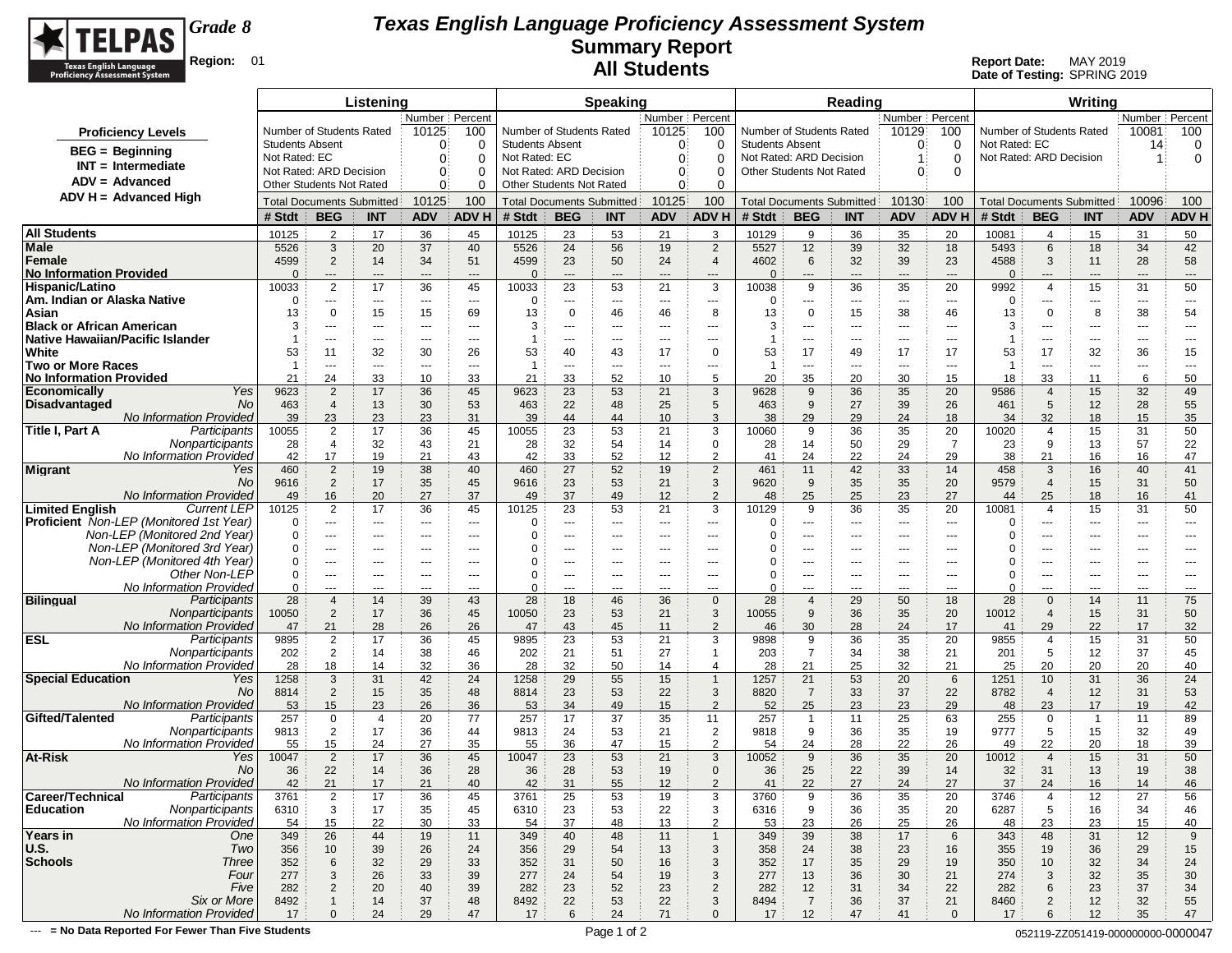

**Date of Testing:** SPRING 2019

|                                                            |                         | <b>TELPAS Composite Rating</b>   |            |                                |                       |                       |                          |                        |                      | <b>Yearly Progress in TELPAS Composite Rating</b> |                              |                               |                               |                        |                                |
|------------------------------------------------------------|-------------------------|----------------------------------|------------|--------------------------------|-----------------------|-----------------------|--------------------------|------------------------|----------------------|---------------------------------------------------|------------------------------|-------------------------------|-------------------------------|------------------------|--------------------------------|
|                                                            |                         |                                  |            | Number                         | Percent               |                       |                          |                        |                      |                                                   |                              |                               |                               |                        |                                |
| <b>Proficiency Levels</b>                                  |                         | Number of Students Receiving a   |            |                                |                       |                       |                          | Students Who           |                      | Students Who                                      |                              | Students Who                  |                               | Students Who           |                                |
| <b>BEG</b> = Beginning                                     | <b>Composite Rating</b> |                                  |            | 10060                          | 99                    | Average Score         |                          | Progressed             |                      | Progressed                                        |                              | Progressed                    |                               | Progressed             |                                |
| $INT = Intermediate$                                       |                         | Number of Students Not Receiving |            |                                |                       |                       |                          | One                    |                      | Two                                               |                              | <b>Three</b>                  |                               | At Least One           |                                |
| $ADV = Advanced$                                           | a Composite Rating      |                                  |            | 91                             | 1                     |                       |                          | Proficiency            |                      | Proficiency                                       |                              | Proficiency                   |                               | Proficiency            |                                |
| ADV H = Advanced High                                      |                         |                                  |            |                                |                       |                       |                          | Level                  |                      | Levels                                            |                              | Levels                        |                               | Level                  |                                |
|                                                            |                         | <b>Total Documents Submitted</b> |            | 10151                          | 100                   |                       | # of Matched<br>Students |                        |                      |                                                   |                              |                               |                               |                        |                                |
|                                                            | # Stdt                  | <b>BEG</b>                       | <b>INT</b> | <b>ADV</b>                     | <b>ADV H</b>          |                       |                          | #                      | %                    | #                                                 | %                            | #                             | %                             | #                      | %                              |
| <b>All Students</b>                                        | 10060                   | $\overline{2}$                   | 35         | 50                             | 13                    | 2.8                   | 9473                     | 2173                   | 23                   | 46                                                | $\mathbf 0$                  | 0                             | $\mathbf 0$                   | 2219                   | 23                             |
| Male                                                       | 5484                    | 3                                | 38         | 49                             | 10                    | 2.7                   | 5195                     | 1064                   | 20                   | 17                                                | $\mathbf{0}$                 | $\mathbf{0}$                  | $\mathbf 0$                   | 1081                   | 21                             |
| Female                                                     | 4576                    | $\overline{2}$                   | 31         | 51                             | 17                    | 2.9                   | 4278                     | 1109                   | 26                   | 29                                                | $\mathbf{1}$                 | $\mathbf 0$                   | $\mathbf 0$                   | 1138                   | 27                             |
| <b>No Information Provided</b><br>Hispanic/Latino          | $\mathbf{0}$<br>9973    | ---<br>$\overline{2}$            | ---<br>35  | $\overline{\phantom{a}}$<br>50 | $\overline{a}$<br>13  | $\overline{a}$<br>2.8 | $\mathbf{0}$<br>9415     | $\overline{a}$<br>2156 | $\overline{a}$<br>23 | ---<br>45                                         | $---$<br>$\mathbf 0$         | $---$<br>$\mathbf 0$          | ---<br>$\mathbf 0$            | $---$<br>2201          | $---$<br>23                    |
| Am. Indian or Alaska Native                                | 0                       | ---                              | ---        | $\sim$ $\sim$                  | ---                   | ---                   | 0                        | ---                    | $--$                 | ---                                               | ---                          | ---                           | ---                           | ---                    | $\cdots$                       |
| Asian                                                      | 13                      | 0                                | 8          | 62                             | 31                    | 3.3                   | 10                       | 3                      | 30                   | $\mathbf{1}$                                      | 10                           | 0                             | $\mathbf 0$                   | 4                      | 40                             |
| <b>Black or African American</b>                           | 3                       | ---                              | ---        | $---$                          | ---                   | $\overline{a}$        | 2                        | ---                    | ---                  | ---                                               | ---                          | ---                           | ---                           | ---                    | $- - -$                        |
| Native Hawaiian/Pacific Islander                           | $\overline{1}$          | $\sim$ $\sim$ $\sim$             | $---$      | $- - -$                        | $---$                 | $\overline{a}$        | $\mathbf 0$              | $\overline{a}$         | $--$                 | ---                                               | $---$                        | $---$                         | ---                           | ---                    | $---$                          |
| White                                                      | 53                      | 9                                | 51         | 26                             | 13                    | 2.4                   | 40                       | 10                     | 25                   | 0                                                 | 0                            | 0                             | $\mathbf 0$                   | 10                     | 25                             |
| <b>Two or More Races</b><br><b>No Information Provided</b> | $\overline{1}$<br>16    | ---<br>13                        | ---<br>50  | $\overline{\phantom{a}}$<br>19 | ---<br>19             | ---<br>2.4            | $\mathbf{1}$<br>5        | ---<br>$\overline{2}$  | ---<br>40            | ---<br>0                                          | ---<br>0                     | ---<br>0                      | ---<br>$\mathbf 0$            | ---<br>$\overline{2}$  | $\hspace{0.05cm} \ldots$<br>40 |
| Yes<br><b>Economically</b>                                 | 9568                    | $\overline{2}$                   | 35         | 50                             | 13                    | 2.8                   | 9051                     | 2044                   | 23                   | 44                                                | $\mathbf{0}$                 | $\mathbf 0$                   | $\mathbf 0$                   | 2088                   | 23                             |
| Disadvantaged<br>No                                        | 460                     | 5                                | 26         | 50                             | 20                    | 2.9                   | 407                      | 126                    | 31                   | $\overline{c}$                                    | $\mathbf{0}$                 | 0                             | $\mathbf 0$                   | 128                    | 31                             |
| No Information Provided                                    | 32                      | 19                               | 44         | 28                             | 9                     | 2.4                   | 15                       | 3                      | 20                   | $\pmb{0}$                                         | $\mathbf{0}$                 | 0                             | $\mathbf{0}$                  | 3                      | 20                             |
| Title I, Part A<br>Participants                            | 10001                   | $\overline{c}$                   | 35         | 50                             | 13                    | 2.8                   | 9433                     | 2167                   | 23                   | 46                                                | 0                            | 0                             | 0                             | 2213                   | 23                             |
| Nonparticipants                                            | 23                      | 4                                | 57         | 39                             | $\mathbf 0$           | 2.5                   | 20                       | 2                      | 10                   | 0                                                 | 0                            | 0                             | 0                             | 2                      | 10                             |
| No Information Provided                                    | 36                      | 14                               | 31         | 44                             | 11                    | 2.6                   | 20                       | $\overline{4}$         | 20                   | 0                                                 | 0                            | 0                             | 0                             | $\overline{4}$         | 20                             |
| <b>Migrant</b><br>Yes<br>No                                | 456<br>9562             | $\overline{2}$<br>$\overline{2}$ | 41<br>35   | 48<br>50                       | 9<br>13               | 2.7<br>2.8            | 434<br>9016              | 72<br>2096             | 17<br>23             | 3                                                 | $\mathbf{1}$<br>$\mathbf{0}$ | $\mathbf 0$<br>$\overline{0}$ | $\mathbf 0$<br>$\mathbf 0$    | 75<br>2139             | 17<br>24                       |
| No Information Provided                                    | 42                      | 14                               | 36         | 40                             | 10                    | 2.5                   | 23                       | 5                      | 22                   | 43<br>$\mathbf 0$                                 | $\mathbf{0}$                 | $\mathbf{0}$                  | $\mathbf{0}$                  | 5                      | 22                             |
| <b>Limited English</b><br><b>Current LEP</b>               | 10060                   | $\overline{2}$                   | 35         | 50                             | 13                    | 2.8                   | 9473                     | 2173                   | 23                   | 46                                                | 0                            | 0                             | $\mathbf 0$                   | 2219                   | 23                             |
| <b>Proficient</b> Non-LEP (Monitored 1st Year)             | 0                       | ---                              | ---        | $\hspace{1.5cm} \textbf{---}$  | ---                   | $\overline{a}$        | 0                        | ---                    | ---                  | ---                                               | $\overline{a}$               | ---                           | ---                           | ---                    | $- - -$                        |
| Non-LEP (Monitored 2nd Year)                               | 0                       | $\sim$ $\sim$                    | ---        | $---$                          | $---$                 | $\sim$                | $\mathbf 0$              | $\overline{a}$         | $--$                 | ---                                               | $---$                        | $---$                         | $- - -$                       | ---                    | $- - -$                        |
| Non-LEP (Monitored 3rd Year)                               | $\mathbf 0$             | ---                              | ---        | $---$                          | ---                   | ---                   | $\mathbf 0$              | ---                    | ---                  | ---                                               | ---                          | $\overline{a}$                | ---                           | ---                    | $\cdots$                       |
| Non-LEP (Monitored 4th Year)                               | 0                       | ---                              | ---        | $- - -$                        | ---                   | ---                   | $\mathbf 0$              | ---                    | $--$                 | ---                                               | $---$                        | ---                           | ---                           | ---                    | $- - -$                        |
| Other Non-LEP<br>No Information Provided                   | 0<br>0                  | $\cdots$                         | ---        | $---$                          | ---                   | $\overline{a}$        | $\mathbf 0$<br>0         | ---                    | ---                  | ---                                               | $---$                        | $--$                          | ---                           | ---                    | $\cdots$                       |
| <b>Bilingual</b><br>Participants                           | 28                      | ---<br>$\mathbf 0$               | ---<br>25  | $---$<br>64                    | ---<br>11             | ---<br>3.0            | 27                       | ---<br>5               | ---<br>19            | ---<br>$\mathbf{1}$                               | ---<br>4                     | ---<br>0                      | ---<br>$\mathbf{0}$           | ---<br>$6\phantom{1}6$ | $\cdots$<br>22                 |
| Nonparticipants                                            | 9993                    | $\overline{2}$                   | 35         | 50                             | 13                    | 2.8                   | 9427                     | 2163                   | 23                   | 45                                                | $\mathbf{0}$                 | $\mathbf{0}$                  | $\mathbf 0$                   | 2208                   | 23                             |
| <b>No Information Provided</b>                             | 39                      | 21                               | 38         | 33                             | 8                     | 2.3                   | 19                       | 5                      | 26                   | $\mathbf{0}$                                      | $\Omega$                     | $\Omega$                      | $\mathbf{0}$                  | 5                      | 26                             |
| <b>ESL</b><br>Participants                                 | 9836                    | $\overline{c}$                   | 35         | 50                             | 13                    | 2.8                   | 9271                     | 2124                   | 23                   | 43                                                | 0                            | 0                             | $\mathbf 0$                   | 2167                   | 23                             |
| Nonparticipants                                            | 200                     | $\overline{2}$                   | 30         | 57                             | 12                    | 2.8                   | 187                      | 46                     | 25                   | 3                                                 | 2                            | 0                             | 0                             | 49                     | 26                             |
| No Information Provided                                    | 24                      | 13                               | 38         | 38                             | 13                    | 2.6                   | 15                       | 3                      | 20                   | 0                                                 | 0                            | 0                             | $\mathbf 0$                   | 3                      | 20                             |
| <b>Special Education</b><br>Yes<br>No                      | 1251<br>8763            | 5<br>$\overline{2}$              | 55<br>32   | 37<br>51                       | $\overline{4}$<br>14  | 2.4<br>2.9            | 1219<br>8228             | 205<br>1962            | 17<br>24             | $\overline{2}$<br>44                              | $\mathbf{0}$<br>$\mathbf{1}$ | $\mathbf{0}$<br>$\mathbf 0$   | $\mathbf{0}$<br>$\mathbf 0$   | 207<br>2006            | 17<br>24                       |
| <b>No Information Provided</b>                             | 46                      | 13                               | 33         | 43                             | 11                    | 2.6                   | 26                       | 6                      | 23                   | $\pmb{0}$                                         | $\mathbf{0}$                 | $\mathbf{0}$                  | $\mathbf{0}$                  | 6                      | 23                             |
| Gifted/Talented<br>Participants                            | 255                     | $\mathbf 0$                      | 18         | 40                             | 42                    | 3.4                   | 253                      | 112                    | 44                   | $\mathbf{1}$                                      | 0                            | 0                             | 0                             | 113                    | 45                             |
| Nonparticipants                                            | 9758                    | $\overline{2}$                   | 35         | 50                             | 12                    | 2.8                   | 9194                     | 2055                   | 22                   | 45                                                | 0                            | 0                             | 0                             | 2100                   | 23                             |
| No Information Provided                                    | 47                      | 13                               | 36         | 40                             | 11                    | 2.5                   | 26                       | 6                      | 23                   | 0                                                 | 0                            | 0                             | $\mathbf 0$                   | 6                      | 23                             |
| At-Risk<br>Yes                                             | 9993                    | $\overline{2}$                   | 35         | 50                             | 13                    | 2.8                   | 9436                     | 2164                   | 23                   | 46                                                | $\mathbf{0}$                 | $\mathbf 0$                   | $\mathbf 0$                   | 2210                   | 23                             |
| No<br>No Information Provided                              | 32<br>35                | 25<br>14                         | 16<br>31   | 53<br>43                       | $6\phantom{1}6$<br>11 | 2.4<br>2.6            | 17<br>20                 | 5<br>4                 | 29<br>20             | $\mathbf 0$<br>$\mathbf{0}$                       | $\mathbf{0}$<br>$\mathbf{0}$ | 0<br>$\mathbf{0}$             | $\mathbf 0$<br>$\overline{0}$ | 5<br>$\overline{4}$    | 29<br>20                       |
| Career/Technical<br>Participants                           | 3743                    | 2                                | 35         | 50                             | 13                    | 2.8                   | 3529                     | 757                    | 21                   | 16                                                | 0                            | 0                             | 0                             | 773                    | 22                             |
| Nonparticipants<br><b>Education</b>                        | 6271                    | $\overline{2}$                   | 35         | 50                             | 13                    | 2.8                   | 5919                     | 1410                   | 24                   | 30                                                | $\mathbf{1}$                 | 0                             | 0                             | 1440                   | 24                             |
| No Information Provided                                    | 46                      | 13                               | 35         | 43                             | 9                     | 2.5                   | 25                       | 6                      | 24                   | 0                                                 | $\mathbf 0$                  | 0                             | 0                             | 6                      | 24                             |
| Years in<br>One                                            | 340                     | 28                               | 51         | 18                             | $\sqrt{3}$            | 1.9                   | 36                       | 10                     | 28                   | $\pmb{0}$                                         | $\mathbf 0$                  | $\mathbf 0$                   | $\mathbf 0$                   | 10                     | 28                             |
| Two<br>U.S.                                                | 354                     | $10$                             | 51         | 32                             | $\overline{7}$        | 2.3                   | 312                      | 101                    | 32                   | 3                                                 | $\mathbf{1}$                 | $\mathbf 0$                   | $\mathbf 0$                   | 104                    | 33                             |
| <b>Schools</b><br>Three                                    | 350                     | 5                                | 48         | 38                             | $9\,$                 | 2.5                   | 326                      | 85                     | 26                   | $\mathbf{1}$                                      | $\mathbf 0$                  | 0                             | $\mathbf 0$                   | 86                     | 26                             |
| Four                                                       | 274                     | $\mathbf{1}$                     | 43         | 44                             | 12                    | 2.7                   | 261                      | 71                     | 27                   | $\mathbf 2$                                       | $\mathbf{1}$                 | 0                             | $\mathbf 0$                   | 73                     | 28                             |
| Five<br>Six or More                                        | 281<br>8444             | $\mathbf{1}$<br>$\mathbf{1}$     | 38<br>33   | 47<br>52                       | 13<br>14              | 2.7<br>2.9            | 256<br>8266              | 65<br>1838             | 25<br>22             | $\mathbf{1}$<br>39                                | $\mathbf 0$<br>0             | 0<br>0                        | $\mathbf 0$<br>$\mathbf 0$    | 66<br>1877             | 26<br>23                       |
| No Information Provided                                    | 17                      | 6                                | 6          | 76                             | 12                    | 2.9                   | 16                       | 3                      | 19                   | $\mathbf 0$                                       | $\mathbf{0}$                 | $\mathbf{0}$                  | $\mathbf{0}$                  | 3                      | 19                             |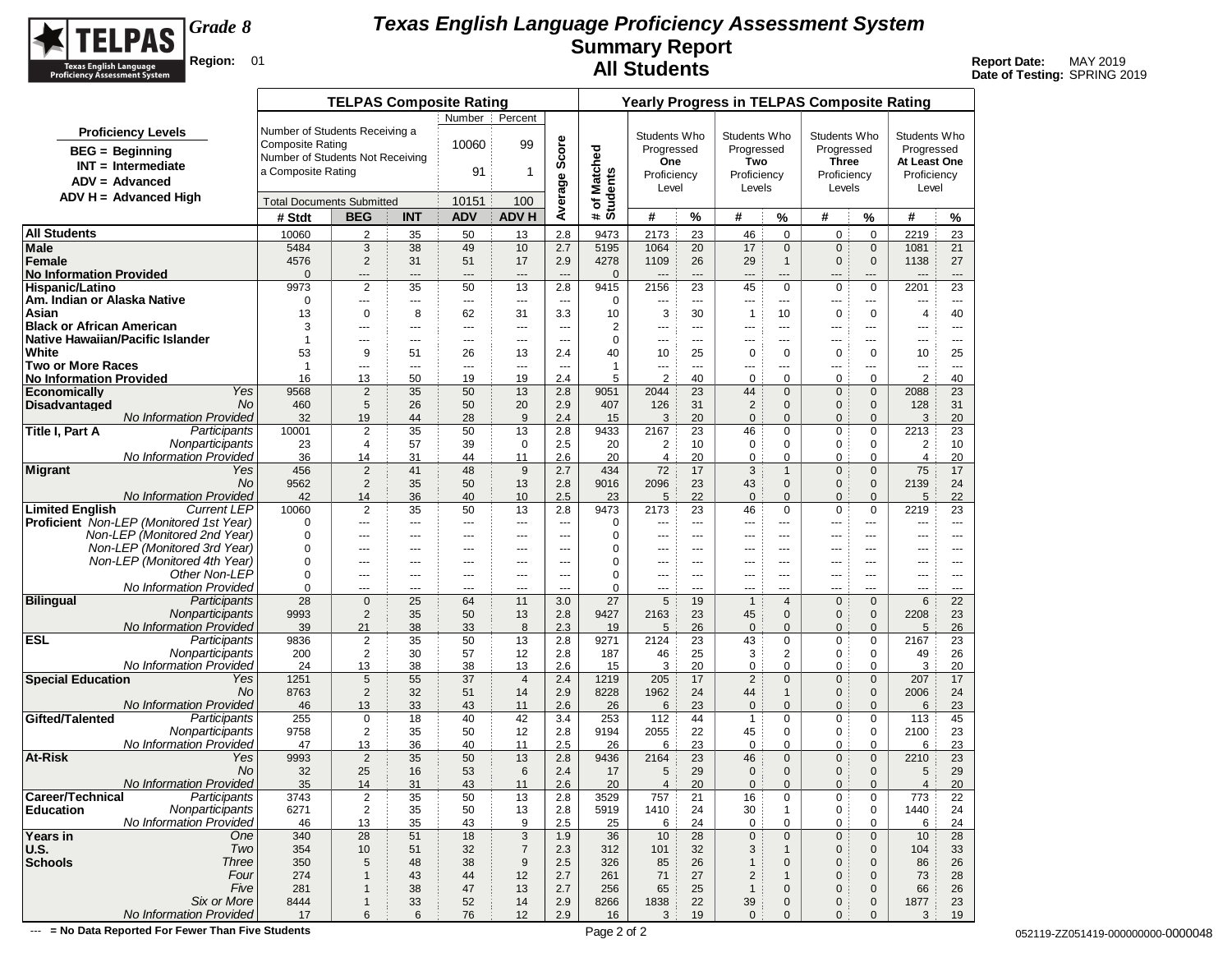

**Date of Testing:** SPRING 2019

|                                                                    |                        |                                                            | Listening   |                   |                          |                        |                                                     | <b>Speaking</b> |                  |                                            |                                 |                                  | Reading     |                                |                                |                          |                       | Writing                          |                      |                               |
|--------------------------------------------------------------------|------------------------|------------------------------------------------------------|-------------|-------------------|--------------------------|------------------------|-----------------------------------------------------|-----------------|------------------|--------------------------------------------|---------------------------------|----------------------------------|-------------|--------------------------------|--------------------------------|--------------------------|-----------------------|----------------------------------|----------------------|-------------------------------|
|                                                                    |                        |                                                            |             | Number   Percent  |                          |                        |                                                     |                 | Number   Percent |                                            |                                 |                                  |             | Number Percent                 |                                |                          |                       |                                  | Number   Percent     |                               |
| <b>Proficiency Levels</b>                                          |                        | Number of Students Rated                                   |             | 9472              | 100                      |                        | Number of Students Rated                            |                 | 9471             | 100                                        | Number of Students Rated        |                                  |             | 9488                           | 100                            | Number of Students Rated |                       |                                  | 9383                 | 99                            |
| <b>BEG</b> = Beginning                                             | <b>Students Absent</b> |                                                            |             | 6                 | 0                        | <b>Students Absent</b> |                                                     |                 | 6                | 0                                          | <b>Students Absent</b>          |                                  |             |                                | $\Omega$                       | Not Rated: EC            |                       |                                  | 63                   | $\overline{1}$                |
| $INT = Intermediate$                                               | Not Rated: EC          |                                                            |             | $\mathbf{0}$      | $\Omega$                 | Not Rated: EC          |                                                     |                 | 0                | 0                                          | Not Rated: ARD Decision         |                                  |             |                                | $\Omega$                       | Not Rated: ARD Decision  |                       |                                  | $\overline{2}$       | $\mathbf 0$                   |
| $ADV = Advanced$                                                   |                        | Not Rated: ARD Decision<br><b>Other Students Not Rated</b> |             | $\mathbf{0}$<br>4 | $\Omega$<br>$\Omega$     |                        | Not Rated: ARD Decision<br>Other Students Not Rated |                 | 4                | $\Omega$<br>$\Omega$                       | <b>Other Students Not Rated</b> |                                  |             | 4                              | $\Omega$                       |                          |                       |                                  |                      |                               |
| ADV H = Advanced High                                              |                        |                                                            |             |                   |                          |                        |                                                     |                 |                  |                                            |                                 |                                  |             |                                |                                |                          |                       |                                  |                      |                               |
|                                                                    |                        | <b>Total Documents Submitted</b>                           |             | 9482              | 100                      |                        | <b>Total Documents Submitted</b>                    |                 | 9482             | 100                                        |                                 | <b>Total Documents Submitted</b> |             | 9500                           | 100                            |                          |                       | <b>Total Documents Submitted</b> | 9448                 | 100                           |
|                                                                    | # Stdt                 | <b>BEG</b>                                                 | <b>INT</b>  | <b>ADV</b>        | <b>ADV H</b>             | # Stdt                 | <b>BEG</b>                                          | <b>INT</b>      | <b>ADV</b>       | ADV H                                      | # Stdt                          | <b>BEG</b>                       | <b>INT</b>  | <b>ADV</b>                     | <b>ADV H</b>                   | # Stdt                   | <b>BEG</b>            | <b>INT</b>                       | <b>ADV</b>           | <b>ADV H</b>                  |
| <b>All Students</b>                                                | 9472                   | 11                                                         | 39          | 32                | 18                       | 9471                   | 42                                                  | 32              | 22               | $\overline{4}$                             | 9488                            | 12                               | 39          | 31                             | 18                             | 9383                     | $\overline{7}$        | 20                               | 33                   | 40                            |
| Male                                                               | 5295                   | 12                                                         | 41          | 30                | 18                       | 5295                   | 44                                                  | 34              | 20               | 3                                          | 5307                            | 15                               | 40          | 28                             | 17                             | 5237                     | 8                     | 23                               | 35                   | 34                            |
| Female<br><b>No Information Provided</b>                           | 4177<br>$\Omega$       | 9<br>$---$                                                 | 37<br>---   | 34<br>$---$       | 19<br>$---$              | 4176<br>$\Omega$       | 40<br>$\overline{a}$                                | 31<br>---       | 25<br>---        | 5<br>---                                   | 4181<br>$\mathbf{0}$            | 9<br>$---$                       | 38<br>---   | 34<br>$\hspace{0.05cm} \cdots$ | 19<br>$\overline{\phantom{a}}$ | 4146<br>$\Omega$         | 5<br>---              | 17<br>---                        | 30<br>---            | 48<br>---                     |
| Hispanic/Latino                                                    | 9338                   | 10                                                         | 39          | 32                | 18                       | 9337                   | 42                                                  | 32              | 22               | $\overline{4}$                             | 9353                            | 12                               | 39          | 31                             | 18                             | 9258                     | $\overline{7}$        | 20                               | 33                   | 40                            |
| Am. Indian or Alaska Native                                        | 4                      | ---                                                        | ---         | $\cdots$          | $---$                    | 4                      | ---                                                 | ---             | ---              | ---                                        | 4                               | $\cdots$                         | ---         | $---$                          | ---                            | 4                        | $\cdots$              | ---                              | ---                  | ---                           |
| Asian                                                              | 10                     | 10                                                         | 10          | 60                | 20                       | 10                     | 20                                                  | 50              | 30               | 0                                          | 10                              | $\mathbf 0$                      | 30          | 30                             | 40                             | 10                       | 0                     | 20                               | 30                   | 50                            |
| <b>Black or African American</b>                                   |                        | $---$                                                      | $\cdots$    | $\cdots$          | $\hspace{0.05cm} \ldots$ | 4                      | $\cdots$                                            | $---$           | ---              | ---                                        |                                 | ---                              | ---         | $\cdots$                       | ---                            | 3                        | ---                   | ---                              | ---                  | $\cdots$                      |
| Native Hawaiian/Pacific Islander                                   | $\Omega$               | ---                                                        | ---         | ---               | $\cdots$                 | $\Omega$               | $\overline{a}$                                      | ---             | ---              | ---                                        | 0                               | $\cdots$                         | ---         | $\hspace{0.05cm} \ldots$       | ---                            | 0                        | ---                   | ---                              | ---                  | $\hspace{1.5cm} \textbf{---}$ |
| White                                                              | 69<br>$\overline{2}$   | 22                                                         | 38          | 22                | 19                       | 69                     | 41                                                  | 23              | 29               | $\overline{7}$                             | 69<br>3                         | 16                               | 45          | 26                             | 13                             | 66                       | 15                    | 30                               | 27                   | 27                            |
| <b>Two or More Races</b><br><b>No Information Provided</b>         | 45                     | ---<br>20                                                  | ---<br>29   | $\cdots$<br>31    | ---<br>20                | $\overline{2}$<br>45   | $\overline{a}$<br>47                                | ---<br>38       | ---<br>11        | $\overline{\phantom{a}}$<br>$\overline{4}$ | 45                              | ---<br>16                        | ---<br>40   | $\overline{a}$<br>16           | $\overline{\phantom{a}}$<br>29 | 3<br>39                  | ---<br>13             | ---<br>26                        | ---<br>33            | ---<br>28                     |
| <b>Economically</b><br>Yes                                         | 8957                   | 10                                                         | 39          | 32                | 18                       | 8956                   | 42                                                  | 33              | 21               | $\overline{4}$                             | 8972                            | 12                               | 40          | 31                             | 17                             | 8891                     | $\overline{7}$        | 20                               | 33                   | 40                            |
| <b>Disadvantaged</b><br>No                                         | 447                    | 11                                                         | 32          | 33                | 23                       | 447                    | 36                                                  | 30              | 30               | 5                                          | 448                             | 11                               | 31          | 33                             | 25                             | 434                      | 10                    | 17                               | 26                   | 47                            |
| <b>No Information Provided</b>                                     | 68                     | 28                                                         | 29          | 25                | 18                       | 68                     | 50                                                  | 37              | 9                | $\overline{4}$                             | 68                              | 19                               | 38          | 19                             | 24                             | 58                       | 14                    | 31                               | 29                   | 26                            |
| Title I, Part A<br>Participants                                    | 9138                   | 11                                                         | 39          | 32                | 18                       | 9137                   | 42                                                  | 32              | 22               | $\overline{4}$                             | 9154                            | 12                               | 39          | 31                             | 18                             | 9060                     | $\overline{7}$        | 20                               | 33                   | 41                            |
| Nonparticipants                                                    | 258                    | 6                                                          | 37          | 38                | 19                       | 258                    | 41                                                  | 38              | 17               | 3                                          | 258                             | 11                               | 40          | 36                             | 13                             | 254                      | $\overline{7}$        | 26                               | 37                   | 30                            |
| No Information Provided                                            | 76                     | 20                                                         | 34          | 25                | 21                       | 76                     | 46                                                  | 37              | 13               | $\overline{4}$                             | 76                              | 17                               | 34          | 24                             | 25                             | 69                       | 9                     | 33                               | 32                   | 26                            |
| Migrant<br>Yes                                                     | 500                    | 8                                                          | 43          | 30                | 19                       | 500                    | 47                                                  | 32              | 18               | 3                                          | 502                             | 14                               | 41          | 29                             | 17                             | 499                      | 5                     | 20                               | 34                   | 41                            |
| No<br>No Information Provided                                      | 8888<br>84             | 10<br>25                                                   | 39<br>32    | 32<br>25          | 18<br>18                 | 8887<br>84             | 42<br>48                                            | 32<br>35        | 22<br>13         | $\overline{4}$<br>5                        | 8902<br>84                      | 12<br>20                         | 39<br>38    | 31<br>20                       | 18<br>21                       | 8812<br>72               | $\overline{7}$<br>11  | 20<br>32                         | 33<br>31             | 40<br>26                      |
| <b>Limited English</b><br><b>Current LEP</b>                       | 9472                   | 11                                                         | 39          | 32                | 18                       | 9471                   | 42                                                  | 32              | 22               | $\overline{4}$                             | 9488                            | 12                               | 39          | 31                             | 18                             | 9383                     | $\overline{7}$        | 20                               | 33                   | 40                            |
| <b>Proficient</b> Non-LEP (Monitored 1st Year)                     | 0                      | $\scriptstyle\cdots$                                       | ---         | $\cdots$          | $\hspace{0.05cm} \ldots$ | 0                      | $\cdots$                                            | $\cdots$        | ---              | ---                                        | $\Omega$                        | ---                              | $\cdots$    | $\hspace{0.05cm} \ldots$       | ---                            | 0                        | ---                   | ---                              | $---$                | $\cdots$                      |
| Non-LEP (Monitored 2nd Year)                                       | 0                      | ---                                                        | $\cdots$    | ---               | $\cdots$                 | 0                      | $\overline{a}$                                      | ---             | ---              | ---                                        | 0                               | $\cdots$                         | $---$       | ---                            | $--$                           | 0                        | ---                   | ---                              | ---                  | ---                           |
| Non-LEP (Monitored 3rd Year)                                       | $\Omega$               | $--$                                                       | $---$       | $\cdots$          | $---$                    | 0                      | $---$                                               | $---$           | $---$            | $---$                                      | 0                               | $\cdots$                         | $---$       | ---                            | $- - -$                        | 0                        | $\cdots$              | ---                              | $---$                | $---$                         |
| Non-LEP (Monitored 4th Year)                                       | $\Omega$               | $---$                                                      | ---         | ---               |                          | $\Omega$               |                                                     | ---             |                  | ---                                        | ∩                               | ---                              | ---         | ---                            |                                | 0                        | ---                   | ---                              |                      | $---$                         |
| Other Non-LEP                                                      | 0                      | $\sim$ $\sim$                                              | $---$       | $---$             | $---$                    | 0<br>$\Omega$          | $---$                                               | $---$           | $---$            | $---$                                      | $\Omega$                        | $---$                            | $--$        | $---$                          | $---$                          | 0                        | $---$                 | $---$                            | $---$                | $---$                         |
| No Information Provided<br><b>Bilingual</b><br>Participants        | $\Omega$<br>9          | $- - -$<br>$\mathbf 0$                                     | $---$<br>44 | $---$<br>33       | $\sim$ $\sim$<br>22      | 9                      | $---$<br>22                                         | $- - -$<br>56   | $---$<br>22      | ---<br>$\Omega$                            | U<br>9                          | ---<br>$\Omega$                  | $---$<br>11 | $\hspace{0.05cm} \ldots$<br>67 | $-$<br>22                      | $\Omega$<br>10           | $---$<br>$\mathbf{0}$ | ---<br>20                        | $\overline{a}$<br>20 | $---$<br>60                   |
| Nonparticipants                                                    | 9382                   | 10                                                         | 39          | 32                | 19                       | 9381                   | 42                                                  | 32              | 22               | $\overline{4}$                             | 9398                            | 12                               | 39          | 31                             | 18                             | 9304                     | $\overline{7}$        | 20                               | 33                   | 40                            |
| <b>No Information Provided</b>                                     | 81                     | 23                                                         | 33          | 27                | 16                       | 81                     | 48                                                  | 35              | 11               | 6                                          | 81                              | 20                               | 37          | 22                             | 21                             | 69                       | 13                    | 29                               | 35                   | 23                            |
| <b>ESL</b><br>Participants                                         | 9264                   | 11                                                         | 39          | 32                | 18                       | 9263                   | 42                                                  | 32              | 22               | $\overline{4}$                             | 9280                            | 12                               | 39          | 31                             | 18                             | 9183                     | $\overline{7}$        | 20                               | 33                   | 40                            |
| Nonparticipants                                                    | 152                    | $\overline{2}$                                             | 34          | 36                | 28                       | 152                    | 38                                                  | 30              | 27               | 5                                          | 152                             | 7                                | 30          | 36                             | 28                             | 150                      | $\overline{2}$        | 17                               | 39                   | 42                            |
| No Information Provided                                            | 56                     | 20                                                         | 36          | 30                | 14                       | 56                     | 48                                                  | 41              | $\overline{7}$   | $\overline{4}$                             | 56                              | 16                               | 39          | 21                             | 23                             | 50                       | 8                     | 32                               | 38                   | 22                            |
| <b>Special Education</b><br>Yes<br>No                              | 1063<br>8322           | 12<br>10                                                   | 57<br>37    | 25<br>33          | 6<br>20                  | 1062<br>8322           | 50<br>41                                            | 32<br>32        | 15<br>23         | $\overline{2}$<br>$\overline{4}$           | 1063<br>8338                    | 25<br>11                         | 53<br>37    | 19<br>32                       | $\overline{4}$<br>20           | 1044<br>8268             | 11<br>6               | 33<br>19                         | 34<br>32             | 22<br>43                      |
| No Information Provided                                            | 87                     | 25                                                         | 32          | 26                | 16                       | 87                     | 48                                                  | 34              | 11               | 6                                          | 87                              | 22                               | 38          | 20                             | 21                             | 71                       | 11                    | 32                               | 31                   | 25                            |
| Gifted/Talented<br>Participants                                    | 109                    | $\overline{1}$                                             | 10          | 28                | 61                       | 109                    | 16                                                  | 33              | 35               | 17                                         | 109                             | 3                                | 13          | 18                             | 66                             | 109                      | $\overline{2}$        | $\overline{2}$                   | 9                    | 87                            |
| Nonparticipants                                                    | 9274                   | 10                                                         | 39          | 32                | 18                       | 9273                   | 42                                                  | 32              | 22               | $\overline{4}$                             | 9290                            | 12                               | 39          | 31                             | 17                             | 9201                     | $\overline{7}$        | 20                               | 33                   | 40                            |
| No Information Provided                                            | 89                     | 26                                                         | 31          | 27                | 16                       | 89                     | 48                                                  | 33              | 13               | 6                                          | 89                              | 21                               | 38          | 19                             | 21                             | 73                       | 11                    | 32                               | 33                   | 25                            |
| At-Risk<br>Yes                                                     | 9298                   | 10                                                         | 39          | 32                | 19                       | 9297                   | 42                                                  | 32              | 22               | $\overline{4}$                             | 9314                            | 12                               | 39          | 31                             | 18                             | 9227                     | 6                     | 20                               | 33                   | 41                            |
| No                                                                 | 95                     | 40                                                         | 38          | 13                | 9                        | 95                     | 49                                                  | 35              | 13               | 3                                          | 95                              | 32                               | 39          | 22                             | $\overline{7}$                 | 90                       | 36                    | 27                               | 20                   | 18                            |
| No Information Provided<br>Participants<br><b>Career/Technical</b> | 79<br>6411             | 30                                                         | 27          | 25                | 18                       | 79                     | 52                                                  | 34              | 10               | $\overline{4}$<br>$\overline{4}$           | 79                              | 22                               | 38          | 18                             | 23                             | 66                       | 15                    | 29                               | 30                   | 26                            |
| Education<br>Nonparticipants                                       | 2968                   | 9<br>13                                                    | 39<br>40    | 33<br>30          | 20<br>16                 | 6410<br>2968           | 41<br>44                                            | 32<br>33        | 23<br>19         | $\overline{4}$                             | 6419<br>2976                    | 11<br>15                         | 39<br>40    | 32<br>29                       | 19<br>16                       | 6371<br>2935             | 6<br>9                | 19<br>24                         | 33<br>33             | 43<br>35                      |
| No Information Provided                                            | 93                     | 26                                                         | 33          | 25                | 16                       | 93                     | 48                                                  | 33              | 12               | 6                                          | 93                              | 17                               | 42          | 20                             | 20                             | 77                       | 10                    | 32                               | 32                   | 25                            |
| Years in<br>One                                                    | 754                    | 46                                                         | 34          | 13                | 6                        | 754                    | 48                                                  | 32              | 16               | $5\phantom{.0}$                            | 759                             | 32                               | 42          | 18                             | 8                              | 737                      | 40                    | 36                               | 16                   | 9                             |
| U.S.<br>Two                                                        | 362                    | 34                                                         | 37          | 21                | $\overline{7}$           | 362                    | 44                                                  | 35              | 18               | $\overline{2}$                             | 364                             | 29                               | 41          | 20                             | 11                             | 359                      | 24                    | 41                               | 25                   | 10                            |
| <b>Schools</b><br><b>Three</b>                                     | 401                    | 18                                                         | 43          | 23                | 16                       | 401                    | 39                                                  | 35              | 22               | $\overline{4}$                             | 401                             | 17                               | 39          | 27                             | 17                             | 401                      | 9                     | 39                               | 33                   | 19                            |
| Four                                                               | 324                    | 15                                                         | 35          | 27                | 23                       | 324                    | 40                                                  | 32              | 23               | $\sqrt{5}$                                 | 325                             | 14                               | 35          | 27                             | 24                             | 323                      | $\overline{7}$        | 34                               | 35                   | 24                            |
| Five<br>Six or More                                                | 295<br>7290            | 8                                                          | 37          | 34                | 21                       | 295                    | 40                                                  | 30<br>32        | 23<br>23         | 6<br>$\overline{4}$                        | 295                             | 8<br>9                           | 36          | 32                             | 24                             | 293<br>7229              | 6<br>$\overline{2}$   | 24                               | 35                   | 35                            |
| No Information Provided                                            | 46                     | $\overline{5}$<br>17                                       | 40<br>54    | 35<br>15          | 20<br>13                 | 7289<br>46             | 41<br>54                                            | 30              | 15               | $\mathbf 0$                                | 7297<br>47                      | 17                               | 39<br>62    | 33<br>17                       | 19                             | 41                       | 17                    | 16<br>22                         | 35<br>27             | 47<br>34                      |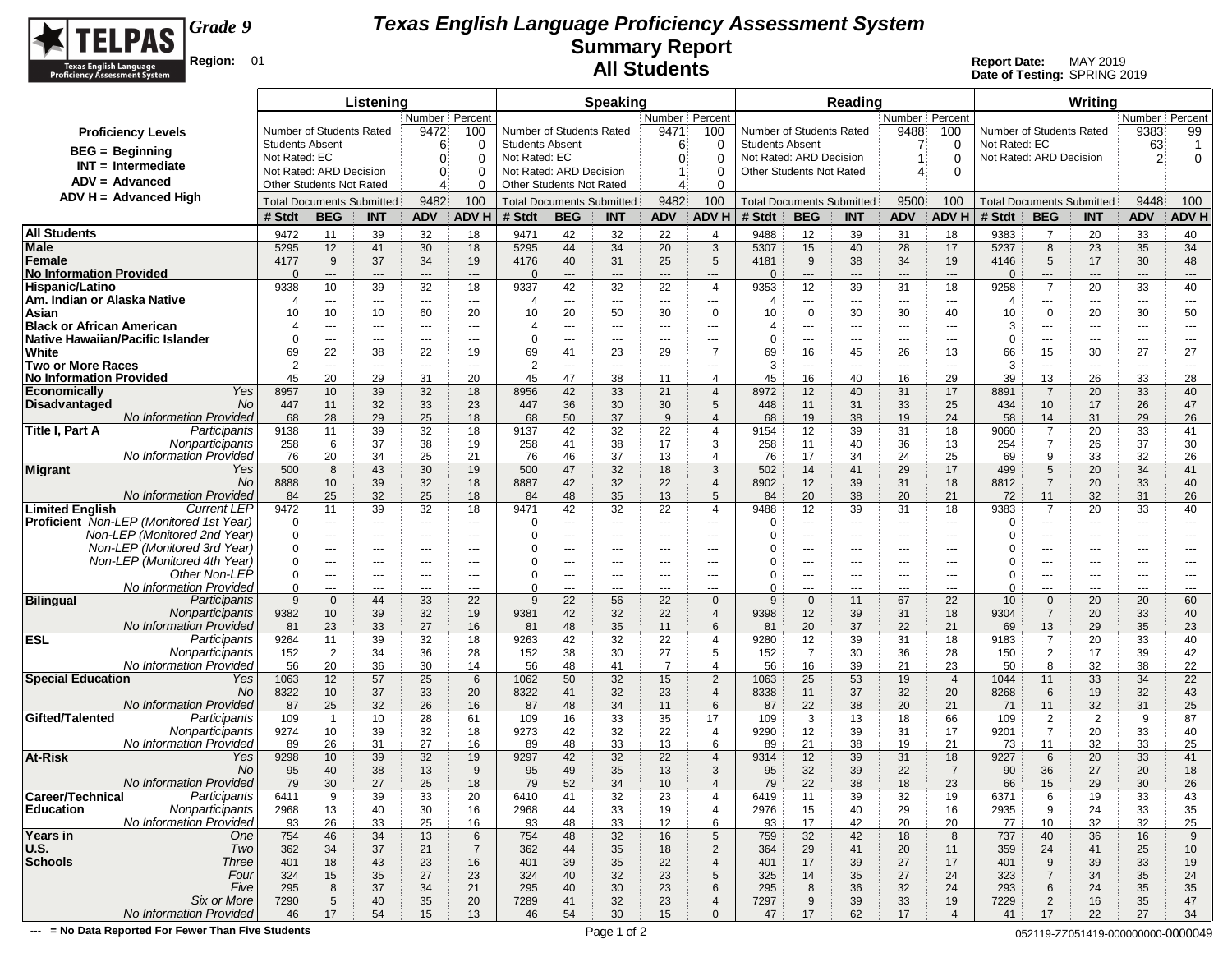

**Date of Testing:** SPRING 2019

|                                                                                |                         | <b>TELPAS Composite Rating</b>           |                                                                      |                       |                                  |                        |                        |                       | <b>Yearly Progress in TELPAS Composite Rating</b> |                              |                          |                             |                        |                   |
|--------------------------------------------------------------------------------|-------------------------|------------------------------------------|----------------------------------------------------------------------|-----------------------|----------------------------------|------------------------|------------------------|-----------------------|---------------------------------------------------|------------------------------|--------------------------|-----------------------------|------------------------|-------------------|
|                                                                                |                         |                                          | Number                                                               | Percent               |                                  |                        |                        |                       |                                                   |                              |                          |                             |                        |                   |
| <b>Proficiency Levels</b>                                                      |                         | Number of Students Receiving a           |                                                                      |                       |                                  |                        | Students Who           |                       | Students Who                                      |                              | Students Who             |                             | Students Who           |                   |
| <b>BEG</b> = Beginning                                                         | <b>Composite Rating</b> |                                          | 9337                                                                 | 98                    |                                  |                        | Progressed             |                       | Progressed                                        |                              | Progressed               |                             | Progressed             |                   |
| $INT = Intermediate$                                                           |                         | Number of Students Not Receiving         |                                                                      |                       |                                  |                        | One                    |                       | Two                                               |                              | Three                    |                             | At Least One           |                   |
| $ADV = Advanced$                                                               | a Composite Rating      |                                          | 216                                                                  | $\overline{2}$        |                                  | Matched                | Proficiency            |                       | Proficiency                                       |                              | Proficiency              |                             | Proficiency            |                   |
| ADV H = Advanced High                                                          |                         |                                          |                                                                      |                       |                                  |                        | Level                  |                       | Levels                                            |                              | Levels                   |                             | Level                  |                   |
|                                                                                |                         | <b>Total Documents Submitted</b>         | 9553                                                                 | 100<br><b>ADV H</b>   | Average Score                    | # of Matcl<br>Students | #                      |                       |                                                   |                              |                          |                             |                        |                   |
|                                                                                | # Stdt                  | <b>BEG</b><br><b>INT</b>                 | <b>ADV</b>                                                           |                       |                                  |                        |                        | %                     | #                                                 | %                            | #                        | $\%$                        | #                      | %                 |
| <b>All Students</b>                                                            | 9337<br>5216            | 6<br>$\overline{7}$                      | 51<br>32                                                             | 11<br>9               | 2.5                              | 8185<br>4608           | 1286<br>664            | 16<br>14              | 19                                                | 0<br>$\mathbf{0}$            | 0<br>$\mathbf{0}$        | $\mathbf 0$<br>$\mathbf{0}$ | 1305<br>670            | 16                |
| Male<br>Female                                                                 | 4121                    | 5                                        | 53<br>31<br>34<br>49                                                 | 12                    | 2.5<br>2.6                       | 3577                   | 622                    | 17                    | $6\phantom{1}6$<br>13                             | $\mathbf{0}$                 | 0                        | $\mathbf 0$                 | 635                    | 15<br>18          |
| <b>No Information Provided</b>                                                 | $\overline{0}$          | ---                                      | ---<br>$\overline{\phantom{a}}$                                      | ---                   | $\overline{a}$                   | $\mathbf{0}$           | $\overline{a}$         | $---$                 | ---                                               | ---                          | ---                      | ---                         | $---$                  | $---$             |
| Hispanic/Latino                                                                | 9214                    | 6                                        | 51<br>32                                                             | 11                    | 2.5                              | 8107                   | 1274                   | 16                    | 19                                                | 0                            | 0                        | $\mathbf 0$                 | 1293                   | 16                |
| Am. Indian or Alaska Native                                                    | 4                       | ---                                      | ---<br>---                                                           | ---                   | ---                              | 3                      | ---                    | $\overline{a}$        | ---                                               | $---$                        | $\overline{\phantom{a}}$ | ---                         | ---                    | $\cdots$          |
| Asian                                                                          | 10                      | $\mathbf 0$                              | 30<br>60                                                             | 10                    | 2.9                              | 6                      | $\overline{1}$         | 17                    | $\mathbf 0$                                       | 0                            | 0                        | $\mathbf 0$                 | $\mathbf{1}$           | 17                |
| <b>Black or African American</b><br>Native Hawaiian/Pacific Islander           | 3<br>0                  | $\overline{a}$<br>$\qquad \qquad \cdots$ | $---$<br>$\overline{a}$<br>---<br>---                                | $\overline{a}$<br>--- | $\overline{a}$<br>---            | 3<br>$\mathbf 0$       | $---$<br>---           | $\overline{a}$<br>--- | $---$                                             | $---$<br>---                 | $- - -$<br>---           | $\overline{a}$<br>---       | ---<br>---             | $---$<br>$\cdots$ |
| White                                                                          | 66                      | 11                                       | 53<br>23                                                             | 14                    | 2.4                              | 43                     | 6                      | 14                    | $---$<br>0                                        | 0                            | 0                        | 0                           | 6                      | 14                |
| <b>Two or More Races</b>                                                       | 2                       | $\overline{a}$                           | ---<br>$\overline{\phantom{a}}$                                      | $\overline{a}$        | $\sim$                           | $\overline{2}$         | ---                    | $- - -$               | ---                                               | $\overline{a}$               | $\overline{\phantom{a}}$ | ---                         | ---                    | $\sim$ $\sim$     |
| <b>No Information Provided</b>                                                 | 38                      | 16                                       | 45<br>29                                                             | 11                    | 2.5                              | 21                     | 3                      | 14                    | $\mathbf 0$                                       | 0                            | 0                        | $\mathbf 0$                 | 3                      | 14                |
| Yes<br><b>Economically</b>                                                     | 8850                    | 6                                        | 52<br>32                                                             | 10                    | 2.5                              | 7832                   | 1215                   | 16                    | 18                                                | $\mathbf{0}$                 | 0                        | $\mathbf 0$                 | 1233                   | 16                |
| <b>Disadvantaged</b><br>No                                                     | 432                     | $\overline{7}$                           | 42<br>36                                                             | 15                    | 2.7                              | 325                    | 67                     | 21                    | $\mathbf{1}$                                      | $\mathbf{0}$                 | $\mathbf{0}$             | $\mathbf 0$                 | 68                     | 21                |
| <b>No Information Provided</b><br>Title I, Part A<br>Participants              | 55                      | 18                                       | 25<br>47<br>51                                                       | 9<br>11               | 2.4                              | 28                     | $\overline{4}$         | 14<br>16              | $\mathbf{0}$                                      | $\mathbf{0}$<br>0            | $\mathbf{0}$             | $\mathbf{0}$                | $\overline{4}$<br>1270 | 14<br>16          |
| Nonparticipants                                                                | 9018<br>254             | 6<br>5                                   | 32<br>56<br>33                                                       | $\overline{7}$        | 2.5<br>2.5                       | 7922<br>227            | 1251<br>29             | 13                    | 19<br>$\mathbf 0$                                 | $\mathbf 0$                  | 0<br>0                   | 0<br>$\mathbf 0$            | 29                     | 13                |
| No Information Provided                                                        | 65                      | 12                                       | 51<br>26                                                             | 11                    | 2.4                              | 36                     | 6                      | 17                    | 0                                                 | 0                            | 0                        | 0                           | 6                      | 17                |
| <b>Migrant</b><br>Yes                                                          | 492                     | 5                                        | 56<br>30                                                             | 9                     | 2.5                              | 458                    | 67                     | 15                    | $\mathbf 0$                                       | $\mathbf{0}$                 | $\overline{0}$           | $\mathbf{0}$                | 67                     | 15                |
| No                                                                             | 8776                    | 6                                        | 51<br>32                                                             | 11                    | 2.5                              | 7690                   | 1213                   | 16                    | 19                                                | $\mathbf{0}$                 | 0                        | $\mathbf 0$                 | 1232                   | 16                |
| No Information Provided                                                        | 69                      | 14                                       | 49<br>28                                                             | 9                     | 2.4                              | 37                     | 6                      | 16                    | $\mathbf 0$                                       | $\Omega$                     | $\Omega$                 | $\mathbf{0}$                | 6                      | 16                |
| <b>Limited English</b><br><b>Current LEP</b>                                   | 9337                    | 6                                        | 51<br>32                                                             | 11                    | 2.5                              | 8185                   | 1286                   | 16                    | 19                                                | $\mathbf 0$                  | 0                        | $\mathbf 0$                 | 1305                   | 16                |
| <b>Proficient</b> Non-LEP (Monitored 1st Year)<br>Non-LEP (Monitored 2nd Year) | 0<br>0                  | ---<br>---                               | $\overline{\phantom{a}}$<br>$---$<br>$\overline{\phantom{a}}$<br>--- | $\overline{a}$<br>--- | $\overline{a}$<br>$\overline{a}$ | 0<br>$\mathbf 0$       | ---<br>---             | $---$<br>---          | $---$<br>---                                      | $---$<br>---                 | $- - -$<br>---           | ---<br>$\overline{a}$       | ---<br>---             | $- - -$<br>$---$  |
| Non-LEP (Monitored 3rd Year)                                                   | 0                       | ---                                      | ---<br>---                                                           | ---                   | ---                              | $\mathbf 0$            | ---                    | ---                   | ---                                               | ---                          | ---                      | ---                         | ---                    | $- - -$           |
| Non-LEP (Monitored 4th Year)                                                   | 0                       | $---$                                    | $---$<br>$---$                                                       | $---$                 | $---$                            | 0                      | $---$                  | $---$                 | $---$                                             | $---$                        | $- - -$                  | ---                         | ---                    | $---$             |
| Other Non-LEP                                                                  | 0                       | ---                                      | $\overline{\phantom{a}}$<br>---                                      | ---                   | $\overline{a}$                   | $\mathbf 0$            | ---                    | ---                   | ---                                               | ---                          | $\overline{a}$           | ---                         | ---                    | $\overline{a}$    |
| No Information Provided                                                        | 0                       | $---$                                    | $---$<br>$---$                                                       | $---$                 | $- - -$                          | $\mathbf 0$            | $---$                  | $- - -$               | $---$                                             | $---$                        | $---$                    | $- - -$                     | $---$                  | $\sim$ $\sim$     |
| <b>Bilingual</b><br>Participants                                               | 9                       | $\mathbf 0$                              | 33<br>56                                                             | 11                    | 2.9                              | $\overline{7}$         | $\sqrt{2}$             | 29                    | $\mathbf 0$                                       | $\mathbf{0}$                 | $\overline{0}$           | $\mathbf{0}$                | $\overline{2}$         | 29                |
| Nonparticipants<br>No Information Provided                                     | 9263                    | 6                                        | 32<br>51                                                             | 11                    | 2.5                              | 8144                   | 1280                   | 16                    | 19                                                | $\mathbf{0}$<br>$\Omega$     | 0<br>$\Omega$            | $\mathbf 0$                 | 1299                   | 16                |
| <b>ESL</b><br>Participants                                                     | 65<br>9141              | 17<br>6                                  | 46<br>29<br>51<br>32                                                 | 8<br>10               | 2.4<br>2.5                       | 34<br>8027             | $\overline{4}$<br>1260 | 12<br>16              | $\mathbf 0$<br>18                                 | $\mathbf{0}$                 | 0                        | $\mathbf{0}$<br>$\mathbf 0$ | $\overline{4}$<br>1278 | 12<br>16          |
| Nonparticipants                                                                | 149                     | $\mathbf{1}$                             | 48<br>34                                                             | 17                    | 2.8                              | 127                    | 23                     | 18                    | $\mathbf{1}$                                      | 1                            | 0                        | 0                           | 24                     | 19                |
| No Information Provided                                                        | 47                      | 13                                       | 53<br>28                                                             | 6                     | 2.4                              | 31                     | 3                      | 10                    | $\mathbf 0$                                       | $\mathbf 0$                  | 0                        | $\mathbf 0$                 | 3                      | 10                |
| <b>Special Education</b><br>Yes                                                | 1043                    | 9                                        | 65<br>24                                                             | $\overline{2}$        | 2.2                              | 990                    | 76                     | 8                     | $\mathbf 0$                                       | $\mathbf{0}$                 | $\mathbf{0}$             | $\mathbf 0$                 | 76                     | 8                 |
| No                                                                             | 8226                    | $6\phantom{1}$                           | 49<br>33                                                             | 12                    | 2.6                              | 7159                   | 1205                   | 17                    | 19                                                | $\mathbf{0}$                 | 0                        | $\mathbf 0$                 | 1224                   | 17                |
| <b>No Information Provided</b><br>Gifted/Talented<br>Participants              | 68<br>109               | 15<br>$\mathbf 0$                        | 50<br>28<br>19<br>38                                                 | $\overline{7}$<br>43  | 2.4<br>3.4                       | 36                     | 5<br>47                | 14<br>44              | $\mathbf 0$<br>$\mathbf{1}$                       | $\mathbf{0}$<br>$\mathbf{1}$ | $\mathbf{0}$<br>0        | $\mathbf{0}$<br>0           | 5<br>48                | 14<br>45          |
| Nonparticipants                                                                | 9158                    | 6                                        | 32<br>51                                                             | 10                    | 2.5                              | 106<br>8041            | 1234                   | 15                    | 18                                                | $\mathbf 0$                  | 0                        | 0                           | 1252                   | 16                |
| No Information Provided                                                        | 70                      | 14                                       | 29<br>50                                                             | $\overline{7}$        | 2.4                              | 38                     | 5                      | 13                    | $\mathbf 0$                                       | 0                            | 0                        | $\mathbf 0$                 | 5                      | 13                |
| At-Risk<br>Yes                                                                 | 9184                    | 6                                        | 51<br>32                                                             | 11                    | 2.6                              | 8129                   | 1279                   | 16                    | 19                                                | $\mathbf{0}$                 | 0                        | $\mathbf 0$                 | 1298                   | 16                |
| No                                                                             | 90                      | 32                                       | 41<br>22                                                             | $\overline{4}$        | 2.0                              | 22                     | 3                      | 14                    | $\mathbf 0$                                       | $\mathbf{0}$                 | $\mathbf{0}$             | $\mathbf{0}$                | 3                      | 14                |
| No Information Provided                                                        | 63                      | 19                                       | 25<br>48                                                             | 8                     | 2.4                              | 34                     | 4                      | 12                    | $\mathbf{0}$                                      | $\mathbf{0}$                 | $\mathbf{0}$             | $\mathbf 0$                 | $\overline{4}$         | 12                |
| Career/Technical<br>Participants<br>Nonparticipants<br><b>Education</b>        | 6346                    | 5                                        | 33<br>50                                                             | 11                    | $2.6\,$<br>2.5                   | 5771                   | 915                    | $16\,$                | 16                                                | $\pmb{0}$                    | $\pmb{0}$                | $\pmb{0}$                   | 931                    | 16                |
| No Information Provided                                                        | 2917<br>74              | 8<br>14                                  | 53<br>30<br>50<br>30                                                 | 9<br>$\overline{7}$   | 2.4                              | 2373<br>41             | 365<br>6               | 15<br>15              | 3<br>$\mathbf 0$                                  | 0<br>0                       | 0<br>0                   | 0<br>0                      | 368<br>6               | 16<br>15          |
| Years in<br>One                                                                | 731                     | 33                                       | 44<br>18                                                             | $\sqrt{5}$            | 1.9                              | 48                     | 11                     | 23                    | $\mathbf 0$                                       | $\mathbf 0$                  | $\mathbf 0$              | $\mathbf 0$                 | 11                     | 23                |
| Two<br><b>U.S.</b>                                                             | 357                     | 24                                       | 23<br>49                                                             | $\overline{4}$        | 2.1                              | 286                    | 63                     | 22                    | $\mathbf 0$                                       | $\mathbf{0}$                 | 0                        | $\mathbf 0$                 | 63                     | 22                |
| <b>Schools</b><br><b>Three</b>                                                 | 400                     | 11                                       | 29<br>52                                                             | $\boldsymbol{9}$      | 2.4                              | 356                    | 81                     | 23                    | $\mathbf{1}$                                      | $\mathbf{0}$                 | 0                        | $\mathbf 0$                 | 82                     | 23                |
| Four                                                                           | 322                     | 8                                        | 49<br>30                                                             | 13                    | 2.5                              | 296                    | 61                     | 21                    | $\overline{1}$                                    | $\mathbf 0$                  | 0                        | $\mathbf 0$                 | 62                     | 21                |
| Five                                                                           | 292                     | $\sqrt{5}$                               | 47<br>32                                                             | 16                    | 2.6                              | 269                    | 58                     | 22                    | $\mathbf{1}$                                      | $\mathbf 0$                  | 0                        | $\mathbf 0$                 | 59                     | 22                |
| Six or More<br>No Information Provided                                         | 7196<br>39              | $\sqrt{2}$                               | 52<br>34<br>64                                                       | 11<br>5               | 2.6                              | 6900<br>30             | 1011                   | $15\,$<br>3           | 16<br>$\mathbf 0$                                 | $\mathbf 0$<br>$\mathbf{0}$  | 0                        | $\mathbf 0$<br>$\mathbf{0}$ | 1027<br>$\overline{1}$ | 15<br>3           |
|                                                                                |                         | 15                                       | 15                                                                   |                       | 2.2                              |                        | $\overline{1}$         |                       |                                                   |                              | 0                        |                             |                        |                   |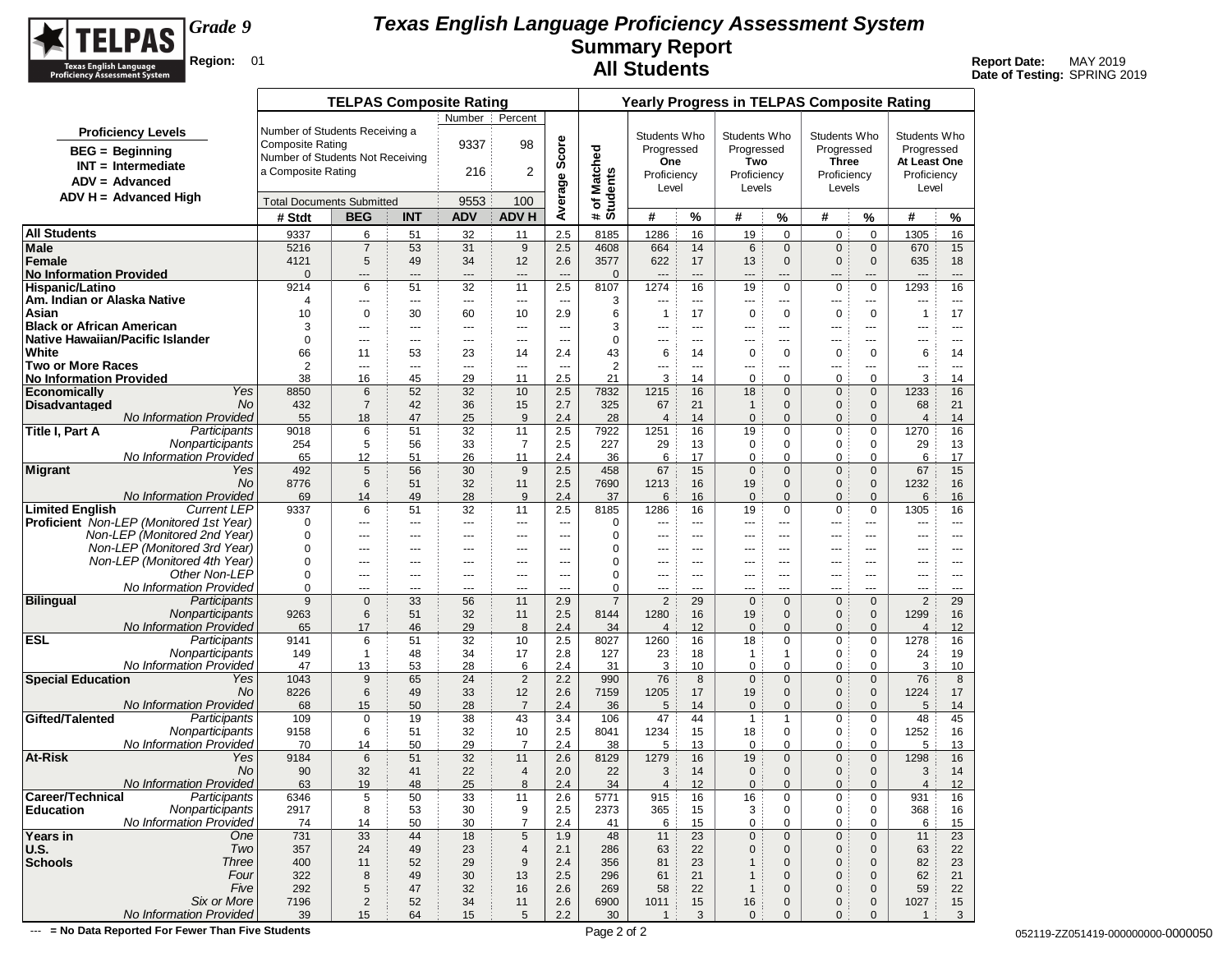

**Date of Testing:** SPRING 2019

|                                                                                |                        |                                  | Listening   |                      |                |                        |                                                     | <b>Speaking</b>      |                  |                                            |                                  |                               | Reading     |                                                |                |                          |                          | Writing                          |                      |                                     |
|--------------------------------------------------------------------------------|------------------------|----------------------------------|-------------|----------------------|----------------|------------------------|-----------------------------------------------------|----------------------|------------------|--------------------------------------------|----------------------------------|-------------------------------|-------------|------------------------------------------------|----------------|--------------------------|--------------------------|----------------------------------|----------------------|-------------------------------------|
|                                                                                |                        |                                  |             | Number   Percent     |                |                        |                                                     |                      | Number   Percent |                                            |                                  |                               |             | Number Percent                                 |                |                          |                          |                                  | Number   Percent     |                                     |
| <b>Proficiency Levels</b>                                                      |                        | Number of Students Rated         |             | 6784                 | 100            |                        | Number of Students Rated                            |                      | 6784             | 100                                        | Number of Students Rated         |                               |             | 6794                                           | 100            | Number of Students Rated |                          |                                  | 6730                 | 99                                  |
| <b>BEG</b> = Beginning                                                         | <b>Students Absent</b> |                                  |             | 4                    | 0              | <b>Students Absent</b> |                                                     |                      | 4                | 0                                          | <b>Students Absent</b>           |                               |             | 6                                              | 0              | Not Rated: EC            |                          |                                  | 50                   | $\overline{1}$                      |
| $INT = Intermediate$                                                           | Not Rated: EC          |                                  |             | $\Omega$             | $\Omega$       | Not Rated: EC          |                                                     |                      | 0                | $\Omega$                                   | Not Rated: ARD Decision          |                               |             | $\Omega$                                       | $\Omega$       | Not Rated: ARD Decision  |                          |                                  | 3                    | 0                                   |
| $ADV = Advanced$                                                               |                        | Not Rated: ARD Decision          |             | $\mathbf{0}$         | $\Omega$       |                        | Not Rated: ARD Decision<br>Other Students Not Rated |                      | 0                | 0                                          | Other Students Not Rated         |                               |             | $\Omega$                                       | $\Omega$       |                          |                          |                                  |                      |                                     |
| ADV H = Advanced High                                                          |                        | <b>Other Students Not Rated</b>  |             |                      | $\Omega$       |                        |                                                     |                      |                  | 0                                          |                                  |                               |             |                                                |                |                          |                          |                                  |                      |                                     |
|                                                                                |                        | <b>Total Documents Submitted</b> |             | 6789                 | 100            |                        | <b>Total Documents Submitted</b>                    |                      | 6789             | 100                                        | <b>Total Documents Submitted</b> |                               |             | 6800                                           | 100            |                          |                          | <b>Total Documents Submitted</b> | 6783                 | 100                                 |
|                                                                                | # Stdt                 | <b>BEG</b>                       | <b>INT</b>  | <b>ADV</b>           | <b>ADV H</b>   | # Stdt                 | <b>BEG</b>                                          | <b>INT</b>           | <b>ADV</b>       | <b>ADV H</b>                               | # Stdt                           | <b>BEG</b>                    | <b>INT</b>  | <b>ADV</b>                                     | <b>ADV H</b>   | # Stdt                   | <b>BEG</b>               | <b>INT</b>                       | <b>ADV</b>           | ADV H                               |
| <b>All Students</b>                                                            | 6784                   | 10                               | 39          | 34                   | 17             | 6784                   | 40                                                  | 32                   | 23               | $\overline{4}$                             | 6794                             | 11                            | 46          | 26                                             | 17             | 6730                     | 5                        | 21                               | 36                   | 38                                  |
| <b>Male</b>                                                                    | 3807                   | 11                               | 40          | 32                   | 17             | 3807                   | 42                                                  | 32                   | 22               | $\mathbf{3}$                               | 3812                             | 13                            | 48          | 24                                             | 14             | 3761                     | 6                        | 24                               | 37                   | 33                                  |
| Female                                                                         | 2977<br>$\Omega$       | 8                                | 37          | 38                   | 18             | 2977<br>$\Omega$       | 37                                                  | 33                   | 25               | 6                                          | 2982<br>$\Omega$                 | 9                             | 44          | 28                                             | 19             | 2969                     | $\overline{4}$           | 17                               | 35                   | 44                                  |
| No Information Provided<br>Hispanic/Latino                                     | 6729                   | $\qquad \qquad \cdots$<br>10     | $---$<br>39 | $---$<br>34          | $---$<br>17    | 6729                   | $---$<br>40                                         | $\overline{a}$<br>32 | $\cdots$<br>23   | $\overline{\phantom{a}}$<br>$\overline{4}$ | 6739                             | $\qquad \qquad -\qquad$<br>11 | $---$<br>46 | $\hspace{0.05cm} \ldots \hspace{0.05cm}$<br>26 | $---$<br>16    | $\Omega$<br>6677         | $\qquad \qquad - -$<br>5 | ---<br>21                        | ---<br>36            | $\hspace{1.5cm} \textbf{---}$<br>38 |
| Am. Indian or Alaska Native                                                    | 2                      | $\overline{\phantom{a}}$         | $\cdots$    | $\sim$ $\sim$ $\sim$ | $\sim$ $\sim$  | 2                      | $- - -$                                             | ---                  | $---$            | $\cdots$                                   | 2                                | ---                           | $--$        | $\hspace{0.05cm} \ldots$                       | $\sim$ $\sim$  | 2                        | $\cdots$                 | ---                              | $\scriptstyle\cdots$ | $- - -$                             |
| Asian                                                                          | 11                     | 9                                | 9           | 45                   | 36             | 11                     | 18                                                  | 45                   | 36               | 0                                          | 11                               | 0                             | 27          | 18                                             | 55             | 11                       | $\mathbf 0$              | 27                               | 27                   | 45                                  |
| <b>Black or African American</b>                                               | $\Omega$               | ---                              | $\cdots$    | ---                  | $---$          | 0                      | $---$                                               | ---                  | ---              | ---                                        | 0                                | $\cdots$                      | ---         | $---$                                          | $- - -$        | 0                        | ---                      | ---                              | ---                  | ---                                 |
| Native Hawaiian/Pacific Islander                                               | $\Omega$               | $\cdots$                         | $--$        | ---                  | $---$          | 0                      | $\cdots$                                            | $---$                | ---              | $---$                                      | $\Omega$                         | $\cdots$                      | ---         | $\sim$ $\sim$                                  | $\cdots$       | $\Omega$                 | ---                      | $---$                            | $---$                | $---$                               |
| White                                                                          | 27                     | $\overline{7}$                   | 26          | 19                   | 48             | 27                     | 19                                                  | 37                   | 30               | 15                                         | 27                               | 19                            | 19          | 26                                             | 37             | 27                       | 15                       | 33                               | $\overline{4}$       | 48                                  |
| <b>Two or More Races</b>                                                       | $\overline{4}$         | $---$                            | $\cdots$    | ---                  | $---$          | $\overline{4}$         | ---                                                 | $---$                | ---              | ---                                        | $\overline{4}$                   | $\cdots$                      | ---         | $\overline{\phantom{a}}$                       | $---$          | 4                        | ---                      | ---                              | ---                  | $---$                               |
| No Information Provided<br>Yes                                                 | 11                     | 18                               | 36          | 27                   | 18             | 11                     | 36                                                  | 18                   | 45               | 0                                          | 11                               | 27                            | 27          | 36                                             | 9              | 9                        | 22                       | 11                               | 44                   | 22                                  |
| <b>Economically</b><br><b>No</b><br>Disadvantaged                              | 6419<br>346            | 10<br>9                          | 39<br>29    | 34<br>40             | 17<br>22       | 6419<br>346            | 40<br>27                                            | 32<br>36             | 23<br>28         | $\overline{4}$<br>9                        | 6428<br>347                      | 12<br>10                      | 47<br>39    | 26<br>29                                       | 16<br>23       | 6376<br>339              | 5<br>6                   | 21<br>18                         | 36<br>32             | 38<br>43                            |
| <b>No Information Provided</b>                                                 | 19                     | 21                               | 32          | 26                   | 21             | 19                     | 26                                                  | 32                   | 37               | 5                                          | 19                               | 26                            | 32          | 32                                             | 11             | 15                       | 13                       | 20                               | 40                   | 27                                  |
| Participants<br>Title I, Part A                                                | 6582                   | 10                               | 39          | 34                   | 18             | 6582                   | 39                                                  | 33                   | 24               | $\overline{4}$                             | 6593                             | 11                            | 46          | 26                                             | 17             | 6543                     | 5                        | 21                               | 36                   | 38                                  |
| Nonparticipants                                                                | 183                    | 10                               | 34          | 44                   | 11             | 183                    | 48                                                  | 31                   | 17               | $\overline{4}$                             | 182                              | 14                            | 55          | 23                                             | 8              | 172                      | 5                        | 30                               | 37                   | 28                                  |
| No Information Provided                                                        | 19                     | 16                               | 37          | 26                   | 21             | 19                     | 26                                                  | 32                   | 37               | 5                                          | 19                               | 37                            | 21          | 32                                             | 11             | 15                       | 27                       | 13                               | 33                   | 27                                  |
| Yes<br><b>Migrant</b>                                                          | 377                    | $\overline{7}$                   | 44          | 32                   | 17             | 377                    | 47                                                  | 28                   | 22               | 3                                          | 377                              | 10                            | 51          | 23                                             | 16             | 366                      | $\overline{4}$           | 20                               | 39                   | 38                                  |
| No.                                                                            | 6384                   | 10                               | 38          | 34                   | 18             | 6384                   | 39                                                  | 33                   | 23               | $\overline{4}$                             | 6394                             | 12                            | 46          | 26                                             | 17             | 6345                     | 5                        | 21                               | 36                   | 38                                  |
| <b>No Information Provided</b><br><b>Limited English</b><br><b>Current LEP</b> | 23<br>6784             | 17<br>10                         | 30<br>39    | 35<br>34             | 17<br>17       | 23<br>6784             | 22<br>40                                            | 39<br>32             | 30<br>23         | 9<br>$\overline{4}$                        | 23<br>6794                       | 26<br>11                      | 30<br>46    | 35<br>26                                       | 9<br>17        | 19<br>6730               | 16<br>5                  | 16<br>21                         | 37<br>36             | 32<br>38                            |
| <b>Proficient</b> Non-LEP (Monitored 1st Year)                                 | 0                      | $---$                            | $\cdots$    | $\cdots$             | $---$          | 0                      | ---                                                 | $---$                | ---              | ---                                        | $\Omega$                         | $\cdots$                      | ---         | $---$                                          | $---$          | 0                        | ---                      | ---                              | ---                  | ---                                 |
| Non-LEP (Monitored 2nd Year)                                                   | $\Omega$               | $---$                            | $\cdots$    | $\cdots$             | $---$          | $\Omega$               | $---$                                               | $---$                | $---$            | $\cdots$                                   | O                                | $\cdots$                      | ---         | $\cdots$                                       | $\cdots$       | 0                        | ---                      | $\cdots$                         | $---$                | $\cdots$                            |
| Non-LEP (Monitored 3rd Year)                                                   | $\Omega$               | $---$                            | $\cdots$    | ---                  | $---$          | $\Omega$               | ---                                                 | ---                  | ---              | $\cdots$                                   |                                  | $\cdots$                      | ---         | $---$                                          | $---$          | 0                        | ---                      | ---                              | ---                  | ---                                 |
| Non-LEP (Monitored 4th Year)                                                   | $\Omega$               | $---$                            | $---$       | $---$                | $---$          | 0                      | $---$                                               | $---$                | $---$            | $---$                                      |                                  | $\cdots$                      | ---         | $---$                                          | $---$          | 0                        | $---$                    | $---$                            | $---$                | $---$                               |
| Other Non-LEP                                                                  | $\Omega$               | $---$                            | $\cdots$    | $\cdots$             | $---$          | 0                      | ---                                                 | $---$                | ---              | $--$                                       | 0                                | $\cdots$                      | ---         | $\overline{a}$                                 | $---$          | 0                        | ---                      | ---                              | $---$                | $---$                               |
| No Information Provided                                                        | $\Omega$               | ---                              | $\cdots$    | $---$                | $- - -$        | $\Omega$               | $---$                                               | ---                  | $\overline{a}$   | ---                                        | $\Omega$                         | $\cdots$                      | ---         | $---$                                          | $- - -$        | 0                        | ---                      | ---                              | ---                  | $\overline{a}$                      |
| <b>Bilingual</b><br>Participants<br>Nonparticipants                            | 11<br>6753             | $\mathbf{0}$<br>10               | 55<br>39    | 18<br>34             | 27<br>17       | 11<br>6753             | 27<br>40                                            | 36<br>32             | 36<br>23         | $\Omega$<br>$\overline{4}$                 | 11<br>6763                       | 9<br>11                       | 36<br>46    | 27<br>26                                       | 27<br>17       | 11<br>6703               | $\overline{0}$<br>5      | 18<br>21                         | 45<br>36             | 36<br>38                            |
| No Information Provided                                                        | 20                     | 20                               | 30          | 30                   | 20             | 20                     | 25                                                  | 35                   | 35               | 5                                          | 20                               | 30                            | 30          | 30                                             | 10             | 16                       | 19                       | 13                               | 38                   | 31                                  |
| <b>ESL</b><br>Participants                                                     | 6638                   | 10                               | 39          | 34                   | 17             | 6638                   | 40                                                  | 32                   | 24               | $\overline{4}$                             | 6648                             | 11                            | 46          | 26                                             | 16             | 6591                     | 5                        | 21                               | 36                   | 38                                  |
| Nonparticipants                                                                | 132                    | $\overline{4}$                   | 42          | 35                   | 20             | 132                    | 41                                                  | 33                   | 19               | 8                                          | 132                              | 11                            | 42          | 25                                             | 22             | 129                      | 2                        | 22                               | 38                   | 37                                  |
| No Information Provided                                                        | 14                     | 21                               | 29          | 21                   | 29             | 14                     | 21                                                  | 43                   | 36               | $\mathbf 0$                                | 14                               | 36                            | 29          | 21                                             | 14             | 10                       | 20                       | 20                               | 40                   | 20                                  |
| <b>Special Education</b><br>Yes                                                | 750                    | 10                               | 57          | 26                   | $\overline{7}$ | 750                    | 49                                                  | 32                   | 15               | $\overline{4}$                             | 749                              | 23                            | 59          | 13                                             | $\overline{4}$ | 735                      | 9                        | 33                               | 36                   | 22                                  |
| No<br><b>No Information Provided</b>                                           | 6009<br>25             | 9<br>16                          | 36<br>32    | 35<br>36             | 19             | 6009<br>25             | 39<br>24                                            | 32<br>40             | 25               | $\overline{4}$<br>8                        | 6020<br>25                       | 10<br>28                      | 45<br>32    | 27<br>32                                       | 18<br>8        | 5975<br>20               | $\overline{4}$<br>15     | 20<br>15                         | 36<br>40             | 40<br>30                            |
| Gifted/Talented<br>Participants                                                | 35                     | 3                                | 14          | 40                   | 16<br>43       | 35                     | 29                                                  | 23                   | 28<br>37         | 11                                         | 35                               | 6                             | 17          | 29                                             | 49             | 35                       | 0                        | $\mathbf 0$                      | 23                   | 77                                  |
| Nonparticipants                                                                | 6724                   | 10                               | 39          | 34                   | 17             | 6724                   | 40                                                  | 32                   | 23               | $\overline{4}$                             | 6734                             | 11                            | 46          | 26                                             | 16             | 6675                     | 5                        | 21                               | 36                   | 38                                  |
| No Information Provided                                                        | 25                     | 16                               | 32          | 36                   | 16             | 25                     | 24                                                  | 40                   | 28               | 8                                          | 25                               | 28                            | 32          | 32                                             | 8              | 20                       | 15                       | 15                               | 40                   | 30                                  |
| At-Risk<br>Yes                                                                 | 6721                   | 9                                | 39          | 34                   | 17             | 6721                   | 40                                                  | 32                   | 23               | $\overline{4}$                             | 6731                             | 11                            | 46          | 26                                             | 17             | 6673                     | 5                        | 21                               | 36                   | 38                                  |
| No                                                                             | 41                     | 17                               | 41          | 24                   | 17             | 41                     | 39                                                  | 39                   | 17               | 5                                          | 41                               | 15                            | 51          | 20                                             | 15             | 41                       | 10                       | 29                               | 32                   | 29                                  |
| No Information Provided                                                        | 22                     | 23                               | 32          | 27                   | 18             | 22                     | 32                                                  | 32                   | 32               | 5                                          | 22                               | 36                            | 27          | 27                                             | 9              | 16                       | 19                       | 19                               | 38                   | 25                                  |
| Participants<br>Career/Technical                                               | 5604                   | 9                                | 39          | 35                   | 18             | 5604                   | 40                                                  | 32                   | 23               | $\overline{4}$                             | 5612                             | 11                            | 46          | 26                                             | 17             | 5569                     | 4                        | 20                               | 36                   | 40                                  |
| <b>Education</b><br>Nonparticipants<br>No Information Provided                 | 1156<br>24             | 12<br>21                         | 38<br>29    | 33<br>29             | 17<br>21       | 1156<br>24             | 38<br>29                                            | 33<br>33             | 23<br>29         | 5<br>8                                     | 1158<br>24                       | 12<br>29                      | 47<br>29    | 25<br>33                                       | 16<br>8        | 1142<br>19               | 7<br>11                  | 27<br>16                         | 37<br>42             | 28<br>32                            |
| Years in<br>One                                                                | 288                    | 37                               | 34          | 19                   | 9              | 288                    | 33                                                  | 40                   | 22               | $\,6$                                      | 288                              | 22                            | 49          | 17                                             | 13             | 287                      | 25                       | 43                               | 21                   | 11                                  |
| U.S.<br>Two                                                                    | 495                    | 29                               | 39          | 21                   | 11             | 495                    | 35                                                  | 37                   | 23               | 6                                          | 496                              | 19                            | 47          | 19                                             | 15             | 493                      | 15                       | 40                               | 31                   | 14                                  |
| <b>Schools</b><br><b>Three</b>                                                 | 308                    | 25                               | 36          | 21                   | 18             | 308                    | 36                                                  | 36                   | 23               | $\sqrt{5}$                                 | 308                              | 22                            | 41          | 19                                             | 18             | 306                      | 13                       | 36                               | 31                   | 19                                  |
| Four                                                                           | 312                    | 16                               | 37          | 26                   | 21             | 312                    | 41                                                  | 29                   | 24               | $\sqrt{5}$                                 | 314                              | 16                            | 43          | 19                                             | 21             | 315                      | 5                        | 37                               | 34                   | 24                                  |
| Five                                                                           | 274                    | 9                                | 41          | 30                   | 21             | 274                    | 38                                                  | 33                   | 22               | 8                                          | 274                              | 14                            | 43          | 22                                             | 21             | 272                      | 6                        | 26                               | 43                   | 24                                  |
| Six or More                                                                    | 5059                   | $\sqrt{5}$                       | 39          | 38                   | 18             | 5059                   | 41                                                  | 31                   | 24               | $\overline{4}$                             | 5066                             | 9                             | 47          | 28                                             | 16             | 5009                     | $\overline{2}$           | 16                               | 38                   | 45                                  |
| No Information Provided                                                        | 48                     | 10                               | 48          | 33                   | 8              | 48                     | 46                                                  | 46                   | 8                | $\Omega$                                   | 48                               | 15                            | 38          | 33                                             | 15             | 48                       |                          | 27                               | 44                   | 25                                  |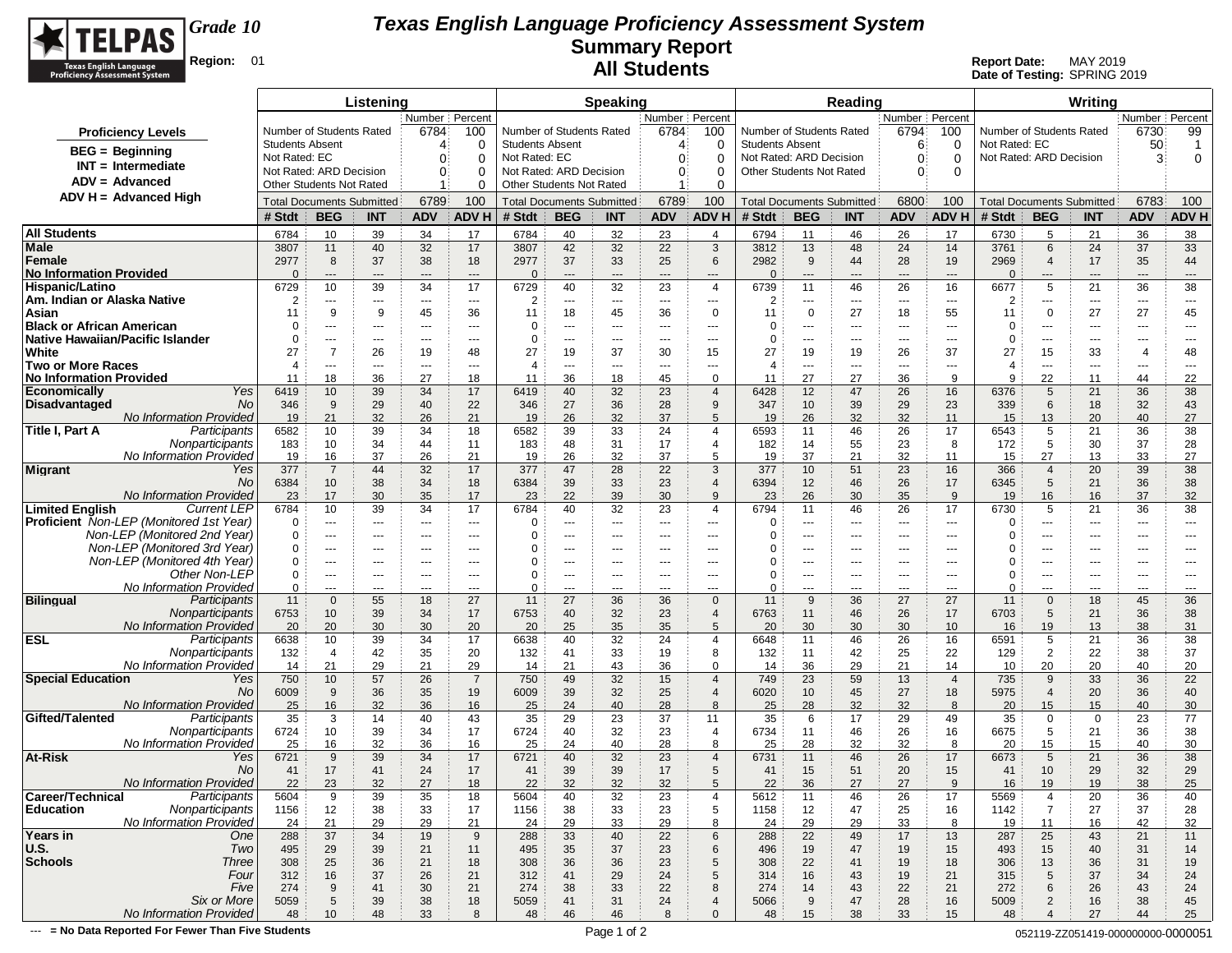

**Date of Testing:** SPRING 2019

|                                                       |                                                           | <b>TELPAS Composite Rating</b> |                       |                          |                       |                                  |                          | <b>Yearly Progress in TELPAS Composite Rating</b> |                      |                              |                              |                                  |                             |                            |                      |
|-------------------------------------------------------|-----------------------------------------------------------|--------------------------------|-----------------------|--------------------------|-----------------------|----------------------------------|--------------------------|---------------------------------------------------|----------------------|------------------------------|------------------------------|----------------------------------|-----------------------------|----------------------------|----------------------|
|                                                       |                                                           |                                |                       | Number                   | Percent               |                                  |                          |                                                   |                      |                              |                              |                                  |                             |                            |                      |
| <b>Proficiency Levels</b><br><b>BEG</b> = Beginning   | Number of Students Receiving a<br><b>Composite Rating</b> |                                |                       | 6702                     | 98                    | Average Score                    |                          | Students Who<br>Progressed                        |                      | Students Who<br>Progressed   |                              | Students Who<br>Progressed       |                             | Students Who<br>Progressed |                      |
| $INT = Intermediate$                                  | Number of Students Not Receiving                          |                                |                       |                          |                       |                                  |                          | One                                               |                      | Two                          |                              | <b>Three</b>                     |                             | At Least One               |                      |
| $ADV = Advanced$                                      | a Composite Rating                                        |                                |                       | 128                      | 2                     |                                  |                          | Proficiency                                       |                      | Proficiency                  |                              | Proficiency                      |                             | Proficiency                |                      |
| $ADV H = Advanced High$                               |                                                           |                                |                       |                          |                       |                                  |                          | Level                                             |                      | Levels                       |                              | Levels                           |                             | Level                      |                      |
|                                                       | <b>Total Documents Submitted</b>                          |                                |                       | 6830                     | 100                   |                                  | # of Matched<br>Students |                                                   |                      |                              |                              |                                  |                             |                            |                      |
|                                                       | # Stdt                                                    | <b>BEG</b>                     | <b>INT</b>            | <b>ADV</b>               | <b>ADV H</b>          |                                  |                          | #                                                 | %                    | #                            | ℅                            | #                                | %                           | #                          | %                    |
| All Students                                          | 6702                                                      | 5                              | 52                    | 33                       | 10                    | 2.5                              | 6180                     | 1213                                              | 20                   | 33                           | $\mathbf{1}$                 | $\mathbf 0$                      | $\mathbf 0$                 | 1246                       | 20                   |
| Male                                                  | 3750                                                      | 6                              | 54                    | 31                       | 9                     | 2.5                              | 3495                     | 614                                               | 18                   | 17                           | $\mathbf{0}$                 | $\mathbf{0}$                     | $\mathbf 0$                 | 631                        | 18                   |
| <b>Female</b>                                         | 2952                                                      | 3                              | 49                    | 36                       | 12                    | 2.6                              | 2685                     | 599                                               | 22                   | 16                           | $\overline{1}$               | $\mathbf 0$                      | $\mathbf 0$                 | 615                        | 23                   |
| <b>No Information Provided</b><br>Hispanic/Latino     | $\Omega$<br>6649                                          | $---$<br>5                     | ---<br>52             | $---$<br>33              | ---<br>10             | $---$<br>2.5                     | $\mathbf 0$<br>6141      | $\overline{a}$<br>1197                            | $\overline{a}$<br>19 | ---<br>33                    | $---$<br>$\overline{1}$      | $---$<br>$\mathbf 0$             | ---<br>$\mathbf 0$          | $---$<br>1230              | $---$<br>20          |
| Am. Indian or Alaska Native                           | 2                                                         | $\hspace{0.05cm} \ldots$       | ---                   | $\hspace{0.05cm} \ldots$ | ---                   | ---                              | 1                        | ---                                               | $---$                | ---                          | ---                          | ---                              | ---                         | ---                        | $\cdots$             |
| Asian                                                 | 11                                                        | 0                              | 27                    | 45                       | 27                    | 2.9                              | $\overline{7}$           | $\overline{4}$                                    | 57                   | $\mathbf 0$                  | $\mathbf 0$                  | 0                                | 0                           | 4                          | 57                   |
| <b>Black or African American</b>                      | 0                                                         | $- - -$                        | ---                   | $---$                    | ---                   | $-$                              | 0                        | $--$                                              | $- - -$              | ---                          | $\overline{a}$               | ---                              | ---                         | ---                        | $- - -$              |
| Native Hawaiian/Pacific Islander                      | $\mathbf 0$                                               | $---$                          | $---$                 | $---$                    | $---$                 | $\overline{a}$                   | $\mathbf 0$              | $---$                                             | $---$                | $---$                        | $---$                        | $\cdots$                         | $- - -$                     | $---$                      | $---$                |
| <b>White</b>                                          | 27                                                        | 11                             | 26                    | 33                       | 30                    | 2.8                              | 21                       | 10                                                | 48                   | 0                            | 0                            | 0                                | 0                           | 10                         | 48                   |
| Two or More Races                                     | 4<br>9                                                    | $\scriptstyle\cdots$           | ---                   | $\scriptstyle\cdots$     | ---<br>$\mathbf 0$    | $\overline{\phantom{a}}$         | $\overline{4}$           | ---<br>$\overline{1}$                             | $\cdots$             | ---                          | ---                          | ---                              | ---<br>$\mathbf 0$          | ---<br>$\mathbf{1}$        | $\sim$ $\sim$ $\sim$ |
| <b>No Information Provided</b><br><b>Economically</b> | Yes<br>6350                                               | 22<br>5                        | 22<br>52              | 56<br>33                 | 10                    | 2.3<br>2.5                       | 6<br>5888                | 1141                                              | 17<br>19             | 0<br>31                      | 0<br>$\mathbf{1}$            | 0<br>$\mathbf 0$                 | $\mathbf 0$                 | 1172                       | 17<br>20             |
| Disadvantaged                                         | No<br>338                                                 | $\overline{4}$                 | 40                    | 40                       | 16                    | 2.7                              | 285                      | 70                                                | 25                   | $\overline{c}$               | $\mathbf{1}$                 | 0                                | $\mathbf 0$                 | 72                         | 25                   |
| No Information Provided                               | 14                                                        | 14                             | 29                    | 43                       | 14                    | 2.5                              | $\overline{7}$           | $\overline{2}$                                    | 29                   | $\mathbf 0$                  | $\mathbf{0}$                 | 0                                | $\mathbf{0}$                | $\overline{2}$             | 29                   |
| Title I, Part A<br>Participants                       | 6517                                                      | 5                              | 51                    | 33                       | 10                    | 2.5                              | 6013                     | 1193                                              | 20                   | 32                           | $\mathbf{1}$                 | 0                                | 0                           | 1225                       | 20                   |
| Nonparticipants                                       | 171                                                       | 4                              | 58                    | 33                       | 5                     | 2.4                              | 159                      | 18                                                | 11                   | $\mathbf{1}$                 | $\mathbf{1}$                 | 0                                | 0                           | 19                         | 12                   |
| No Information Provided                               | 14                                                        | 21                             | 21                    | 43                       | 14                    | 2.4                              | 8                        | 2                                                 | 25                   | 0                            | 0                            | 0                                | 0                           | $\overline{2}$             | 25                   |
| Migrant                                               | 365<br>Yes<br>No<br>6319                                  | 3                              | 55<br>51              | 33                       | 8                     | 2.5                              | 341<br>5831              | 53                                                | 16<br>20             | $\mathbf{1}$                 | $\mathbf{0}$<br>$\mathbf{1}$ | $\overline{0}$<br>$\overline{0}$ | $\mathbf 0$                 | 54                         | 16                   |
| No Information Provided                               | 18                                                        | 5<br>17                        | 22                    | 33<br>44                 | 10<br>17              | 2.5<br>2.5                       | 8                        | 1157<br>3                                         | 38                   | 32<br>$\mathbf 0$            | $\mathbf{0}$                 | $\mathbf{0}$                     | $\mathbf 0$<br>$\mathbf{0}$ | 1189<br>3                  | 20<br>38             |
| <b>Limited English</b><br><b>Current LEP</b>          | 6702                                                      | 5                              | 52                    | 33                       | 10                    | 2.5                              | 6180                     | 1213                                              | 20                   | 33                           | $\overline{1}$               | $\mathbf 0$                      | $\mathbf 0$                 | 1246                       | 20                   |
| <b>Proficient</b> Non-LEP (Monitored 1st Year)        | $\mathbf 0$                                               | $\cdots$                       | ---                   | $\scriptstyle\cdots$     | ---                   | $\overline{a}$                   | 0                        | $---$                                             | $\sim$               | $\overline{a}$               | $\overline{a}$               | $\overline{a}$                   | $- - -$                     | $\overline{a}$             | $---$                |
| Non-LEP (Monitored 2nd Year)                          | 0                                                         | $---$                          | $---$                 | $---$                    | $---$                 | $\overline{a}$                   | 0                        | $\overline{a}$                                    | $- - -$              | $---$                        | $---$                        | $---$                            | $- - -$                     | $---$                      | $- - -$              |
| Non-LEP (Monitored 3rd Year)                          | $\mathbf 0$                                               | ---                            | ---                   | ---                      | ---                   | $\overline{a}$                   | $\mathbf 0$              | ---                                               | ---                  | ---                          | ---                          | ---                              | ---                         | ---                        | ---                  |
| Non-LEP (Monitored 4th Year)                          | 0                                                         | ---                            | ---                   | $---$                    | ---                   | ---                              | 0                        | ---                                               | ---                  | ---                          | ---                          | ---                              | ---                         | ---                        | $\cdots$             |
| Other Non-LEP<br>No Information Provided              | 0<br>0                                                    | $---$<br>$- - -$               | ---<br>$\overline{a}$ | $---$<br>$- - -$         | ---<br>$\overline{a}$ | $\overline{a}$<br>$\overline{a}$ | $\mathbf 0$<br>0         | ---<br>---                                        | ---<br>$- - -$       | ---<br>---                   | $---$<br>$---$               | $--$<br>$- - -$                  | ---<br>$- - -$              | ---<br>---                 | $\cdots$<br>$---$    |
| <b>Bilingual</b><br>Participants                      | 11                                                        | 0                              | 45                    | 36                       | 18                    | 2.7                              | 10                       | 3                                                 | 30                   | $\mathbf 0$                  | $\mathbf{0}$                 | $\mathbf 0$                      | $\mathbf{0}$                | 3                          | 30                   |
| Nonparticipants                                       | 6676                                                      | 5                              | 52                    | 33                       | 10                    | 2.5                              | 6162                     | 1207                                              | 20                   | 33                           | $\mathbf{1}$                 | $\mathbf 0$                      | $\mathbf 0$                 | 1240                       | 20                   |
| <b>No Information Provided</b>                        | 15                                                        | 20                             | 20                    | 40                       | 20                    | 2.5                              | 8                        | 3                                                 | 38                   | $\mathbf{0}$                 | $\mathbf{0}$                 | $\mathbf{0}$                     | $\mathbf{0}$                | 3                          | 38                   |
| <b>ESL</b><br>Participants                            | 6564                                                      | 5                              | 51                    | 33                       | 10                    | 2.5                              | 6054                     | 1188                                              | 20                   | 33                           | $\mathbf{1}$                 | 0                                | $\mathbf 0$                 | 1221                       | 20                   |
| Nonparticipants                                       | 129                                                       | $\mathbf{1}$                   | 57                    | 30                       | 12                    | 2.6                              | 121                      | 23                                                | 19                   | 0                            | 0                            | 0                                | 0                           | 23                         | 19                   |
| No Information Provided                               | 9                                                         | 22<br>9                        | 22<br>66              | 33                       | 22<br>3               | 2.4<br>2.2                       | 5<br>706                 | $\overline{2}$                                    | 40<br>11             | 0                            | 0<br>$\mathbf{0}$            | 0<br>$\mathbf{0}$                | $\mathbf 0$<br>$\mathbf{0}$ | $\overline{2}$<br>83       | 40                   |
| <b>Special Education</b>                              | 737<br>Yes<br>No<br>5946                                  | $\overline{4}$                 | 50                    | 23<br>35                 | 11                    | 2.6                              | 5466                     | 80<br>1130                                        | 21                   | 3<br>30                      | $\mathbf{1}$                 | $\mathbf 0$                      | $\mathbf 0$                 | 1160                       | 12<br>21             |
| <b>No Information Provided</b>                        | 19                                                        | 16                             | 21                    | 47                       | 16                    | 2.5                              | 8                        | 3                                                 | 38                   | $\mathbf 0$                  | $\mathbf{0}$                 | $\mathbf{0}$                     | $\mathbf{0}$                | 3                          | 38                   |
| Gifted/Talented<br>Participants                       | 35                                                        | 3                              | 31                    | 31                       | 34                    | 3.2                              | 35                       | 13                                                | 37                   | $\mathbf 0$                  | 0                            | 0                                | 0                           | 13                         | 37                   |
| Nonparticipants                                       | 6648                                                      | 5                              | 52                    | 33                       | 10                    | 2.5                              | 6137                     | 1197                                              | 20                   | 33                           | $\mathbf{1}$                 | 0                                | 0                           | 1230                       | 20                   |
| No Information Provided                               | 19                                                        | 16                             | 21                    | 47                       | 16                    | 2.5                              | 8                        | 3                                                 | 38                   | 0                            | 0                            | 0                                | $\mathbf 0$                 | 3                          | 38                   |
| At-Risk                                               | Yes<br>6646                                               | 5                              | 52                    | 33                       | 10                    | 2.5                              | 6156                     | 1209                                              | 20                   | 33                           | $\mathbf{1}$                 | $\mathbf 0$                      | $\mathbf 0$                 | 1242                       | 20                   |
| No Information Provided                               | No<br>41<br>15                                            | $\overline{7}$<br>20           | 61<br>27              | 17<br>40                 | 15<br>13              | 2.4<br>2.4                       | 17<br>$\overline{7}$     | $\overline{2}$<br>$\overline{2}$                  | 12<br>29             | $\mathbf 0$<br>$\mathbf 0$   | $\mathbf{0}$<br>$\mathbf{0}$ | 0<br>$\mathbf{0}$                | $\mathbf 0$<br>$\mathbf{0}$ | $\overline{2}$<br>2        | 12<br>29             |
| Career/Technical<br>Participants                      | 5554                                                      | 5                              | 52                    | 33                       | 10                    | 2.6                              | 5222                     | 1023                                              | 20                   | 31                           | $\mathbf{1}$                 | 0                                | 0                           | 1054                       | 20                   |
| Nonparticipants<br><b>Education</b>                   | 1130                                                      | 6                              | 50                    | 34                       | 9                     | 2.5                              | 950                      | 188                                               | 20                   | $\overline{2}$               | 0                            | $\pmb{0}$                        | 0                           | 190                        | 20                   |
| No Information Provided                               | 18                                                        | 17                             | 22                    | 44                       | 17                    | 2.5                              | 8                        | $\overline{2}$                                    | 25                   | 0                            | 0                            | 0                                | 0                           | $\overline{2}$             | 25                   |
| Years in<br>One                                       | 287                                                       | 15                             | 57                    | 20                       | $\overline{7}$        | 2.1                              | 26                       | 13                                                | 50                   | $\mathbf{1}$                 | 4                            | $\mathbf 0$                      | $\mathbf 0$                 | 14                         | 54                   |
| Two<br>U.S.                                           | 491                                                       | 13                             | 54                    | 25                       | 8                     | 2.2                              | 442                      | 129                                               | 29                   | $\overline{c}$               | $\mathbf 0$                  | $\mathbf 0$                      | $\mathbf 0$                 | 131                        | 30                   |
| <b>Schools</b><br><b>Three</b>                        | 306                                                       | 15                             | 47                    | 25                       | 13                    | 2.3                              | 288                      | 75                                                | 26                   | 3                            | $\mathbf 1$                  | 0                                | $\mathbf 0$                 | 78                         | 27                   |
| Four<br>Five                                          | 311<br>271                                                | $\overline{7}$<br>6            | 50<br>53              | 32<br>30                 | 11<br>11              | 2.4                              | 293                      | 63                                                | 22<br>21             | $\mathbf{1}$<br>$\mathbf{1}$ | $\mathbf 0$<br>$\mathbf 0$   | 0<br>0                           | $\mathbf 0$                 | 64                         | 22<br>21             |
| Six or More                                           | 4990                                                      | 3                              | 51                    | 36                       | $10$                  | 2.5<br>2.6                       | 259<br>4833              | 54<br>877                                         | 18                   | 25                           | $\mathbf{1}$                 | 0                                | $\mathbf 0$<br>$\mathbf 0$  | 55<br>902                  | 19                   |
| No Information Provided                               | 46                                                        | 11                             | 54                    | 35                       | $\mathbf 0$           | 2.4                              | 39                       | 2                                                 | 5                    | $\mathbf 0$                  | $\mathbf{0}$                 | $\mathbf{0}$                     | $\mathbf{0}$                | 2                          | 5                    |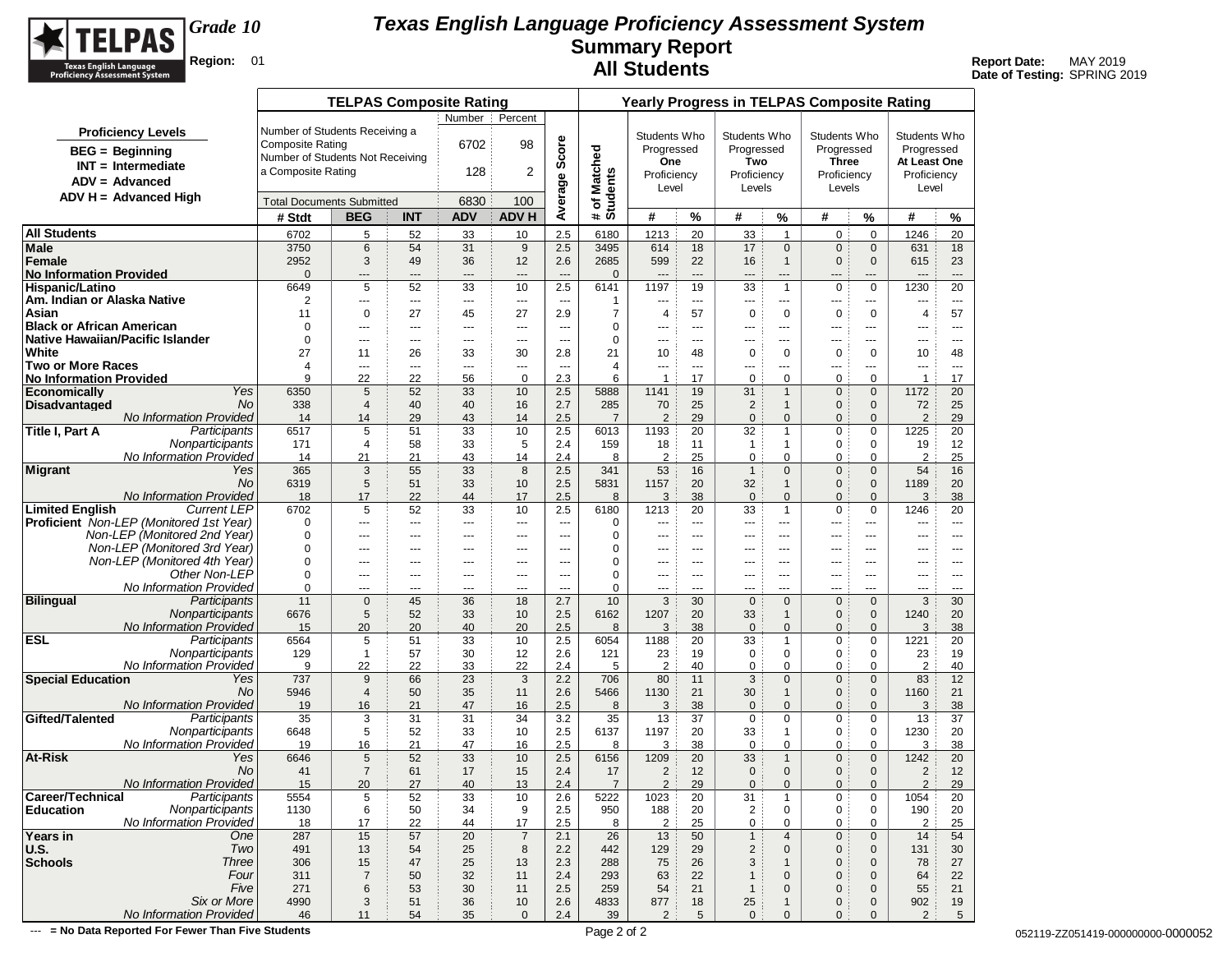

**Date of Testing:** SPRING 2019

|                                                                         |                        |                                  | Listening  |                      |                     |                        |                                  | <b>Speaking</b>          |                  |                          |                          |                | Reading                          |                                          |                     |                                  |                                  | Writing           |                            |                                     |
|-------------------------------------------------------------------------|------------------------|----------------------------------|------------|----------------------|---------------------|------------------------|----------------------------------|--------------------------|------------------|--------------------------|--------------------------|----------------|----------------------------------|------------------------------------------|---------------------|----------------------------------|----------------------------------|-------------------|----------------------------|-------------------------------------|
|                                                                         |                        |                                  |            | Number   Percent     |                     |                        |                                  |                          | Number   Percent |                          |                          |                |                                  | Number Percent                           |                     |                                  |                                  |                   | Number   Percent           |                                     |
| <b>Proficiency Levels</b>                                               |                        | Number of Students Rated         |            | 5084                 | 100                 |                        | Number of Students Rated         |                          | 5084             | 100                      | Number of Students Rated |                |                                  | 5086                                     | 100                 | Number of Students Rated         |                                  |                   | 5026                       | 99                                  |
| <b>BEG</b> = Beginning                                                  | <b>Students Absent</b> |                                  |            | 3                    | $\mathbf 0$         | <b>Students Absent</b> |                                  |                          | 3                | 0                        | <b>Students Absent</b>   |                |                                  | 3                                        | 0                   | Not Rated: EC                    |                                  |                   | 45                         | $\overline{1}$                      |
| $INT = Intermediate$                                                    | Not Rated: EC          |                                  |            | 0                    | 0                   | Not Rated: EC          |                                  |                          | 0                | 0                        | Not Rated: ARD Decision  |                |                                  | $\Omega$                                 | $\Omega$            | Not Rated: ARD Decision          |                                  |                   | -1                         | 0                                   |
| $ADV = Advanced$                                                        |                        | Not Rated: ARD Decision          |            | 0                    | 0                   |                        | Not Rated: ARD Decision          |                          | 0                | 0                        | Other Students Not Rated |                |                                  | $\Omega$                                 | $\Omega$            |                                  |                                  |                   |                            |                                     |
|                                                                         |                        | Other Students Not Rated         |            | 0                    | 0                   |                        | Other Students Not Rated         |                          | 0                | 0                        |                          |                |                                  |                                          |                     |                                  |                                  |                   |                            |                                     |
| ADV H = Advanced High                                                   |                        | <b>Total Documents Submitted</b> |            | 5087                 | 100                 |                        | <b>Total Documents Submitted</b> |                          | 5087             | 100                      |                          |                | <b>Total Documents Submitted</b> | 5089                                     | 100                 | <b>Total Documents Submitted</b> |                                  |                   | 5072                       | 100                                 |
|                                                                         | # Stdt                 | <b>BEG</b>                       | <b>INT</b> | <b>ADV</b>           | ADV H               | # Stdt                 | <b>BEG</b>                       | <b>INT</b>               | <b>ADV</b>       | <b>ADV H</b>             | # Stdt                   | <b>BEG</b>     | <b>INT</b>                       | <b>ADV</b>                               | <b>ADV H</b>        | # Stdt                           | <b>BEG</b>                       | <b>INT</b>        | <b>ADV</b>                 | ADV H                               |
| <b>All Students</b>                                                     | 5084                   | 9                                | 38         | 34                   | 20                  | 5084                   | 36                               | 32                       | 26               | 6                        | 5086                     | 10             | 45                               | 27                                       | 18                  | 5026                             | 3                                | 19                | 37                         | 41                                  |
| Male                                                                    | 2887                   | 9                                | 41         | 31                   | 20                  | 2887                   | 38                               | 32                       | 25               | $\sqrt{5}$               | 2888                     | 12             | 47                               | 25                                       | 17                  | 2843                             | $\overline{4}$                   | 21                | 38                         | 37                                  |
| Female                                                                  | 2197                   | 9                                | 34         | 38                   | 20                  | 2197                   | 34                               | 31                       | 28               | $\overline{7}$           | 2198                     | 8              | 43                               | 29                                       | 20                  | 2183                             | $\mathbf{1}$                     | 17                | 35                         | 47                                  |
| <b>No Information Provided</b>                                          | $\Omega$               | ---<br>9                         | $---$      | $---$<br>34          | $---$               | $\Omega$               | ---                              | $\cdots$                 | $\cdots$         | $\hspace{1.5cm} \cdots$  | $\Omega$                 | $\cdots$       | $\qquad \qquad \cdots$           | $\hspace{0.05cm} \ldots \hspace{0.05cm}$ | $---$               | $\Omega$                         | ---                              | ---               | ---                        | $\hspace{1.5cm} \textbf{---}$<br>41 |
| Hispanic/Latino<br>Am. Indian or Alaska Native                          | 5043<br>2              | ---                              | 38<br>---  | $\sim$ $\sim$ $\sim$ | 20<br>$\sim$ $\sim$ | 5043<br>$\overline{2}$ | 37<br>---                        | 32<br>$\cdots$           | 26<br>---        | 6<br>$\cdots$            | 5044<br>2                | 10<br>$\cdots$ | 45<br>$- - -$                    | 27<br>$\hspace{0.05cm} \ldots$           | 18<br>$\sim$ $\sim$ | 4984<br>2                        | $\overline{2}$<br>$\cdots$       | 19<br>$\cdots$    | 37<br>$\sim$ $\sim$ $\sim$ | $---$                               |
| Asian                                                                   | 10                     | $\Omega$                         | 10         | 40                   | 50                  | 10                     | 10                               | 20                       | 10               | 60                       | 10                       | 10             | 10                               | 40                                       | 40                  | 11                               | $\mathbf 0$                      | 18                | 36                         | 45                                  |
| <b>Black or African American</b>                                        | $\overline{2}$         | ---                              | ---        | $- - -$              | ---                 | $\overline{2}$         | ---                              | $\overline{a}$           | ---              | ---                      | 2                        | $\cdots$       | ---                              | ---                                      | $- - -$             | $\overline{2}$                   | ---                              | ---               | ---                        | ---                                 |
| Native Hawaiian/Pacific Islander                                        | $\Omega$               | $\cdots$                         | ---        | $---$                | $---$               | $\mathbf 0$            | ---                              | $---$                    | $---$            | $--$                     | $\Omega$                 | $\cdots$       | ---                              | $\sim$ $\sim$                            | $\sim$ $\sim$       | $\Omega$                         | ---                              | $---$             | ---                        | $\qquad \qquad \cdots$              |
| White                                                                   | 19                     | 11                               | 26         | 42                   | 21                  | 19                     | 21                               | 32                       | 37               | 11                       | 20                       | 5              | 40                               | 20                                       | 35                  | 19                               | 11                               | 32                | 16                         | 42                                  |
| <b>Two or More Races</b>                                                | -1                     | ---                              | ---        | $\sim$ $\sim$ $\sim$ | $\sim$              | -1                     | ---                              | ---                      | ---              | $\overline{\phantom{a}}$ | -1                       | $\cdots$       | ---                              | $---$                                    | $\sim$ $\sim$       | 1                                | ---                              | ---               | ---                        | $---$                               |
| <b>No Information Provided</b>                                          | $\overline{7}$         | 14                               | 29         | 43                   | 14                  | $\overline{7}$         | 14                               | 43                       | 43               | 0                        | $\overline{7}$           | 14             | 43                               | 29                                       | 14                  | $\overline{7}$                   | 29                               | 14                | 43                         | 14                                  |
| Yes<br>Economically<br>No.<br>Disadvantaged                             | 4820<br>253            | 9<br>9                           | 38<br>34   | 34<br>34             | 20<br>23            | 4820<br>253            | 37<br>30                         | 32<br>31                 | 26<br>30         | 5<br>9                   | 4822<br>253              | 10<br>10       | 45<br>41                         | 27<br>23                                 | 18<br>26            | 4763<br>252                      | $\overline{2}$<br>$\overline{4}$ | 19<br>19          | 37<br>34                   | 41<br>42                            |
| <b>No Information Provided</b>                                          | 11                     | 18                               | 27         | 27                   | 27                  | 11                     | 18                               | 36                       | 45               | $\Omega$                 | 11                       | 18             | 36                               | 36                                       | 9                   | 11                               | 18                               | 18                | 36                         | 27                                  |
| Participants<br>Title I, Part A                                         | 4958                   | 9                                | 38         | 34                   | 20                  | 4958                   | 36                               | 32                       | 26               | 6                        | 4960                     | 10             | 45                               | 26                                       | 18                  | 4907                             | 3                                | 19                | 37                         | 42                                  |
| Nonparticipants                                                         | 114                    | 11                               | 43         | 29                   | 17                  | 114                    | 39                               | 34                       | 24               | 3                        | 114                      | 15             | 48                               | 27                                       | 10                  | 108                              | 3                                | 28                | 46                         | 23                                  |
| No Information Provided                                                 | 12                     | 8                                | 33         | 42                   | 17                  | 12                     | 25                               | 33                       | 42               | $\Omega$                 | 12                       | 8              | 42                               | 42                                       | 8                   | 11                               | 18                               | 9                 | 55                         | 18                                  |
| Yes<br>Migrant                                                          | 311                    | 10                               | 40         | 33                   | 17                  | 311                    | 44                               | 27                       | 27               | 3                        | 311                      | 12             | 48                               | 25                                       | 15                  | 302                              | 2                                | 19                | 37                         | 42                                  |
| No                                                                      | 4761                   | 9                                | 38         | 34                   | 20                  | 4761                   | 36                               | 32                       | 26               | 6                        | 4763                     | 10             | 45                               | 27                                       | 18                  | 4713                             | 3                                | 19                | 37                         | 41                                  |
| No Information Provided<br><b>Limited English</b><br><b>Current LEP</b> | 12<br>5084             | 17<br>9                          | 33<br>38   | 33<br>34             | 17<br>20            | 12<br>5084             | 25<br>36                         | 33<br>32                 | 42<br>26         | $\mathbf 0$<br>6         | 12<br>5086               | 17<br>10       | 42<br>45                         | 33<br>27                                 | 8<br>18             | 11<br>5026                       | 18<br>3                          | 18<br>19          | 45<br>37                   | 18<br>41                            |
| Proficient Non-LEP (Monitored 1st Year)                                 | 0                      | ---                              | ---        | $\cdots$             | ---                 | 0                      | ---                              | $\qquad \qquad \cdots$   | ---              | ---                      | $\Omega$                 | ---            | ---                              | ---                                      | $\overline{a}$      | $\Omega$                         | ---                              | ---               | ---                        | ---                                 |
| Non-LEP (Monitored 2nd Year)                                            | 0                      | ---                              | ---        | $\sim$ $\sim$ $\sim$ | $---$               | 0                      | ---                              | $\cdots$                 | $---$            | $--$                     | O                        | $\cdots$       | $\cdots$                         | $\sim$ $\sim$                            | $\cdots$            | 0                                | ---                              | $---$             | ---                        | $---$                               |
| Non-LEP (Monitored 3rd Year)                                            | $\Omega$               | ---                              | ---        | $---$                | ---                 | $\Omega$               | ---                              | ---                      | ---              | $\overline{\phantom{a}}$ |                          | $\cdots$       | ---                              | ---                                      | $\overline{a}$      | 0                                | ---                              | ---               | ---                        | ---                                 |
| Non-LEP (Monitored 4th Year)                                            | 0                      | $---$                            | ---        | $\cdots$             | $---$               | 0                      | $---$                            | $---$                    | ---              | $---$                    | 0                        | $\cdots$       | $---$                            | $---$                                    | $---$               | 0                                | $---$                            | $---$             | $---$                      | $---$                               |
| Other Non-LEP                                                           | 0                      | ---                              | ---        | $\cdots$             | $---$               | 0                      | ---                              | $\overline{\phantom{a}}$ | $---$            | $--$                     | 0                        | ---            | $\cdots$                         | $---$                                    | $\overline{a}$      | 0                                | ---                              | ---               | ---                        | $---$                               |
| No Information Provided                                                 | 0                      | ---                              | ---        | $- - -$              | $\overline{a}$      | $\Omega$               | $\overline{a}$                   | ---                      | ---              | ---                      | $\Omega$                 | $\cdots$       | ---                              | $---$                                    | $- - -$             | 0                                | ---                              | ---               | ---                        | ---                                 |
| <b>Bilingual</b><br>Participants<br>Nonparticipants                     | $\overline{7}$<br>5064 | $\Omega$<br>9                    | 29<br>38   | 29<br>34             | 43<br>20            | $\overline{7}$<br>5064 | 14<br>36                         | 57<br>32                 | 29<br>26         | $\Omega$<br>6            | $\overline{7}$<br>5066   | 14<br>10       | 43<br>45                         | 29<br>26                                 | 14<br>18            | 8<br>5005                        | $\Omega$<br>3                    | $\mathbf 0$<br>19 | 25<br>37                   | 75<br>41                            |
| No Information Provided                                                 | 13                     | 15                               | 38         | 23                   | 23                  | 13                     | 31                               | 23                       | 46               | $\overline{0}$           | 13                       | 15             | 38                               | 38                                       | 8                   | 13                               | 15                               | 15                | 46                         | 23                                  |
| <b>ESL</b><br>Participants                                              | 4978                   | 9                                | 38         | 34                   | 20                  | 4978                   | 36                               | 32                       | 26               | 6                        | 4980                     | 10             | 45                               | 27                                       | 18                  | 4923                             | 3                                | 19                | 37                         | 41                                  |
| Nonparticipants                                                         | 98                     | 5                                | 40         | 32                   | 23                  | 98                     | 34                               | 33                       | 24               | 9                        | 98                       | 9              | 51                               | 17                                       | 22                  | 95                               | $\mathbf{1}$                     | 17                | 27                         | 55                                  |
| No Information Provided                                                 | 8                      | 13                               | 25         | 38                   | 25                  | 8                      | 13                               | 25                       | 63               | $\mathbf 0$              | 8                        | 13             | 25                               | 50                                       | 13                  | 8                                | 25                               | 13                | 38                         | 25                                  |
| <b>Special Education</b><br>Yes                                         | 566                    | 11                               | 53         | 28                   | 9                   | 566                    | 46                               | 34                       | 17               | 3                        | 566                      | 25             | 55                               | 14                                       | 6                   | 558                              | $\overline{7}$                   | 31                | 34                         | 28                                  |
| No<br><b>No Information Provided</b>                                    | 4507<br>11             | 9<br>18                          | 36<br>36   | 34<br>27             | 21<br>18            | 4507<br>11             | 35<br>27                         | 31<br>27                 | 27<br>45         | 6<br>$\mathbf{0}$        | 4509<br>11               | 9<br>18        | 44<br>36                         | 28<br>36                                 | 20<br>9             | 4458<br>10                       | $\overline{2}$<br>20             | 18<br>20          | 37<br>40                   | 43<br>20                            |
| Gifted/Talented<br>Participants                                         | 28                     | $\overline{4}$                   | 21         | 32                   | 43                  | 28                     | 25                               | 36                       | 29               | 11                       | 28                       | $\mathbf 0$    | 21                               | 32                                       | 46                  | 28                               | $\Omega$                         | 11                | 32                         | 57                                  |
| Nonparticipants                                                         | 5045                   | 9                                | 38         | 34                   | 20                  | 5045                   | 36                               | 32                       | 26               | 6                        | 5047                     | 10             | 45                               | 26                                       | 18                  | 4988                             | 3                                | 19                | 37                         | 41                                  |
| No Information Provided                                                 | 11                     | 9                                | 36         | 36                   | 18                  | 11                     | 18                               | 36                       | 45               | $\Omega$                 | 11                       | 9              | 45                               | 36                                       | 9                   | 10                               | 20                               | 10                | 50                         | 20                                  |
| At-Risk<br>Yes                                                          | 5054                   | 9                                | 38         | 34                   | 20                  | 5054                   | 36                               | 32                       | 26               | 6                        | 5056                     | 10             | 45                               | 27                                       | 18                  | 4996                             | 2                                | 19                | 37                         | 41                                  |
| No                                                                      | 19                     | 26                               | 26         | 37                   | 11                  | 19                     | 26                               | 26                       | 37               | 11                       | 19                       | $\mathbf 0$    | 63                               | 11                                       | 26                  | 19                               | 16                               | 32                | 21                         | 32                                  |
| No Information Provided                                                 | 11                     | 18                               | 27         | 36                   | 18                  | 11                     | 18                               | 36                       | 45               | $\mathbf{0}$             | 11                       | 18             | 36                               | 36                                       | 9                   | 11                               | 18                               | 18                | 45                         | 18                                  |
| Participants<br>Career/Technical<br><b>Education</b><br>Nonparticipants | 4426<br>647            | 8<br>12                          | 38<br>36   | 34<br>31             | 20<br>21            | 4426<br>647            | 36<br>36                         | 32<br>30                 | 26<br>26         | 5<br>9                   | 4429<br>646              | 10<br>12       | 45<br>44                         | 27<br>24                                 | 18<br>20            | 4385<br>630                      | $\overline{2}$<br>$\overline{4}$ | 19<br>22          | 36<br>41                   | 43<br>33                            |
| No Information Provided                                                 | 11                     | 18                               | 27         | 36                   | 18                  | 11                     | 18                               | 36                       | 45               | $\mathbf 0$              | 11                       | 18             | 36                               | 36                                       | 9                   | 11                               | 18                               | 18                | 45                         | 18                                  |
| Years in<br>One                                                         | 100                    | 24                               | 33         | 25                   | 18                  | 100                    | 24                               | 33                       | 33               | 10                       | 100                      | 16             | 41                               | 20                                       | 23                  | 101                              | 11                               | 47                | 26                         | 17                                  |
| <b>U.S.</b><br>Two                                                      | 281                    | 23                               | 35         | 28                   | 14                  | 281                    | 24                               | 34                       | 33               | 9                        | 282                      | 17             | 41                               | 22                                       | 20                  | 280                              | $\overline{7}$                   | 33                | 40                         | 20                                  |
| <b>Schools</b><br>Three                                                 | 498                    | 22                               | 38         | 24                   | 16                  | 498                    | 35                               | 33                       | 26               | $\overline{7}$           | 498                      | 13             | 46                               | 22                                       | 18                  | 495                              | $\overline{4}$                   | 34                | 37                         | 25                                  |
| Four                                                                    | 275                    | 15                               | 34         | 31                   | 20                  | 275                    | 34                               | 32                       | 27               | $\overline{7}$           | 275                      | 16             | 39                               | 24                                       | 22                  | 270                              | $\overline{4}$                   | 27                | 34                         | 34                                  |
| Five                                                                    | 275                    | 11                               | 36         | 30                   | 23                  | 275                    | 33                               | 31                       | 29               | $\overline{7}$           | 275                      | 12             | 42                               | 26                                       | 20                  | 275                              | 3                                | 22                | 39                         | 36                                  |
| Six or More                                                             | 3604                   | 5                                | 38         | 36                   | 21                  | 3604                   | 38                               | 31                       | 25               | $\overline{5}$           | 3605                     | 9              | 46                               | 28                                       | 17                  | 3557                             | $\mathbf{1}$                     | 14                | 37                         | 47                                  |
| <b>No Information Provided</b>                                          | 51                     | 6                                | 53         | 24                   | 18                  | 51                     | 51                               | 29                       | 20               | $\mathbf 0$              | 51                       | 16             | 55                               | 18                                       | 12                  | 48                               | 10                               | 33                | 31                         | 25                                  |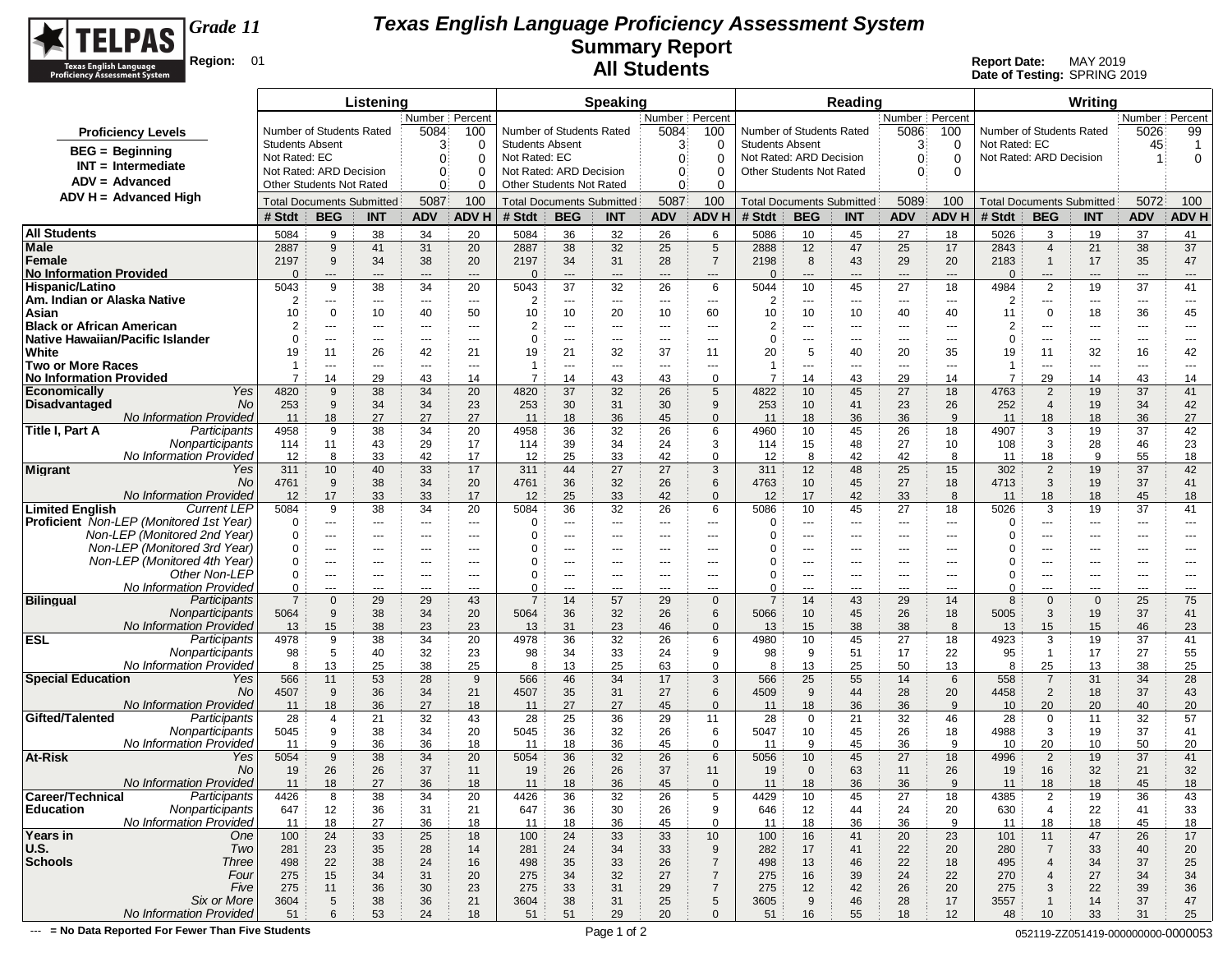

**Date of Testing:** SPRING 2019

|                                                              |                                  | <b>TELPAS Composite Rating</b>   |            |                   |                               |                          |                          |                       |                          |                      |                                | <b>Yearly Progress in TELPAS Composite Rating</b> |                            |                     |                      |
|--------------------------------------------------------------|----------------------------------|----------------------------------|------------|-------------------|-------------------------------|--------------------------|--------------------------|-----------------------|--------------------------|----------------------|--------------------------------|---------------------------------------------------|----------------------------|---------------------|----------------------|
|                                                              |                                  |                                  |            | Number            | Percent                       |                          |                          |                       |                          |                      |                                |                                                   |                            |                     |                      |
| <b>Proficiency Levels</b>                                    | Number of Students Receiving a   |                                  |            |                   |                               |                          |                          | Students Who          |                          | Students Who         |                                | Students Who                                      |                            | Students Who        |                      |
| $BEG = Beginning$                                            | <b>Composite Rating</b>          |                                  |            | 5010              | 98                            | Average Score            |                          | Progressed            |                          | Progressed           |                                | Progressed                                        |                            | Progressed          |                      |
| $INT = Intermediate$                                         | Number of Students Not Receiving |                                  |            |                   |                               |                          |                          | One                   |                          | Two                  |                                | <b>Three</b>                                      |                            | At Least One        |                      |
| $ADV = Advanced$                                             | a Composite Rating               |                                  |            | 97                | 2                             |                          |                          | Proficiency           |                          | Proficiency          |                                | Proficiency                                       |                            | Proficiency         |                      |
| $ADV H = Advanced High$                                      |                                  |                                  |            |                   |                               |                          |                          | Level                 |                          | Levels               |                                | Levels                                            |                            | Level               |                      |
|                                                              |                                  | <b>Total Documents Submitted</b> |            | 5107              | 100                           |                          | # of Matched<br>Students |                       |                          |                      |                                |                                                   |                            |                     |                      |
|                                                              | # Stdt                           | <b>BEG</b>                       | <b>INT</b> | <b>ADV</b>        | <b>ADV H</b>                  |                          |                          | #                     | %                        | #                    | %                              | #                                                 | %                          | #                   | $\%$                 |
| <b>All Students</b>                                          | 5010                             | 4                                | 49         | 34                | 13                            | 2.6                      | 4792                     | 1000                  | 21                       | 23                   | $\mathbf 0$                    | 0                                                 | $\mathbf 0$                | 1023                | 21                   |
| Male<br>Female                                               | 2839<br>2171                     | $\overline{4}$<br>3              | 51<br>47   | 33<br>36          | 11<br>15                      | 2.6<br>2.7               | 2726<br>2066             | 548<br>452            | 20<br>22                 | 10<br>13             | $\mathbf{0}$<br>$\overline{1}$ | $\mathbf{0}$<br>$\mathbf 0$                       | $\mathbf 0$<br>$\mathbf 0$ | 558<br>465          | 20<br>23             |
| <b>No Information Provided</b>                               | $\mathbf 0$                      | $---$                            | ---        | ---               | $\overline{\phantom{a}}$      | $\overline{a}$           | $\mathbf{0}$             | $\overline{a}$        | $\overline{a}$           | $---$                | $\hspace{1.5cm} \textbf{---}$  | $---$                                             | ---                        | $\overline{a}$      | $---$                |
| <b>Hispanic/Latino</b>                                       | 4970                             | 4                                | 49         | 34                | 13                            | 2.6                      | 4761                     | 989                   | 21                       | 23                   | $\mathbf 0$                    | $\mathbf 0$                                       | $\mathbf 0$                | 1012                | 21                   |
| Am. Indian or Alaska Native                                  | 2                                | ---                              | ---        | ---               | $---$                         | $\cdots$                 | 2                        | ---                   | $\overline{\phantom{a}}$ | $\overline{a}$       | ---                            | $---$                                             | ---                        | ---                 | $\scriptstyle\cdots$ |
| Asian                                                        | 10                               | $\mathbf 0$                      | 20         | 40                | 40                            | 3.3                      | 6                        | 3                     | 50                       | 0                    | 0                              | 0                                                 | 0                          | 3                   | 50                   |
| <b>Black or African American</b>                             | 2                                | ---                              | ---        | ---               | $\hspace{1.5cm} \textbf{---}$ | ---                      | 2                        | ---                   | $---$                    | ---                  | ---                            | ---                                               | ---                        | ---                 | $\cdots$             |
| Native Hawaiian/Pacific Islander<br>White                    | $\mathbf 0$<br>18                | $---$<br>$\mathbf 0$             | ---<br>50  | $---$<br>33       | $\overline{a}$<br>17          | $\sim$<br>2.8            | 0<br>16                  | $\overline{a}$<br>5   | $- - -$<br>31            | $---$<br>$\mathbf 0$ | $---$<br>$\mathbf 0$           | $---$<br>$\mathbf 0$                              | $\overline{a}$<br>0        | $\overline{a}$<br>5 | $---$                |
| <b>Two or More Races</b>                                     | $\mathbf{1}$                     | ---                              | ---        | ---               | $\cdots$                      | $\overline{\phantom{a}}$ | 1                        | ---                   | $---$                    | ---                  | ---                            | ---                                               | ---                        | ---                 | 31<br>$\cdots$       |
| <b>No Information Provided</b>                               | $\overline{7}$                   | 14                               | 43         | 29                | 14                            | 2.5                      | 4                        | $\overline{a}$        | $\overline{a}$           | ---                  | ---                            | $\overline{a}$                                    | ---                        | $-$                 | $\overline{a}$       |
| Yes<br><b>Economically</b>                                   | 4748                             | $\overline{4}$                   | 49         | 34                | 13                            | 2.6                      | 4558                     | 932                   | 20                       | 22                   | $\mathbf{0}$                   | $\mathbf 0$                                       | $\mathbf{0}$               | 954                 | 21                   |
| <b>Disadvantaged</b><br>No                                   | 251                              | $\overline{4}$                   | 46         | 33                | 18                            | 2.7                      | 226                      | 65                    | 29                       | $\mathbf{1}$         | $\mathbf{0}$                   | $\mathbf 0$                                       | $\mathbf 0$                | 66                  | 29                   |
| No Information Provided                                      | 11                               | 18                               | 36         | 18                | 27                            | 2.5                      | 8                        | 3                     | 38                       | $\pmb{0}$            | $\mathbf{0}$                   | $\mathbf 0$                                       | $\mathbf{0}$               | 3                   | 38                   |
| Title I, Part A<br>Participants                              | 4891                             | 4                                | 49         | 34                | 13                            | 2.6                      | 4689                     | 985                   | 21                       | 23                   | $\mathbf 0$                    | 0                                                 | 0                          | 1008                | 21                   |
| Nonparticipants<br><b>No Information Provided</b>            | 108<br>11                        | 4<br>9                           | 58<br>45   | 32<br>27          | 6<br>18                       | 2.4<br>2.6               | 95<br>8                  | 13<br>2               | 14<br>25                 | 0<br>0               | $\mathbf 0$<br>0               | 0<br>0                                            | 0<br>0                     | 13<br>2             | 14<br>25             |
| Migrant<br>Yes                                               | 302                              | $\overline{4}$                   | 56         | 28                | 12                            | 2.6                      | 288                      | 51                    | 18                       | $\mathbf{1}$         | $\mathbf{0}$                   | 0                                                 | $\mathbf{0}$               | 52                  | 18                   |
| No                                                           | 4697                             | $\overline{4}$                   | 49         | 35                | 13                            | 2.6                      | 4496                     | 947                   | 21                       | 22                   | $\mathbf{0}$                   | $\mathbf 0$                                       | $\mathbf{0}$               | 969                 | 22                   |
| <b>No Information Provided</b>                               | 11                               | 18                               | 36         | 27                | 18                            | 2.5                      | 8                        | $\overline{2}$        | 25                       | $\mathbf 0$          | $\mathbf{0}$                   | $\mathbf{0}$                                      | $\mathbf{0}$               | 2                   | 25                   |
| <b>Limited English</b><br><b>Current LEP</b>                 | 5010                             | 4                                | 49         | 34                | 13                            | 2.6                      | 4792                     | 1000                  | 21                       | 23                   | $\mathbf 0$                    | 0                                                 | $\pmb{0}$                  | 1023                | 21                   |
| <b>Proficient</b> Non-LEP (Monitored 1st Year)               | 0                                | ---                              | ---        | ---               | ---                           | $\overline{a}$           | 0                        | ---                   | $---$                    | ---                  | ---                            | ---                                               | ---                        | ---                 | $\cdots$             |
| Non-LEP (Monitored 2nd Year)                                 | $\Omega$                         | $---$                            | $---$      | $---$             | $-$                           | $\overline{a}$           | 0                        | $\overline{a}$        | $- - -$                  | $---$                | $---$                          | $---$                                             | $\overline{a}$             | $---$               | $- - -$              |
| Non-LEP (Monitored 3rd Year)<br>Non-LEP (Monitored 4th Year) | $\mathbf 0$                      | ---                              | ---        | ---               | ---                           | ---                      | 0                        | ---                   | ---                      | ---                  | ---                            | ---                                               | ---                        | ---                 | $\cdots$             |
| Other Non-LEP                                                | 0<br>0                           | ---<br>$---$                     | ---<br>--- | $\cdots$<br>$---$ | ---<br>$-$                    | ---<br>$\overline{a}$    | 0<br>0                   | ---<br>$\overline{a}$ | ---<br>$---$             | ---<br>$---$         | ---<br>$---$                   | ---<br>---                                        | ---<br>$\overline{a}$      | ---<br>---          | $\cdots$<br>$- - -$  |
| No Information Provided                                      | 0                                | $---$                            | ---        | $---$             | $-$                           | $- - -$                  | 0                        | $---$                 | $- - -$                  | $---$                | $- - -$                        | $- - -$                                           | $---$                      | $---$               | $\sim$ $\sim$        |
| <b>Bilingual</b><br>Participants                             | $\overline{7}$                   | $\mathbf 0$                      | 57         | 29                | 14                            | 2.9                      | 6                        | $\mathbf{1}$          | 17                       | $\mathbf 0$          | $\mathbf{0}$                   | $\mathbf 0$                                       | $\mathbf{0}$               | $\overline{1}$      | 17                   |
| Nonparticipants                                              | 4991                             | $\overline{4}$                   | 49         | 34                | 13                            | 2.6                      | 4777                     | 997                   | 21                       | 23                   | $\mathbf{0}$                   | $\mathbf 0$                                       | $\mathbf 0$                | 1020                | 21                   |
| <b>No Information Provided</b>                               | 12                               | 17                               | 42         | 17                | 25                            | 2.5                      | 9                        | $\overline{2}$        | 22                       | $\mathbf{0}$         | $\mathbf{0}$                   | $\mathbf{0}$                                      | $\mathbf{0}$               | 2                   | 22                   |
| <b>ESL</b><br>Participants                                   | 4908                             | 4                                | 49         | 34                | 13                            | 2.6                      | 4703                     | 984                   | 21                       | 23                   | $\mathbf 0$                    | 0                                                 | $\mathbf 0$                | 1007                | 21                   |
| Nonparticipants<br>No Information Provided                   | 94<br>8                          | $\mathbf{1}$<br>13               | 51<br>38   | 32<br>25          | 16<br>25                      | 2.7<br>2.7               | 84<br>5                  | 15<br>$\overline{1}$  | 18<br>20                 | 0<br>0               | 0<br>$\mathbf 0$               | 0<br>0                                            | 0<br>$\mathbf 0$           | 15<br>-1            | 18<br>20             |
| <b>Special Education</b><br>Yes                              | 557                              | $\overline{7}$                   | 65         | 24                | $\overline{4}$                | 2.3                      | 544                      | 60                    | 11                       | $\mathbf{1}$         | $\mathbf{0}$                   | $\mathbf{0}$                                      | $\mathbf{0}$               | 61                  | 11                   |
| No                                                           | 4443                             | 3                                | 47         | 36                | 14                            | 2.7                      | 4241                     | 939                   | 22                       | 22                   | $\mathbf{1}$                   | $\mathbf 0$                                       | $\mathbf 0$                | 961                 | 23                   |
| <b>No Information Provided</b>                               | 10                               | 20                               | 40         | 20                | 20                            | 2.5                      | $\overline{7}$           | $\overline{1}$        | 14                       | $\mathbf 0$          | $\mathbf{0}$                   | 0                                                 | $\mathbf{0}$               | $\overline{1}$      | 14                   |
| Gifted/Talented<br>Participants                              | 28                               | $\mathbf 0$                      | 29         | 43                | 29                            | 3.1                      | 28                       | 11                    | 39                       | $\mathbf 0$          | $\mathbf 0$                    | 0                                                 | $\mathbf 0$                | 11                  | 39                   |
| Nonparticipants                                              | 4972                             | 4                                | 49         | 34                | 13                            | 2.6                      | 4757                     | 987                   | 21                       | 23                   | 0                              | 0                                                 | $\mathbf 0$                | 1010                | 21                   |
| No Information Provided<br>At-Risk<br>Yes                    | 10                               | 10                               | 40         | 30                | 20                            | 2.6                      | $\overline{7}$           | $\overline{2}$        | 29                       | $\mathbf 0$          | $\mathbf 0$                    | 0                                                 | $\mathbf 0$                | $\overline{2}$      | 29                   |
| No                                                           | 4981<br>18                       | $\overline{4}$<br>6              | 49<br>50   | 34<br>28          | 13<br>17                      | 2.6<br>2.5               | 4774<br>10               | 995<br>3              | 21<br>30                 | 23<br>$\mathbf 0$    | $\mathbf{0}$<br>$\mathbf{0}$   | $\mathbf 0$<br>0                                  | $\mathbf 0$<br>$\mathbf 0$ | 1018<br>3           | 21<br>30             |
| No Information Provided                                      | 11                               | 18                               | 36         | 27                | 18                            | 2.5                      | 8                        | 2                     | 25                       | $\mathbf{0}$         | $\mathbf{0}$                   | $\mathbf{0}$                                      | $\mathbf{0}$               | 2                   | 25                   |
| Career/Technical<br>Participants                             | 4376                             | 3                                | 49         | 34                | 13                            | 2.6                      | 4220                     | 864                   | 20                       | 21                   | 0                              | 0                                                 | 0                          | 885                 | 21                   |
| Nonparticipants<br><b>Education</b>                          | 623                              | 4                                | 47         | 34                | 14                            | 2.6                      | 564                      | 134                   | 24                       | $\overline{2}$       | $\mathbf 0$                    | $\pmb{0}$                                         | 0                          | 136                 | 24                   |
| No Information Provided                                      | 11                               | 18                               | 36         | 27                | 18                            | 2.5                      | 8                        | $\overline{c}$        | 25                       | 0                    | 0                              | 0                                                 | 0                          | $\overline{2}$      | 25                   |
| Years in<br>One                                              | 100                              | 11                               | 41         | 35                | 13                            | 2.4                      | 21                       | $9\,$                 | 43                       | $\overline{c}$       | 10                             | $\mathbf 0$                                       | $\mathbf 0$                | 11                  | 52                   |
| Two<br>U.S.                                                  | 279                              | $10$                             | 43         | 33                | 14                            | 2.5                      | 258                      | 85                    | 33                       | $\mathbf{1}$         | $\mathbf 0$                    | $\mathbf 0$                                       | $\mathbf 0$                | 86                  | 33                   |
| Schools<br><b>Three</b><br>Four                              | 494<br>270                       | 9<br>$\overline{7}$              | 51<br>46   | 28<br>33          | 13<br>14                      | 2.4<br>2.6               | 480<br>265               | 130<br>55             | 27<br>21                 | $\mathbf 0$<br>3     | $\mathbf 0$<br>$\mathbf{1}$    | $\mathbf 0$<br>$\mathbf 0$                        | $\mathbf 0$<br>$\mathbf 0$ | 130<br>58           | 27<br>22             |
| Five                                                         | 275                              | 4                                | 44         | 36                | 16                            | 2.6                      | 268                      | 63                    | 24                       | $\sqrt{2}$           | $\mathbf{1}$                   | $\mathbf 0$                                       | 0                          | 65                  | 24                   |
| Six or More                                                  | 3544                             | $\overline{c}$                   | 50         | 35                | 13                            | 2.7                      | 3454                     | 654                   | 19                       | 15                   | $\mathbf 0$                    | 0                                                 | $\mathbf 0$                | 669                 | 19                   |
| No Information Provided                                      | 48                               | $\overline{4}$                   | 67         | 27                | 2                             | 2.3                      | 46                       | $\overline{4}$        | $9\,$                    | $\mathbf 0$          | $\mathbf{0}$                   | $\mathbf{0}$                                      | $\mathbf{0}$               | $\overline{4}$      | 9                    |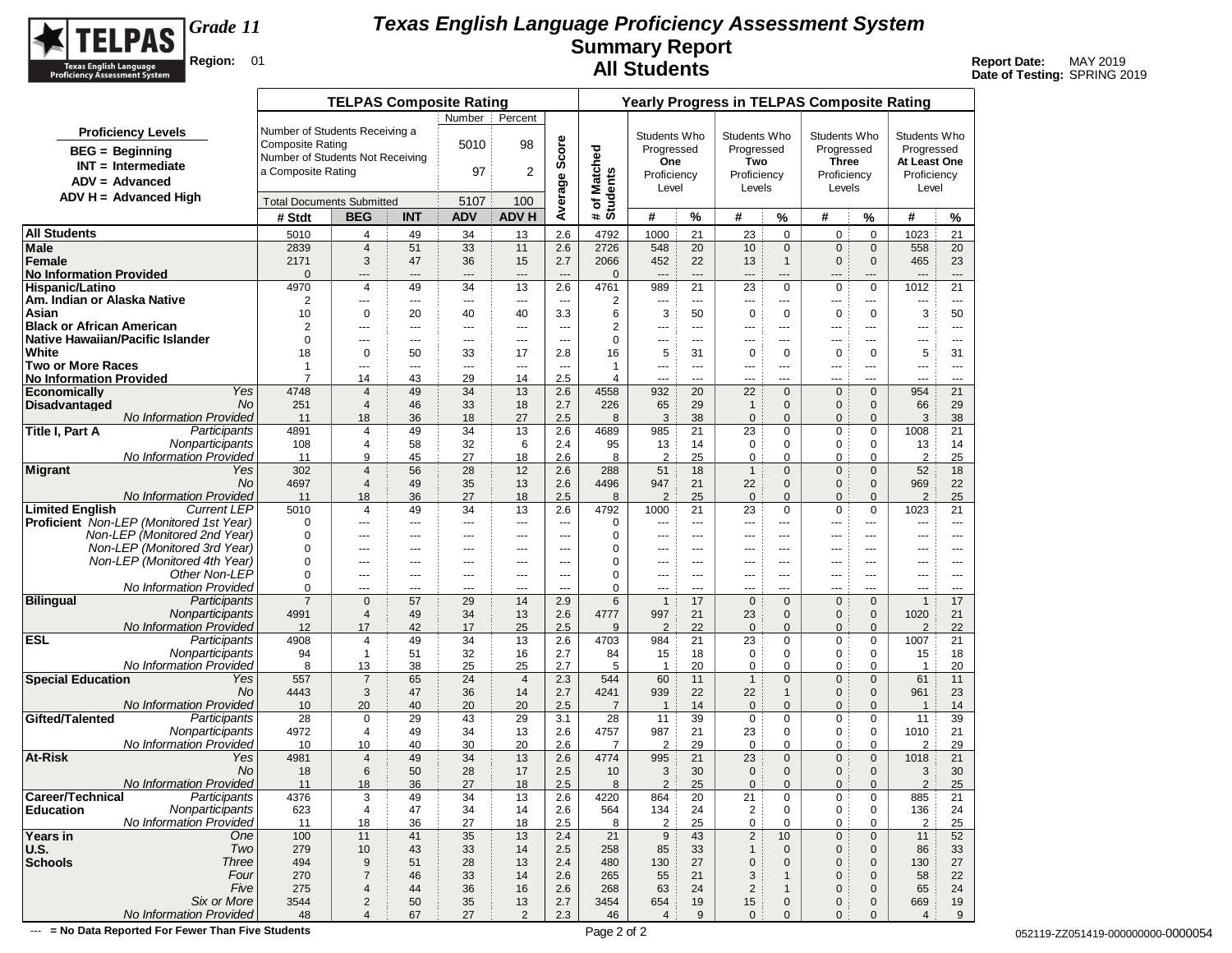

**Date of Testing:** SPRING 2019

|                                                                      |                        |                          | Listening                                      |                                  |                          |                        |                                                | <b>Speaking</b>         |                         |                          |                                  |                       | Reading             |                                          |                         |                                            |                              | Writing                       |                          |                               |
|----------------------------------------------------------------------|------------------------|--------------------------|------------------------------------------------|----------------------------------|--------------------------|------------------------|------------------------------------------------|-------------------------|-------------------------|--------------------------|----------------------------------|-----------------------|---------------------|------------------------------------------|-------------------------|--------------------------------------------|------------------------------|-------------------------------|--------------------------|-------------------------------|
|                                                                      |                        |                          |                                                | Number   Percent                 |                          |                        |                                                |                         | Number   Percent        |                          |                                  |                       |                     | Number Percent                           |                         |                                            |                              |                               | Number   Percent         |                               |
| <b>Proficiency Levels</b>                                            |                        | Number of Students Rated |                                                | 4109                             | 100                      |                        | Number of Students Rated                       |                         | 4109                    | 100                      | Number of Students Rated         |                       |                     | 4109                                     | 100                     | Number of Students Rated                   |                              |                               | 4041                     | 98                            |
| <b>BEG</b> = Beginning                                               | <b>Students Absent</b> |                          |                                                | 4                                | 0                        | <b>Students Absent</b> |                                                |                         | 4                       | 0                        | <b>Students Absent</b>           |                       |                     | 4                                        | 0                       | Not Rated: EC                              |                              |                               | 58                       | $\overline{1}$                |
| $INT = Intermediate$                                                 | Not Rated: EC          | Not Rated: ARD Decision  |                                                | 0                                | 0                        | Not Rated: EC          | Not Rated: ARD Decision                        |                         | 0                       | 0                        | Not Rated: ARD Decision          |                       |                     | 3                                        | $\Omega$                | Not Rated: ARD Decision                    |                              |                               | 11                       | 0                             |
| $ADV = Advanced$                                                     |                        | Other Students Not Rated |                                                | 2:<br>0                          | 0<br>0                   |                        | Other Students Not Rated                       |                         | 2:<br>0                 | 0<br>0                   | Other Students Not Rated         |                       |                     | $\Omega$                                 | $\Omega$                |                                            |                              |                               |                          |                               |
| ADV H = Advanced High                                                |                        |                          |                                                | 4115                             | 100                      |                        |                                                |                         | 4115                    | 100                      | <b>Total Documents Submitted</b> |                       |                     | 4116                                     | 100                     |                                            |                              |                               | 4110                     | 100                           |
|                                                                      | # Stdt                 | <b>BEG</b>               | <b>Total Documents Submitted</b><br><b>INT</b> | <b>ADV</b>                       | ADV H                    | # Stdt                 | <b>Total Documents Submitted</b><br><b>BEG</b> | <b>INT</b>              | ADV                     | <b>ADV H</b>             | # Stdt                           | <b>BEG</b>            | <b>INT</b>          | <b>ADV</b>                               | <b>ADV H</b>            | <b>Total Documents Submitted</b><br># Stdt | <b>BEG</b>                   | <b>INT</b>                    | <b>ADV</b>               | ADV H                         |
| <b>All Students</b>                                                  |                        |                          |                                                |                                  |                          |                        |                                                |                         |                         |                          |                                  |                       |                     |                                          |                         |                                            |                              |                               |                          |                               |
| Male                                                                 | 4109<br>2298           | 10<br>10                 | 39<br>41                                       | 35<br>31                         | 17<br>18                 | 4109<br>2298           | 37<br>39                                       | 32<br>33                | 25<br>23                | 6<br>$\sqrt{5}$          | 4109<br>2296                     | 11<br>13              | 46<br>47            | 26<br>24                                 | 17<br>16                | 4041<br>2260                               | $\mathbf{1}$<br>$\mathbf{1}$ | 17<br>19                      | 38<br>39                 | 44<br>40                      |
| Female                                                               | 1811                   | 9                        | 36                                             | 39                               | 16                       | 1811                   | 34                                             | 31                      | 28                      | 6                        | 1813                             | 9                     | 44                  | 28                                       | 19                      | 1781                                       | $\mathbf{1}$                 | 14                            | 37                       | 49                            |
| <b>No Information Provided</b>                                       | $\Omega$               | ---                      | $---$                                          | $---$                            | $---$                    | $\Omega$               | ---                                            | $---$                   | $\hspace{1.5cm} \ldots$ | $\hspace{1.5cm} \cdots$  | $\Omega$                         | $\cdots$              | $---$               | $\hspace{0.05cm} \ldots \hspace{0.05cm}$ | $---$                   | $\Omega$                                   | ---                          | $\hspace{1.5cm} \textbf{---}$ | $---$                    | $\hspace{1.5cm} \textbf{---}$ |
| Hispanic/Latino                                                      | 4071                   | 10                       | 39                                             | 35                               | 17                       | 4071                   | 37                                             | 32                      | 25                      | 6                        | 4071                             | 11                    | 46                  | 26                                       | 17                      | 4005                                       | $\mathbf{1}$                 | 17                            | 38                       | 44                            |
| Am. Indian or Alaska Native                                          | 0                      | ---                      | ---                                            | $\sim$ $\sim$                    | $\hspace{0.05cm} \ldots$ | 0                      | ---                                            | ---                     | $---$                   | $\cdots$                 | 0                                | $\cdots$              | $- - -$             | $\hspace{0.05cm} \ldots$                 | $\sim$ $\sim$           | 0                                          | $\cdots$                     | $\cdots$                      | ---                      | $---$                         |
| Asian                                                                | 12                     | 8                        | 25                                             | 33                               | 33                       | 12                     | 25                                             | 17                      | 33                      | 25                       | 12<br>O                          | 8                     | 42                  | 17                                       | 33                      | 12<br>0                                    | $\mathbf 0$                  | 17                            | 42                       | 42                            |
| <b>Black or African American</b><br>Native Hawaiian/Pacific Islander | $\Omega$<br>$\Omega$   | ---<br>$\cdots$          | ---<br>---                                     | $- - -$<br>$---$                 | ---<br>$---$             | 0<br>0                 | ---<br>---                                     | $\overline{a}$<br>$---$ | ---<br>---              | ---<br>$--$              | 0                                | $\cdots$<br>$\cdots$  | ---<br>$\cdots$     | ---<br>$\sim$ $\sim$                     | $- - -$<br>$\cdots$     | $\Omega$                                   | ---<br>---                   | ---<br>$---$                  | ---<br>---               | ---<br>$\qquad \qquad \cdots$ |
| White                                                                | 19                     | 5                        | 53                                             | 26                               | 16                       | 19                     | 47                                             | 37                      | 16                      | $\mathbf 0$              | 19                               | 21                    | 37                  | 11                                       | 32                      | 19                                         | $\mathbf 0$                  | 21                            | 53                       | 26                            |
| <b>Two or More Races</b>                                             | 0                      | ---                      | ---                                            | $---$                            | ---                      | 0                      | ---                                            | $\qquad \qquad \cdots$  | ---                     | $--$                     | 0                                | $\cdots$              | ---                 | $\sim$ $\sim$                            | $\overline{a}$          | 0                                          | ---                          | ---                           | $\overline{\phantom{a}}$ | $---$                         |
| <b>No Information Provided</b>                                       | $\overline{7}$         | 14                       | 71                                             | 14                               | $\mathbf 0$              | $\overline{7}$         | 71                                             | $\mathbf 0$             | 14                      | 14                       | $\overline{7}$                   | $\mathbf 0$           | 86                  | 14                                       | $\mathbf{0}$            | 5                                          | $\mathbf 0$                  | $\mathbf 0$                   | 60                       | 40                            |
| Yes<br>Economically<br>No.                                           | 3885                   | 10                       | 39                                             | 35                               | 17                       | 3885                   | 37                                             | 32                      | 25                      | 6                        | 3885                             | 11                    | 46                  | 26                                       | 17                      | 3820                                       | $\overline{1}$               | 17                            | 38                       | 44                            |
| Disadvantaged<br><b>No Information Provided</b>                      | 215<br>9               | 9<br>11                  | 39<br>56                                       | 32<br>22                         | 21<br>11                 | 215<br>9               | 34<br>56                                       | 29<br>$\overline{0}$    | 27<br>33                | 10<br>11                 | 215<br>9                         | 10<br>$\mathbf{0}$    | 44<br>67            | 24<br>33                                 | 22<br>$\Omega$          | 213<br>8                                   | $\mathbf{1}$<br>$\Omega$     | 16<br>13                      | 34<br>38                 | 49<br>50                      |
| Participants<br>Title I, Part A                                      | 4031                   | 9                        | 39                                             | 35                               | 17                       | 4031                   | 37                                             | 32                      | 25                      | 6                        | 4031                             | 11                    | 46                  | 26                                       | 17                      | 3969                                       | $\mathbf{1}$                 | 17                            | 38                       | 44                            |
| Nonparticipants                                                      | 67                     | 24                       | 36                                             | 24                               | 16                       | 67                     | 51                                             | 31                      | 18                      | 0                        | 67                               | 16                    | 40                  | 22                                       | 21                      | 62                                         | $\overline{2}$               | 23                            | 34                       | 42                            |
| No Information Provided                                              | 11                     | 18                       | 55                                             | 18                               | 9                        | 11                     | 55                                             | 9                       | 27                      | 9                        | 11                               | $\mathbf 0$           | 73                  | 27                                       | $\Omega$                | 10                                         | $\Omega$                     | 20                            | 40                       | 40                            |
| Migrant<br>Yes<br>No                                                 | 234                    | 9                        | 44                                             | 36                               | 12<br>17                 | 234                    | 41                                             | 30                      | 22                      | 6<br>6                   | 234                              | 18                    | 47                  | 22                                       | 14                      | 226                                        | $\mathbf{0}$<br>$\mathbf{1}$ | 18                            | 42                       | 40                            |
| No Information Provided                                              | 3862<br>13             | 10<br>8                  | 39<br>62                                       | 35<br>23                         | 8                        | 3862<br>13             | 37<br>54                                       | 32<br>$\mathbf 0$       | 25<br>38                | 8                        | 3862<br>13                       | 11<br>8               | 45<br>69            | 26<br>23                                 | 18<br>$\mathbf 0$       | 3803<br>12                                 | $\mathbf{0}$                 | 17<br>25                      | 38<br>25                 | 44<br>50                      |
| <b>Limited English</b><br><b>Current LEP</b>                         | 4109                   | 10                       | 39                                             | 35                               | 17                       | 4109                   | 37                                             | 32                      | 25                      | 6                        | 4109                             | 11                    | 46                  | 26                                       | 17                      | 4041                                       | $\mathbf{1}$                 | 17                            | 38                       | 44                            |
| Proficient Non-LEP (Monitored 1st Year)                              | 0                      | ---                      | ---                                            | $\cdots$                         | ---                      | 0                      | ---                                            | $\qquad \qquad \cdots$  | ---                     | ---                      | 0                                | ---                   | ---                 | ---                                      | $\overline{a}$          | $\Omega$                                   | ---                          | ---                           | ---                      | ---                           |
| Non-LEP (Monitored 2nd Year)                                         | 0                      | ---                      | ---                                            | $\sim$ $\sim$ $\sim$             | $---$                    | 0                      | ---                                            | $\cdots$                | $---$                   | $--$                     | O                                | $\cdots$              | $\cdots$            | $\sim$ $\sim$                            | $\cdots$                | 0                                          | ---                          | $---$                         | ---                      | $\cdots$                      |
| Non-LEP (Monitored 3rd Year)<br>Non-LEP (Monitored 4th Year)         | $\Omega$<br>0          | ---<br>$---$             | ---<br>---                                     | $\sim$ $\sim$ $\sim$<br>$\cdots$ | ---<br>$---$             | $\Omega$<br>0          | ---<br>$---$                                   | ---<br>$---$            | ---<br>---              | ---<br>$- - -$           |                                  | $\cdots$<br>$\cdots$  | ---<br>$---$        | ---<br>$---$                             | $\overline{a}$<br>$---$ | 0<br>0                                     | ---<br>$---$                 | ---<br>$---$                  | ---<br>$---$             | ---<br>$---$                  |
| Other Non-LEP                                                        | 0                      | ---                      | ---                                            | ---                              | $---$                    | 0                      | ---                                            | ---                     | ---                     | $\overline{\phantom{a}}$ | 0                                | $---$                 | ---                 | $---$                                    | $--$                    | 0                                          | ---                          | ---                           | ---                      | $---$                         |
| No Information Provided                                              | $\Omega$               | ---                      | ---                                            | ---                              | $--$                     | $\Omega$               | $\overline{a}$                                 | ---                     | ---                     | ---                      | $\Omega$                         | $\cdots$              | $- - -$             | $- - -$                                  | $- - -$                 | 0                                          | $---$                        | ---                           | ---                      | ---                           |
| <b>Bilingual</b><br>Participants                                     | $\mathbf{0}$           | $---$                    | $--$                                           | $\cdots$                         | $---$                    | $\mathbf 0$            | $\qquad \qquad \cdots$                         | $\qquad \qquad - -$     | $---$                   | $\qquad \qquad \cdots$   | $\mathbf 0$                      | $\qquad \qquad -$     | $\qquad \qquad - -$ | $\qquad \qquad - -$                      | $\qquad \qquad - -$     | $\mathbf{0}$                               | $\qquad \qquad - -$          | $---$                         | ---                      | $\qquad \qquad - \qquad -$    |
| Nonparticipants                                                      | 4097                   | 10                       | 39                                             | 35                               | 17                       | 4097                   | 37                                             | 32                      | 25                      | 6                        | 4097                             | 11                    | 46                  | 26                                       | 17                      | 4030                                       | $\mathbf{1}$                 | 17                            | 38                       | 44                            |
| No Information Provided<br><b>ESL</b><br>Participants                | 12<br>4033             | 8<br>10                  | 58<br>39                                       | 25<br>35                         | 8<br>17                  | 12<br>4033             | 58<br>37                                       | $\mathbf 0$<br>32       | 33<br>25                | 8<br>6                   | 12<br>4033                       | 8<br>11               | 67<br>46            | 25<br>26                                 | $\mathbf 0$<br>17       | 11<br>3970                                 | $\mathbf{0}$<br>$\mathbf{1}$ | 27<br>17                      | 27<br>38                 | 45<br>44                      |
| Nonparticipants                                                      | 68                     | 9                        | 41                                             | 35                               | 15                       | 68                     | 29                                             | 32                      | 34                      | $\overline{4}$           | 68                               | 12                    | 47                  | 26                                       | 15                      | 65                                         | 0                            | 17                            | 23                       | 60                            |
| No Information Provided                                              | 8                      | 13                       | 50                                             | 25                               | 13                       | 8                      | 50                                             | $\mathbf 0$             | 38                      | 13                       | 8                                | $\mathbf 0$           | 63                  | 38                                       | $\mathbf 0$             | 6                                          | $\Omega$                     | 17                            | 50                       | 33                            |
| <b>Special Education</b><br>Yes                                      | 404                    | 13                       | 55                                             | 26                               | 6                        | 404                    | 48                                             | 32                      | 18                      | $\overline{2}$           | 403                              | 21                    | 62                  | 13                                       | $\overline{4}$          | 388                                        | $\overline{4}$               | 27                            | 41                       | 29                            |
| No<br><b>No Information Provided</b>                                 | 3692<br>13             | 9<br>8                   | 37<br>62                                       | 36<br>23                         | 18<br>8                  | 3692<br>13             | 36<br>54                                       | 32<br>$\overline{0}$    | 26<br>38                | 6<br>8                   | 3693<br>13                       | 10<br>8               | 44<br>69            | 27<br>23                                 | 19<br>$\mathbf{0}$      | 3641<br>12                                 | $\mathbf{1}$<br>$\Omega$     | 16<br>25                      | 38<br>25                 | 46<br>50                      |
| Gifted/Talented<br>Participants                                      | 21                     | 5                        | 38                                             | 24                               | 33                       | 21                     | 48                                             | 29                      | 19                      | 5                        | 21                               | 5                     | 48                  | 14                                       | 33                      | 21                                         | $\Omega$                     | 5                             | 38                       | 57                            |
| Nonparticipants                                                      | 4075                   | 10                       | 39                                             | 35                               | 17                       | 4075                   | 37                                             | 32                      | 25                      | 6                        | 4075                             | 11                    | 46                  | 26                                       | 17                      | 4008                                       | $\mathbf 1$                  | 17                            | 38                       | 44                            |
| No Information Provided                                              | 13                     | 8                        | 62                                             | 23                               | 8                        | 13                     | 54                                             | $\mathbf 0$             | 38                      | 8                        | 13                               | 8                     | 69                  | 23                                       | $\Omega$                | 12                                         | $\Omega$                     | 25                            | 25                       | 50                            |
| At-Risk<br>Yes                                                       | 4087                   | 10                       | 39                                             | 35                               | 17                       | 4087                   | 37                                             | 32                      | 25                      | 6                        | 4087                             | 11                    | 46                  | 26                                       | 17                      | 4020                                       |                              | 17                            | 38                       | 44                            |
| No<br>No Information Provided                                        | 12<br>10               | 25<br>10                 | 33<br>60                                       | 25<br>20                         | 17<br>10                 | 12<br>10               | 33<br>60                                       | 33<br>$\mathbf{0}$      | 25<br>30                | 8<br>10                  | 12<br>10                         | 17<br>10 <sup>°</sup> | 33<br>60            | 8<br>30                                  | 42<br>$\mathbf{0}$      | 12<br>9                                    | $\Omega$<br>$\Omega$         | $\mathbf{0}$<br>22            | 42<br>33                 | 58<br>44                      |
| Participants<br>Career/Technical                                     | 3657                   | 9                        | 39                                             | 35                               | 17                       | 3657                   | 37                                             | 32                      | 26                      | 6                        | 3656                             | 11                    | 46                  | 26                                       | 17                      | 3610                                       | $\mathbf 1$                  | 16                            | 38                       | 45                            |
| <b>Education</b><br>Nonparticipants                                  | 439                    | 13                       | 36                                             | 32                               | 19                       | 439                    | 37                                             | 36                      | 22                      | 6                        | 440                              | 15                    | 42                  | 24                                       | 19                      | 419                                        | $\overline{2}$               | 22                            | 38                       | 38                            |
| No Information Provided                                              | 13                     | 8                        | 54                                             | 31                               | 8                        | 13                     | 46                                             | 8                       | 38                      | 8                        | 13                               | 8                     | 62                  | 23                                       | 8                       | 12                                         | 0                            | 17                            | 33                       | 50                            |
| Years in<br>One                                                      | 14                     | $\overline{7}$           | 36                                             | 36                               | 21                       | 14                     | 14                                             | 29                      | 36                      | 21                       | 14                               | 14                    | 29                  | 21                                       | 36                      | 14                                         | $\mathbf 0$                  | 36                            | 43                       | 21                            |
| <b>U.S.</b><br>Two<br><b>Schools</b><br>Three                        | 78<br>301              | 21<br>20                 | 29<br>40                                       | 26<br>27                         | 24<br>13                 | 78<br>301              | 27<br>29                                       | 24<br>35                | 37<br>30                | 12<br>$\overline{7}$     | 78<br>301                        | 14<br>15              | 35<br>43            | 19<br>25                                 | 32<br>17                | 77<br>301                                  | $\mathbf 0$<br>$\mathbf{1}$  | 31<br>34                      | 43<br>41                 | 26<br>24                      |
| Four                                                                 | 389                    | 18                       | 37                                             | 29                               | 16                       | 389                    | 34                                             | 34                      | 26                      | $6\phantom{1}6$          | 389                              | 16                    | 40                  | 22                                       | 21                      | 385                                        | 3                            | 24                            | 42                       | 30                            |
| Five                                                                 | 249                    | 14                       | 33                                             | 27                               | 27                       | 249                    | 29                                             | 29                      | 32                      | 10                       | 249                              | 12                    | 37                  | 23                                       | 28                      | 246                                        | $\mathbf{1}$                 | 20                            | 42                       | 37                            |
| Six or More                                                          | 3032                   | $\overline{7}$           | 40                                             | 37                               | 16                       | 3032                   | 39                                             | 32                      | 24                      | $\sqrt{5}$               | 3032                             | 10                    | 48                  | 27                                       | 16                      | 2975                                       | $\mathbf{1}$                 | 13                            | 37                       | 49                            |
| <b>No Information Provided</b>                                       | 46                     | 20                       | 41                                             | 30                               | 9                        | 46                     | 63                                             | 24                      | 13                      | $\mathbf 0$              | 46                               | 28                    | 46                  | 22                                       |                         | 43                                         | $\Omega$                     | 37                            | 35                       | 28                            |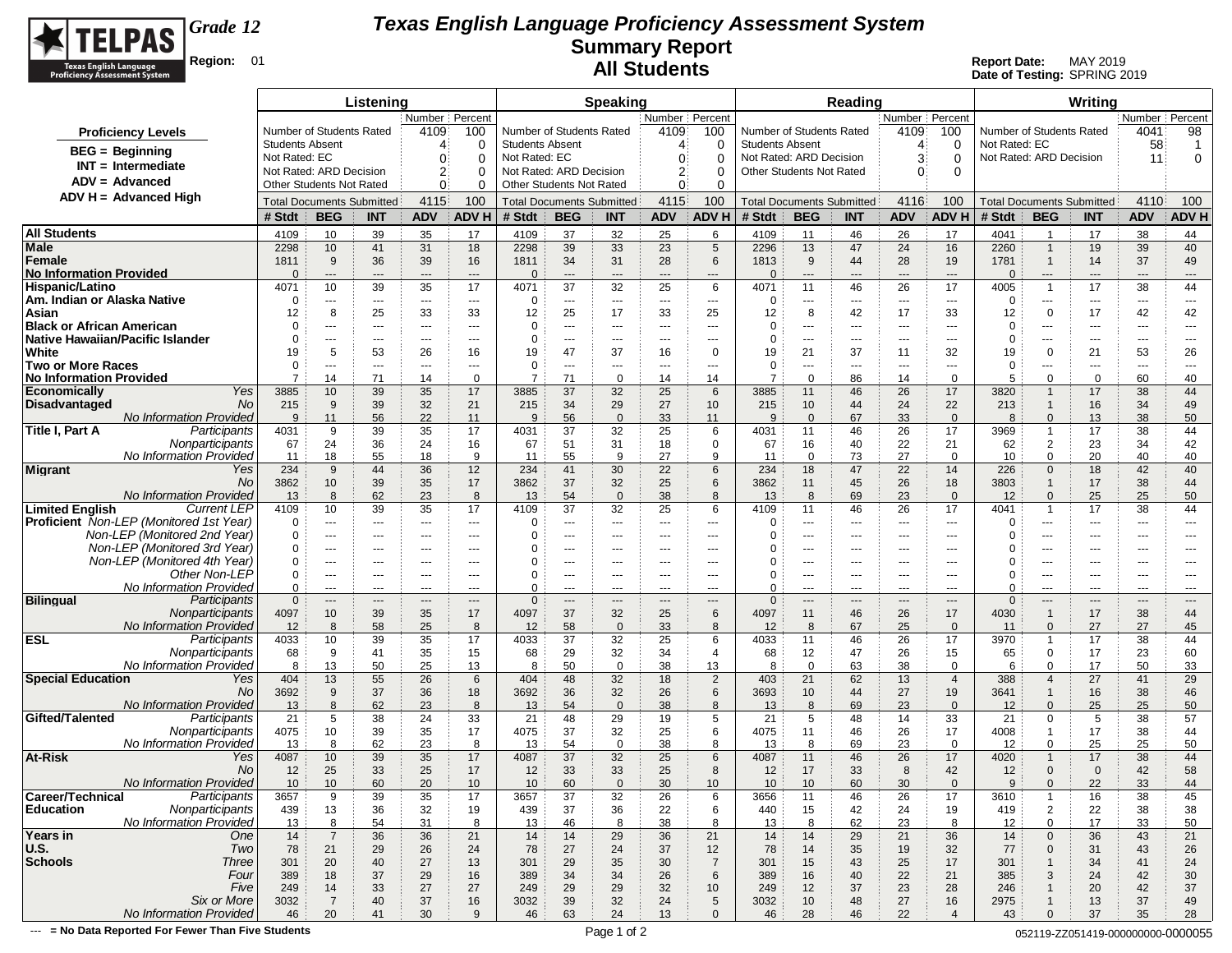

**Date of Testing:** SPRING 2019

|                                                                                |                                  | <b>Yearly Progress in TELPAS Composite Rating</b> |             |                          |                          |                          |                          |                     |                        |                           |                                |                                |                             |                       |                          |
|--------------------------------------------------------------------------------|----------------------------------|---------------------------------------------------|-------------|--------------------------|--------------------------|--------------------------|--------------------------|---------------------|------------------------|---------------------------|--------------------------------|--------------------------------|-----------------------------|-----------------------|--------------------------|
|                                                                                |                                  | <b>TELPAS Composite Rating</b>                    |             | Number                   | Percent                  |                          |                          |                     |                        |                           |                                |                                |                             |                       |                          |
| <b>Proficiency Levels</b>                                                      | Number of Students Receiving a   |                                                   |             |                          |                          |                          |                          | Students Who        |                        | Students Who              |                                | Students Who                   |                             | Students Who          |                          |
| $BEG = Beginning$                                                              | <b>Composite Rating</b>          |                                                   |             | 4039                     | 98                       | Average Score            |                          | Progressed          |                        | Progressed                |                                | Progressed                     |                             | Progressed            |                          |
|                                                                                | Number of Students Not Receiving |                                                   |             |                          |                          |                          |                          | One                 |                        | Two                       |                                | <b>Three</b>                   |                             | At Least One          |                          |
| $INT = Intermediate$                                                           | a Composite Rating               |                                                   |             | 94                       | 2                        |                          |                          | Proficiency         |                        | Proficiency               |                                | Proficiency                    |                             | Proficiency           |                          |
| $ADV = Advanced$                                                               |                                  |                                                   |             |                          |                          |                          |                          | Level               |                        | Levels                    |                                | Levels                         |                             | Level                 |                          |
| $ADV H = Advanced High$                                                        |                                  | <b>Total Documents Submitted</b>                  |             | 4133                     | 100                      |                          | # of Matched<br>Students |                     |                        |                           |                                |                                |                             |                       |                          |
|                                                                                | # Stdt                           | <b>BEG</b>                                        | <b>INT</b>  | <b>ADV</b>               | <b>ADV H</b>             |                          |                          | #                   | %                      | #                         | %                              | #                              | %                           | #                     | %                        |
| <b>All Students</b>                                                            | 4039                             | 4                                                 | 50          | 34                       | 12                       | 2.6                      | 3897                     | 708                 | 18                     | 24                        | $\overline{1}$                 | 0                              | $\mathbf 0$                 | 732                   | 19                       |
| Male                                                                           | 2258                             | $\overline{4}$                                    | 52          | 32                       | 11                       | 2.6                      | 2190                     | 392                 | 18                     | 15                        | $\mathbf{1}$                   | $\mathbf{0}$                   | $\mathbf 0$                 | 407                   | 19                       |
| Female                                                                         | 1781                             | 3                                                 | 47          | 37                       | 13                       | 2.7                      | 1707                     | 316                 | 19                     | 9                         | $\overline{1}$                 | $\mathbf 0$                    | $\mathbf 0$                 | 325                   | 19                       |
| <b>No Information Provided</b>                                                 | $\mathbf{0}$                     | $\hspace{1.5cm} \textbf{---}$                     | ---         | $\overline{a}$           | $\overline{\phantom{a}}$ | $\overline{a}$           | $\mathbf 0$              | $\overline{a}$      | $\overline{a}$         | $---$                     | $\hspace{1.5cm} \textbf{---}$  | $---$                          | ---                         | ---                   | $---$                    |
| <b>Hispanic/Latino</b>                                                         | 4003                             | 4                                                 | 50          | 34                       | 12                       | 2.6                      | 3868                     | 703                 | 18                     | 24                        | $\overline{1}$                 | $\mathbf 0$                    | $\mathbf 0$                 | 727                   | 19                       |
| Am. Indian or Alaska Native                                                    | 0                                | $\hspace{0.05cm} \ldots$                          | ---         | $\ldots$                 | ---                      | $\overline{\phantom{a}}$ | 0                        | ---                 | $\qquad \qquad \cdots$ | ---                       | ---                            | ---                            | ---                         | ---                   | $\cdots$                 |
| Asian                                                                          | 12                               | 0                                                 | 42          | 25                       | 33                       | 2.9                      | 11                       | 4                   | 36                     | $\pmb{0}$                 | $\mathbf 0$                    | 0                              | 0                           | 4                     | 36                       |
| <b>Black or African American</b><br>Native Hawaiian/Pacific Islander           | 0<br>$\mathbf 0$                 | $\cdots$                                          | ---         | $\cdots$                 | ---                      | $-$                      | 0<br>0                   | ---                 | $- - -$                | ---                       | ---                            | $\overline{a}$                 | ---                         | ---                   | $- - -$                  |
| <b>White</b>                                                                   | 19                               | $- - -$<br>5                                      | $---$<br>63 | $- - -$<br>26            | ---<br>5                 | $- - -$<br>2.5           | 15                       | $---$<br>1          | $--$<br>$\overline{7}$ | $---$<br>$\mathbf 0$      | $---$<br>0                     | $\cdots$<br>$\mathbf 0$        | ---<br>0                    | ---<br>$\mathbf 1$    | $---$<br>7               |
| Two or More Races                                                              | 0                                | $\cdots$                                          | $---$       | $\overline{\phantom{a}}$ | ---                      | $\overline{\phantom{a}}$ | 0                        | ---                 | $\cdots$               | ---                       | ---                            | ---                            | ---                         | ---                   | $\cdots$                 |
| <b>No Information Provided</b>                                                 | 5                                | 0                                                 | 60          | 40                       | $\mathbf 0$              | 2.5                      | 3                        | ---                 | $- - -$                | ---                       | ---                            | $\overline{a}$                 | ---                         | $\overline{a}$        | $- - -$                  |
| Yes<br><b>Economically</b>                                                     | 3821                             | $\overline{4}$                                    | 50          | 35                       | 12                       | 2.6                      | 3696                     | 657                 | 18                     | 24                        | $\mathbf{1}$                   | $\mathbf 0$                    | $\mathbf{0}$                | 681                   | 18                       |
| <b>Disadvantaged</b><br>No.                                                    | 212                              | $\overline{2}$                                    | 50          | 29                       | 19                       | 2.7                      | 198                      | 51                  | 26                     | $\mathbf 0$               | $\mathbf{0}$                   | $\mathbf 0$                    | $\mathbf 0$                 | 51                    | 26                       |
| No Information Provided                                                        | 6                                | $\mathbf{0}$                                      | 50          | 50                       | $\mathbf 0$              | 2.5                      | 3                        | ---                 | $\overline{a}$         | ---                       | ---                            | ---                            | ---                         | ---                   | $\hspace{0.05cm} \ldots$ |
| Title I, Part A<br>Participants                                                | 3969                             | 4                                                 | 50          | 34                       | 12                       | 2.6                      | 3835                     | 693                 | 18                     | 24                        | $\mathbf{1}$                   | $\mathbf 0$                    | $\mathbf 0$                 | 717                   | 19                       |
| Nonparticipants                                                                | 62                               | 8                                                 | 52          | 31                       | 10                       | 2.5                      | 58                       | 15                  | 26                     | 0                         | $\mathbf 0$                    | $\mathbf 0$                    | 0                           | 15                    | 26                       |
| No Information Provided                                                        | 8                                | 0                                                 | 63          | 38                       | $\pmb{0}$                | 2.4                      | 4                        | ---                 | $\overline{a}$         | ---                       | $\qquad \qquad \cdots$         | ---                            | ---                         | ---                   | $---$                    |
| <b>Migrant</b><br>Yes                                                          | 226                              | 3                                                 | 54          | 35                       | 8                        | 2.5                      | 215                      | 33                  | 15                     | $\overline{2}$            | $\overline{1}$                 | $\mathbf 0$                    | $\mathbf{0}$                | 35                    | 16                       |
| No.                                                                            | 3803                             | $\overline{4}$                                    | 50          | 34                       | 12                       | 2.6                      | 3677                     | 675                 | 18                     | 22                        | $\mathbf{1}$                   | $\mathbf{0}$                   | $\mathbf{0}$                | 697                   | 19                       |
| <b>No Information Provided</b><br><b>Limited English</b><br><b>Current LEP</b> | 10<br>4039                       | $\mathbf{0}$<br>4                                 | 50<br>50    | 50<br>34                 | $\mathbf 0$              | 2.4<br>2.6               | 5                        | $\mathbf{0}$<br>708 | $\mathbf 0$<br>18      | $\mathbf 0$<br>24         | $\mathbf{0}$<br>$\overline{1}$ | $\mathbf{0}$<br>$\mathbf 0$    | $\mathbf{0}$<br>$\mathbf 0$ | $\mathbf{0}$          | $\mathbf 0$<br>19        |
| <b>Proficient</b> Non-LEP (Monitored 1st Year)                                 | 0                                | $- - -$                                           | ---         | $---$                    | 12<br>---                | $\overline{a}$           | 3897<br>0                | ---                 | $\sim$                 | $---$                     | $---$                          | $\overline{a}$                 | ---                         | 732<br>$\overline{a}$ | $---$                    |
| Non-LEP (Monitored 2nd Year)                                                   | 0                                | $---$                                             | $---$       | $---$                    | $---$                    | $\overline{a}$           | 0                        | $\overline{a}$      | $- - -$                | $---$                     | $---$                          | $---$                          | ---                         | $---$                 | $- - -$                  |
| Non-LEP (Monitored 3rd Year)                                                   | $\mathbf 0$                      | ---                                               | ---         | ---                      | ---                      | $\overline{a}$           | 0                        | ---                 | $---$                  | ---                       | ---                            |                                | ---                         | ---                   | $\cdots$                 |
| Non-LEP (Monitored 4th Year)                                                   | 0                                | $\hspace{0.05cm} \ldots$                          | ---         | ---                      | ---                      | ---                      | 0                        | ---                 | ---                    | ---                       | ---                            | ---                            | ---                         | ---                   | $\cdots$                 |
| Other Non-LEP                                                                  | 0                                | $---$                                             | ---         | $---$                    | $---$                    | $\overline{a}$           | 0                        | ---                 | ---                    | $---$                     | $---$                          | $--$                           | ---                         | ---                   | $\cdots$                 |
| No Information Provided                                                        | 0                                | $- - -$                                           | ---         | $- - -$                  | $---$                    | $\overline{a}$           | 0                        | $---$               | $\sim$ $\sim$ $\sim$   | $---$                     | $- - -$                        | $- - -$                        | ---                         | $---$                 | $---$                    |
| <b>Bilingual</b><br>Participants                                               | $\mathbf{0}$                     | $---$                                             | ---         | $---$                    | $---$                    | $---$                    | $\mathbf 0$              | $---$               | $---$                  | $---$                     | ---                            | $---$                          | ---                         | $---$                 | $---$                    |
| Nonparticipants                                                                | 4030                             | $\overline{4}$                                    | 50          | 34                       | 12                       | 2.6                      | 3892                     | 708                 | 18                     | 24                        | $\mathbf{1}$                   | $\mathbf 0$                    | $\mathbf 0$                 | 732                   | 19                       |
| <b>No Information Provided</b>                                                 | 9                                | $\mathbf{0}$                                      | 56          | 44                       | $\mathbf 0$              | 2.4                      | 5                        | $\mathbf{0}$        | $\overline{0}$         | $\mathbf 0$               | $\mathbf{0}$                   | $\mathbf{0}$                   | $\mathbf{0}$                | $\mathbf{0}$          | $\mathbf{0}$             |
| <b>ESL</b><br>Participants                                                     | 3967                             | 4                                                 | 50          | 34                       | 12                       | 2.6                      | 3832                     | 701                 | 18                     | 24                        | $\mathbf{1}$                   | 0                              | $\mathbf 0$                 | 725                   | 19                       |
| Nonparticipants                                                                | 66                               | 3                                                 | 42          | 45                       | 9                        | 2.7                      | 62                       | 7                   | 11                     | 0                         | $\mathbf 0$                    | 0                              | 0                           | 7                     | 11                       |
| No Information Provided<br><b>Special Education</b><br>Yes                     | 6<br>393                         | 0<br>6                                            | 50<br>68    | 50<br>24                 | $\mathbf 0$<br>3         | 2.5<br>2.3               | 3<br>375                 | ---<br>33           | $\sim$<br>9            | $---$<br>$\mathbf{1}$     | ---<br>$\mathbf{0}$            | $\overline{a}$<br>$\mathbf{0}$ | ---<br>$\mathbf{0}$         | ---<br>34             | $---$<br>9               |
| No                                                                             | 3636                             | 3                                                 | 48          | 35                       | 13                       | 2.7                      | 3517                     | 675                 | 19                     | 23                        | $\mathbf{1}$                   | $\mathbf 0$                    | $\mathbf 0$                 | 698                   | 20                       |
| <b>No Information Provided</b>                                                 | 10                               | 0                                                 | 50          | 50                       | $\mathbf 0$              | 2.4                      | 5                        | $\mathbf{0}$        | $\mathbf 0$            | $\mathbf 0$               | $\mathbf{0}$                   | $\mathbf{0}$                   | $\mathbf{0}$                | $\mathbf{0}$          | $\mathbf 0$              |
| Gifted/Talented<br>Participants                                                | 21                               | 5                                                 | 62          | 19                       | 14                       | 2.8                      | 21                       | 3                   | 14                     | $\mathbf 0$               | 0                              | 0                              | 0                           | 3                     | 14                       |
| Nonparticipants                                                                | 4008                             | 4                                                 | 50          | 34                       | 12                       | 2.6                      | 3871                     | 705                 | 18                     | 24                        | $\mathbf{1}$                   | 0                              | 0                           | 729                   | 19                       |
| No Information Provided                                                        | 10                               | 0                                                 | 50          | 50                       | $\mathbf 0$              | 2.4                      | 5                        | $\mathbf 0$         | $\mathbf 0$            | $\mathbf 0$               | 0                              | 0                              | $\mathbf 0$                 | 0                     | 0                        |
| At-Risk<br>Yes                                                                 | 4020                             | 4                                                 | 50          | 34                       | 12                       | 2.6                      | 3885                     | 706                 | 18                     | 24                        | $\mathbf{1}$                   | $\mathbf 0$                    | $\mathbf 0$                 | 730                   | 19                       |
| No                                                                             | 12                               | 8                                                 | 50          | 17                       | 25                       | 2.7                      | 8                        | $\overline{2}$      | 25                     | $\mathbf 0$               | $\mathbf{0}$                   | $\mathbf{0}$                   | $\mathbf{0}$                | $\overline{c}$        | 25                       |
| No Information Provided                                                        | $\overline{7}$                   | $\mathbf{0}$                                      | 57          | 43                       | $\mathbf 0$              | 2.4                      | $\overline{4}$           | $\overline{a}$      | $---$                  | $---$                     | $---$                          | $---$                          | ---                         | $---$                 | $---$                    |
| Career/Technical<br>Participants                                               | 3610                             | 3                                                 | 50          | 35                       | 12                       | 2.6                      | 3499                     | 630                 | 18                     | 21                        | $\mathbf{1}$                   | 0                              | 0                           | 651                   | 19                       |
| Nonparticipants<br>Education                                                   | 419                              | 5                                                 | 49          | 32                       | 14                       | 2.6                      | 392                      | 77                  | 20                     | 3                         | $\mathbf{1}$                   | $\pmb{0}$                      | 0                           | 80                    | 20                       |
| No Information Provided<br>Years in<br>One                                     | 10                               | 0                                                 | 40          | 60                       | $\mathbf 0$              | 2.6                      | 6<br>5                   | $\mathbf{1}$        | 17<br>20               | 0                         | $\mathbf 0$                    | 0                              | 0                           | $\mathbf{1}$          | 17<br>20                 |
| Two<br>U.S.                                                                    | 14<br>77                         | $\pmb{0}$<br>9                                    | 36<br>40    | 43<br>29                 | 21<br>22                 | 2.8<br>2.7               | 66                       | $\mathbf{1}$<br>25  | 38                     | $\pmb{0}$<br>$\mathbf{1}$ | $\mathbf 0$<br>$\overline{2}$  | $\mathbf 0$<br>$\mathbf 0$     | $\mathbf 0$<br>$\mathbf 0$  | $\mathbf{1}$<br>26    | 39                       |
| <b>Schools</b><br>Three                                                        | 301                              | $\overline{7}$                                    | 48          | 34                       | 11                       | 2.5                      | 295                      | 60                  | 20                     | $\mathbf 1$               | $\mathbf 0$                    | 0                              | $\mathbf 0$                 | 61                    | 21                       |
| Four                                                                           | 384                              | $\overline{7}$                                    | 48          | 33                       | 12                       | 2.5                      | 372                      | 72                  | 19                     | $\mathbf 0$               | $\mathbf 0$                    | $\overline{0}$                 | $\mathbf 0$                 | 72                    | 19                       |
| Five                                                                           | 246                              | 6                                                 | 39          | 33                       | 23                       | 2.7                      | 242                      | 65                  | 27                     | 4                         | $\overline{2}$                 | $\overline{0}$                 | $\mathbf 0$                 | 69                    | 29                       |
| Six or More                                                                    | 2974                             | $\overline{c}$                                    | 51          | 35                       | 11                       | 2.6                      | 2878                     | 481                 | 17                     | 17                        | $\mathbf{1}$                   | 0                              | $\mathbf 0$                 | 498                   | 17                       |
| No Information Provided                                                        | 43                               | 14                                                | 65          | 16                       | 5                        | 2.2                      | 39                       | $\overline{4}$      | 10                     | $\mathbf{1}$              | 3                              | $\mathbf{0}$                   | $\mathbf{0}$                | 5                     | 13                       |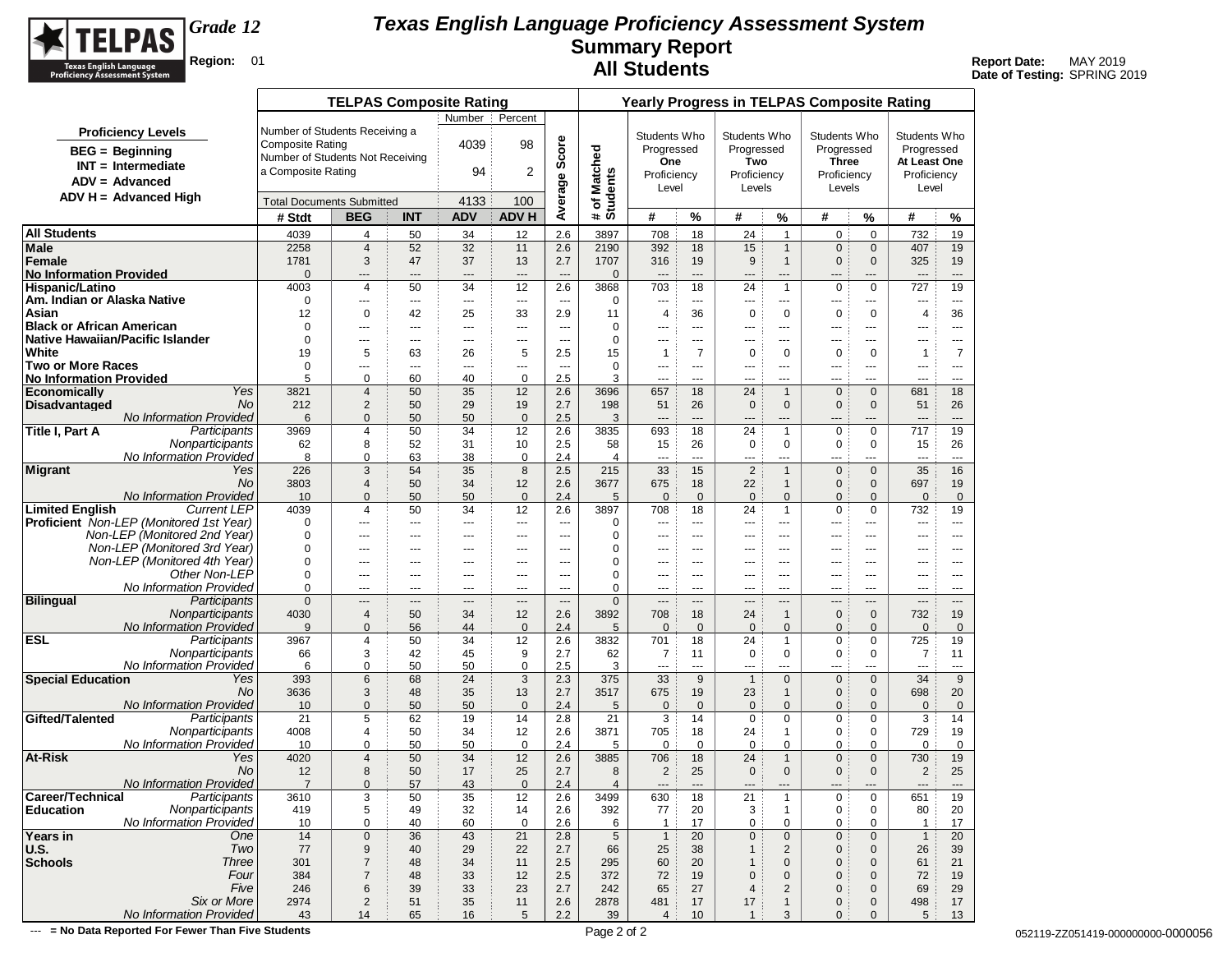

|                                                                                                |                        |                                                     | Listening      |                                |                          |                        |                                                     | <b>Speaking</b> |                    |                          |                        |                                                     | Reading                          |                          |                      |                         |                          | Writing                          |                                  |                         |
|------------------------------------------------------------------------------------------------|------------------------|-----------------------------------------------------|----------------|--------------------------------|--------------------------|------------------------|-----------------------------------------------------|-----------------|--------------------|--------------------------|------------------------|-----------------------------------------------------|----------------------------------|--------------------------|----------------------|-------------------------|--------------------------|----------------------------------|----------------------------------|-------------------------|
|                                                                                                |                        |                                                     |                | Number Percen                  |                          |                        |                                                     |                 | Number Percent     |                          |                        |                                                     |                                  | Number Percent           |                      |                         |                          |                                  | Number   Percent                 |                         |
| <b>Proficiency Levels</b>                                                                      |                        | Number of Students Rated                            |                | 44088                          | 100                      |                        | Number of Students Rated                            |                 | 44058              | 100                      |                        | Number of Students Rated                            |                                  | 43983                    | 100                  |                         | Number of Students Rated |                                  | 43933                            | 100                     |
| $BEG = Beginning$                                                                              | <b>Students Absent</b> |                                                     |                | $\Omega$                       | 0                        | <b>Students Absent</b> |                                                     |                 | 0                  | 0                        | <b>Students Absent</b> |                                                     |                                  | $\Omega$                 | $\Omega$             | Not Rated: EC           |                          |                                  | 13                               | 0                       |
| $INT = Intermediate$                                                                           | Not Rated: EC          |                                                     |                | 5                              | $\Omega$                 | Not Rated: EC          |                                                     |                 | $\overline{7}$     | $\mathbf 0$              | Not Rated: EC          |                                                     |                                  | 5                        | $\mathbf 0$          |                         | Not Rated: ARD Decision  |                                  | 153                              | $\mathbf 0$             |
| $ADV = Advanced$                                                                               |                        | Not Rated: ARD Decision<br>Other Students Not Rated |                | 43<br>$\Omega$                 | 0<br>0                   |                        | Not Rated: ARD Decision<br>Other Students Not Rated |                 | 70<br>$\mathbf{0}$ | $\Omega$<br>$\Omega$     |                        | Not Rated: ARD Decision<br>Other Students Not Rated |                                  | 145<br>0                 | 0<br>$\mathbf 0$     |                         |                          |                                  |                                  |                         |
| $ADV H = Advanced High$                                                                        |                        |                                                     |                | 44136                          | 100                      |                        |                                                     |                 | 44135              | 100                      |                        |                                                     |                                  | 44133                    | 100                  |                         |                          |                                  | 44099                            | 100                     |
|                                                                                                | # Stdt                 | <b>Total Documents Submitted</b><br><b>BEG</b>      |                | <b>ADV</b>                     | <b>ADVH</b>              | # Stdt                 | <b>Total Documents Submitted</b><br><b>BEG</b>      |                 | <b>ADV</b>         | <b>ADV H</b>             | # Stdt                 | <b>BEG</b>                                          | <b>Total Documents Submitted</b> | <b>ADV</b>               | ADV H                | # Stdt                  | <b>BEG</b>               | <b>Total Documents Submitted</b> | <b>ADV</b>                       | <b>ADV H</b>            |
|                                                                                                |                        |                                                     | INT            |                                |                          |                        |                                                     | <b>INT</b>      |                    |                          |                        |                                                     | <b>INT</b>                       |                          |                      |                         |                          | <b>INT</b>                       |                                  |                         |
| <b>All Students</b><br>Male                                                                    | 44088<br>22570         | 19<br>20                                            | 31<br>32       | 27<br>26                       | 22<br>21                 | 44058<br>22547         | 27<br>29                                            | 41<br>41        | 21<br>20           | 11<br>10                 | 43983<br>22488         | 37<br>39                                            | 33<br>32                         | 21<br>20                 | 10<br>10             | 43933<br>22459          | 39<br>42                 | 32<br>32                         | 19<br>17                         | 10<br>8                 |
| Female                                                                                         | 21518                  | 18                                                  | 31             | 28                             | 23                       | 21511                  | 25                                                  | 40              | 23                 | 12                       | 21495                  | 34                                                  | 33                               | 21                       | 11                   | 21474                   | 36                       | 33                               | 20                               | 11                      |
| <b>No Information Provided</b>                                                                 | $\Omega$               | ---                                                 | $\overline{a}$ | $\overline{a}$                 | $\overline{a}$           | $\Omega$               | $\overline{a}$                                      | $\overline{a}$  | $\overline{a}$     | $\overline{\phantom{a}}$ | $\Omega$               | ---                                                 | $\overline{a}$                   | $---$                    | $\sim$               | $\Omega$                | ---                      | ---                              | ---                              | ---                     |
| Hispanic/Latino                                                                                | 43391                  | 19                                                  | 32             | 27                             | 22                       | 43363                  | 27                                                  | 41              | 21                 | 11                       | 43289                  | 37                                                  | 33                               | 20                       | 10                   | 43242                   | 40                       | 32                               | 19                               | 9                       |
| Am. Indian or Alaska Native                                                                    | 15                     | 33                                                  | $\overline{7}$ | 27                             | 33                       | 15                     | 33                                                  | $\overline{7}$  | 33                 | 27                       | 15                     | 27                                                  | $\overline{7}$                   | 33                       | 33                   | 15                      | 27                       | 13                               | 40                               | 20                      |
| Asian                                                                                          | 171                    | 8                                                   | 16             | 27                             | 48                       | 169                    | 13                                                  | 30              | 30                 | 27                       | 170                    | 10                                                  | 18                               | 32                       | 40                   | 168                     | 15                       | 20                               | 29                               | 36                      |
| <b>Black or African American</b><br>Native Hawaiian/Pacific Islander                           | 18<br>-1               | 11<br>---                                           | 17<br>$- - -$  | 44<br>$\sim$                   | 28<br>$\sim$             | 18<br>$\overline{1}$   | 11<br>$\overline{a}$                                | 39<br>$-$       | 33<br>$\sim$       | 17<br>$\sim$ $\sim$      | 18<br>-1               | 17<br>$\overline{a}$                                | 22<br>$\sim$                     | 44<br>$\sim$             | 17<br>$\sim$         | 18<br>1                 | 28<br>$\sim$             | 39<br>$\overline{a}$             | 17<br>$\overline{a}$             | 17<br>$---$             |
| White                                                                                          | 362                    | 24                                                  | 23             | 27                             | 26                       | 362                    | 29                                                  | 30              | 24                 | 16                       | 362                    | 34                                                  | 27                               | 23                       | 16                   | 362                     | 39                       | 29                               | 21                               | 11                      |
| <b>Two or More Races</b>                                                                       | 19                     | 11                                                  | 32             | 16                             | 42                       | 19                     | 21                                                  | 21              | 21                 | 37                       | 19                     | 32                                                  | 26                               | 11                       | 32                   | 19                      | 37                       | 21                               | 16                               | 26                      |
| <b>No Information Provided</b>                                                                 | 111                    | 41                                                  | 27             | 17                             | 15                       | 111                    | 45                                                  | 32              | 16                 | 6                        | 109                    | 53                                                  | 25                               | 11                       | 11                   | 108                     | 60                       | 25                               | 8                                | 6                       |
| Yes<br><b>Economically</b>                                                                     | 40699                  | 20                                                  | 32             | 27                             | 21                       | 40673                  | 28                                                  | 42              | 21                 | 10                       | 40607                  | 38                                                  | 33                               | 20                       | 9                    | 40561                   | 40                       | 33                               | 18                               | 9                       |
| <b>Disadvantaged</b><br><b>No</b>                                                              | 3259                   | 13                                                  | 22             | 27                             | 38                       | 3255                   | 17                                                  | 32              | 27                 | 23                       | 3248                   | 22                                                  | 27                               | 28                       | 23                   | 3247                    | 27                       | 27                               | 25                               | 21                      |
| No Information Provided<br>Participants                                                        | 130<br>43452           | 43<br>19                                            | 27<br>32       | 15<br>27                       | 15<br>22                 | 130<br>43423           | 45<br>27                                            | 32<br>41        | 15<br>21           | $\overline{7}$<br>11     | 128<br>43351           | 56<br>37                                            | 23<br>33                         | 11<br>20                 | 9<br>10              | 125<br>43306            | 63<br>40                 | 23<br>32                         | 6<br>19                          | $\overline{7}$<br>9     |
| Title I, Part A<br>Nonparticipants                                                             | 501                    | 9                                                   | 25             | 29                             | 38                       | 500                    | 14                                                  | 41              | 26                 | 20                       | 499                    | 18                                                  | 28                               | 31                       | 23                   | 499                     | 24                       | 29                               | 25                               | 22                      |
| No Information Provided                                                                        | 135                    | 44                                                  | 22             | 18                             | 16                       | 135                    | 43                                                  | 35              | 14                 | 8                        | 133                    | 53                                                  | 26                               | 13                       | 9                    | 128                     | 60                       | 23                               | 9                                | 8                       |
| <b>Migrant</b><br>Yes                                                                          | 1152                   | 23                                                  | 33             | 26                             | 18                       | 1151                   | 32                                                  | 42              | 19                 | $\overline{7}$           | 1152                   | 47                                                  | 32                               | 15                       | 6                    | 1149                    | 48                       | 34                               | 12                               | 6                       |
| No                                                                                             | 42782                  | 19                                                  | 31             | 27                             | 22                       | 42753                  | 27                                                  | 41              | 22                 | 11                       | 42680                  | 36                                                  | 33                               | 21                       | 10                   | 42639                   | 39                       | 32                               | 19                               | 10                      |
| No Information Provideo                                                                        | 154                    | 41                                                  | 25             | 18                             | 16                       | 154                    | 43                                                  | 34              | 16                 | $\overline{7}$           | 151                    | 52                                                  | 26                               | 12                       | 10                   | 145                     | 61                       | 23                               | 8                                | $\overline{7}$          |
| <b>Limited English</b><br><b>Current LEP</b><br><b>Proficient</b> Non-LEP (Monitored 1st Year) | 44088<br>$\Omega$      | 19<br>$\overline{a}$                                | 31             | 27<br>$\overline{\phantom{a}}$ | 22<br>$\sim$             | 44058                  | 27<br>$-$                                           | 41<br>$-$       | 21                 | 11<br>$\overline{a}$     | 43983<br>$\Omega$      | 37<br>$\overline{a}$                                | 33                               | 21                       | 10<br>$\overline{a}$ | 43933                   | 39<br>$\sim$             | 32<br>$\overline{a}$             | 19                               | 10                      |
| Non-LEP (Monitored 2nd Year)                                                                   | $\Omega$               | ---                                                 | $- - -$<br>--- | $\overline{a}$                 | $\sim$                   | 0<br>$\Omega$          |                                                     | ---             | $- - -$<br>$\sim$  | ---                      | $\Omega$               | ---                                                 | $- - -$<br>---                   | $-$<br>$-$               | $\sim$               | $\mathbf 0$<br>$\Omega$ | ---                      | ---                              | $\overline{a}$<br>$\overline{a}$ | $\overline{a}$<br>$---$ |
| Non-LEP (Monitored 3rd Year)                                                                   | $\Omega$               | ---                                                 | $- - -$        | $-$                            | $\overline{\phantom{a}}$ | $\Omega$               | ---                                                 | ---             | ---                | ---                      | $\Omega$               | ---                                                 | ---                              | ---                      | ---                  | 0                       | $\overline{a}$           | ---                              | ---                              | $---$                   |
| Non-LEP (Monitored 4th Year)                                                                   | $\Omega$               | $\overline{a}$                                      | $\overline{a}$ | $---$                          | $\overline{a}$           | 0                      | ---                                                 | ---             | $\overline{a}$     | ---                      | $\Omega$               | ---                                                 | $\overline{a}$                   | $---$                    | $\overline{a}$       | 0                       | ---                      | ---                              | $\overline{a}$                   | $\overline{a}$          |
| Other Non-LEP                                                                                  | $\mathbf 0$            | ---                                                 | ---            | ---                            | ---                      | $\mathbf 0$            | ---                                                 | ---             | ---                | ---                      | $\Omega$               | ---                                                 | ---                              | ---                      | $\overline{a}$       | 0                       | ---                      | ---                              | ---                              | ---                     |
| No Information Provideo                                                                        | $\Omega$               | ---                                                 | ---            | $\overline{a}$                 | $\sim$                   | $\Omega$               | $-$                                                 |                 | ---                | ---                      | $\Omega$               | ---                                                 | ---                              | $\overline{a}$           | $\sim$               | $\Omega$                | $\sim$                   | ---                              | ---                              | ---                     |
| <b>Bilingual</b><br>Participants<br>Nonparticipants                                            | 41563                  | 20                                                  | 32             | 27                             | 22                       | 41539<br>2399          | 27                                                  | 41<br>42        | 21<br>25           | 10                       | 41478<br>2387          | 37                                                  | 33                               | 20                       | 10                   | 41431<br>2386           | 40<br>26                 | 32<br>32                         | 18<br>25                         | 9                       |
| <b>No Information Provided</b>                                                                 | 2405<br>120            | 11<br>42                                            | 25<br>27       | 31<br>17                       | 34<br>15                 | 120                    | 18<br>44                                            | 33              | 17                 | 16<br>6                  | 118                    | 24<br>53                                            | 33<br>25                         | 26<br>11                 | 17<br>11             | 116                     | 60                       | 24                               | 8                                | 17<br>8                 |
| <b>ESL</b><br>Participants                                                                     | 1419                   | 13                                                  | 25             | 30                             | 32                       | 1417                   | 21                                                  | 41              | 25                 | 14                       | 1408                   | 26                                                  | 34                               | 25                       | 15                   | 1409                    | 28                       | 33                               | 24                               | 15                      |
| Nonparticipants                                                                                | 42513                  | 19                                                  | 32             | 27                             | 22                       | 42485                  | 27                                                  | 41              | 21                 | 11                       | 42421                  | 37                                                  | 32                               | 20                       | 10                   | 42376                   | 40                       | 32                               | 19                               | 9                       |
| No Information Provideo                                                                        | 156                    | 42                                                  | 26             | 17                             | 14                       | 156                    | 42                                                  | 37              | 15                 | 6                        | 154                    | 56                                                  | 24                               | 12                       | 8                    | 148                     | 64                       | 22                               | $\overline{7}$                   | $\overline{7}$          |
| <b>Special Education</b><br>Yes                                                                | 2883                   | 25                                                  | 39             | 23                             | 12                       | 2854                   | 36                                                  | 43              | 15                 | 6                        | 2783                   | 56                                                  | 30                               | 9                        | $\overline{4}$       | 2771                    | 61                       | 27                               | 8                                | 3                       |
| No.<br>No Information Provided                                                                 | 41048<br>157           | 19<br>41                                            | 31<br>26       | 27<br>17                       | 23<br>16                 | 41047<br>157           | 26<br>43                                            | 41<br>36        | 22<br>15           | 11<br>$\overline{7}$     | 41045<br>155           | 35<br>53                                            | 33<br>26                         | 21<br>12                 | 11<br>10             | 41016<br>146            | 38<br>62                 | 33<br>23                         | 19<br>8                          | 10<br>$\overline{7}$    |
| Gifted/Talented<br>Participants                                                                | 1255                   | 2                                                   | 9              | 24                             | 65                       | 1255                   | 6                                                   | 35              | 32                 | 27                       | 1255                   | 4                                                   | 15                               | 33                       | 48                   | 1255                    | 5                        | 20                               | 37                               | 39                      |
| Nonparticipants                                                                                | 42673                  | 20                                                  | 32             | 27                             | 21                       | 42643                  | 28                                                  | 41              | 21                 | 10                       | 42571                  | 37                                                  | 33                               | 20                       | 9                    | 42529                   | 40                       | 33                               | 18                               | 9                       |
| No Information Provideo                                                                        | 160                    | 41                                                  | 26             | 17                             | 16                       | 160                    | 42                                                  | 37              | 14                 | $\overline{7}$           | 157                    | 53                                                  | 25                               | 12                       | 10                   | 149                     | 61                       | 24                               | $\mathbf{8}$                     | $\overline{7}$          |
| At-Risk<br>Yes                                                                                 | 43724                  | 19                                                  | 31             | 27                             | 22                       | 43694                  | 27                                                  | 41              | 21                 | 11                       | 43624                  | 36                                                  | 33                               | 21                       | 10                   | 43583                   | 39                       | 32                               | 19                               | 10                      |
| No                                                                                             | 226                    | 35                                                  | 27             | 20                             | 19                       | 226                    | 41                                                  | 36              | 11                 | 12                       | 224                    | 49                                                  | 26                               | 14                       | 10                   | 220                     | 55                       | 22                               | 13                               | 10                      |
| No Information Provideo                                                                        | 138<br>14817           | 42                                                  | 28             | 16                             | 14                       | 138<br>14804           | 44                                                  | 34              | 15                 | $\overline{7}$           | 135<br>14764           | 56                                                  | 26<br>36                         | 10                       | 9<br>14              | 130<br>14744            | 62<br>34                 | 23<br>38                         | $\overline{7}$                   | 8<br>10                 |
| Years in<br>One<br>U.S.<br>Two                                                                 | 13724                  | 13<br>5                                             | 37<br>25       | 30<br>33                       | 21<br>37                 | 13724                  | 20<br>13                                            | 39<br>54        | 25<br>25           | 17<br>8                  | 13720                  | 28<br>19                                            | 38                               | 21<br>29                 | 13                   | 13689                   | 16                       | 38                               | 18<br>30                         | 15                      |
| Schools*<br>Three                                                                              | 1483                   | 5                                                   | 32             | 36                             | 27                       | 1483                   | 13                                                  | 56              | 24                 | $\overline{7}$           | 1485                   | 35                                                  | 45                               | 16                       | $\overline{4}$       | 1482                    | 28                       | 43                               | 22                               | $\overline{7}$          |
| Four                                                                                           | 34                     | 6                                                   | 38             | 38                             | 18                       | 34                     | 21                                                  | 47              | 32                 | $\mathbf 0$              | 34                     | 32                                                  | 38                               | 26                       | 3                    | 35                      | 31                       | 43                               | 17                               | 9                       |
| Five                                                                                           | $\overline{4}$         | $\overline{a}$                                      | $\sim$         | $\sim$                         | $\sim$                   | $\overline{4}$         |                                                     |                 | $\sim$             | $\overline{\phantom{a}}$ | Δ                      | <u></u>                                             | $\sim$                           | $\sim$                   | $\sim$               | $\overline{4}$          | ---                      | ---                              | $\sim$                           | $\sim$ $\sim$           |
| Six or More                                                                                    | $\Omega$               | ---                                                 |                | $\overline{a}$                 | $\sim$                   | $\mathbf 0$            | ÷÷.                                                 | ---             | ---                | $\overline{a}$           | $\Omega$               | ---                                                 | ---                              | $\overline{\phantom{a}}$ | $\overline{a}$       | $\Omega$                | ---                      | ---                              | ---                              | $\overline{a}$          |
| No Information Provided                                                                        | 104                    | 9                                                   | 31             | 32                             | 29                       | 104                    | 16                                                  | 39              | 23                 | 21                       | 100                    | 32                                                  | 31                               | 20                       | 17                   | 104                     | 24                       | 35                               | 24                               | 17                      |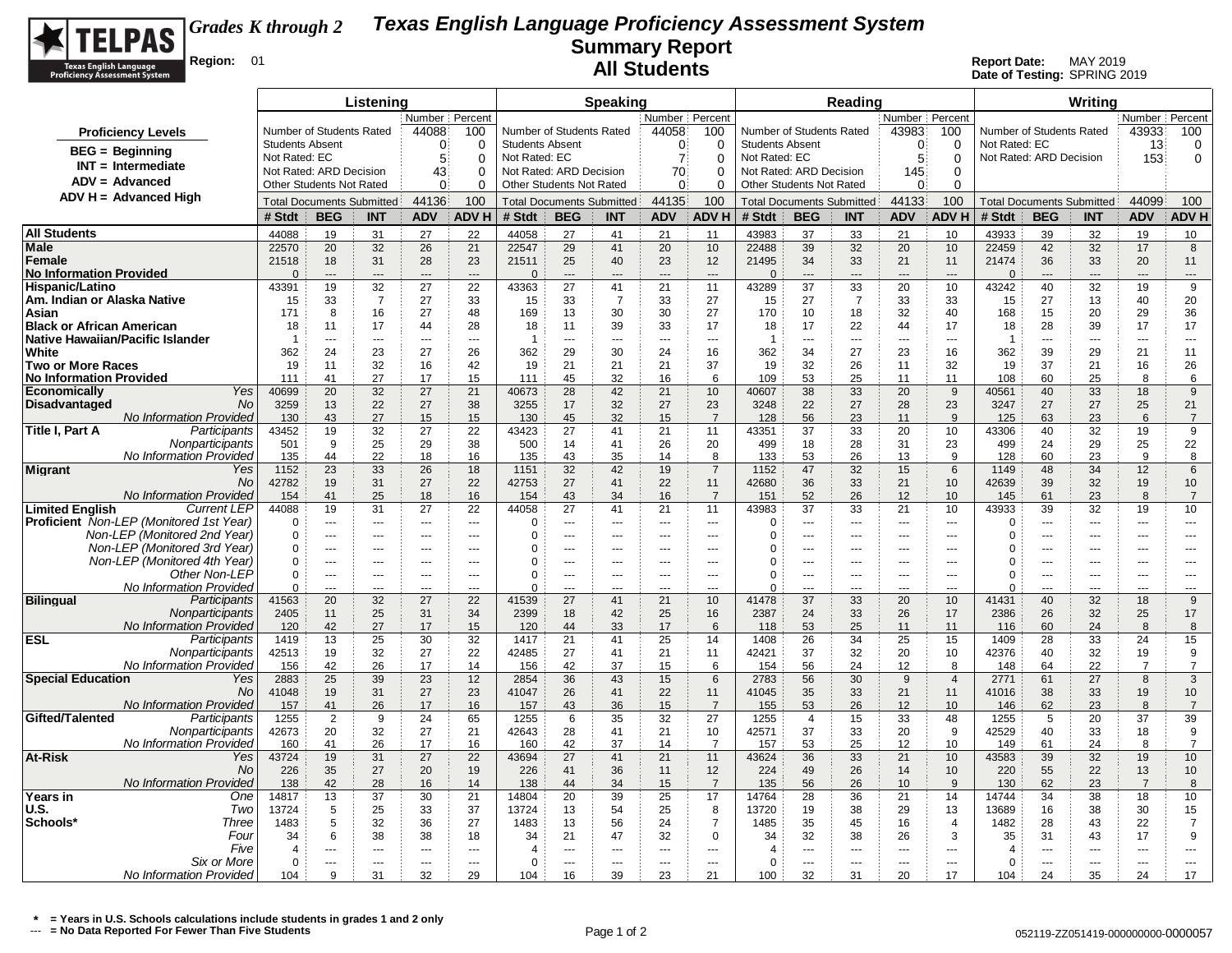

## **Texas English Language Proficiency Assessment System Summary Report All Students**<br> **All Students Report Date:** MAY 2019<br>
Date of Testing: SPRING 2019 *Grades K through 2*

**Date of Testing:** SPRING 2019

|                                                                      |                                            | <b>TELPAS Composite Rating</b>   |                                |               |                          |                                    | Yearly Progress in TELPAS Composite Rating+ |                |                                    |                                  |                          |                          |                              |                       |                                            |  |  |
|----------------------------------------------------------------------|--------------------------------------------|----------------------------------|--------------------------------|---------------|--------------------------|------------------------------------|---------------------------------------------|----------------|------------------------------------|----------------------------------|--------------------------|--------------------------|------------------------------|-----------------------|--------------------------------------------|--|--|
|                                                                      |                                            |                                  |                                | Number        | Percent                  |                                    |                                             |                |                                    |                                  |                          |                          |                              |                       |                                            |  |  |
| <b>Proficiency Levels</b>                                            | Number of Students Receiving a             |                                  |                                |               |                          |                                    |                                             | Students Who   |                                    | Students Who                     |                          | Students Who             |                              | Students Who          |                                            |  |  |
| $BEG =$ Beginning                                                    | <b>Composite Rating</b>                    |                                  |                                | 43994         | 100                      |                                    |                                             | Progressed     |                                    | Progressed                       |                          | Progressed               |                              | Progressed            |                                            |  |  |
| $INT = Intermediate$                                                 | Number of Students Not Receiving           |                                  |                                |               |                          | Score                              |                                             | One            |                                    | Two                              |                          | <b>Three</b>             |                              | At Least One          |                                            |  |  |
| $ADV = Advanced$                                                     | a Composite Rating                         |                                  |                                | 163           | $\Omega$                 |                                    |                                             | Proficiency    |                                    | Proficiency                      |                          | Proficiency              |                              | Proficiency           |                                            |  |  |
| $ADV H = Advanced High$                                              |                                            |                                  |                                | 44157         | 100                      |                                    |                                             | Level          |                                    | Levels                           |                          | Levels                   |                              | Level                 |                                            |  |  |
|                                                                      | <b>Total Documents Submitted</b><br># Stdt | <b>BEG</b>                       | <b>INT</b>                     | <b>ADV</b>    | <b>ADVH</b>              | Average                            | # of Matched<br>Students                    | #              | %                                  | #                                | %                        | #                        | %                            | #                     | %                                          |  |  |
| <b>All Students</b>                                                  | 43994                                      | 23                               | 40                             | 27            | 10                       | 2.2                                | 28724                                       | 12394          | 43                                 | 1852                             | 6                        | 156                      | $\mathbf{1}$                 | 14402                 | 50                                         |  |  |
| Male                                                                 | 22513                                      | 24                               | 41                             | 26            | 9                        | 2.1                                | 14778                                       | 6108           | 41                                 | 893                              | 6                        | 78                       | $\mathbf{1}$                 | 7079                  | 48                                         |  |  |
| Female                                                               | 21481                                      | 22                               | 39                             | 29            | 11                       | 2.2                                | 13946                                       | 6286           | 45                                 | 959                              | $\overline{7}$           | 78                       | $\mathbf{1}$                 | 7323                  | 53                                         |  |  |
| <b>No Information Provided</b>                                       | $\Omega$                                   | $---$                            | ---                            | ---           | ---                      | $---$                              | $\Omega$                                    |                | $---$                              | $---$                            | ---                      | $-$                      | ---                          | ---                   | ---                                        |  |  |
| Hispanic/Latino                                                      | 43305                                      | 23                               | 40                             | 27            | 10                       | 2.2                                | 28381                                       | 12227          | 43                                 | 1818                             | 6                        | 152                      | $\mathbf{1}$                 | 14197                 | 50                                         |  |  |
| Am. Indian or Alaska Native                                          | 15                                         | 27                               | $\overline{7}$                 | 40            | 27                       | 2.6                                | 9                                           | 6              | 67                                 | $\mathbf{1}$                     | 11                       | $\mathbf 0$              | 0                            | $\overline{7}$        | 78                                         |  |  |
| Asian                                                                | 168                                        | 8                                | 24                             | 30            | 38                       | 3.0                                | 91                                          | 53             | 58                                 | 6                                | $\overline{7}$           | $\mathbf 0$              | $\Omega$                     | 59                    | 65                                         |  |  |
| <b>Black or African American</b><br>Native Hawaiian/Pacific Islander | 18<br>$\overline{1}$                       | 17                               | 22<br>$\overline{\phantom{a}}$ | 44            | 17                       | 2.6                                | 9                                           | 5              | 56<br>$\sim$                       | 0                                | $\mathbf 0$              | $\mathbf 0$              | $\mathbf 0$                  | 5                     | 56                                         |  |  |
| White                                                                | 362                                        | ---<br>27                        | 30                             | ---<br>28     | ---<br>15                | $\overline{\phantom{a}}$<br>2.3    | $\mathbf{1}$<br>191                         | ---<br>88      | 46                                 | $\overline{a}$<br>21             | ---<br>11                | ---<br>$\mathsf 3$       | ---<br>$\overline{2}$        | ---<br>112            | $\overline{\phantom{a}}$<br>59             |  |  |
| <b>Two or More Races</b>                                             | 19                                         | 16                               | 37                             | 16            | 32                       | 2.6                                | 11                                          | $\overline{7}$ | 64                                 | $\mathbf{1}$                     | 9                        | $\mathbf 0$              | $\Omega$                     | 8                     | 73                                         |  |  |
| <b>No Information Provided</b>                                       | 106                                        | 42                               | 36                             | 13            | 8                        | 1.8                                | 31                                          | 8              | 26                                 | 5                                | 16                       | $\overline{1}$           | 3                            | 14                    | 45                                         |  |  |
| Yes<br><b>Economically</b>                                           | 40620                                      | 24                               | 41                             | 27            | $9\,$                    | 2.2                                | 26622                                       | 11316          | 43                                 | 1664                             | 6                        | 134                      | $\mathbf{1}$                 | 13114                 | 49                                         |  |  |
| <b>Disadvantaged</b><br><b>No</b>                                    | 3251                                       | 15                               | 28                             | 33            | 24                       | 2.6                                | 2067                                        | 1069           | 52                                 | 184                              | 9                        | 21                       | $\mathbf{1}$                 | 1274                  | 62                                         |  |  |
| No Information Provided                                              | 123                                        | 46                               | 35                             | 11            | 8                        | 1.8                                | 35                                          | 9              | 26                                 | $\overline{4}$                   | 11                       | $\overline{1}$           | 3                            | 14                    | 40                                         |  |  |
| Title I, Part A<br>Participants                                      | 43370                                      | 23                               | 40                             | 27            | 10                       | 2.2                                | 28370                                       | 12237          | 43                                 | 1823                             | 6                        | 145                      | $\mathbf{1}$                 | 14205                 | 50                                         |  |  |
| Nonparticipants                                                      | 498                                        | 11                               | 32                             | 37            | 21                       | 2.7                                | 316                                         | 144            | 46                                 | 24                               | 8                        | 10                       | 3                            | 178                   | 56                                         |  |  |
| No Information Provided                                              | 126                                        | 44                               | 34                             | 12            | 10                       | 1.8                                | 38                                          | 13             | 34                                 | 5                                | 13                       | $\overline{1}$           | 3                            | 19                    | 50                                         |  |  |
| Migrant<br>Yes<br><b>No</b>                                          | 1146<br>42704                              | 29<br>23                         | 44<br>40                       | 22<br>27      | 5<br>10                  | 2.0<br>2.2                         | 758<br>27921                                | 291<br>12088   | 38<br>43                           | 35<br>1812                       | 5<br>6                   | $\mathbf{1}$<br>154      | $\mathbf 0$<br>$\mathbf{1}$  | 327<br>14054          | 43<br>50                                   |  |  |
| No Information Provided                                              | 144                                        | 43                               | 36                             | 13            | 8                        | 1.8                                | 45                                          | 15             | 33                                 | 5                                | 11                       | $\overline{1}$           | $\mathcal{P}$                | 21                    | 47                                         |  |  |
| <b>Limited English</b><br><b>Current LEP</b>                         | 43994                                      | 23                               | 40                             | 27            | 10                       | 2.2                                | 28724                                       | 12394          | 43                                 | 1852                             | 6                        | 156                      | $\mathbf{1}$                 | 14402                 | 50                                         |  |  |
| <b>Proficient</b> Non-LEP (Monitored 1st Year)                       | $\Omega$                                   | $\overline{a}$                   | $\sim$                         | ---           | $\sim$                   | $\sim$                             | $\Omega$                                    | ---            | $\sim$                             | $\overline{a}$                   | $\sim$                   | $\sim$                   | $\overline{a}$               | $\sim$                | $\sim$                                     |  |  |
| Non-LEP (Monitored 2nd Year)                                         | $\Omega$                                   | ---                              | ---                            | ---           | $\overline{a}$           | $---$                              | $\Omega$                                    | ---            | $\sim$                             | ---                              | $\overline{a}$           | $\overline{a}$           | ---                          | ---                   | $\overline{a}$                             |  |  |
| Non-LEP (Monitored 3rd Year)                                         | 0                                          | ---                              | ---                            | ---           | $\overline{a}$           | ---                                | 0                                           |                | $\overline{a}$                     |                                  | $\overline{a}$           | $\overline{a}$           | ---                          | ---                   | $\overline{a}$                             |  |  |
| Non-LEP (Monitored 4th Year)                                         | 0                                          | $\overline{a}$                   | $\sim$                         | $\sim$        | $\sim$                   | $\overline{a}$                     | 0                                           | ---            | $\sim$                             | $\overline{a}$                   | $\overline{a}$           | $\overline{\phantom{a}}$ | $\overline{a}$               | $\sim$                | $\sim$                                     |  |  |
| Other Non-LEP                                                        | $\Omega$                                   | $\overline{a}$                   | $\sim$                         | $\sim$        | $\sim$                   | $\overline{a}$                     | $\Omega$                                    | $\sim$         | $\sim$                             | $\sim$                           | $\sim$                   | $-$                      | <u></u>                      | $\sim$                | $\sim$                                     |  |  |
| No Information Provided<br>Participants<br><b>Bilingual</b>          | 0<br>41485                                 | ---<br>24                        | ---<br>40                      | ---<br>27     | ---<br>9                 | ---<br>2.2                         | 0<br>27044                                  | <br>11763      | $\overline{a}$<br>43               | 1753                             | ---<br>6                 | ---<br>147               | ---<br>$\mathbf{1}$          | ---<br>13663          | $\sim$<br>51                               |  |  |
| Nonparticipants                                                      | 2395                                       | 13                               | 37                             | 35            | 15                       | 2.5                                | 1647                                        | 621            | 38                                 | 95                               | 6                        | 8                        | $\mathbf{0}$                 | 724                   | 44                                         |  |  |
| No Information Provided                                              | 114                                        | 45                               | 33                             | 14            | 8                        | 1.8                                | 33                                          | 10             | 30                                 | $\overline{4}$                   | 12                       | $\overline{1}$           | 3                            | 15                    | 45                                         |  |  |
| ESL<br>Participants                                                  | 1414                                       | 15                               | 37                             | 34            | 13                       | 2.4                                | 943                                         | 353            | 37                                 | 59                               | 6                        | 6                        | $\mathbf{1}$                 | 418                   | 44                                         |  |  |
| Nonparticipants                                                      | 42434                                      | 23                               | 40                             | 27            | 10                       | 2.2                                | 27739                                       | 12028          | 43                                 | 1789                             | 6                        | 149                      | $\mathbf{1}$                 | 13966                 | 50                                         |  |  |
| No Information Provided                                              | 146                                        | 44                               | 37                             | 12            | 8                        | 1.8                                | 42                                          | 13             | 31                                 | $\overline{4}$                   | 10                       | $\mathbf{1}$             | 2                            | 18                    | 43                                         |  |  |
| <b>Special Education</b><br>Yes                                      | 2853                                       | 32                               | 50                             | 14            | $\overline{4}$           | 1.8                                | 2044                                        | 717            | 35                                 | 58                               | 3                        | $\overline{2}$           | $\mathbf{0}$                 | 777                   | 38                                         |  |  |
| No.                                                                  | 40997                                      | 22                               | 39                             | 28            | 10                       | 2.2                                | 26636                                       | 11661          | 44                                 | 1789                             | $\overline{7}$           | 153                      | $\mathbf{1}$                 | 13603                 | 51                                         |  |  |
| No Information Provided                                              | 144<br>1255                                | 43<br>2                          | 36                             | 13<br>47      | 8                        | 1.8                                | 44<br>1130                                  | 16<br>573      | 36                                 | 5<br>99                          | 11                       | $\overline{1}$<br>9      | $\overline{2}$               | 22<br>681             | 50                                         |  |  |
| Gifted/Talented<br>Participants<br>Nonparticipants                   | 42591                                      | 24                               | 13<br>41                       | 27            | 38<br>9                  | 3.2<br>2.2                         | 27548                                       | 11805          | 51<br>43                           | 1748                             | 9<br>6                   | 146                      | $\mathbf{1}$<br>$\mathbf{1}$ | 13699                 | 60<br>50                                   |  |  |
| No Information Provided                                              | 148                                        | 43                               | 37                             | 12            | 8                        | 1.8                                | 46                                          | 16             | 35                                 | 5                                | 11                       | $\mathbf 1$              | 2                            | 22                    | 48                                         |  |  |
| At-Risk<br>Yes                                                       | 43645                                      | 23                               | 40                             | 27            | 10                       | 2.2                                | 28605                                       | 12350          | 43                                 | 1838                             | 6                        | 155                      | $\mathbf{1}$                 | 14343                 | 50                                         |  |  |
| <b>No</b>                                                            | 220                                        | 39                               | 33                             | 18            | 10                       | 2.0                                | 82                                          | 32             | 39                                 | 11                               | 13                       | $\mathbf 0$              | $\mathbf 0$                  | 43                    | 52                                         |  |  |
| No Information Provided                                              | 129                                        | 44                               | 36                             | 11            | 9                        | 1.8                                | 37                                          | 12             | 32                                 | 3                                | 8                        | $\overline{1}$           | 3                            | 16                    | 43                                         |  |  |
| Years in<br>One                                                      | 14788                                      | 17                               | 41                             | 26            | 15                       | 2.3                                | 13747                                       | 7407           | 54                                 | 1221                             | 9                        | 139                      | $\mathbf{1}$                 | 8767                  | 64                                         |  |  |
| U.S.<br>Two                                                          | 13685                                      | 5                                | 43                             | 42            | 9                        | 2.5                                | 13399                                       | 4525           | 34                                 | 588                              | 4                        | 17                       | 0                            | 5130                  | 38                                         |  |  |
| Schools*<br>Three                                                    | 1479                                       | $\overline{7}$                   | 61                             | 30            | 3                        | 2.3                                | 1452                                        | 416            | 29                                 | 31                               | $\overline{2}$           | $\mathbf 0$              | $\Omega$                     | 447                   | 31                                         |  |  |
| Four                                                                 | 34                                         | 9                                | 56                             | 35            | $\mathbf 0$              | 2.2                                | 31                                          | 8              | 26                                 | 1                                | 3                        | $\mathbf 0$              | $\mathbf 0$                  | 9                     | 29                                         |  |  |
| Five<br>Six or More                                                  | $\overline{4}$<br>$\mathbf 0$              | $\overline{a}$<br>$\overline{a}$ | $\overline{a}$<br>$\sim$       | ---<br>$\sim$ | $\overline{a}$<br>$\sim$ | $\overline{\phantom{a}}$<br>$\sim$ | 4<br>0                                      | ---<br>$\sim$  | $\overline{\phantom{a}}$<br>$\sim$ | $\overline{a}$<br>$\overline{a}$ | $\overline{a}$<br>$\sim$ | $\overline{a}$<br>---    | ---<br>$\overline{a}$        | ---<br>$\overline{a}$ | $\overline{\phantom{a}}$<br>$\overline{a}$ |  |  |
| No Information Provided                                              | 100                                        | 12                               | 41                             | 29            | 18                       | 2.5                                | 91                                          | 38             | 42                                 | 11                               | 12                       | $\mathbf 0$              | $\Omega$                     | 49                    | 54                                         |  |  |
|                                                                      |                                            |                                  |                                |               |                          |                                    |                                             |                |                                    |                                  |                          |                          |                              |                       |                                            |  |  |

+ = Yearly progress calculations include students in grades 1 and 2 only<br>\* = Years in U.S. Schools calculations include students in grades 1 and 2 only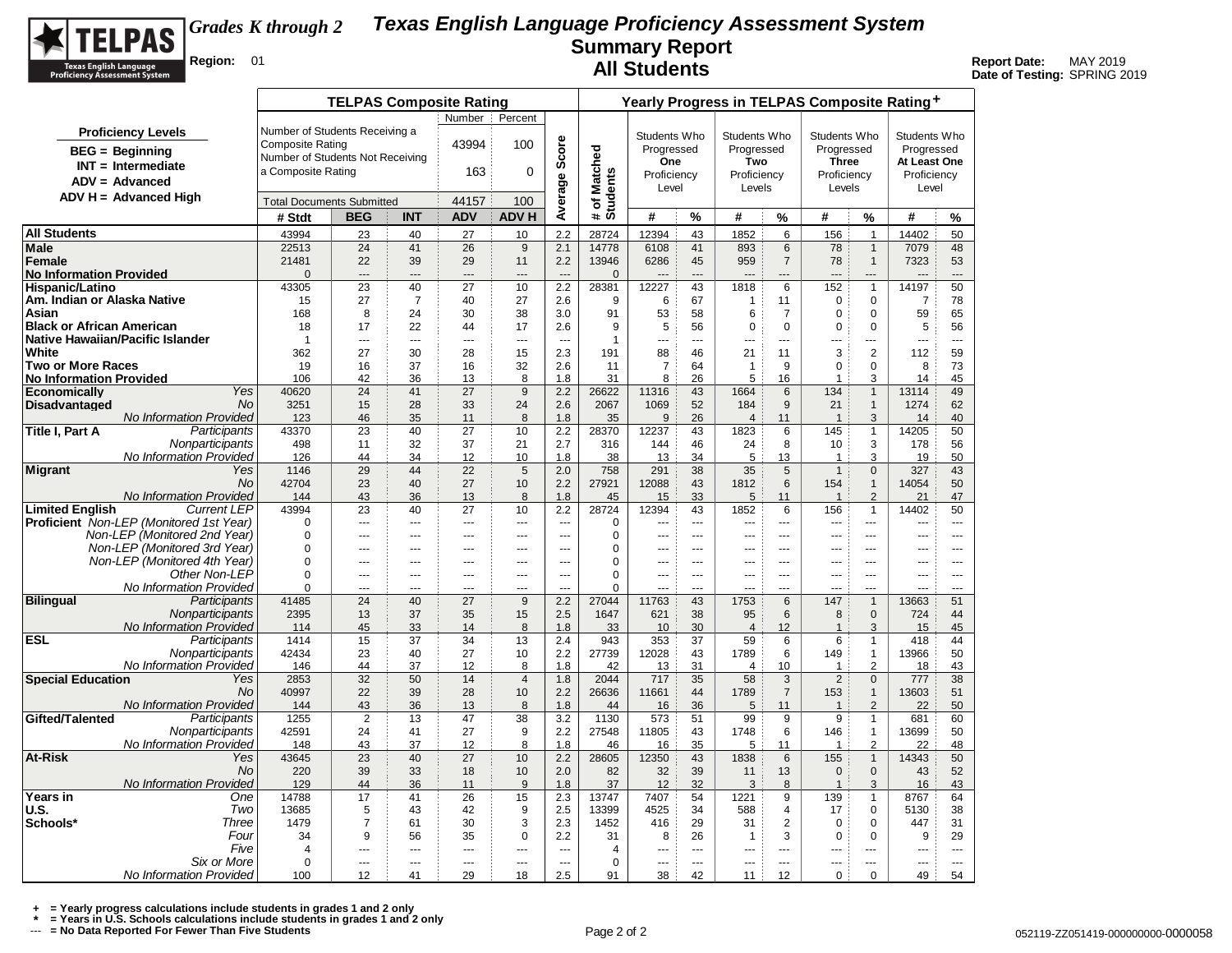

**Date of Testing:** SPRING 2019

|                                                              |                        |                                                            | Listening         |                          |                                |                        |                                   | <b>Speaking</b>      |                  |                                |                        |                                 | Reading                          |                          |                                |                   |                          | Writing                           |                               |                               |
|--------------------------------------------------------------|------------------------|------------------------------------------------------------|-------------------|--------------------------|--------------------------------|------------------------|-----------------------------------|----------------------|------------------|--------------------------------|------------------------|---------------------------------|----------------------------------|--------------------------|--------------------------------|-------------------|--------------------------|-----------------------------------|-------------------------------|-------------------------------|
|                                                              |                        |                                                            |                   | Number   Percent         |                                |                        |                                   |                      | Number   Percent |                                |                        |                                 |                                  | Number Percent           |                                |                   |                          |                                   | Number   Percent              |                               |
| <b>Proficiency Levels</b>                                    |                        | Number of Students Rated                                   |                   | 100342                   | 100                            |                        | Number of Students Rated          |                      | 100339           | 100                            |                        | Number of Students Rated        |                                  | 100416                   | 100                            |                   | Number of Students Rated |                                   | 99827                         | 100                           |
| <b>BEG</b> = Beginning                                       | <b>Students Absent</b> |                                                            |                   | 20                       | 0                              | <b>Students Absent</b> |                                   |                      | 20               | 0                              | <b>Students Absent</b> |                                 |                                  | 23                       | $\Omega$                       | Not Rated: EC     |                          |                                   | 268                           | 0                             |
| $INT = Intermediate$                                         | Not Rated: EC          |                                                            |                   | $\mathbf{0}$             | $\Omega$                       | Not Rated: EC          |                                   |                      | -1               | 0                              |                        | Not Rated: ARD Decision         |                                  | 7:                       | $\Omega$                       |                   | Not Rated: ARD Decision  |                                   | 44                            | $\mathbf 0$                   |
| $ADV = Advanced$                                             |                        | Not Rated: ARD Decision<br><b>Other Students Not Rated</b> |                   | 5                        | $\Omega$                       |                        | Not Rated: ARD Decision           |                      | 7                | $\Omega$                       |                        | <b>Other Students Not Rated</b> |                                  | 6                        | $\Omega$                       |                   |                          |                                   |                               |                               |
| ADV H = Advanced High                                        |                        |                                                            |                   | 8                        | $\Omega$                       |                        | Other Students Not Rated          |                      | 8                | $\Omega$                       |                        |                                 |                                  |                          |                                |                   |                          |                                   |                               |                               |
|                                                              |                        | <b>Total Documents Submitted</b>                           |                   | 100375                   | 100                            |                        | <b>Total Documents Submitted:</b> |                      | 100375           | 100                            |                        |                                 | Total Documents Submitted 100452 |                          | 100                            |                   |                          | Total Documents Submitted: 100139 |                               | 100                           |
|                                                              | # Stdt                 | <b>BEG</b>                                                 | <b>INT</b>        | <b>ADV</b>               | <b>ADV H</b>                   | # Stdt                 | <b>BEG</b>                        | <b>INT</b>           | <b>ADV</b>       | ADV H                          | # Stdt                 | <b>BEG</b>                      | <b>INT</b>                       | <b>ADV</b>               | <b>ADV H</b>                   | # Stdt            | <b>BEG</b>               | <b>INT</b>                        | <b>ADV</b>                    | <b>ADV H</b>                  |
| <b>All Students</b>                                          | 100342                 | $\overline{7}$                                             | 26                | 35                       | 32                             | 100339                 | 21                                | 44                   | 27               | 8                              | 100416                 | 12                              | 34                               | 28                       | 27                             | 99827             | 6                        | 21                                | 34                            | 40                            |
| Male                                                         | 53410                  | $\overline{7}$                                             | 28                | 35                       | 30                             | 53409                  | 23                                | 46                   | 25               | 6                              | 53446                  | 14                              | 36                               | 26                       | 25                             | 53078             | $\overline{7}$           | 24                                | 35                            | 34                            |
| Female<br><b>No Information Provided</b>                     | 46932<br>$\Omega$      | 6<br>$---$                                                 | 25<br>---         | 35<br>$\cdots$           | 34<br>$\overline{\phantom{a}}$ | 46930<br>$\Omega$      | 20<br>$\hspace{0.05cm} \ldots$    | 42<br>---            | 28<br>---        | 10<br>$\overline{\phantom{a}}$ | 46970<br>$\Omega$      | 9<br>$\hspace{0.05cm} \ldots$   | 32<br>---                        | 30<br>---                | 29<br>$\overline{\phantom{a}}$ | 46749<br>$\Omega$ | $\overline{4}$<br>---    | 17<br>---                         | 33<br>---                     | 46<br>---                     |
| Hispanic/Latino                                              | 99365                  | 6                                                          | 26                | 35                       | 32                             | 99362                  | 21                                | 44                   | 27               | 8                              | 99437                  | 12                              | 34                               | 28                       | 27                             | 98887             | 6                        | 21                                | 34                            | 40                            |
| Am. Indian or Alaska Native                                  | 21                     | 19                                                         | 38                | 24                       | 19                             | 21                     | 33                                | 57                   | 10               | 0                              | 21                     | 10                              | 57                               | 10                       | 24                             | 21                | 19                       | 29                                | 43                            | 10                            |
| Asian                                                        | 201                    | 6                                                          | 14                | 31                       | 48                             | 201                    | 14                                | 38                   | 33               | 14                             | 200                    | 6                               | 20                               | 20                       | 55                             | 201               | $\overline{7}$           | 12                                | 28                            | 53                            |
| <b>Black or African American</b>                             | 32                     | 3                                                          | 19                | 31                       | 47                             | 32                     | 9                                 | 41                   | 41               | 9                              | 32                     | 13                              | 16                               | 34                       | 38                             | 31                | 3                        | 13                                | 45                            | 39                            |
| Native Hawaiian/Pacific Islander                             | 3                      | ---                                                        | ---               | $\overline{\phantom{a}}$ | $\hspace{0.05cm} \ldots$       | 3                      | $---$                             | ---                  | ---              | $\qquad \qquad \cdots$         | 3                      | $\cdots$                        | ---                              | $\hspace{0.05cm} \ldots$ | $\overline{a}$                 | 3                 | ---                      | ---                               | $\hspace{1.5cm} \textbf{---}$ | $\hspace{1.5cm} \textbf{---}$ |
| White<br><b>Two or More Races</b>                            | 512<br>18              | 10<br>11                                                   | 27<br>6           | 31<br>56                 | 33<br>28                       | 512<br>18              | 22<br>28                          | 46<br>44             | 26<br>22         | $\overline{7}$<br>6            | 514<br>19              | 15<br>5                         | 30<br>42                         | 26<br>42                 | 29<br>11                       | 509<br>19         | 12<br>5                  | 27<br>32                          | 30<br>37                      | 31<br>26                      |
| <b>No Information Provided</b>                               | 190                    | 18                                                         | 27                | 25                       | 29                             | 190                    | 29                                | 43                   | 19               | 8                              | 190                    | 22                              | 30                               | 24                       | 24                             | 156               | 16                       | 22                                | 28                            | 33                            |
| <b>Economically</b><br>Yes                                   | 94882                  | $\overline{7}$                                             | 27                | 35                       | 31                             | 94879                  | 22                                | 44                   | 26               | 8                              | 94957                  | 12                              | 34                               | 28                       | 26                             | 94456             | 6                        | 21                                | 34                            | 39                            |
| <b>Disadvantaged</b><br>No                                   | 5134                   | 5                                                          | 19                | 32                       | 44                             | 5134                   | 17                                | 38                   | 33               | 13                             | 5132                   | 8                               | 26                               | 27                       | 39                             | 5097              | 6                        | 15                                | 30                            | 49                            |
| No Information Provided                                      | 326                    | 20                                                         | 25                | 28                       | 28                             | 326                    | 32                                | 42                   | 18               | 8                              | 327                    | 21                              | 30                               | 24                       | 25                             | 274               | 18                       | 26                                | 26                            | 30                            |
| Title I, Part A<br>Participants                              | 98877                  | 6                                                          | 26                | 35                       | 32                             | 98874                  | 21                                | 44                   | 27               | 8                              | 98951                  | 12                              | 34                               | 28                       | 27                             | 98438             | 6                        | 21                                | 34                            | 40                            |
| Nonparticipants<br>No Information Provided                   | 1134                   | $\overline{7}$                                             | 30                | 37<br>28                 | 25<br>30                       | 1134                   | 30                                | 41<br>44             | 24               | 5<br>$\overline{7}$            | 1133                   | 13                              | 39<br>28                         | 28                       | 20<br>27                       | 1100              | 5<br>15                  | 24                                | 38<br>27                      | 33                            |
| Migrant<br>Yes                                               | 331<br>4175            | 16<br>$\overline{7}$                                       | 26<br>30          | 35                       | 28                             | 331<br>4175            | 29<br>27                          | 43                   | 20<br>24         | 6                              | 332<br>4183            | 18<br>14                        | 40                               | 27<br>26                 | 21                             | 289<br>4136       | 6                        | 27<br>23                          | 35                            | 31<br>35                      |
| No                                                           | 95781                  | 6                                                          | 26                | 35                       | 32                             | 95778                  | 21                                | 44                   | 27               | 8                              | 95846                  | 11                              | 34                               | 28                       | 27                             | 95358             | 6                        | 21                                | 34                            | 40                            |
| <b>No Information Provided</b>                               | 386                    | 18                                                         | 27                | 27                       | 27                             | 386                    | 31                                | 42                   | 20               | $\overline{7}$                 | 387                    | 21                              | 30                               | 25                       | 24                             | 333               | 19                       | 27                                | 25                            | 29                            |
| <b>Limited English</b><br><b>Current LEP</b>                 | 100342                 | $\overline{7}$                                             | 26                | 35                       | 32                             | 100339                 | 21                                | 44                   | 27               | 8                              | 100416                 | 12                              | 34                               | 28                       | 27                             | 99827             | 6                        | 21                                | 34                            | 40                            |
| <b>Proficient</b> Non-LEP (Monitored 1st Year)               | $\Omega$               | $\scriptstyle\cdots$                                       | $\cdots$          | $\cdots$                 | $\sim$ $\sim$ $\sim$           | $\Omega$               | $\cdots$                          | $\sim$ $\sim$ $\sim$ | ---              | ---                            | $\Omega$               | ---                             | $\cdots$                         | $\hspace{0.05cm} \ldots$ | $\overline{\phantom{a}}$       | 0                 | ---                      | ---                               | $---$                         | $\cdots$                      |
| Non-LEP (Monitored 2nd Year)<br>Non-LEP (Monitored 3rd Year) | 0<br>$\Omega$          | ---<br>$--$                                                | $\cdots$<br>$---$ | ---<br>$\cdots$          | $---$<br>$\sim$ $\sim$         | 0<br>0                 | $\overline{a}$<br>$---$           | ---<br>$---$         | ---<br>$---$     | ---<br>$---$                   | 0<br>0                 | $\cdots$<br>$\cdots$            | $---$<br>$---$                   | ---<br>---               | $\overline{a}$<br>$- - -$      | 0<br>0            | ---<br>$\cdots$          | ---<br>---                        | ---<br>$---$                  | ---<br>$---$                  |
| Non-LEP (Monitored 4th Year)                                 | $\Omega$               | $---$                                                      | ---               | ---                      |                                | $\Omega$               |                                   | ---                  |                  | ---                            | ∩                      | ---                             | ---                              | ---                      |                                | 0                 | ---                      | ---                               |                               | ---                           |
| Other Non-LEP                                                | 0                      | $\sim$ $\sim$                                              | $---$             | $---$                    | $\sim$ $\sim$                  | $\Omega$               | $---$                             | $---$                | $---$            | $---$                          | $\Omega$               | $---$                           | $--$                             | $---$                    | $---$                          | 0                 | $---$                    | $---$                             | $---$                         | $---$                         |
| No Information Provided                                      | $\Omega$               | $- - -$                                                    | $---$             | $- - -$                  | $\overline{a}$                 | $\Omega$               | $---$                             | $---$                | $---$            | $\overline{a}$                 | $\Omega$               | $\overline{a}$                  | $---$                            | $\hspace{0.05cm} \ldots$ | $-$                            | $\Omega$          | $---$                    | ---                               | $\overline{a}$                | $- - -$                       |
| <b>Bilingual</b><br>Participants                             | 37413                  | 8                                                          | 25                | 33                       | 34                             | 37412                  | 11                                | 43                   | 33               | 14                             | 37441                  | 11                              | 30                               | 25                       | 34                             | 37315             | 8                        | 25                                | 34                            | 33                            |
| Nonparticipants<br>No Information Provided                   | 62595<br>334           | 6<br>18                                                    | 27<br>27          | 36<br>28                 | 31<br>27                       | 62593<br>334           | 27<br>32                          | 45<br>42             | 23<br>19         | 5<br>$\overline{7}$            | 62640<br>335           | 12<br>21                        | 36<br>31                         | 29<br>24                 | 23<br>24                       | 62222             | 5<br>18                  | 18<br>26                          | 34<br>27                      | 43<br>29                      |
| <b>ESL</b><br>Participants                                   | 60545                  | 6                                                          | 27                | 36                       | 31                             | 60543                  | 28                                | 45                   | 23               | $\overline{4}$                 | 60590                  | 12                              | 36                               | 29                       | 23                             | 290<br>60183      | 5                        | 18                                | 33                            | 43                            |
| Nonparticipants                                              | 39522                  | 8                                                          | 25                | 34                       | 34                             | 39521                  | 12                                | 43                   | 32               | 13                             | 39549                  | 11                              | 30                               | 26                       | 33                             | 39412             | 8                        | 24                                | 34                            | 34                            |
| No Information Provided                                      | 275                    | 20                                                         | 25                | 29                       | 27                             | 275                    | 31                                | 41                   | 20               | 8                              | 277                    | 21                              | 29                               | 26                       | 25                             | 232               | 18                       | 25                                | 29                            | 28                            |
| <b>Special Education</b><br>Yes                              | 10459                  | 11                                                         | 44                | 31                       | 14                             | 10457                  | 31                                | 48                   | 18               | 3                              | 10458                  | 31                              | 48                               | 15                       | 6                              | 10352             | 17                       | 37                                | 30                            | 16                            |
| No                                                           | 89484                  | 6                                                          | 24                | 36                       | 34                             | 89483                  | 20                                | 44                   | 28               | 8                              | 89558                  | 9                               | 32                               | 29                       | 29                             | 89133             | 5                        | 19                                | 34                            | 42                            |
| No Information Provided<br>Gifted/Talented<br>Participants   | 399<br>3208            | 18<br>$\mathbf 0$                                          | 27<br>5           | 29<br>24                 | 26<br>71                       | 399<br>3208            | 32<br>$\overline{7}$              | 41<br>32             | 20<br>38         | $\overline{7}$<br>23           | 400<br>3208            | 23<br>$\overline{1}$            | 29<br>6                          | 24<br>16                 | 24<br>78                       | 342<br>3204       | 20<br>$\Omega$           | 25<br>3                           | 25<br>17                      | 30<br>80                      |
| Nonparticipants                                              | 96725                  | $\overline{7}$                                             | 27                | 35                       | 31                             | 96722                  | 22                                | 44                   | 26               | $\overline{7}$                 | 96797                  | 12                              | 35                               | 28                       | 25                             | 96267             | 6                        | 21                                | 34                            | 38                            |
| No Information Provided                                      | 409                    | 18                                                         | 28                | 29                       | 26                             | 409                    | 31                                | 42                   | 20               | $\overline{7}$                 | 411                    | 22                              | 30                               | 24                       | 24                             | 356               | 19                       | 26                                | 25                            | 29                            |
| At-Risk<br>Yes                                               | 99525                  | 6                                                          | 26                | 35                       | 32                             | 99522                  | 21                                | 44                   | 27               | 8                              | 99598                  | 12                              | 34                               | 28                       | 27                             | 99074             | 6                        | 21                                | 34                            | 40                            |
| No                                                           | 482                    | 24                                                         | 28                | 27                       | 22                             | 482                    | 32                                | 41                   | 20               | 6                              | 482                    | 23                              | 37                               | 22                       | 18                             | 468               | 26                       | 23                                | 26                            | 25                            |
| <b>No Information Provided</b><br>Participants               | 335                    | 19                                                         | 25                | 28                       | 28                             | 335                    | 31                                | 42                   | 20               |                                | 336                    | 20                              | 30                               | 24                       | 26                             | 285               | 18                       | 26                                | 26                            | 30                            |
| Career/Technical<br>Education<br>Nonparticipants             | 25298<br>33437         | 7<br>$\overline{4}$                                        | 34<br>22          | 35<br>37                 | 24<br>36                       | 25297<br>33436         | 36<br>23                          | 37<br>52             | 24<br>22         | $\overline{4}$<br>3            | 25317<br>33464         | 11<br>13                        | 42<br>33                         | 29<br>29                 | 19<br>24                       | 25118<br>33263    | 4<br>5                   | 17<br>18                          | 34<br>33                      | 45<br>43                      |
| No Information Provided                                      | 322                    | 18                                                         | 27                | 27                       | 29                             | 322                    | 34                                | 43                   | 18               | $\overline{5}$                 | 322                    | 21                              | 30                               | 25                       | 24                             | 284               | 18                       | 26                                | 27                            | 29                            |
| Years in<br>One                                              | 3088                   | 42                                                         | 34                | 15                       | 9                              | 3088                   | 43                                | 41                   | 13               | $\mathbf{3}$                   | 3101                   | 40                              | 36                               | 14                       | 9                              | 3021              | 48                       | 31                                | 13                            | 8                             |
| U.S.<br>Two                                                  | 3064                   | 23                                                         | 36                | 23                       | 18                             | 3064                   | 29                                | 45                   | 21               | $5\phantom{.0}$                | 3075                   | 26                              | 38                               | 19                       | 17                             | 3046              | 22                       | 38                                | 26                            | 13                            |
| <b>Schools</b><br><b>Three</b>                               | 15069                  | $\overline{5}$                                             | 16                | 25                       | 55                             | 15068                  | 12                                | 47                   | 31               | 10                             | 15072                  | 13                              | 30                               | 26                       | 31                             | 15015             | 8                        | 30                                | 36                            | 26                            |
| Four                                                         | 15358                  | 9                                                          | 33                | 37                       | 21                             | 15358                  | 13                                | 41                   | 32               | 13                             | 15376                  | 11                              | 34                               | 26                       | 29                             | 15324             | 6                        | 25                                | 35                            | 34                            |
| Five<br>Six or More                                          | 14208<br>49206         | 6<br>3                                                     | 27<br>26          | 40<br>38                 | 27<br>33                       | 14208<br>49204         | 14<br>27                          | 38<br>46             | 33<br>23         | 15<br>$\overline{4}$           | 14212<br>49230         | $\overline{7}$<br>10            | 26<br>37                         | 25<br>31                 | 41<br>23                       | 14174<br>48909    | 4<br>$\overline{2}$      | 19<br>15                          | 35<br>34                      | 43<br>48                      |
| No Information Provided                                      | 349                    | 11                                                         | 40                | 30                       | 18                             | 349                    | 39                                | 35                   | 23               | 3                              | 350                    | 19                              | 44                               | 25                       | 12                             | 338               | 9                        | 26                                | 35                            | 30                            |